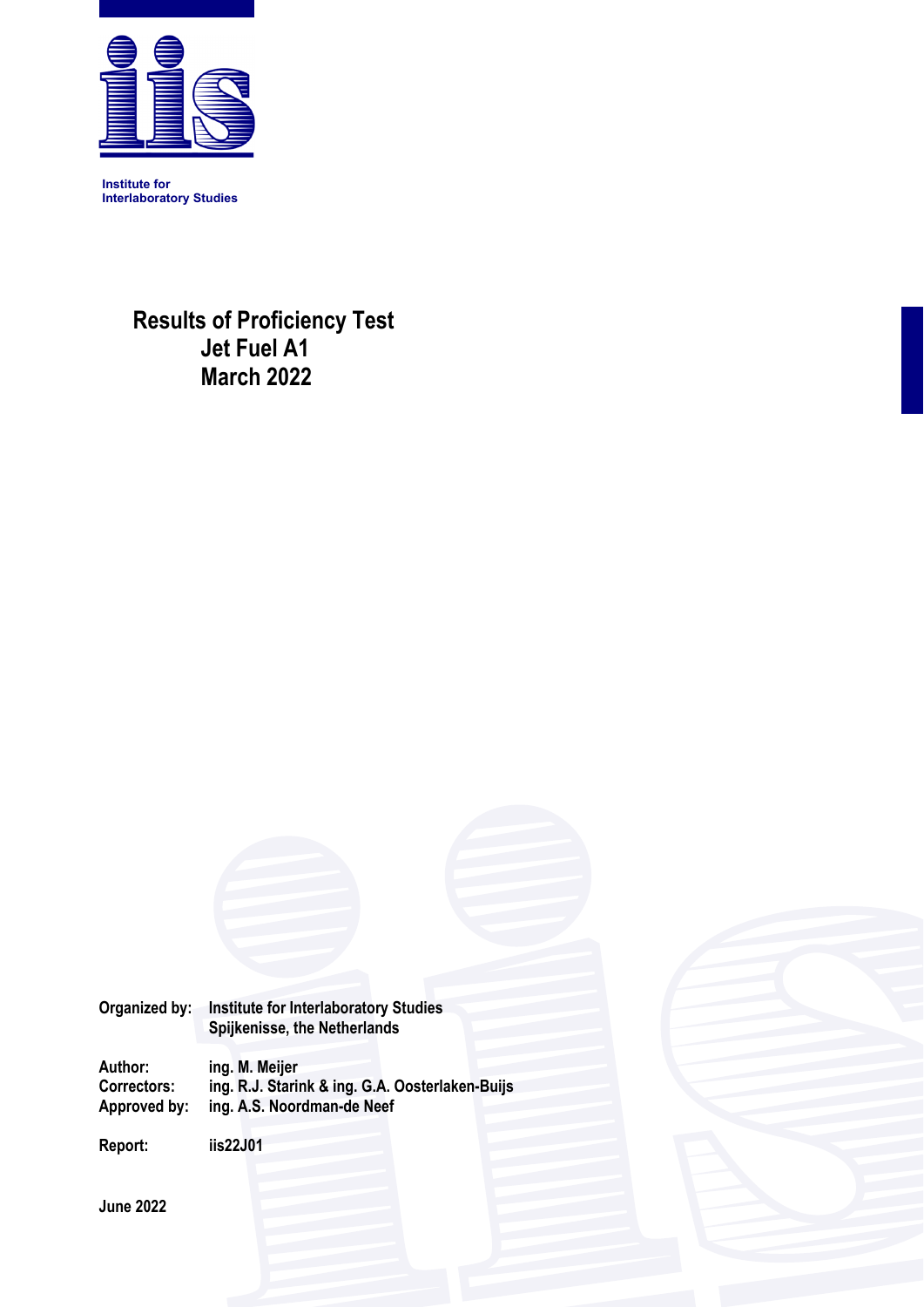### **CONTENTS**

| $\mathbf{1}$   |                                                                        |  |
|----------------|------------------------------------------------------------------------|--|
| 2              |                                                                        |  |
| 2.1            |                                                                        |  |
| 2.2            |                                                                        |  |
| 2.3            |                                                                        |  |
| 2.4            |                                                                        |  |
| 2.5            |                                                                        |  |
| 2.6            |                                                                        |  |
| 3              |                                                                        |  |
| 3.1            |                                                                        |  |
| 3.2            |                                                                        |  |
| 3.3            |                                                                        |  |
| $\overline{4}$ |                                                                        |  |
| 4.1            |                                                                        |  |
| 4.2            |                                                                        |  |
| 4.3            | COMPARISON OF THE PROFICIENCY TEST OF MARCH 2022 WITH PREVIOUS PTS  13 |  |

### Appendices: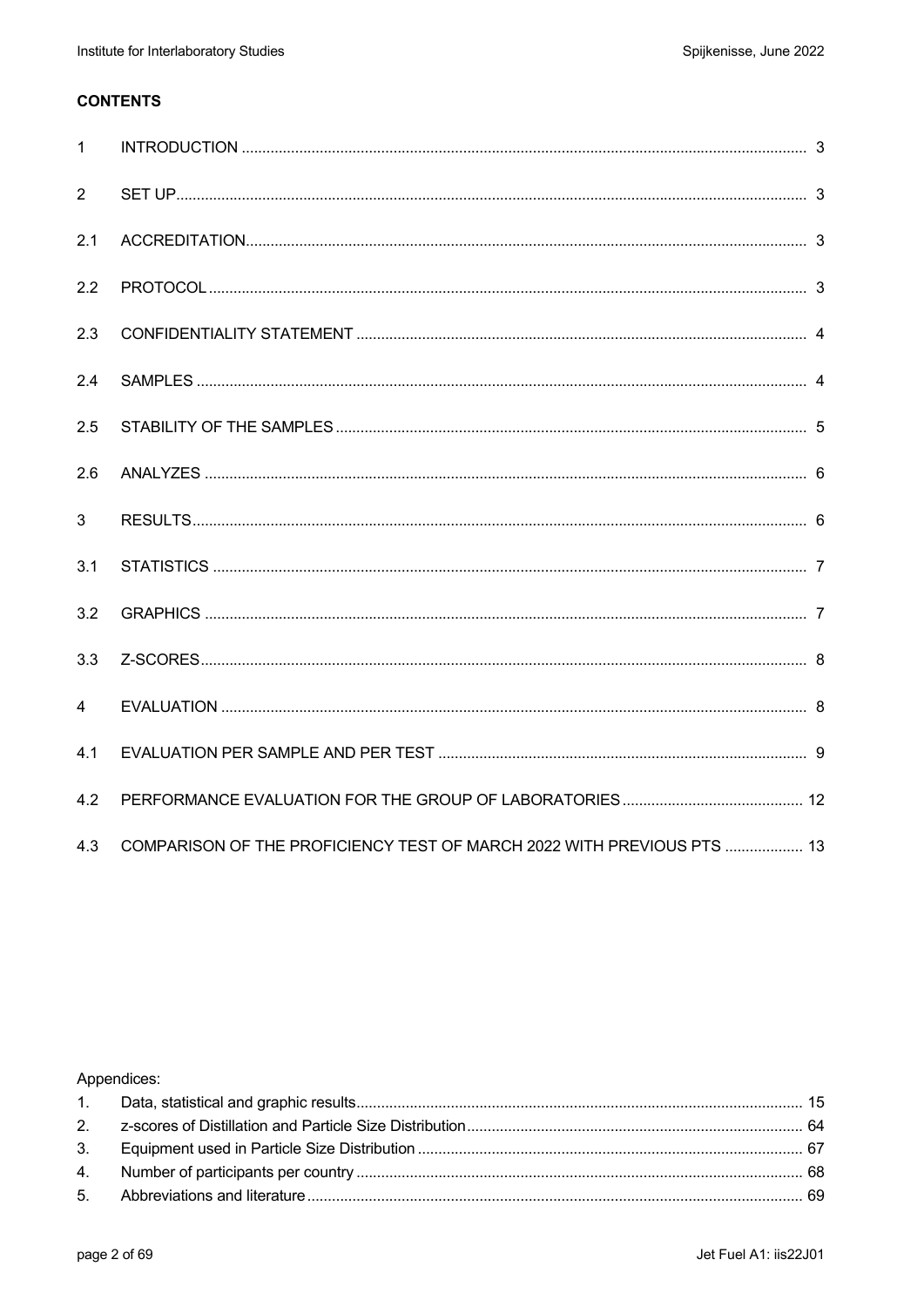### **1 INTRODUCTION**

Since 1995 the Institute for Interlaboratory Studies (iis) organizes a proficiency scheme for the analysis of Jet Fuel A1 twice a year in accordance with the latest version of the "Aviation Fuel Quality Requirements for Jointly Operated Systems (AFQRJOS)", sometimes referred to as the "Joint Fuelling System Check List for Jet A1". During the annual proficiency testing program 2021/2022 it was decided to continue the round robin for the analysis of Jet Fuel A1.

In this interlaboratory study registered for participation:

- 85 laboratories in 43 countries for regular analyzes in Jet Fuel A1 iis22J01
- 33 laboratories in 25 countries on Jet Fuel A1 Particle Size Distribution iis22J01PS

In total 85 laboratories in 43 countries registered for participation in one or two proficiency tests, see appendix 4 for the number of participants per country. In this report the results of the Jet Fuel A1 proficiency tests are presented and discussed. This report is also electronically available through the iis website www.iisnl.com.

### **2 SET UP**

The Institute for Interlaboratory Studies (iis) in Spijkenisse, the Netherlands, was the organizer of this proficiency test (PT). Sample analyzes for fit-for-use and homogeneity testing were subcontracted to an ISO/IEC17025 accredited laboratory.

For the regular round it was decided to send two identical samples Jet Fuel A1 in 1 L bottles labelled #22035 and one sample Jet Fuel A1 in a 0.5 L bottle labelled #22036 for the Particle Size Distribution round.

The participants were requested to report rounded and unrounded test results. The unrounded test results were preferably used for statistical evaluation.

### **2.1 ACCREDITATION**

The Institute for Interlaboratory Studies in Spijkenisse, the Netherlands, is accredited in agreement with ISO/IEC17043:2010 (R007), since January 2000, by the Dutch Accreditation Council (Raad voor Accreditatie). This PT falls under the accredited scope. This ensures strict adherence to protocols for sample preparation and statistical evaluation and 100% confidentiality of participant's data. Feedback from the participants on the reported data is encouraged and customer's satisfaction is measured on regular basis by sending out questionnaires.

### **2.2 PROTOCOL**

The protocol followed in the organization of this proficiency test was the one as described for proficiency testing in the report 'iis Interlaboratory Studies: Protocol for the Organisation, Statistics and Evaluation' of June 2018 (iis-protocol, version 3.5). This protocol is electronically available through the iis website www.iisnl.com, from the FAQ page.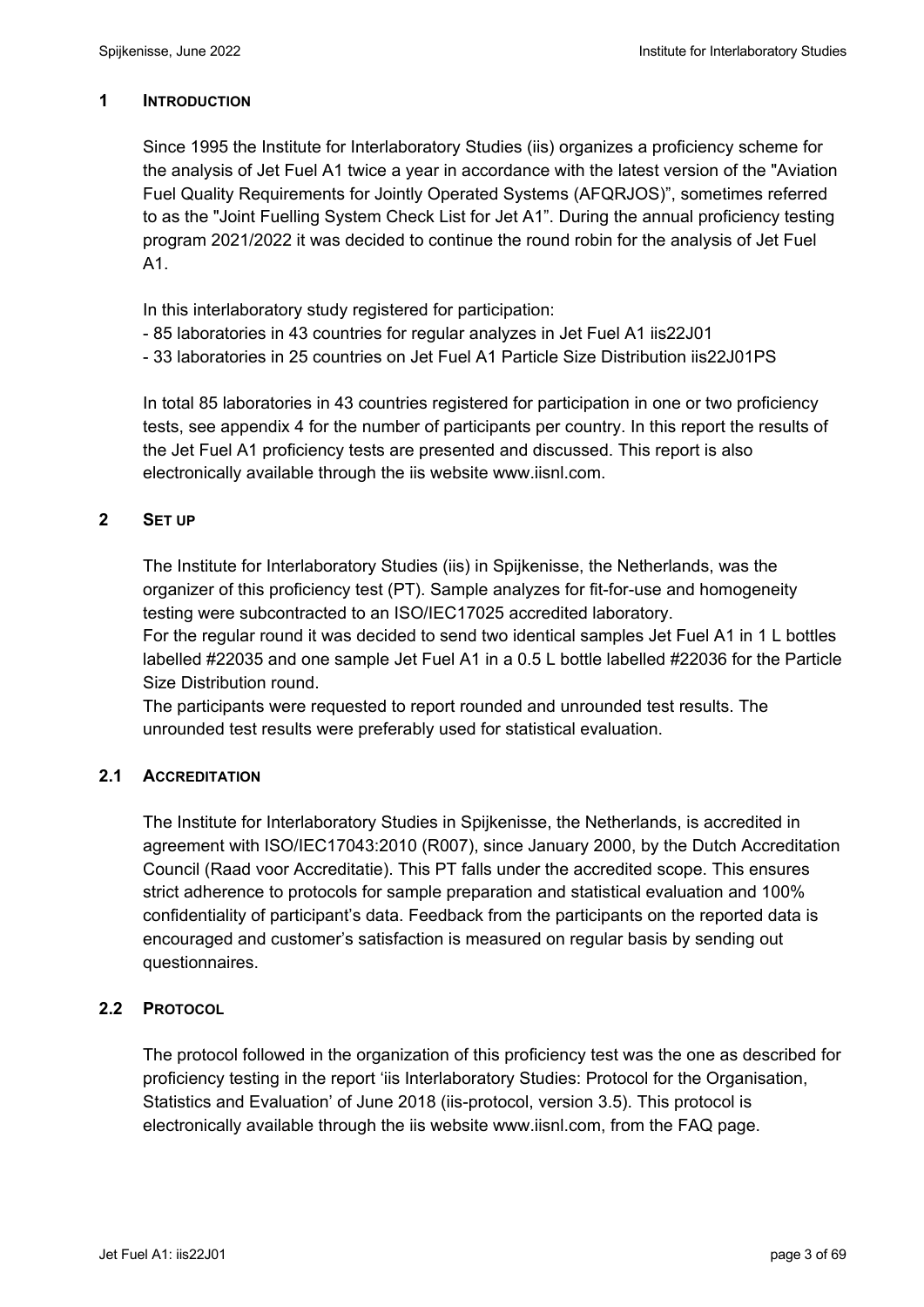### **2.3 CONFIDENTIALITY STATEMENT**

All data presented in this report must be regarded as confidential and for use by the participating companies only. Disclosure of the information in this report is only allowed by means of the entire report. Use of the contents of this report for third parties is only allowed by written permission of the Institute for Interlaboratory Studies. Disclosure of the identity of one or more of the participating companies will be done only after receipt of a written agreement of the companies involved.

### **2.4 SAMPLES**

For the preparation of the sample for the regular analyzes in Jet Fuel A1 a batch of approximately 300 L of Jet Fuel A1 was obtained from a third party. After homogenization 250 amber glass bottles of 1 L were filled and labelled #22035.

The homogeneity of the subsamples was checked by the determination of Density at 15 °C in accordance with ASTM D4052 on 12 stratified randomly selected subsamples.

|                  | Density at 15 °C<br>in $kg/m3$ |
|------------------|--------------------------------|
| sample #22035-1  | 797.61                         |
| sample #22035-2  | 797.58                         |
| sample #22035-3  | 797.59                         |
| sample #22035-4  | 797.60                         |
| sample #22035-5  | 797.59                         |
| sample #22035-6  | 797.59                         |
| sample #22035-7  | 797.58                         |
| sample #22035-8  | 797.59                         |
| sample #22035-9  | 797.59                         |
| sample #22035-10 | 797.59                         |
| sample #22035-11 | 797.59                         |
| sample #22035-12 | 797.59                         |

Table 1: homogeneity test results of subsamples #22035

From the above test results the repeatability was calculated and compared with 0.3 times the reproducibility of the reference test method in agreement with the procedure of ISO13528, Annex B2 in the next table.

|                                 | Density at 15 °C<br>in $\text{kg/m}^3$ |
|---------------------------------|----------------------------------------|
| r (observed)                    | 0.02                                   |
| reference test method           | ASTM D4052:22                          |
| 0.3 x R (reference test method) | 0.15                                   |

Table 2: evaluation of the repeatability of subsamples #22035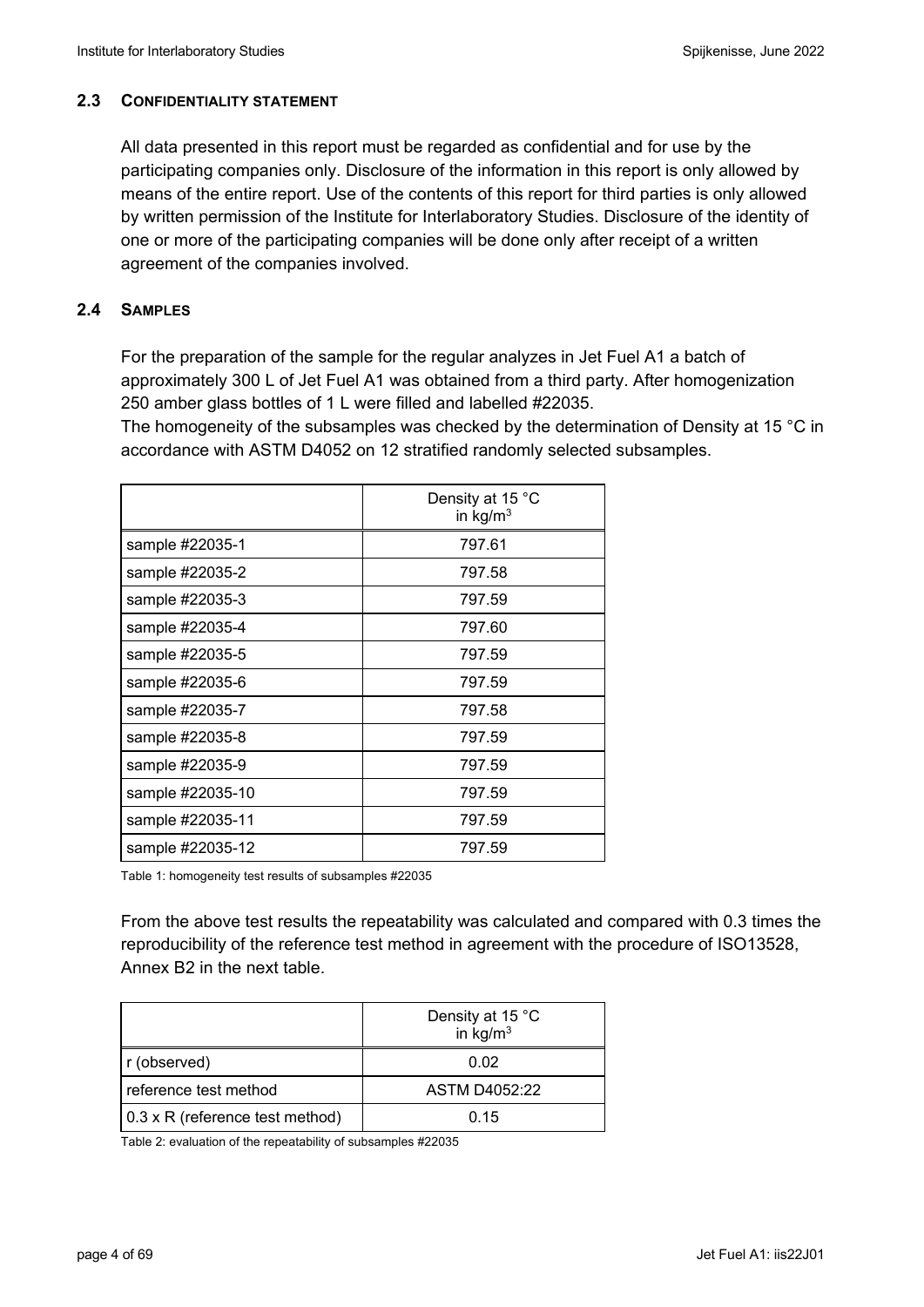The calculated repeatability is in agreement with 0.3 times the reproducibility of the reference test method. Therefore, homogeneity of the subsamples was assumed.

For the preparation of the sample for the Particle Size Distribution in Jet Fuel A1 a batch of approximately 50 L of Jet Fuel A1 was obtained from a third party. After homogenization 65 amber glass bottles of 0.5 liter were filled and labelled #22036. Before filling with Jet Fuel A1 each bottle was spiked with 1 mL Lube Oil which contained suspended Arizona Dust A3. The homogeneity of the subsamples was checked by the determination of Particle Size Distribution in accordance with IP565 on 8 stratified randomly selected subsamples.

|                 | $> 4 \mu m$ (c)<br>in counts/mL | $> 6 \mu m$ (c)<br>in counts/mL |  |  |
|-----------------|---------------------------------|---------------------------------|--|--|
| sample #22036-1 | 11151                           | 4309                            |  |  |
| sample #22036-2 | 11171                           | 4239                            |  |  |
| sample #22036-3 | 11757                           | 4638                            |  |  |
| sample #22036-4 | 11390                           | 4457                            |  |  |
| sample #22036-5 | 11419                           | 4494                            |  |  |
| sample #22036-6 | 11554                           | 4519                            |  |  |
| sample #22036-7 | 11572                           | 4506                            |  |  |
| sample #22036-8 | 11685                           | 4650                            |  |  |

Table 3: homogeneity test results of subsamples #22036

From the above test results the relative standard deviations (RSD) were calculated and compared with 0.3 times the corresponding average relative standard deviation obtained from the last 16 iis PTs on Particle Size Distribution in agreement with the procedure of ISO13528, Annex B2 in the next table.

|                               | $> 4 \mu m$ (c) | $> 6 \mu m$ (c) |
|-------------------------------|-----------------|-----------------|
| RSD% (observed)               |                 |                 |
| reference method              | iis PTs         | iis PTs         |
| 0.3 x RSD% (reference method) |                 |                 |

Table 4: evaluation of the relative standard deviations of subsamples #22036

The calculated relative standard deviations are in agreement with 0.3 times the corresponding average relative standard deviation obtained from the previous iis PTs. Therefore, homogeneity of the subsamples was assumed.

Depending on the registration of the participant the appropriate set of PT samples was sent on February 23, 2022. An SDS was added to the sample package.

#### **2.5 STABILITY OF THE SAMPLES**

The stability of Jet Fuel A1 packed in amber glass bottles was checked. The material has been found sufficiently stable for the period of the proficiency test. The type of bottle was chosen in accordance with ASTM D4306.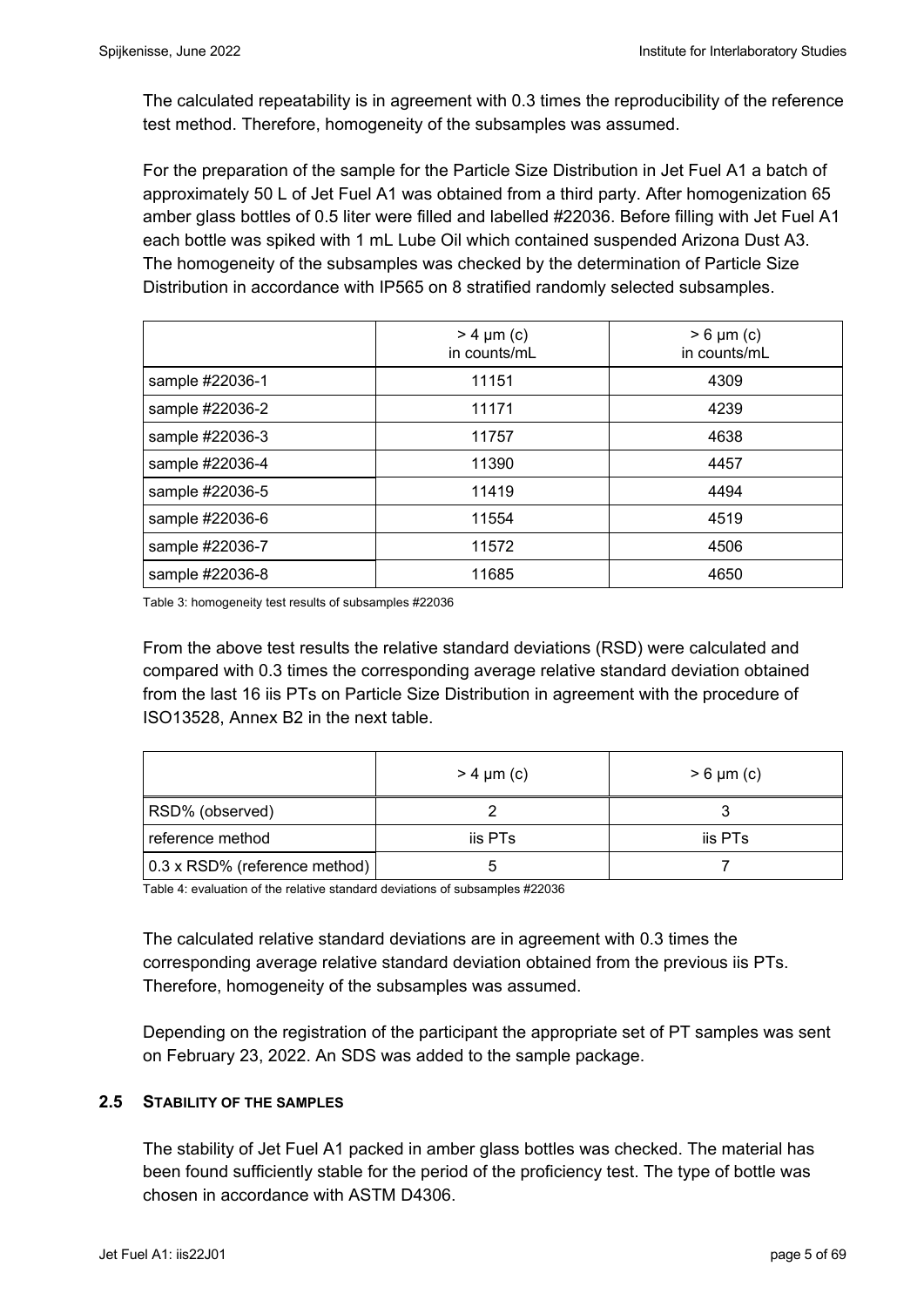### **2.6 ANALYZES**

The participants were requested to determine on sample #22035: Appearance, Total Acidity, Aromatics by FIA, Mono Aromatics (MAH) by HPLC, Di Aromatics (DAH) by HPLC, Total Aromatics by HPLC (in %M/M and %V/V), Color Saybolt (automated and manual), Copper Corrosion (2 hrs at 100 °C), Density at 15 °C, Distillation at 760 mmHg (IBP, temperature at 10%, 50%, 90% recovered, FBP and Distillation Residue and Loss), Existent Gum (unwashed), Flash Point, Freezing Point, Kinematic Viscosity at -20 °C, Mercaptan Sulfur as S, MSEP, Naphthalenes, Smoke Point, Specific Energy (Net) on Sulfur free basis and Total Sulfur.

On sample #22036 it was requested to determine Particle Size Distribution in counts/mL for ≥4, ≥6, ≥14, ≥21, ≥25 and ≥30 µm and scale number for ≥4, ≥6 and ≥14. Some extra information was asked about the equipment used for Particle Size Distribution.

It was explicitly requested to treat the samples as if they were routine samples and to report the test results using the indicated units on the report form and not to round the test results, but report as much significant figures as possible. It was also requested not to report 'less than' test results, which are above the detection limit, because such test results cannot be used for meaningful statistical evaluations.

To get comparable test results a detailed report form and a letter of instructions are prepared. On the report form the reporting units are given as well as the reference test methods (when applicable) that will be used during the evaluation. The detailed report form and the letter of instructions are both made available on the data entry portal www.kpmd.co.uk/sgs-iis/. The participating laboratories are also requested to confirm the sample receipt on this data entry portal. The letter of instructions can also be downloaded from the iis website www.iisnl.com.

### **3 RESULTS**

During five weeks after sample dispatch, the test results of the individual laboratories were gathered via the data entry portal www.kpmd.co.uk/sgs-iis/. The reported test results are tabulated per determination in appendix 1 of this report. The laboratories are presented by their code numbers.

Directly after the deadline, a reminder was sent to those laboratories that had not reported test results at that moment. Shortly after the deadline, the available test results were screened for suspect data. A test result was called suspect in case the Huber Elimination Rule (a robust outlier test) found it to be an outlier. The laboratories that produced these suspect data were asked to check the reported test results (no reanalyzes). Additional or corrected test results are used for data analysis and the original test results are placed under 'Remarks' in the result tables in appendix 1. Test results that came in after the deadline were not taken into account in this screening for suspect data and thus these participants were not requested for checks.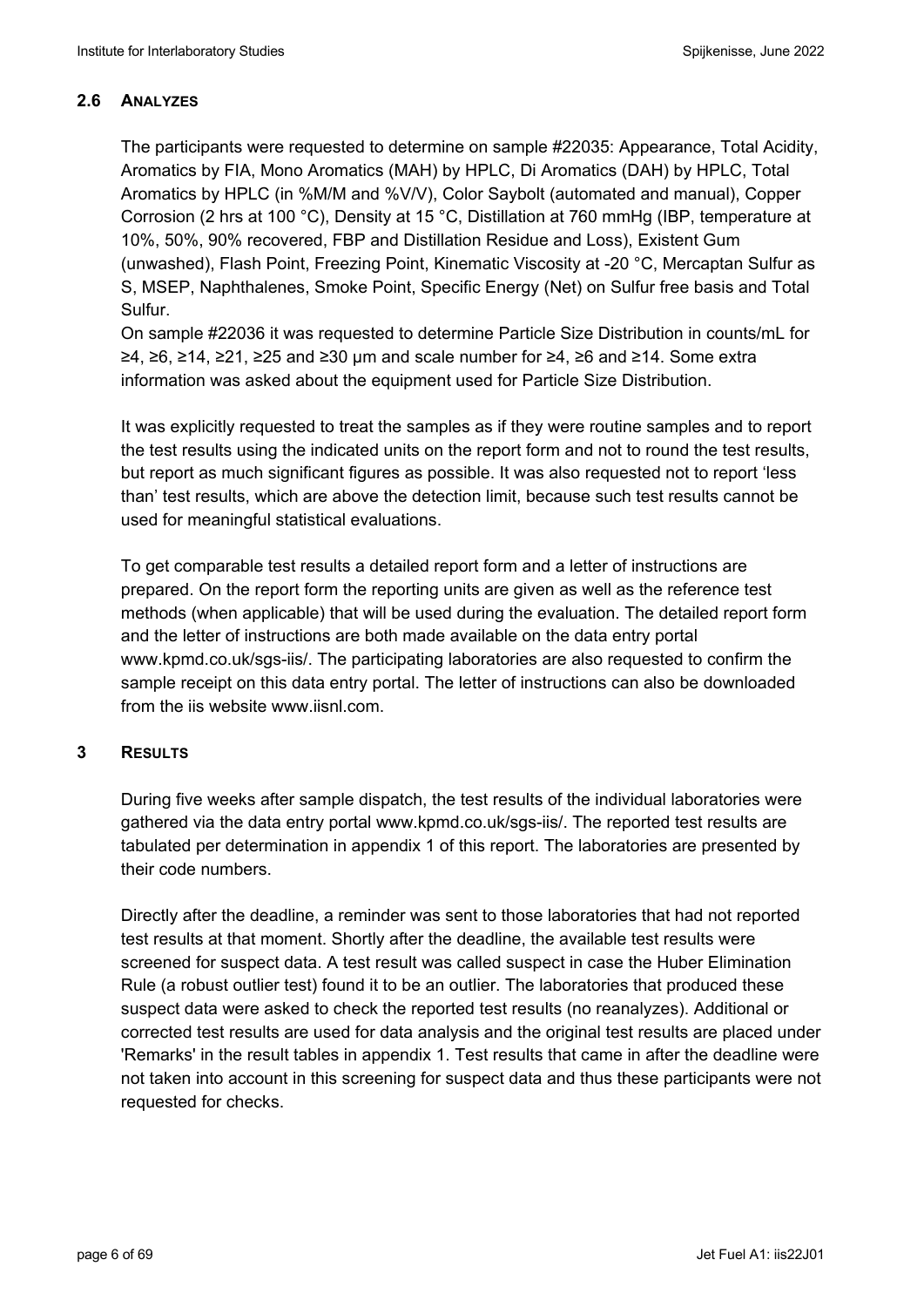### **3.1 STATISTICS**

The protocol followed in the organization of this proficiency test was the one as described for proficiency testing in the report 'iis Interlaboratory Studies: Protocol for the Organisation, Statistics and Evaluation' of June 2018 (iis-protocol, version 3.5).

For the statistical evaluation the *unrounded* (when available) figures were used instead of the rounded test results. Test results reported as '<…' or '>…' were not used in the statistical evaluation.

First, the normality of the distribution of the various data sets per determination was checked by means of the Lilliefors-test, a variant of the Kolmogorov-Smirnov test and by the calculation of skewness and kurtosis. Evaluation of the three normality indicators in combination with the visual evaluation of the graphic Kernel density plot, lead to judgement of the normality being either 'unknown', 'OK', 'suspect' or 'not OK'. After removal of outliers, this check was repeated. If a data set does not have a normal distribution, the (results of the) statistical evaluation should be used with due care.

The assigned value is determined by consensus based on the test results of the group of participants after rejection of the statistical outliers and/or suspect data.

According to ISO13528 all (original received or corrected) results per determination were submitted to outlier tests. In the iis procedure for proficiency tests, outliers are detected prior to calculation of the mean, standard deviation and reproducibility. For small data sets, Dixon (up to 20 test results) or Grubbs (up to 40 test results) outlier tests can be used. For larger data sets (above 20 test results) Rosner's outlier test can be used. Outliers are marked by  $D(0.01)$  for the Dixon's test, by  $G(0.01)$  or  $DG(0.01)$  for the Grubbs' test and by  $R(0.01)$  for the Rosner's test. Stragglers are marked by D(0.05) for the Dixon's test, by G(0.05) or DG(0.05) for the Grubbs' test and by R(0.05) for the Rosner's test. Both outliers and stragglers were not included in the calculations of averages and standard deviations.

For each assigned value the uncertainty was determined in accordance with ISO13528. Subsequently the calculated uncertainty was evaluated against the respective requirement based on the target reproducibility in accordance with ISO13528. In this PT, the criterion of ISO13528, paragraph 9.2.1. was met for all evaluated tests, therefore, the uncertainty of all assigned values may be negligible and need not be included in the PT report.

Finally, the reproducibilities were calculated from the standard deviations by multiplying them with a factor of 2.8

### **3.2 GRAPHICS**

In order to visualize the data against the reproducibilities from literature, Gauss plots were made, using the sorted data for one determination (see appendix 1). On the Y-axis the reported test results are plotted. The corresponding laboratory numbers are on the X-axis. The straight horizontal line presents the consensus value (a trimmed mean). The four striped lines, parallel to the consensus value line, are the +3s, +2s, -2s and -3s target reproducibility limits of the selected reference test method. Outliers and other data, which were excluded from the calculations, are represented as a cross. Accepted data are represented as a triangle.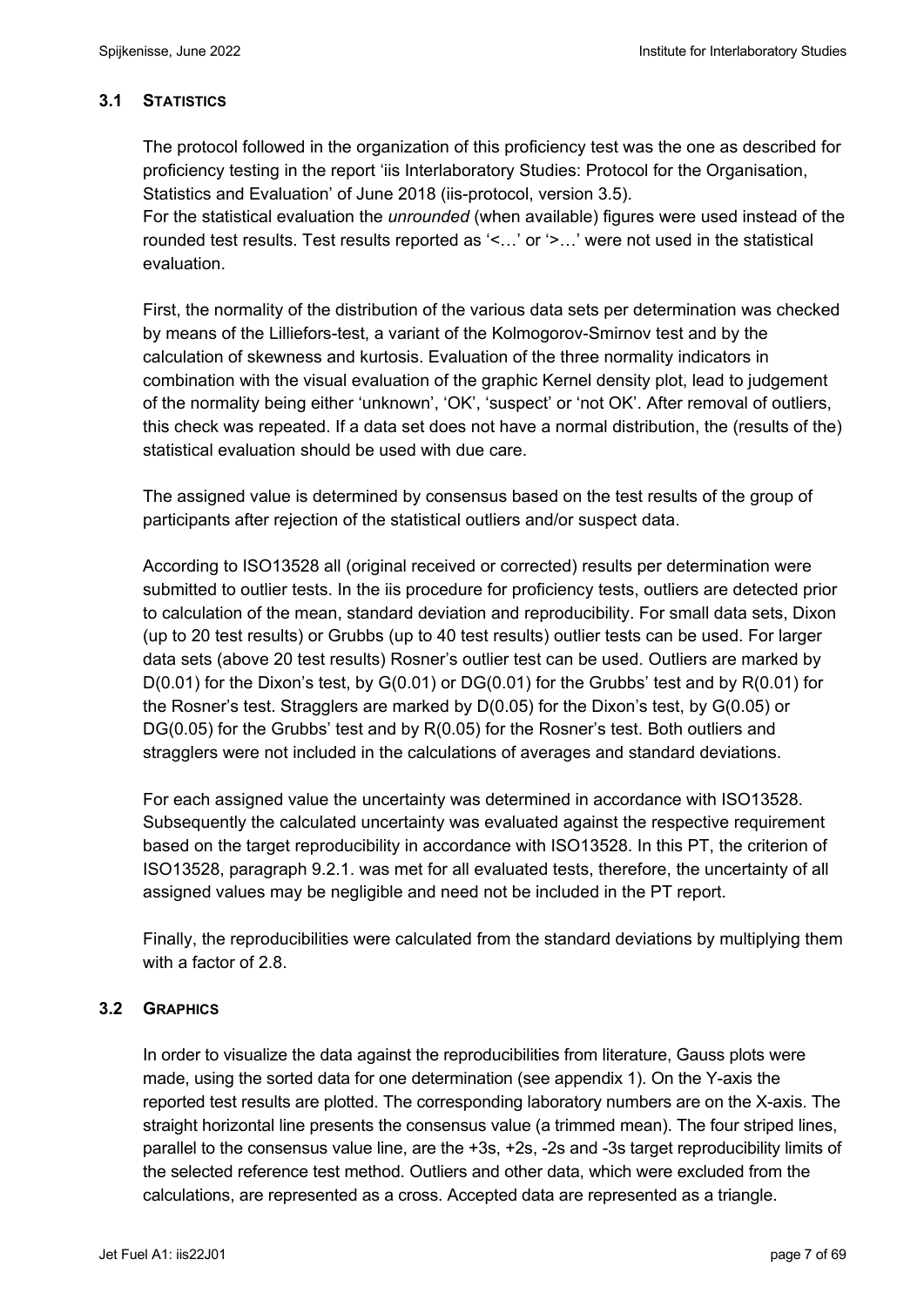Furthermore, Kernel Density Graphs were made. This is a method for producing a smooth density approximation to a set of data that avoids some problems associated with histograms. Also, a normal Gauss curve (dotted line) was projected over the Kernel Density Graph (smooth line) for reference. The Gauss curve is calculated from the consensus value and the corresponding standard deviation.

### **3.3 Z-SCORES**

To evaluate the performance of the participating laboratories the z-scores were calculated. As it was decided to evaluate the performance of the participants in this proficiency test (PT) against the literature requirements (derived from e.g. ISO or ASTM test methods), the z-scores were calculated using a target standard deviation. This results in an evaluation independent of the variation in this interlaboratory study.

The target standard deviation was calculated from the literature reproducibility by division with 2.8. In case no literature reproducibility was available, other target values were used, like Horwitz or an estimated reproducibility based on former iis proficiency tests.

When a laboratory did use a test method with a reproducibility that is significantly different from the reproducibility of the reference test method used in this report, it is strongly advised to recalculate the z-score, while using the reproducibility of the actual test method used, this in order to evaluate whether the reported test result is fit-for-use.

The z-scores were calculated according to:

 $Z_{\text{target}}$  = (test result - average of PT) / target standard deviation

The  $z$ <sub>(target)</sub> scores are listed in the test result tables in appendix 1 and 2.

Absolute values for z<2 are very common and absolute values for z>3 are very rare. Therefore, the usual interpretation of z-scores is as follows:

|        | $ z  < 1$ good             |
|--------|----------------------------|
|        | $1 <  z  < 2$ satisfactory |
|        | $2 <  z  < 3$ questionable |
| 3 <  z | unsatisfactory             |

#### **4 EVALUATION**

In this proficiency test some problems were encountered with the dispatch of the samples. For the regular Jet Fuel A1 PT six participants reported test results after the final reporting date and five other participants were not able to report any test results.

For the Jet Fuel A1 Particle Size PT all of the reporting participants reported test results before the final reporting date and nine other participants were not able to report any test results.

Not all participants were able to report all tests requested. In total 80 participants reported 1400 numerical test results. Observed were 28 outlying test results, which is 2.0%. In proficiency tests outlier percentages of 3% - 7.5% are quite normal.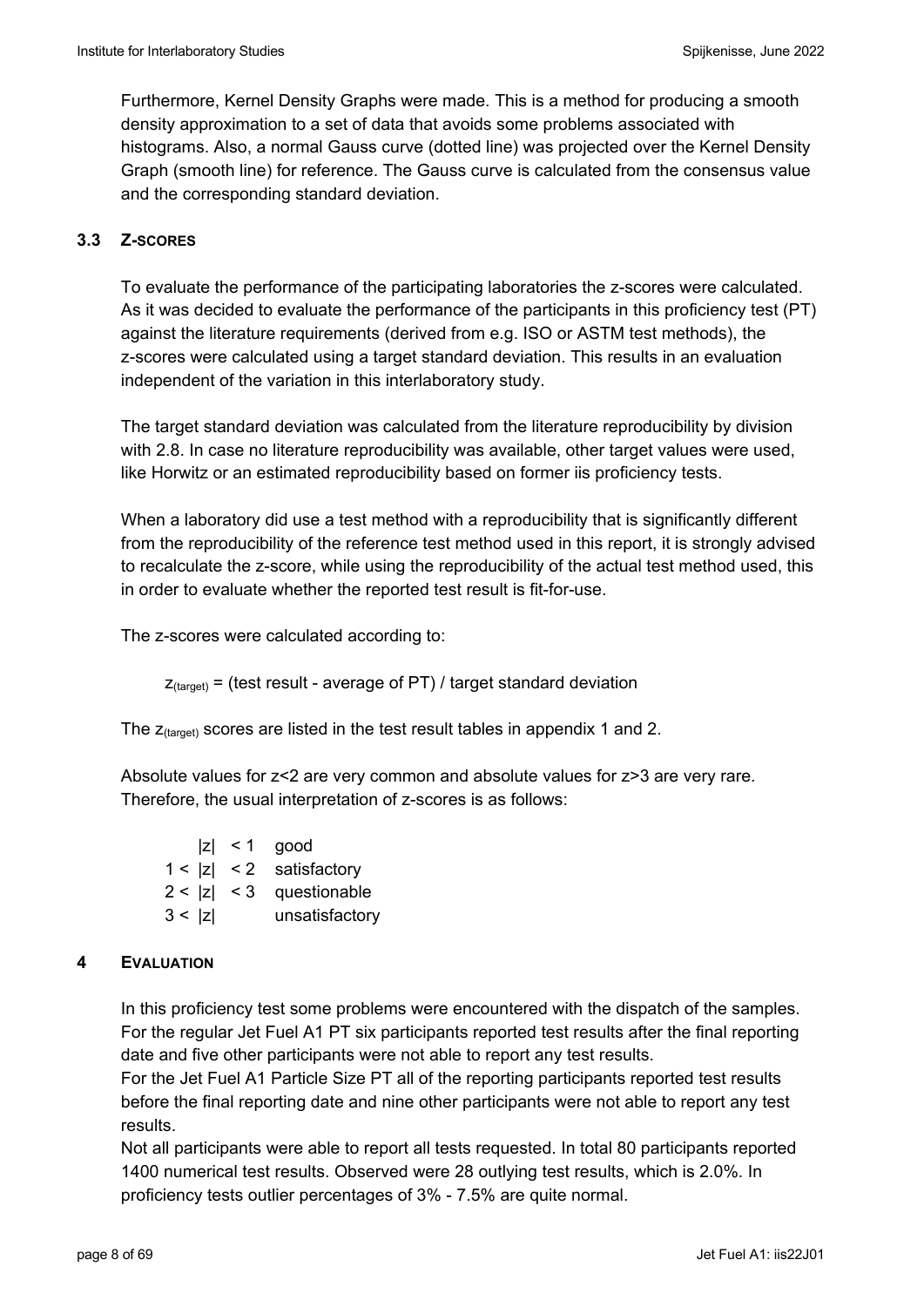Not all data sets proved to have a normal Gaussian distribution. These are referred to as "not OK" or "suspect". The statistical evaluation of these data sets should be used with due care, see also paragraph 3.1.

### **4.1 EVALUATION PER SAMPLE AND PER TEST**

In this section the reported test results are discussed per sample and per test. The test methods which were used by the various laboratories were taken into account for explaining the observed differences when possible and applicable. These test methods are also in the tables together with the original data in appendix 1. The abbreviations, used in these tables, are explained in appendix 5.

In the iis PT reports ASTM test methods are referred to with a number (e.g. D3242) and an added designation for the year that the test method was adopted or revised (e.g. D3242:11). If applicable, a designation in parentheses is added to designate the year of reapproval (e.g. D3242:11(2017)). In the test results tables of appendix 1 only the method number and year of adoption or revision (e.g. D3242:11) will be used.

Since the Joint Fuelling System Check List for Jet-A1 is continuously updated, the participants are advised to monitor the updates. The latest version at the time of this Round Robin is DEF STAN 91-091/Issue 13, January 2022 and ASTM D1655:21c. One must keep in mind that ISO test methods are not mentioned in the "Checklist".

### **sample #22035**

- Appearance: This determination was not problematic. All reporting participants agreed about the appearance of the sample which was Clear and Bright (Pass).
- Total Acidity: This determination was not problematic. One statistical outlier was observed. The calculated reproducibility after rejection of the statistical outlier is in full agreement with the requirements of ASTM D3242:11(2017).

Aromatics by FIA: This determination was not problematic. No statistical outliers were observed. The calculated reproducibility is in agreement with requirements of ASTM D1319:20a.

Mono Aromatics (MAH) by HPLC: This determination was problematic. No statistical outliers were observed. The calculated reproducibility is not in agreement with the requirements of ASTM D6379:21e1.

Di Aromatics (DAH) by HPLC: This determination was very problematic. No statistical outliers were observed. The calculated reproducibility is not at all in agreement with the requirements of ASTM D6379:21e1.

Total Aromatics by HPLC: This determination was problematic for %M/M as well as for %V/V. One statistical outlier was observed in %V/V. The calculated reproducibilities for %M/M as well as for %V/V after rejection of the statistical outlier are not in agreement with ASTM D6379:21e1.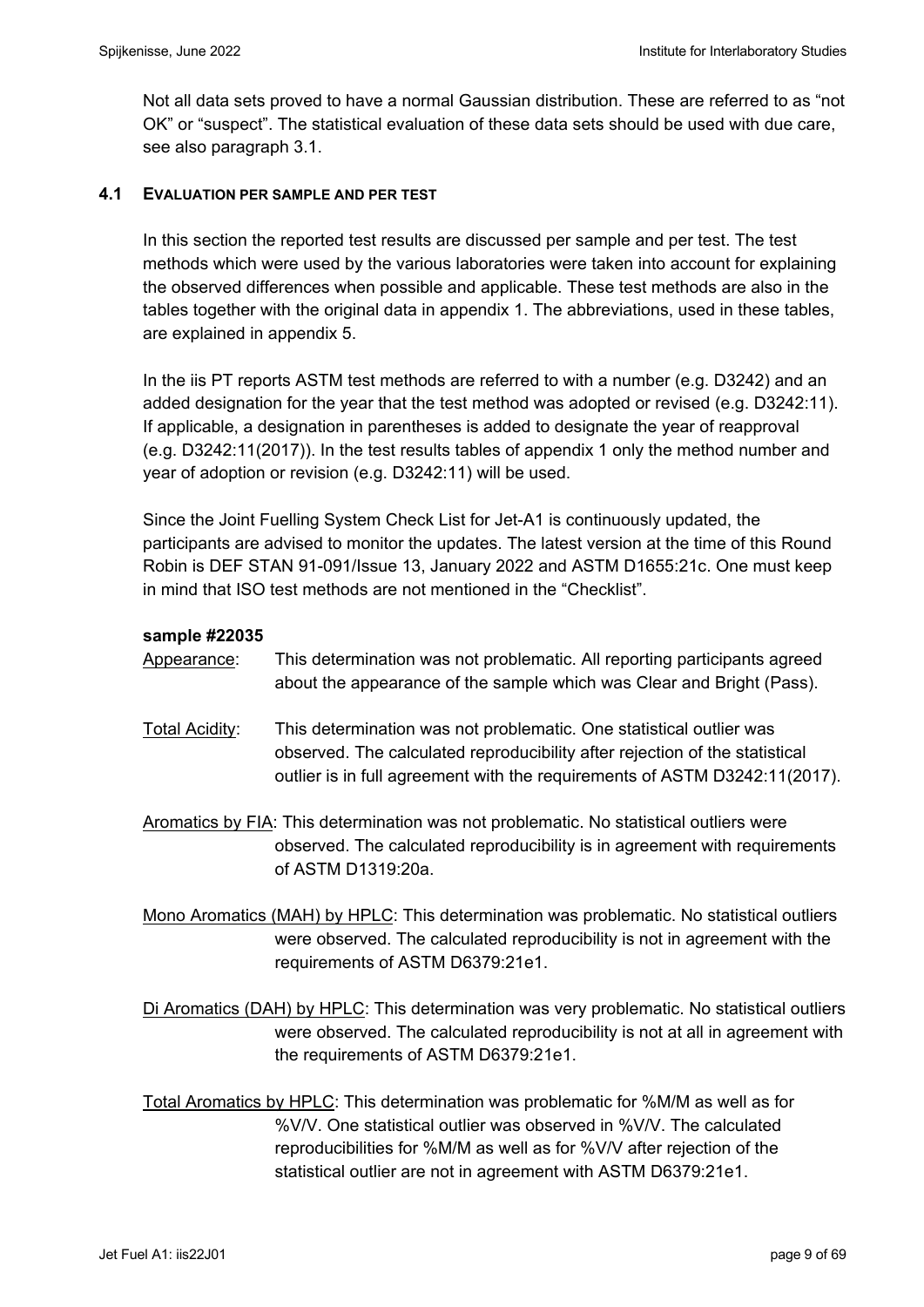- Color Saybolt: This determination was very problematic for the automatic test method. One statistical outlier was observed. The calculated reproducibility after rejection of the statistical outlier is not at all in agreement with the requirements of ASTM D6045:20. When comparing the results of the separate evaluation of the 50 and 100 mm cell sizes it is observed that the test results with the 100 mm cell size have less variation. The determination for the manual test method was also problematic. No statistical outliers were observed. The calculated reproducibility is not in agreement with the requirements of ASTM D156:15.
- Copper Corrosion: This determination was not problematic. All reporting participants agreed on a test result of 1 (1a/1b).
- Density at 15 °C: This determination was not problematic. Four statistical outliers were observed. The calculated reproducibility after rejection of the statistical outliers is in agreement with the requirements of ASTM D4052:22.
- Distillation at 760 mmHg: This determination was not problematic. In total over five parameters three statistical outliers were observed. All calculated reproducibilities after rejection of the statistical outliers are in agreement with the automated mode requirements of ASTM D86:20b. When compared to the manual mode requirements of ASTM D86:20b only the calculated reproducibilities for 10%, 50% and 90% recovered are in agreement.
- Existent Gum (unwashed): This determination was not problematic. One statistical outlier was observed. The calculated reproducibility after rejection of the statistical outlier is in agreement with the requirements of ASTM D381:22.
- Flash Point: This determination was not problematic. One statistical outlier was observed. The calculated reproducibility after rejection of the statistical outlier is in full agreement with the requirements of IP170:21.
- Freezing Point: This determination was not problematic. Two statistical outliers were observed. The calculated reproducibility after rejection of the statistical outliers is in agreement with the requirements of ASTM D2386:19.
- Kin. Viscosity at -20 °C: This determination was problematic. One statistical outlier was observed. The calculated reproducibility after rejection of the statistical outlier is not in agreement with the requirements of IP71-1:96(2020). It was decided not to evaluate against the requirements of ASTM D445:21 because the requirements in this version are very strict compared to the requirements from version ASTM D445:19 and to IP71-1:96(2020).
- Mercaptan Sulfur: This determination was not problematic. No statistical outliers were observed. The calculated reproducibility is in agreement with the requirements of ASTM D3227:16.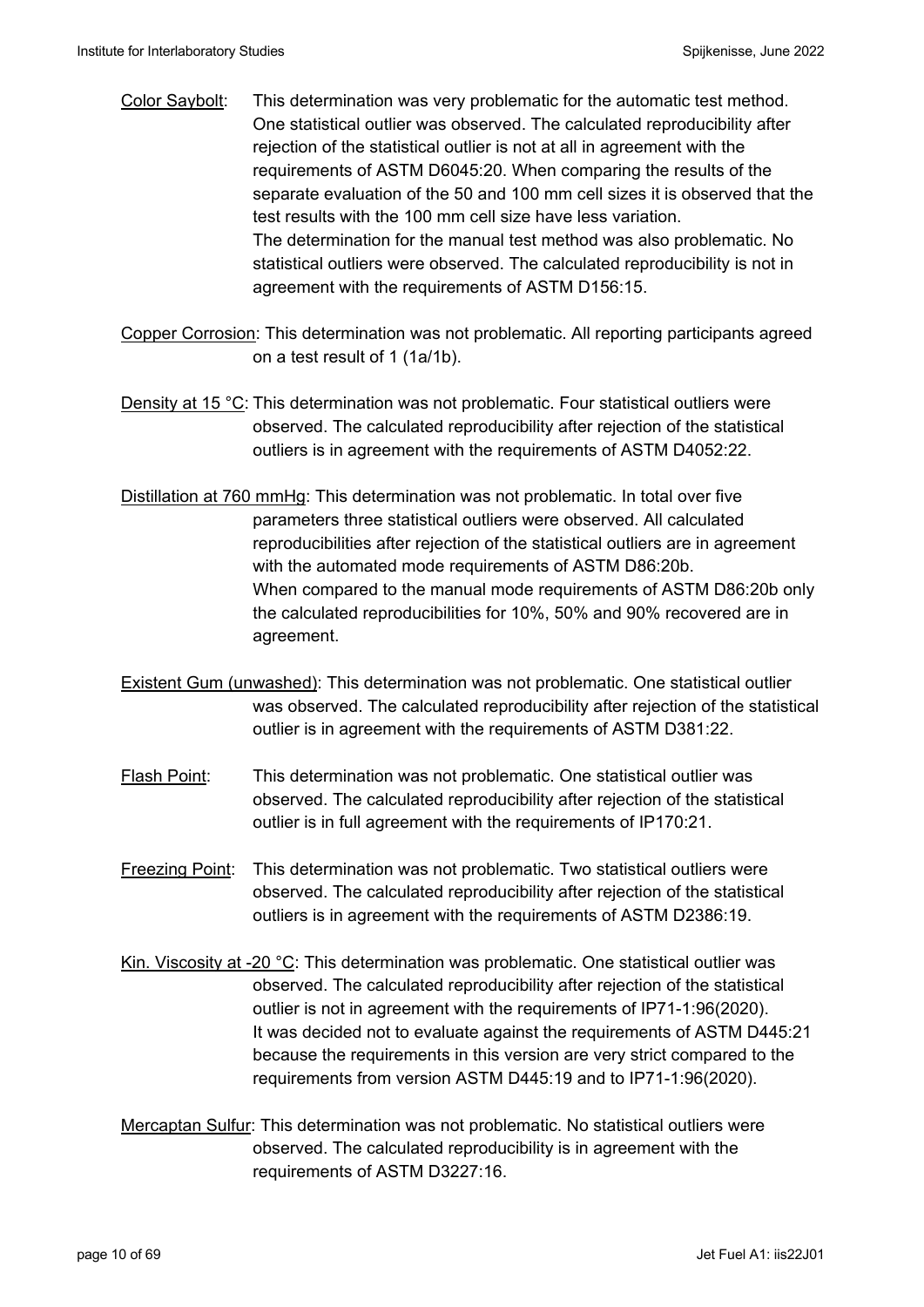MSEP: This determination was not problematic. Five statistical outliers were observed. The calculated reproducibility after rejection of the statistical outliers is in agreement with the requirements of ASTM D3948:20.

- Naphthalenes: This determination was not problematic. Two statistical outliers were observed. The calculated reproducibility after rejection of the statistical outliers is in agreement with the requirements of ASTM D1840:07(2017) for procedure B and also for procedure A.
- Smoke Point: This determination may be problematic depending on test mode used. One statistical outlier was observed. The calculated reproducibility after rejection of the statistical outlier is in agreement with the requirements of the manual mode of ASTM D1322:19 but not with the much stricter requirements of the automated mode.
- Specific Energy (Net) on Sulfur free basis: This determination was not problematic. No statistical outliers were observed. The calculated reproducibility is in full agreement with the requirements of ASTM D3338:20a.
- Total Sulfur: This determination may be problematic depending on the method used. Two statistical outliers were observed. The calculated reproducibility after rejection of the statistical outliers is not in agreement with the requirements of ASTM D5453:19a and ASTM D2622:21 but is in agreement with ASTM D4294:21.

### **sample #22036**

### Particle Size Distribution Determination:

The Joint Fuelling System Check List for Jet-A1 lists test methods IP565 and IP577 as the reference test methods to determine the Particle Size Distribution in Jet Fuel A1. Almost all reporting participants mentioned to have used IP565. One participant used IP564 which is not mentioned in the Checklist as test method since 2020. Therefore, it was decided to exclude the test results determined with IP564 from the statistical evaluation. One participant used IP577. The test result determined with IP577 was also excluded from statical evaluations as it was observed in previous iis PTs that IP577 gives deviating test results compared to IP565.

All reporting participants used ISO11171 for the calibration and used ISO4406 for calculating the scale numbers from the counts per mL. For the conversion from counts/mL to scale numbers no calculation differences were found between reported conversion and the conversion calculated by iis.

Counts/mL: This determination was problematic. In total three statistical outliers were observed and twelve other test results were excluded over six particle size parameters. All calculated reproducibilities after rejection of the suspect data are not in agreement with the requirements of IP565:13.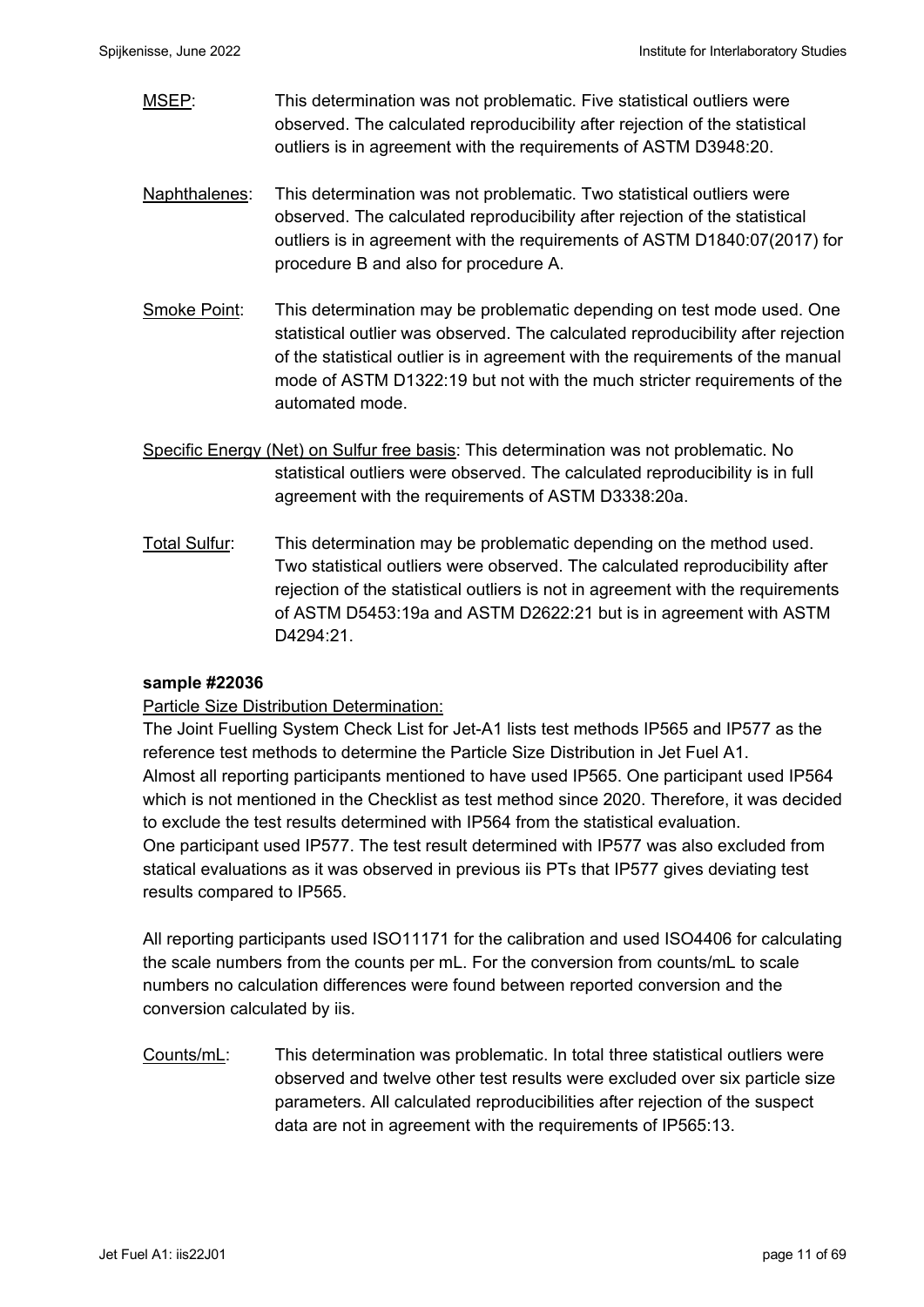Scale number: This determination was not problematic. No statistical outliers were observed but nine test results were excluded over three parameters. The calculated reproducibilities after rejection of the suspect data are in agreement with the indicative requirements of IP565:13 Annex C for ≥4 µm and ≥6 µm but not for ≥14 µm.

It appears that the requirements of IP565:13 for counts/ml is much stricter than for scale number.

#### **4.2 PERFORMANCE EVALUATION FOR THE GROUP OF LABORATORIES**

A comparison has been made between the reproducibility as declared by the reference test method and the reproducibility as found for the group of participating laboratories. The number of significant test results, the average, the calculated reproducibility (2.8 \* standard deviation) and the target reproducibility derived from reference methods are presented in the next tables.

| Parameter                        | unit               | n  | average    | $2.8 * sd$ | R(lit)         |
|----------------------------------|--------------------|----|------------|------------|----------------|
| Appearance                       |                    | 64 | C&B (Pass) | n.a.       | n.a.           |
| <b>Total Acidity</b>             | mg KOH/g           | 44 | 0.0019     | 0.0020     | 0.0018         |
| Aromatics by FIA                 | %V/V               | 32 | 16.33      | 1.92       | 2.72           |
| Mono Aromatics (MAH) by HPLC     | %M/M               | 18 | 18.16      | 1.72       | 1.12           |
| Di Aromatics (DAH) by HPLC       | %M/M               | 18 | 1.20       | 0.44       | 0.17           |
| <b>Total Aromatics by HPLC</b>   | %M/M               | 18 | 19.38      | 1.82       | 1.22           |
| <b>Total Aromatics by HPLC</b>   | %V/V               | 26 | 17.21      | 1.25       | 1.05           |
| Color Saybolt (automated)        |                    | 39 | 21.7       | 2.9        | 1.2            |
| Color Saybolt (manual)           |                    | 32 | 21.0       | 2.9        | $\overline{2}$ |
| Copper Corrosion 2 hrs at 100 °C |                    | 64 | 1(1a/1b)   | n.a.       | n.a.           |
| Density at 15 °C                 | kg/m <sup>3</sup>  | 75 | 797.60     | 0.19       | 0.5            |
| <b>Initial Boiling Point</b>     | $^{\circ}C$        | 73 | 149.1      | 5.4        | 8.2            |
| Temp at 10% recovered            | $^{\circ}C$        | 74 | 168.8      | 2.8        | 3.7            |
| Temp at 50% recovered            | $^{\circ}C$        | 75 | 195.8      | 2.1        | 3.0            |
| Temp at 90% recovered            | $^{\circ}C$        | 75 | 239.0      | 3.7        | 3.6            |
| <b>Final Boiling Point</b>       | $^{\circ}C$        | 75 | 267.0      | 5.2        | 7.1            |
| Existent Gum (unwashed)          | mg/100 mL          | 39 | 0.70       | 1.16       | 3.14           |
| <b>Flash Point</b>               | $^{\circ}C$        | 76 | 40.6       | 3.3        | 3.2            |
| <b>Freezing Point</b>            | $^{\circ}C$        | 62 | $-53.3$    | 1.7        | 2.5            |
| Kinematic Viscosity at -20 °C    | mm <sup>2</sup> /s | 42 | 3.819      | 0.120      | 0.073          |
| Mercaptan Sulfur as S            | %M/M               | 43 | 0.00038    | 0.00025    | 0.00033        |
| <b>MSEP</b>                      |                    | 50 | 96.6       | 3.7        | 6.2            |
| Naphthalenes                     | %V/V               | 33 | 0.801      | 0.041      | 0.082          |
| <b>Smoke Point</b>               | mm                 | 55 | 24.2       | 1.3        | 3.8            |
| Specific Energy (Net)            | MJ/kg              | 40 | 43.309     | 0.046      | 0.046          |
| <b>Total Sulfur</b>              | mg/kg              | 63 | 414        | 66         | 52             |

Table 5: reproducibilities of tests on sample #22035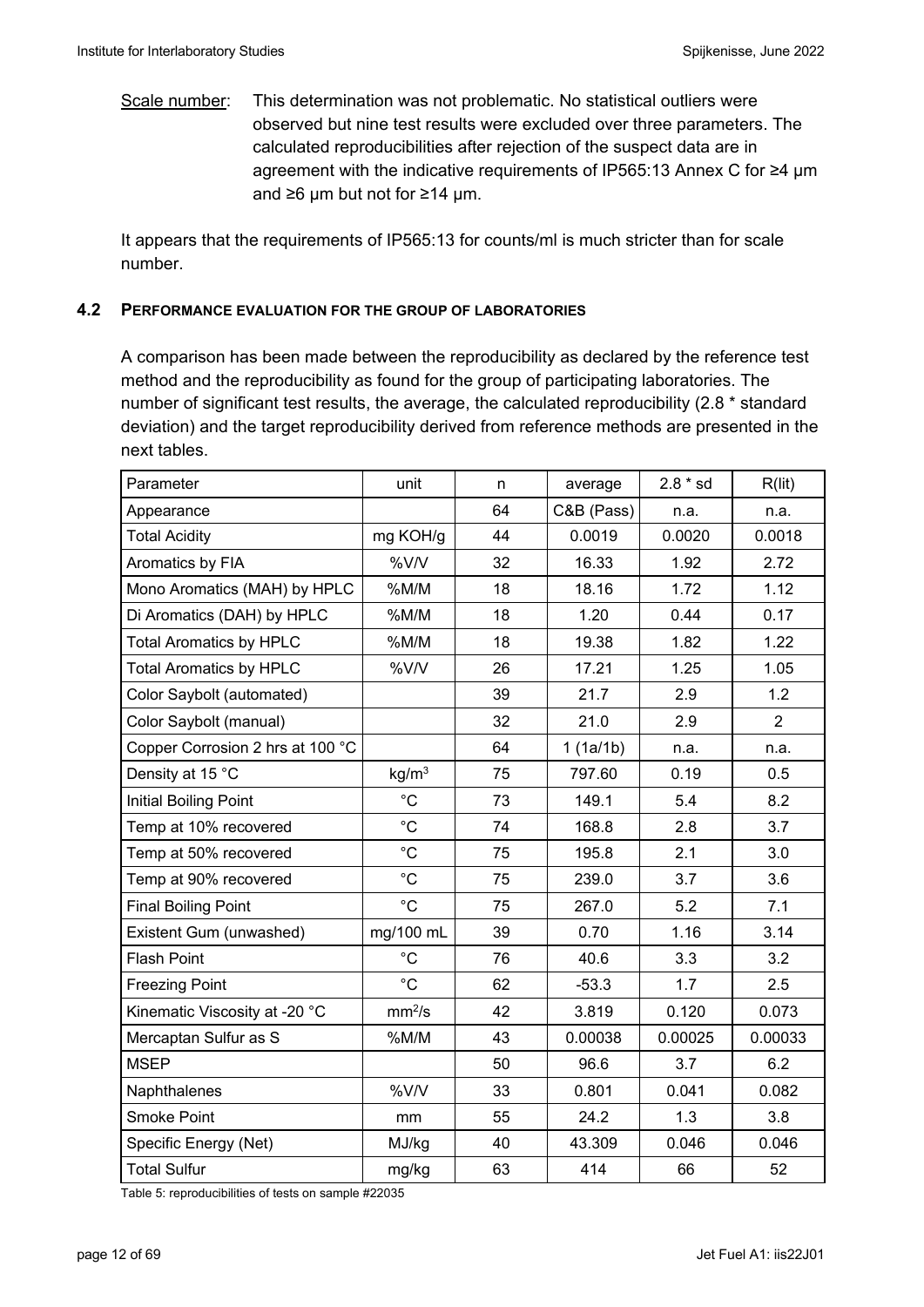| Parameter                      | unit             | n  | average | $2.8 * sd$ | R(lit) |
|--------------------------------|------------------|----|---------|------------|--------|
| Particle Size $\geq 4$ µm (c)  | counts/mL        | 20 | 11349   | 4092       | 1329   |
| Particle Size $\geq 6$ µm (c)  | counts/mL        | 21 | 4682    | 1802       | 1033   |
| Particle Size $\geq$ 14 µm (c) | counts/mL        | 21 | 322     | 292        | 165    |
| Particle Size $\geq$ 21 µm (c) | counts/mL        | 21 | 57.0    | 79.4       | 45.1   |
| Particle Size $\geq$ 25 µm (c) | counts/mL        | 20 | 21.4    | 33.6       | 21.3   |
| Particle Size $\geq$ 30 µm (c) | counts/mL        | 20 | 7.9     | 16.1       | 10.7   |
| Particle Size $\geq 4$ µm (c)  | ISO scale        | 16 | 20.8    | 1.1        | 1.0    |
| Particle Size $\geq 6$ µm (c)  | <b>ISO</b> scale | 17 | 19.2    | 1.1        | 1.0    |
| Particle Size $\geq$ 14 µm (c) | ISO scale        | 18 | 15.5    | 1.7        | 1.4    |

Table 6: reproducibilities of tests on sample #22036

Without further statistical calculations, it can be concluded that for many tests there is a good compliance of the group of participants with the reference test methods. The problematic tests have been discussed in paragraph 4.1.

#### **4.3 COMPARISON OF THE PROFICIENCY TEST OF MARCH 2022 WITH PREVIOUS PTS**

|                                    | March<br>2022 | September<br>2021 | March<br>2021 | September<br>2020 | March<br>2020 |
|------------------------------------|---------------|-------------------|---------------|-------------------|---------------|
| Number of reporting laboratories   | 80            | 160               | 91            | 152               | 90            |
| Number of test results             | 1400          | 3091              | 1676          | 2992              | 1666          |
| Number of statistical outliers     | 28            | 42                | 58            | 94                | 67            |
| Percentage of statistical outliers | 2.0%          | 1.4%              | 3.5%          | $3.1\%$           | 4.0%          |

Table 7: comparison with previous proficiency tests

In proficiency tests outlier percentages of 3% - 7.5% are quite normal.

The performance of the determinations of the proficiency tests was compared to the requirements of the reference test methods. The conclusions are given in the following table.

| Parameter                     | March<br>2022 | September<br>2021 | March<br>2021 | September<br>2020 | March<br>2020 |
|-------------------------------|---------------|-------------------|---------------|-------------------|---------------|
| <b>Total Acidity</b>          | $+/-$         | $\blacksquare$    |               |                   |               |
| Aromatics by FIA              | $\ddot{}$     | ÷                 | $\ddot{}$     | ÷                 | $\ddot{}$     |
| Aromatics by HPLC             |               |                   | $\ddot{}$     | $\ddot{}$         | $+/-$         |
| Color Saybolt (automated)     |               |                   |               |                   |               |
| Color Saybolt (manual)        |               |                   |               |                   |               |
| Density at 15 °C              | $++$          | $++$              | $++$          | $++$              | $++$          |
| Distillation at 760 mmHg      | $\ddot{}$     | $+$               | $+$           | $+$               | $\ddot{}$     |
| Existent Gum (unwashed)       | $++$          | $++$              | $++$          | $^{++}$           | $++$          |
| <b>Flash Point</b>            | $+/-$         | $\ddot{}$         | $+/-$         | $+/-$             | $\ddot{}$     |
| <b>Freezing Point</b>         | $\ddot{}$     | $\ddot{}$         | $\ddot{}$     | $\ddot{}$         | $+$           |
| Kinematic Viscosity at -20 °C |               |                   |               |                   | $+/-$         |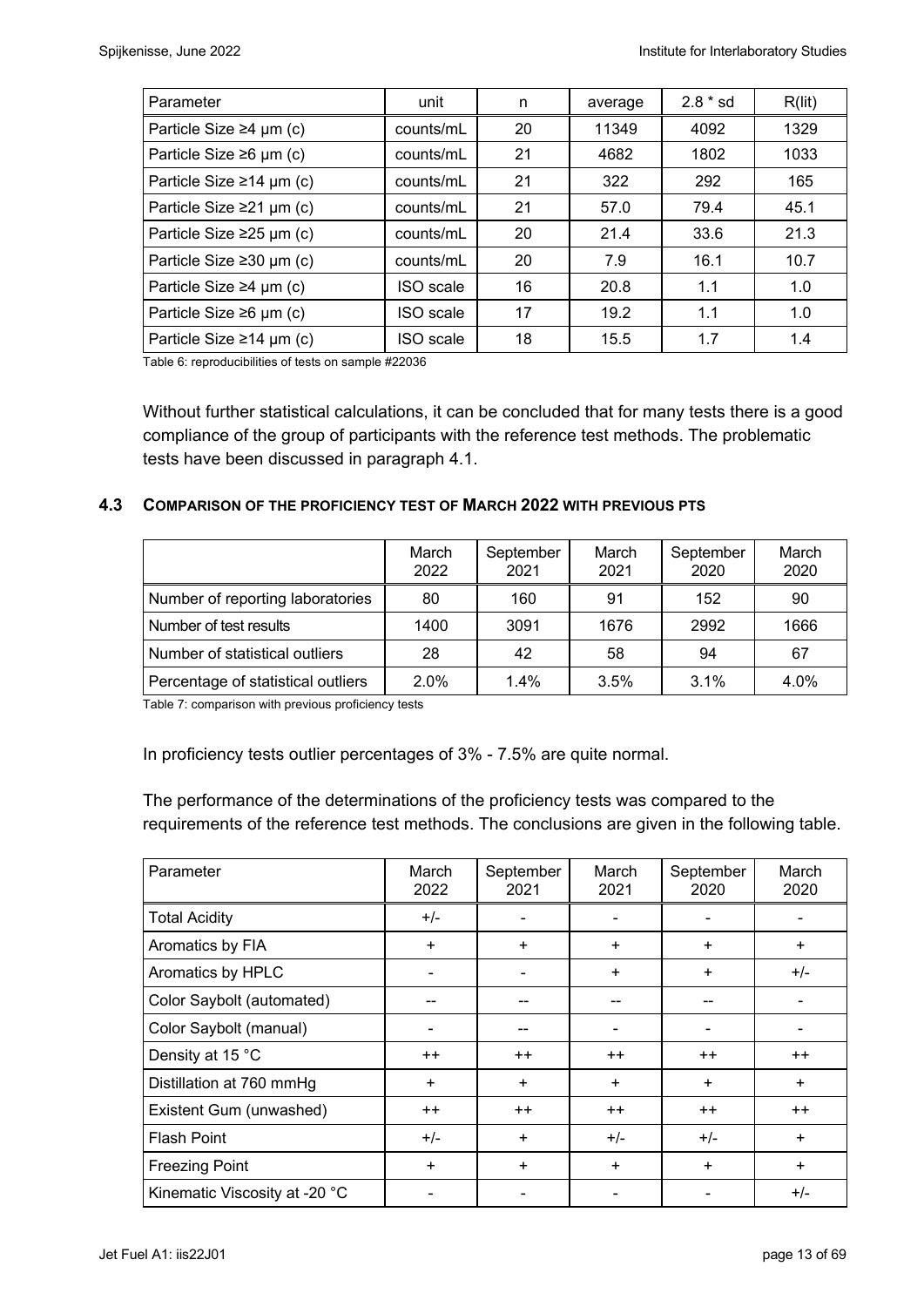| Parameter             | March<br>2022 | September<br>2021 | March<br>2021 | September<br>2020 | March<br>2020 |
|-----------------------|---------------|-------------------|---------------|-------------------|---------------|
| Mercaptan Sulfur      | $\ddot{}$     | $+/-$             | $\ddot{}$     | $\ddot{}$         | $+$           |
| <b>MSEP</b>           | $\ddot{}$     | $\ddot{}$         | $\ddot{}$     | $\ddot{}$         | $+/-$         |
| Naphthalenes          | $\ddot{}$     | $+/-$             | $+/-$         | $\ddot{}$         | $\ddot{}$     |
| <b>Smoke Point</b>    | $++$          | +                 | $++$          | $++$              | $++$          |
| Specific Energy (Net) | $+/-$         | $+/-$             | $+/-$         |                   |               |
| <b>Total Sulfur</b>   | -             |                   | $\ddot{}$     | $\ddot{}$         |               |
| Cumulative counts/mL  |               |                   |               |                   |               |
| ISO scale numbers     | ÷             | +                 | +             | ÷                 | $++$          |

Table 8: comparison of determinations to the reference test methods

The following performance categories were used:

- ++ : group performed much better than the reference test method
- + : group performed better than the reference test method
- +/- : group performance equals the reference test method
- : group performed worse than the reference test method
- -- : group performed much worse than the reference test method
- n.e. : not evaluated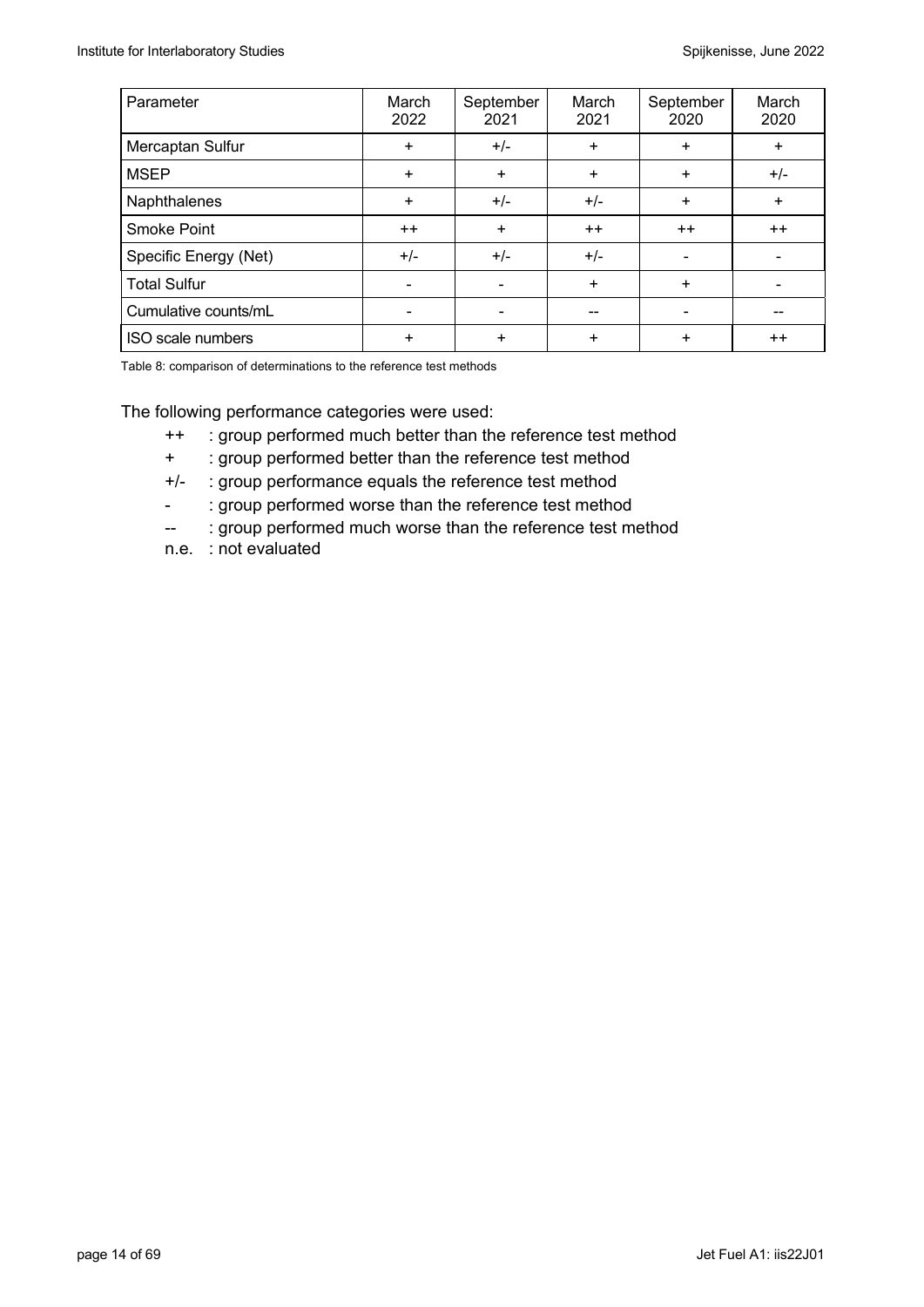| Determination of Appearance on sample #22035; |  |
|-----------------------------------------------|--|
|                                               |  |

| lab        | method                   | value                                | mark<br>z(targ) | remarks |
|------------|--------------------------|--------------------------------------|-----------------|---------|
| 120        |                          | -----                                |                 |         |
| 140        |                          | -----                                |                 |         |
| 150        | Visual                   | Clear & Bright                       |                 |         |
| 159        |                          | -----                                |                 |         |
| 169<br>171 | Visual                   | Pass<br>-----                        |                 |         |
| 175        | Visual                   | C&B                                  |                 |         |
| 177        |                          | -----                                |                 |         |
| 225        | Visual                   | Clear & Bright                       |                 |         |
| 228        | Visual                   | <b>CLEAR AND BRIGHT</b>              |                 |         |
|            | 237 Visual               | C&B                                  |                 |         |
|            | 238 Visual               | <b>B&amp;C</b>                       |                 |         |
|            | 253 Visual               | Clear & Bright                       |                 |         |
|            | 317 Visual               | Bright & Clear                       |                 |         |
|            | 323 Visual               | clear and bright                     |                 |         |
| 328        | Visual                   | C&B                                  |                 |         |
| 333        |                          | -----                                |                 |         |
|            | 334 Visual<br>335 Visual | clear and bright<br>clair et limpide |                 |         |
|            | 360 Visual               | Clear and Bright                     |                 |         |
|            | 365 D4176                | Pass                                 |                 |         |
|            | 391 Visual               | C&B                                  |                 |         |
|            | 396 Visual               | Clear & Bright                       |                 |         |
|            | 398 Visual               | Clear & Bright                       |                 |         |
|            | 399 Visual               | c&b                                  |                 |         |
|            | 447 Visual               | Clear & Bright                       |                 |         |
|            | 594 Visual               | Clear & bright                       |                 |         |
|            | 631 Visual               | clear & bright                       |                 |         |
|            | 633 Visual               | Clear & Bright                       |                 |         |
|            | 634 Visual               | Clear & Bright                       |                 |         |
|            | 663 Visual<br>671 Visual | Bright & Clear<br>C/B                |                 |         |
| 759        | Visual                   | C&B                                  |                 |         |
|            | 781 Visual               | cleare&bright                        |                 |         |
| 782        |                          |                                      |                 |         |
|            | 785 Visual               | Clear, bright                        |                 |         |
| 825        | Visual                   | Clear & Bright                       |                 |         |
|            | 840 Visual               | Clear & Bright                       |                 |         |
| 875        |                          | -----                                |                 |         |
|            | 922 Visual               | Clear & Bright                       |                 |         |
|            | 962 Visual               | Clear & bright                       |                 |         |
|            | 963 Visual               | <b>Bright &amp; Clear</b>            |                 |         |
|            | 970 Visual<br>974 Visual | Clear & Bright<br>Clear and Bright   |                 |         |
|            | 1039 Visual              | Clear & Bright                       |                 |         |
|            | 1049 Visual              | Br & Cl                              |                 |         |
|            | 1059 Visual              | clear & bright                       | $- - - - -$     |         |
| 1062       |                          | Pass                                 |                 |         |
|            | 1064 Visual              | C&B                                  | -----           |         |
|            | 1097 Visual              | Clair et limpide                     |                 |         |
|            | 1108 Visual              | <b>Bright and Clear</b>              |                 |         |
|            | 1109 Visual              | Pass                                 |                 |         |
| 1126       |                          | -----                                |                 |         |
| 1284       | 1212 Visual              | C&B<br>-----                         |                 |         |
| 1297       |                          | -----                                |                 |         |
|            | 1299 Visual              | CL&BR                                |                 |         |
|            | 1320 Visual              | C & B                                |                 |         |
|            | 1357 Visual              | Clear & Bright                       |                 |         |
|            | 1429 Visual              | Clear and Bright                     |                 |         |
| 1483       |                          | -----                                |                 |         |
| 1496       |                          | -----                                |                 |         |
|            | 1498 Visual              | <b>Clear And Bright</b>              |                 |         |
|            | 1531 Visual              | clear                                |                 |         |
|            | 1538 Visual              | C&B                                  |                 |         |
| 1564       | 1586 Visual              | -----<br>clear & bright              |                 |         |
|            | 1587 Visual              | B&C                                  |                 |         |
|            | 1610 Visual              | Bright & Clear                       |                 |         |
|            | 1631 Visual              | Clear and Bright                     |                 |         |
|            | 1720 Visual              | C&B                                  |                 |         |
| 1730       |                          | -----                                |                 |         |
|            | 1740 Visual              | bright & clear                       |                 |         |
| 1776       |                          | -----                                |                 |         |
| 1810       |                          | -----                                | -----           |         |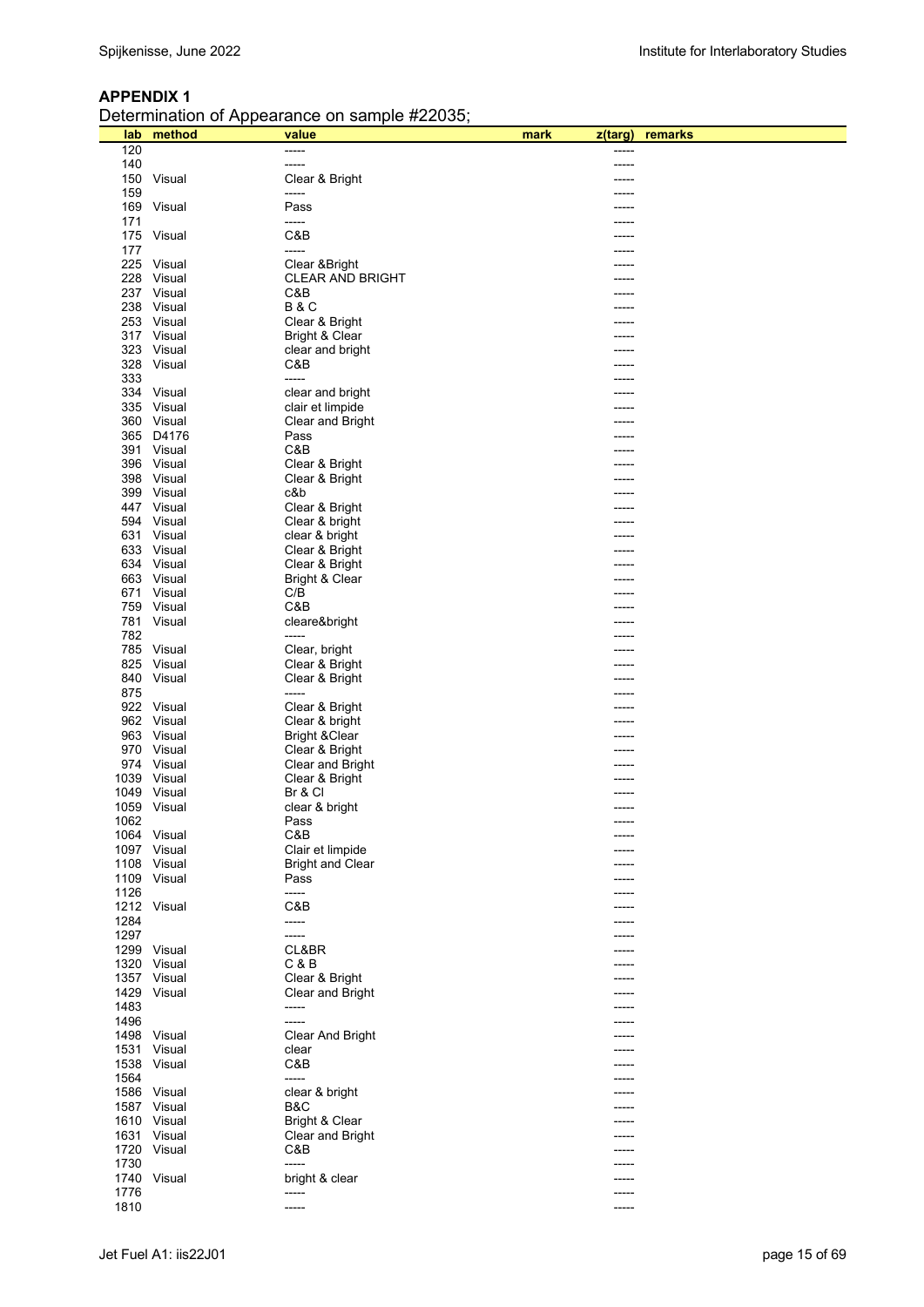|      | lab method  | value                                     | mark | $z$ (targ) | remarks |
|------|-------------|-------------------------------------------|------|------------|---------|
| 1811 |             | -----                                     |      | -----      |         |
| 1884 | Visual      | clear, bright, free from water impurities |      | -----      |         |
|      | 6075 Visual | Clear & Bright                            |      | -----      |         |
|      | 6114 Visual | Clear & Bright                            |      | -----      |         |
| 6142 |             | -----                                     |      | -----      |         |
| 6192 | Visual      | B/C                                       |      | -----      |         |
| 6299 |             | -----                                     |      | -----      |         |
| 6312 |             | -----                                     |      | -----      |         |
| 6376 | Visual      | clair & bright                            |      | -----      |         |
|      | 6416 D4176  | C & B                                     |      | -----      |         |
|      | n           | 64                                        |      |            |         |
|      | mean(n)     | Clear and Bright (Pass)                   |      |            |         |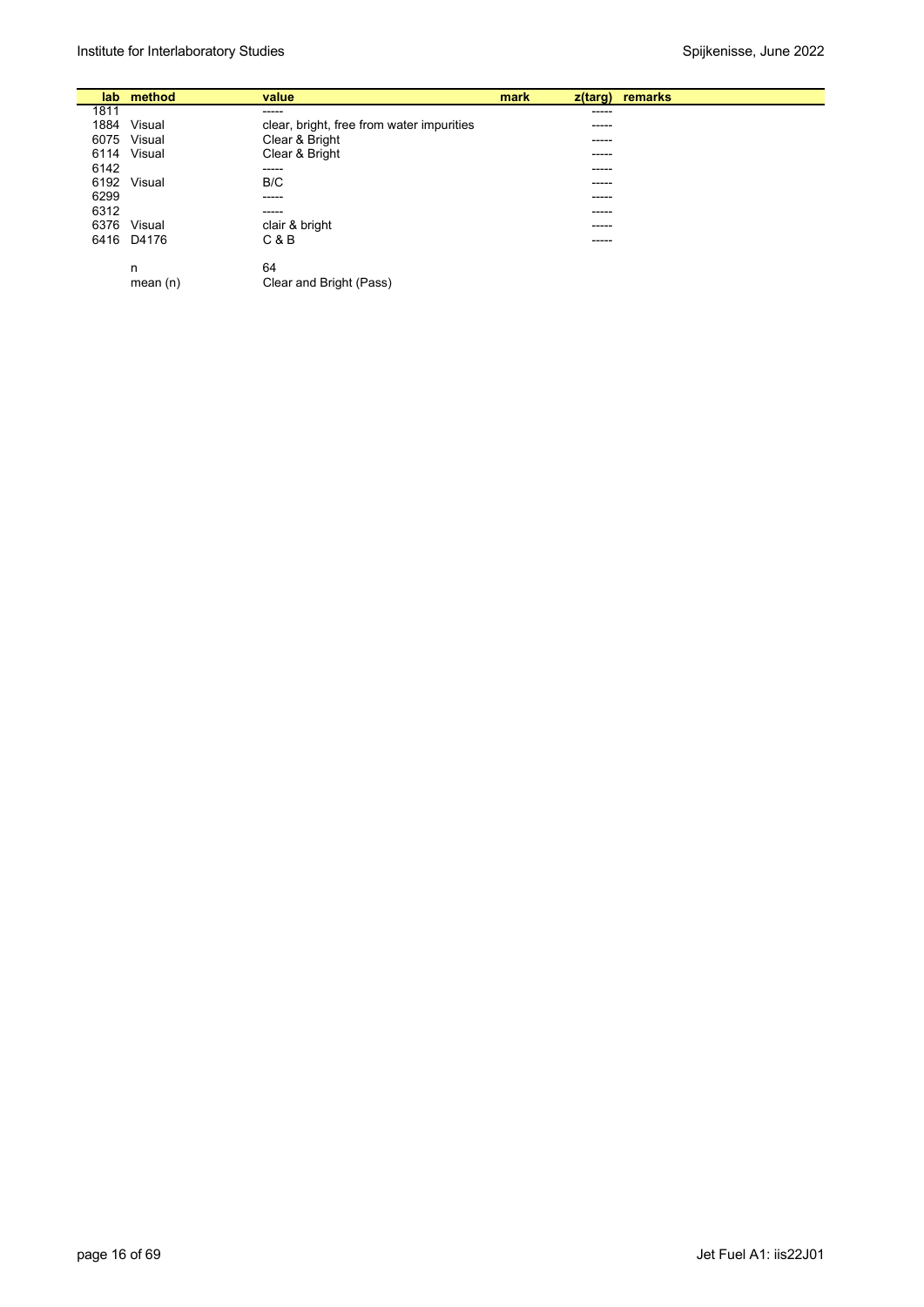# Determination of Total Acidity on sample #22035; results in mg KOH/g

| lab          | method                   | value            | mark        | z(targ)            | remarks               |
|--------------|--------------------------|------------------|-------------|--------------------|-----------------------|
| 120          |                          |                  |             | -----              |                       |
| 140          |                          | -----            |             | -----              |                       |
|              | 150 D3242                | 0.0023           | C           | 0.57               | first reported 0.0043 |
| 159          |                          | -----            |             | -----              |                       |
| 169          | D3242                    | 0.002            |             | 0.10               |                       |
| 171<br>175   | D3242                    | 0.001<br>-----   |             | -1.47              |                       |
| 177          |                          | -----            |             | -----              |                       |
|              | 225 D3242                | 0.0018           |             | $-0.22$            |                       |
|              | 228 D3242                | 0.00219          |             | 0.39               |                       |
| 237          | D3242                    | 0.0019           |             | $-0.06$            |                       |
| 238<br>253   | D3242                    | -----<br>0.002   |             | -----<br>0.10      |                       |
| 317          |                          | -----            |             | -----              |                       |
|              | 323 D3242                | 0.001            |             | $-1.47$            |                       |
| 328          |                          | -----            |             | -----              |                       |
|              | 333 D3242                | 0.002            |             | 0.10               |                       |
| 334          | 335 D3242                | -----<br>0.004   |             | -----<br>3.23      |                       |
| 360          | D3242                    | 0.0013           |             | $-1.00$            |                       |
| 365          |                          | -----            |             | -----              |                       |
| 391          |                          |                  |             |                    |                       |
| 396          |                          |                  |             |                    |                       |
| 398<br>399   |                          | -----            |             | -----              |                       |
|              | 447 D3242                | 0.003            |             | 1.66               |                       |
| 594          |                          | -----            |             | -----              |                       |
| 631          | D3242                    | 0.00210          |             | 0.25               |                       |
| 633<br>634   |                          | -----<br>-----   |             | -----<br>-----     |                       |
| 663          |                          | -----            |             | -----              |                       |
| 671          | D3242                    | 0.00336          |             | 2.23               |                       |
| 759          |                          | -----            |             | -----              |                       |
| 781<br>782   | D3242                    | 0.00139<br>----- | $\mathsf C$ | -0.86<br>-----     | first reported 0.0139 |
| 785          |                          | -----            |             | -----              |                       |
|              | 825 D3242                | 0.001            |             | $-1.47$            |                       |
|              | 840 D3242                | 0.0027           |             | 1.19               |                       |
| 875          |                          | -----            |             | -----              |                       |
|              | 922 D664-A<br>962 D3242  | 0.0016<br>0.001  |             | $-0.53$<br>-1.47   |                       |
|              | 963 D3242                | 0.0017           |             | $-0.37$            |                       |
| 970          |                          | -----            |             | -----              |                       |
|              | 974 D3242                | 0.0017           |             | $-0.37$            |                       |
|              | 1039 D3242               | 0.002            |             | 0.10               |                       |
|              | 1049 D3242<br>1059 D3242 | 0.00269<br>0.002 |             | 1.18<br>0.10       |                       |
|              | 1062 D3242               | 0.0020           |             | 0.10               |                       |
|              | 1064 D3242               | 0.0010           |             | $-1.47$            |                       |
|              | 1097 D3242               | 0.0028           | $\mathsf C$ | 1.35               | first reported 0.0058 |
|              | 1108 D3242               | 0.0022           |             | 0.41               |                       |
| 1109<br>1126 | D3242                    | 0.0014<br>-----  |             | $-0.84$<br>-----   |                       |
|              | 1212 D3242               | 0.0017           |             | $-0.37$            |                       |
| 1284         |                          | -----            |             | -----              |                       |
| 1297         |                          | -----            |             | -----              |                       |
| 1299         | D3242                    | 0.001<br>0.0014  |             | $-1.47$<br>$-0.84$ |                       |
| 1320         | D3242<br>1357 D3242      | 0.0024           |             | 0.72               |                       |
| 1429         |                          | -----            |             | -----              |                       |
| 1483         |                          |                  |             |                    |                       |
| 1496         |                          |                  |             |                    |                       |
| 1498         |                          |                  |             |                    |                       |
| 1531<br>1538 |                          | -----            |             | -----              |                       |
| 1564         | D3242                    | 0.8520           | R(0.01)     | 1331.64            |                       |
| 1586         | D3242                    | 0.002            |             | 0.10               |                       |
| 1587         |                          | -----            |             | -----              |                       |
|              | 1610 IP354               | 0.0024<br>0.0011 |             | 0.72               |                       |
| 1631<br>1720 | D3242<br>D3242           | 0.0028           |             | $-1.31$<br>1.35    |                       |
| 1730         |                          | -----            |             | -----              |                       |
| 1740         |                          | -----            |             | -----              |                       |
| 1776         | D664-A                   | 0.0021           |             | 0.25               |                       |
| 1810         | D3242                    | 0.0020           |             | 0.10               |                       |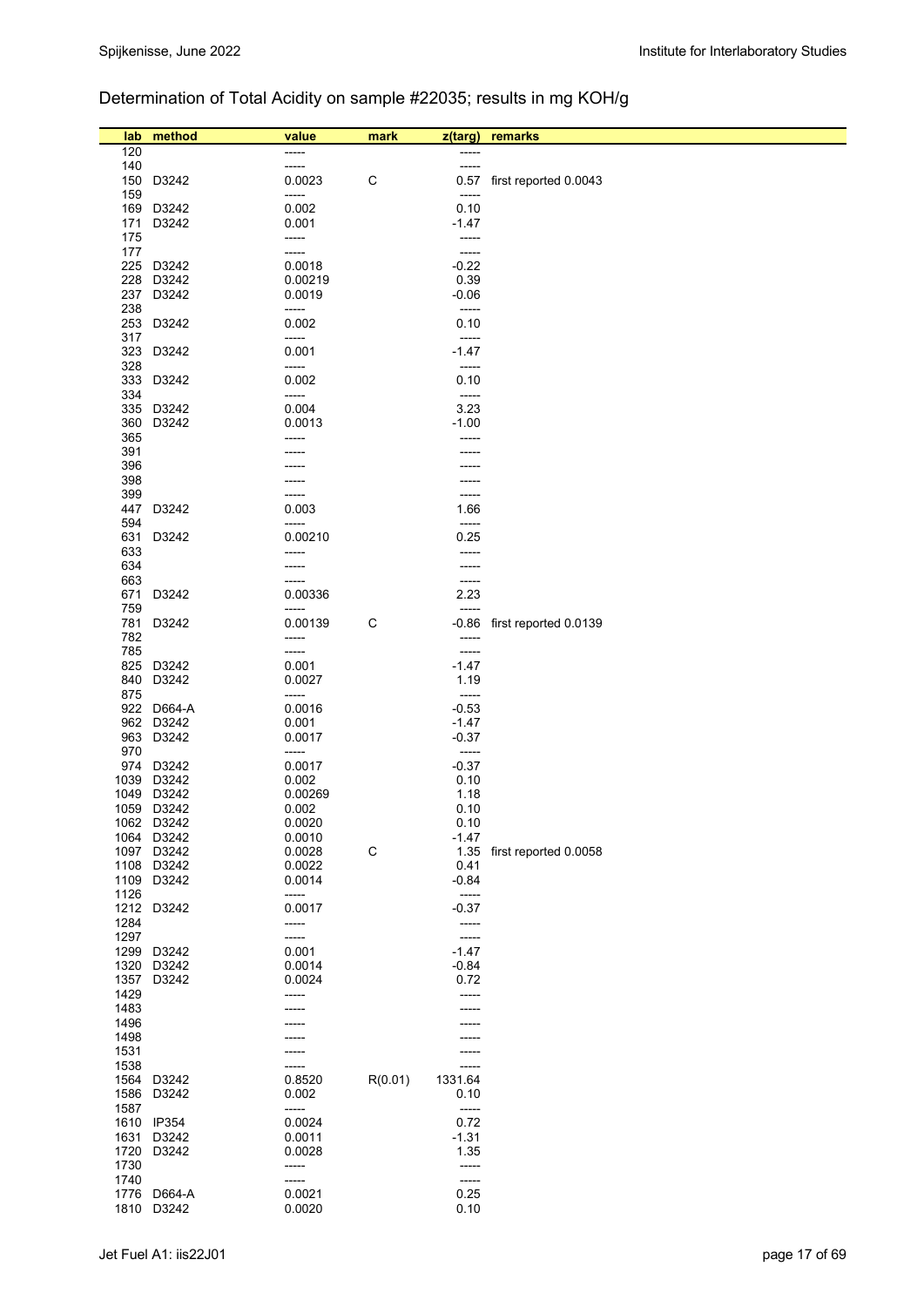|      | lab method        | value    | mark | $z$ (targ) | remarks              |
|------|-------------------|----------|------|------------|----------------------|
|      |                   |          |      |            |                      |
| 1811 | D3242             | 0.0014   |      | $-0.84$    |                      |
| 1884 | D664-A            | 0.0011   | C    | $-1.31$    | first reported 0.011 |
| 6075 | D3242             | 0.0020   |      | 0.10       |                      |
| 6114 | D3242             | 0.0016   |      | $-0.53$    |                      |
| 6142 |                   | -----    |      | -----      |                      |
| 6192 |                   | -----    |      | -----      |                      |
| 6299 |                   | -----    |      |            |                      |
| 6312 |                   | -----    |      | -----      |                      |
| 6376 | D3242             | 0.00315  |      | 1.90       |                      |
| 6416 |                   | -----    |      | -----      |                      |
|      |                   |          |      |            |                      |
|      | normality         | OK       |      |            |                      |
|      | n                 | 44       |      |            |                      |
|      | outliers          | 1        |      |            |                      |
|      | mean $(n)$        | 0.00194  |      |            |                      |
|      | st. dev. (n)      | 0.000698 |      |            |                      |
|      | R(calc.)          | 0.00195  |      |            |                      |
|      |                   |          |      |            |                      |
|      | st.dev.(D3242:11) | 0.000638 |      |            |                      |
|      | R(D3242:11)       | 0.00179  |      |            |                      |



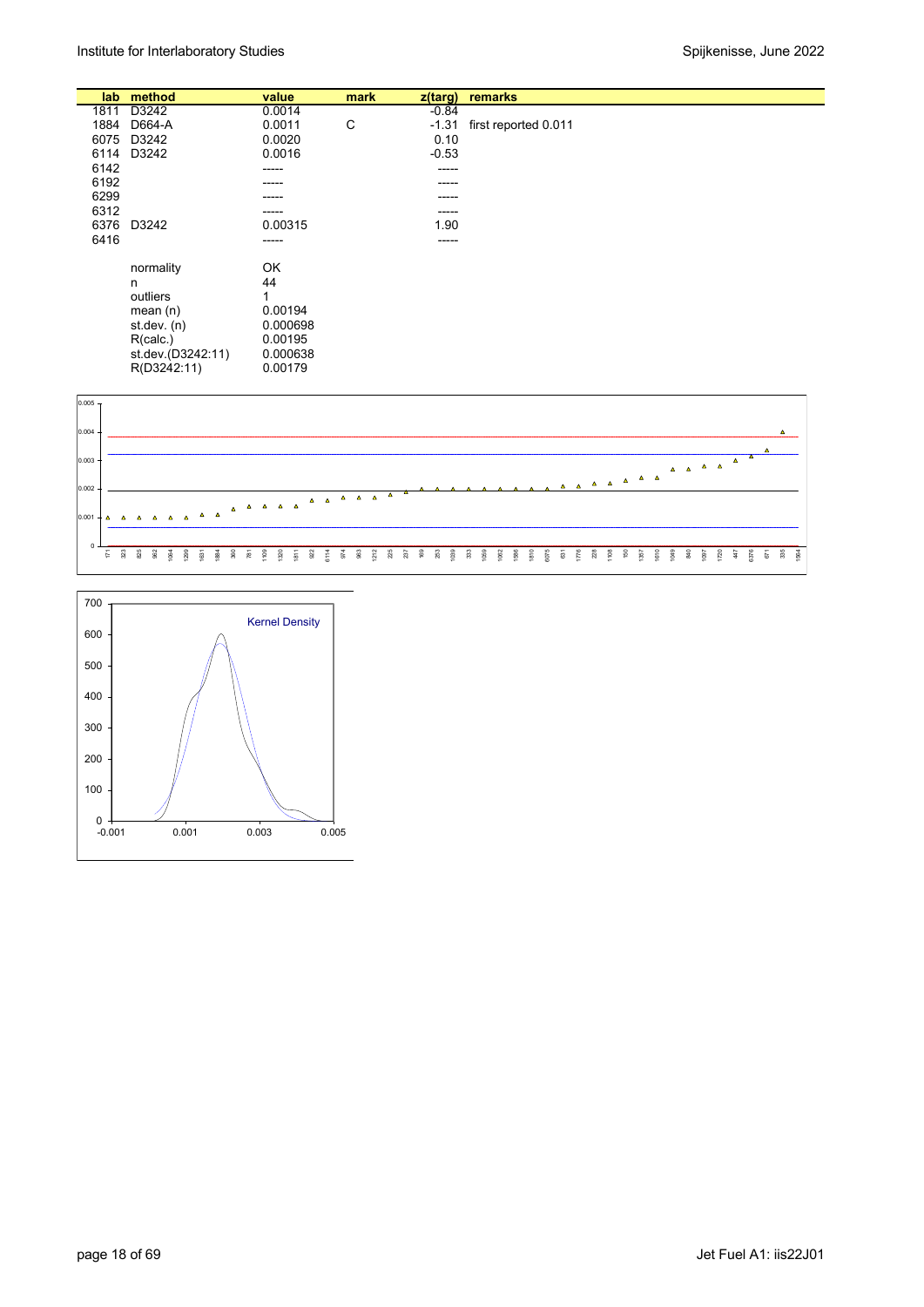# Determination of Aromatics by FIA on sample #22035; results in %V/V

| lab          | method                   | value          | mark<br>z(targ)  | remarks                   |
|--------------|--------------------------|----------------|------------------|---------------------------|
| 120          |                          | -----          | -----            |                           |
| 140          |                          | -----          | -----            |                           |
| 150          |                          |                |                  |                           |
| 159          |                          | -----<br>16.2  | -----<br>$-0.13$ |                           |
| 171          | 169 D1319                | -----          | -----            |                           |
| 175          |                          | -----          | -----            |                           |
|              | 177 D1319                | 16.4           | 0.08             |                           |
| 225<br>228   |                          | -----          | -----            |                           |
|              | 237 D1319                | -----<br>16.3  | -----<br>$-0.03$ |                           |
| 238          |                          | -----          | -----            |                           |
|              | 253 D1319                | 16.5           | 0.18             |                           |
| 317          | 323 D1319                | -----<br>16.0  | -----<br>$-0.33$ |                           |
| 328          |                          | -----          | -----            |                           |
| 333          |                          | -----          | -----            |                           |
| 334          |                          | -----          | -----            |                           |
|              | 335 D1319<br>360 D1319   | 15.3<br>15.9   | C<br>$-0.44$     | -1.05 first reported 13.2 |
| 365          |                          | -----          | -----            |                           |
|              | 391 D1319                | 16.7           | 0.39             |                           |
| 396          |                          | -----          | -----            |                           |
| 398<br>399   |                          | -----<br>----- | -----<br>-----   |                           |
|              | 447 D1319                | 16.7           | 0.39             |                           |
| 594          |                          | -----          | -----            |                           |
| 633          | 631 D1319                | 14.67<br>----- | $-1.70$<br>----- |                           |
| 634          |                          | -----          | -----            |                           |
| 663          |                          | -----          | -----            |                           |
|              | 671 D1319                | 16.36          | 0.04             |                           |
| 759          | 781 D1319                | -----<br>15.94 | -----<br>$-0.40$ |                           |
| 782          |                          | -----          | -----            |                           |
| 785          |                          | -----          | -----            |                           |
| 825          | 840 D1319                | -----<br>16.12 | -----<br>$-0.21$ |                           |
|              | 875 D1319                | 16.9           | 0.59             |                           |
|              | 922 D1319                | 15.3           | $-1.05$          |                           |
|              | 962 D1319<br>963 D1319   | 15.8<br>16.9   | $-0.54$<br>0.59  |                           |
|              | 970 D1319                | 17.4           | 1.11             |                           |
| 974          |                          | -----          | -----            |                           |
| 1039         |                          | -----          | -----            |                           |
| 1049         | 1059 D1319               | -----<br>16.1  | -----<br>$-0.23$ |                           |
| 1062         |                          | -----          | -----            |                           |
|              | 1064 D1319               | 16.95          | 0.64             |                           |
| 1108         | 1097 D1319               | 16.4<br>-----  | 0.08<br>-----    |                           |
|              | 1109 D1319               | 17.15          | 0.85             |                           |
| 1126         |                          | -----          | -----            |                           |
| 1284         | 1212 D1319               | 15.26<br>----- | $-1.10$<br>----- |                           |
| 1297         |                          | -----          | -----            |                           |
|              | 1299 D1319               | 15.8           | $-0.54$          |                           |
|              | 1320 D1319<br>1357 D1319 | 17.2<br>15.4   | 0.90<br>$-0.95$  |                           |
| 1429         |                          | -----          | -----            |                           |
| 1483         |                          |                |                  |                           |
| 1496         |                          |                |                  |                           |
| 1498<br>1531 |                          |                |                  |                           |
| 1538         |                          | ----           |                  |                           |
| 1564         |                          | -----          | -----            |                           |
| 1587         | 1586 D1319               | 16.9<br>-----  | 0.59<br>-----    |                           |
|              | 1610 IP156               | 17.2           | 0.90             |                           |
| 1631         |                          | -----          | -----            |                           |
| 1720<br>1730 |                          | -----          | -----            |                           |
| 1740         |                          |                |                  |                           |
| 1776         |                          |                |                  |                           |
| 1810         |                          | -----          | -----            |                           |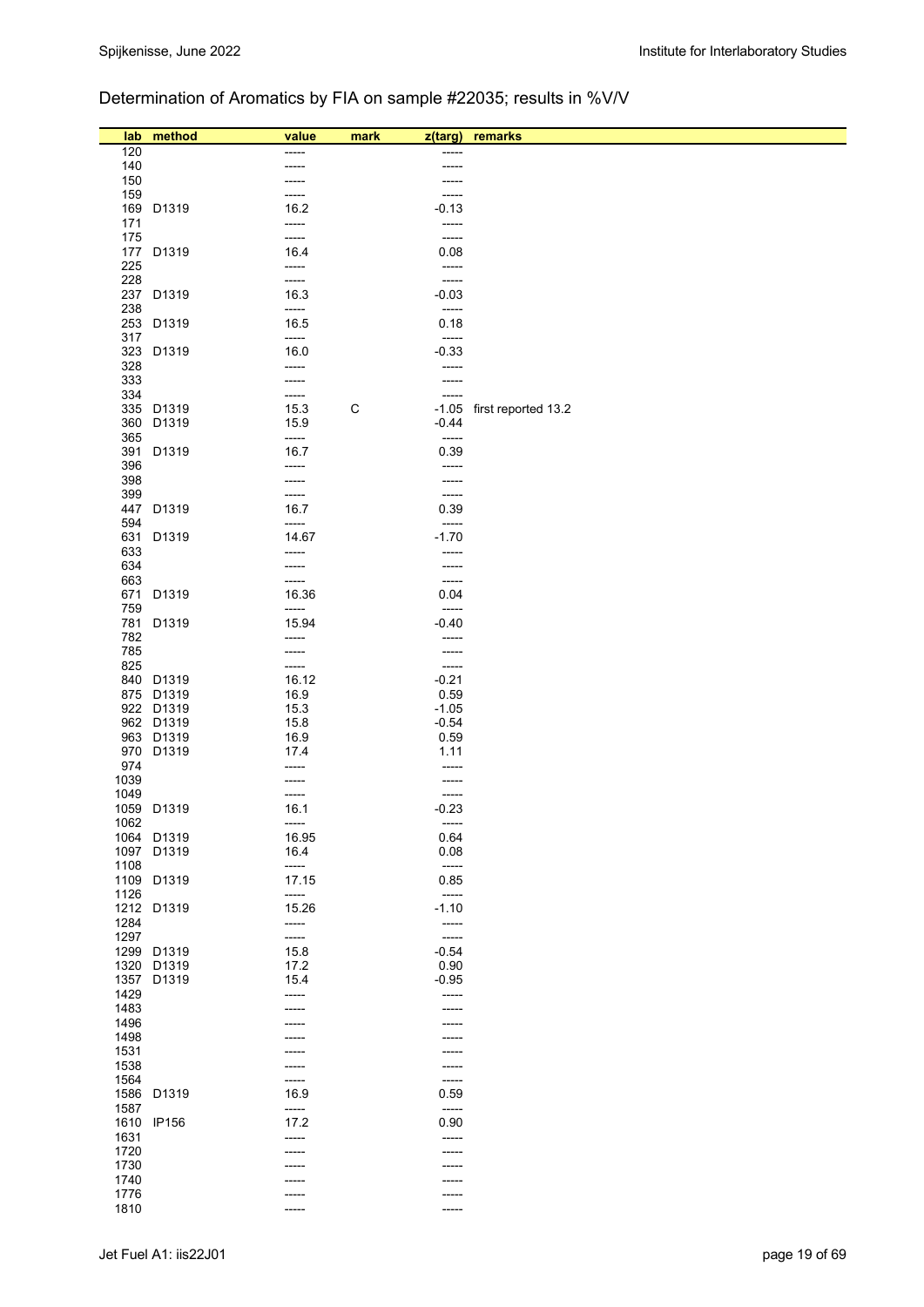|      |                    |        |      |            | remarks |
|------|--------------------|--------|------|------------|---------|
| lab  | method             | value  | mark | $z$ (targ) |         |
| 1811 | D1319              | 16.43  |      | 0.11       |         |
| 1884 |                    | -----  |      | -----      |         |
| 6075 | D1319              | 16.46  |      | 0.14       |         |
| 6114 | D1319              | 17.56  |      | 1.27       |         |
| 6142 |                    | -----  |      | -----      |         |
| 6192 |                    | -----  |      | -----      |         |
| 6299 | D1319              | 16.2   |      | $-0.13$    |         |
|      |                    |        |      |            |         |
| 6312 |                    | -----  |      | -----      |         |
| 6376 |                    | -----  |      | -----      |         |
| 6416 |                    | ------ |      | -----      |         |
|      |                    | OK     |      |            |         |
|      | normality          |        |      |            |         |
|      | n                  | 32     |      |            |         |
|      | outliers           | 0      |      |            |         |
|      | mean(n)            | 16.325 |      |            |         |
|      | st.dev. (n)        | 0.6855 |      |            |         |
|      | R(calc.)           | 1.920  |      |            |         |
|      | st.dev.(D1319:20a) | 0.9717 |      |            |         |
|      | R(D1319:20a)       | 2.721  |      |            |         |



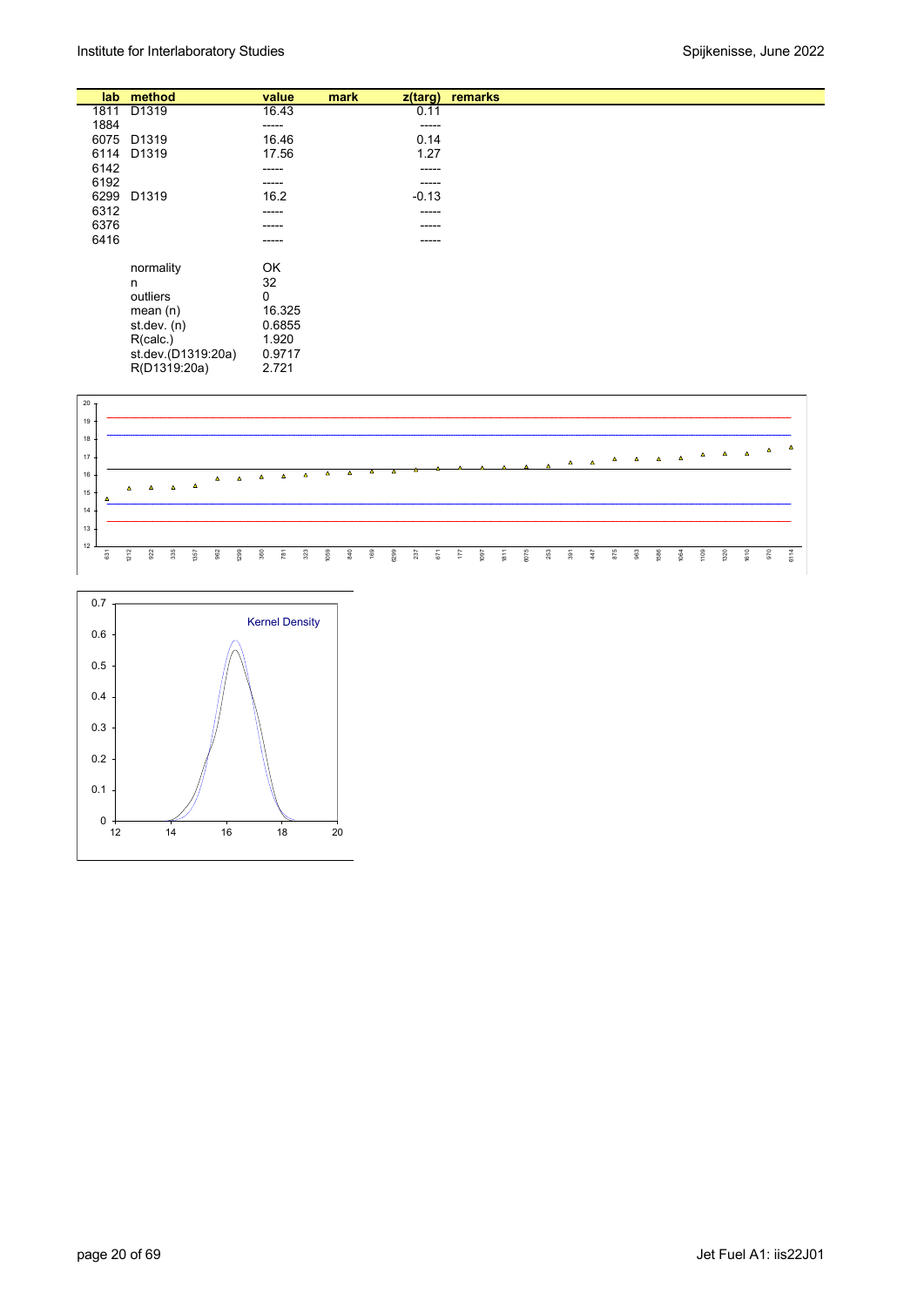# Determination of Mono Aromatics (MAH) by HPLC on sample #22035; results in %M/M

| lab<br>120   | method              | value<br>----- | mark | z(targ)<br>----- | remarks             |
|--------------|---------------------|----------------|------|------------------|---------------------|
| 140          |                     | -----          |      | -----            |                     |
| 150          | D6379               | 18.0           |      | $-0.39$          |                     |
| 159          |                     | -----          |      | -----            |                     |
| 169          |                     |                |      | -----            |                     |
| 171          |                     |                |      |                  |                     |
| 175          |                     |                |      |                  |                     |
| 177          |                     |                |      |                  |                     |
| 225          |                     |                |      |                  |                     |
| 228          |                     |                |      | ----             |                     |
| 237<br>238   |                     |                |      | -----            |                     |
| 253          |                     |                |      |                  |                     |
| 317          |                     | -----          |      |                  |                     |
| 323          |                     | -----          |      | -----            |                     |
| 328          |                     | -----          |      | -----            |                     |
| 333          |                     | -----          |      | -----            |                     |
| 334          | D6379               | 18.8           |      | 1.60             |                     |
| 335          |                     | -----          |      | $-----$          |                     |
| 360<br>365   | D6379               | 17.78          |      | $-0.94$<br>----- |                     |
| 391          |                     | -----<br>----- |      | -----            |                     |
| 396          |                     | -----          |      | -----            |                     |
| 398          |                     |                |      |                  |                     |
| 399          |                     | -----          |      |                  |                     |
| 447          |                     |                |      |                  |                     |
| 594          |                     |                |      |                  |                     |
| 631          |                     |                |      |                  |                     |
| 633          |                     |                |      |                  |                     |
| 634          |                     | -----          |      | ----             |                     |
| 663<br>671   |                     | -----          |      | -----<br>-----   |                     |
| 759          |                     | -----          |      | -----            |                     |
| 781          | EN12916             | 17.93          |      | $-0.56$          |                     |
| 782          |                     | -----          |      | -----            |                     |
| 785          |                     | -----          |      | $-----$          |                     |
| 825          |                     | -----          |      | -----            |                     |
|              | 840 IP391           | 18.23          |      | 0.18             |                     |
| 875          |                     | -----          |      | -----            |                     |
| 922<br>962   |                     | -----<br>----- |      | -----<br>-----   |                     |
| 963          |                     | -----          |      | -----            |                     |
| 970          |                     | -----          |      | -----            |                     |
| 974          | D6379               | 16.68          | C    | $-3.68$          | first reported 1.24 |
| 1039         |                     | -----          |      | $-----$          |                     |
| 1049         | D6379               | 18.173         |      | 0.04             |                     |
| 1059         |                     | -----          |      | -----            |                     |
| 1062         |                     | -----          |      | $-----1$         |                     |
| 1097         | 1064 D6379          | 18.33<br>----- |      | 0.43<br>-----    |                     |
|              | 1108 D6379          | 18.732         |      | 1.44             |                     |
| 1109         |                     | -----          |      | $-----$          |                     |
|              | 1126 EN12916        | 18.1           |      | $-0.14$          |                     |
|              | 1212 D6379          | 18.988         |      | 2.07             |                     |
| 1284         |                     | -----          |      | $-----1$         |                     |
|              | 1297 EN12916        | 18.10          |      | $-0.14$          |                     |
| 1299         |                     | -----          |      | -----            |                     |
| 1357         | 1320 D6379<br>D6379 | 17.70          |      | $-1.14$<br>----- |                     |
| 1429         |                     | n.a<br>-----   |      | -----            |                     |
| 1483         |                     |                |      |                  |                     |
| 1496         |                     |                |      |                  |                     |
| 1498         |                     | -----          |      | -----            |                     |
| 1531         |                     | -----          |      | -----            |                     |
| 1538         | D6379               | 17.77          |      | $-0.96$          |                     |
| 1564         |                     | -----          |      | $-----$          |                     |
| 1586         | D6379               | 18.8           |      | 1.60             |                     |
| 1587<br>1610 |                     | -----          |      | -----            |                     |
| 1631         |                     | -----          |      |                  |                     |
| 1720         |                     |                |      |                  |                     |
| 1730         |                     |                |      |                  |                     |
| 1740         |                     |                |      |                  |                     |
| 1776         |                     | -----          |      |                  |                     |
| 1810         |                     | -----          |      | -----            |                     |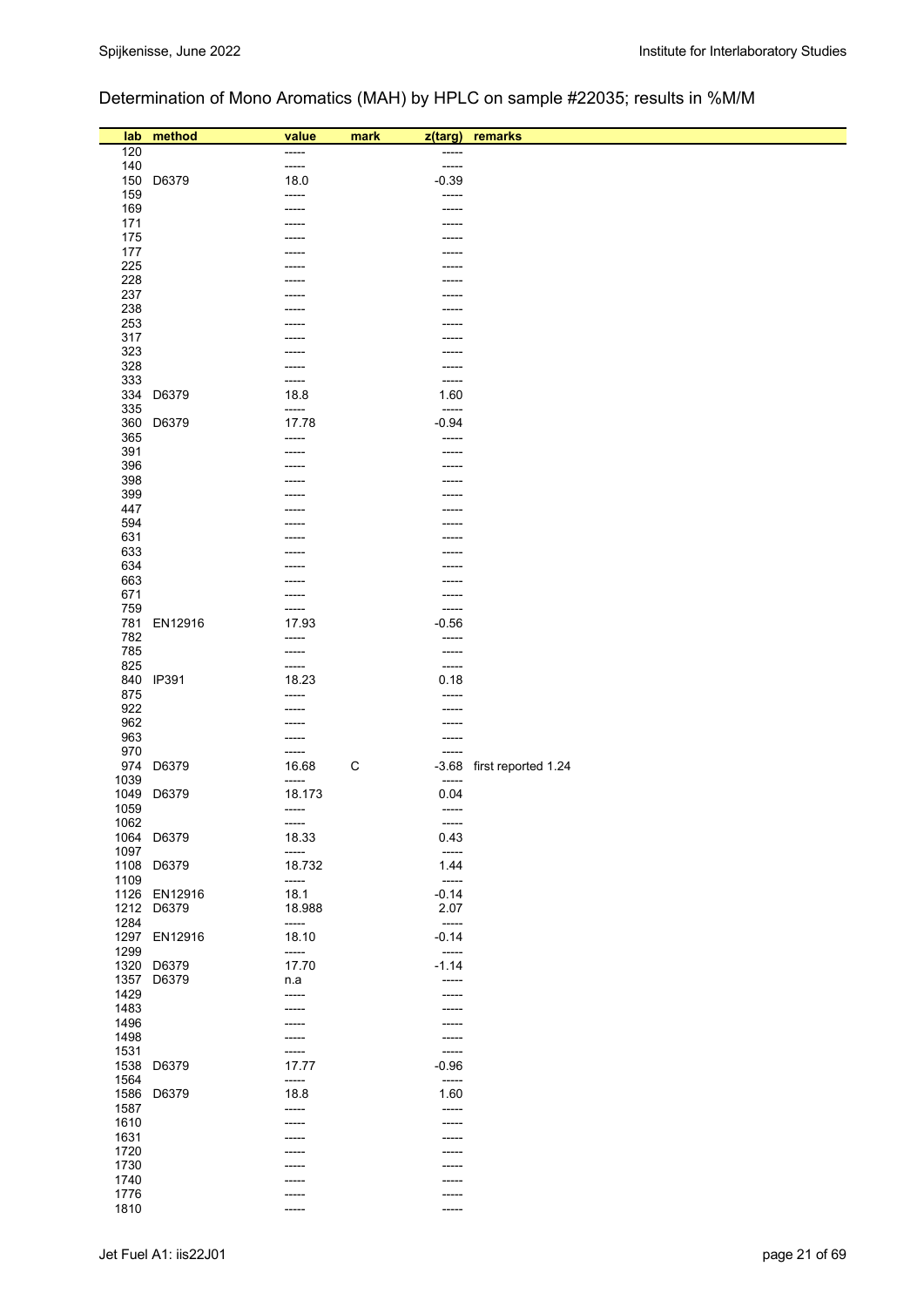|      | lab method          | value       | mark<br>z(targ) | remarks |
|------|---------------------|-------------|-----------------|---------|
| 1811 | D6379               | 18.35       | 0.48            |         |
| 1884 |                     | -----       | -----           |         |
| 6075 | D6379               | 19.10       | 2.35            |         |
| 6114 |                     | -----       | -----           |         |
| 6142 |                     | -----       | -----           |         |
| 6192 |                     | -----       | -----           |         |
| 6299 | D6379               | 17.25       | $-2.26$         |         |
| 6312 |                     | -----       | -----           |         |
| 6376 |                     | ------      | -----           |         |
| 6416 |                     | -----       | -----           |         |
|      |                     |             |                 |         |
|      | normality           | OK          |                 |         |
|      | n                   | 18          |                 |         |
|      | outliers            | $\mathbf 0$ |                 |         |
|      | mean $(n)$          | 18.156      |                 |         |
|      | st. dev. (n)        | 0.6135      |                 |         |
|      | R(calc.)            | 1.718       |                 |         |
|      | st.dev.(D6379:21e1) | 0.4011      |                 |         |
|      | R(D6379:21e1)       | 1.123       |                 |         |



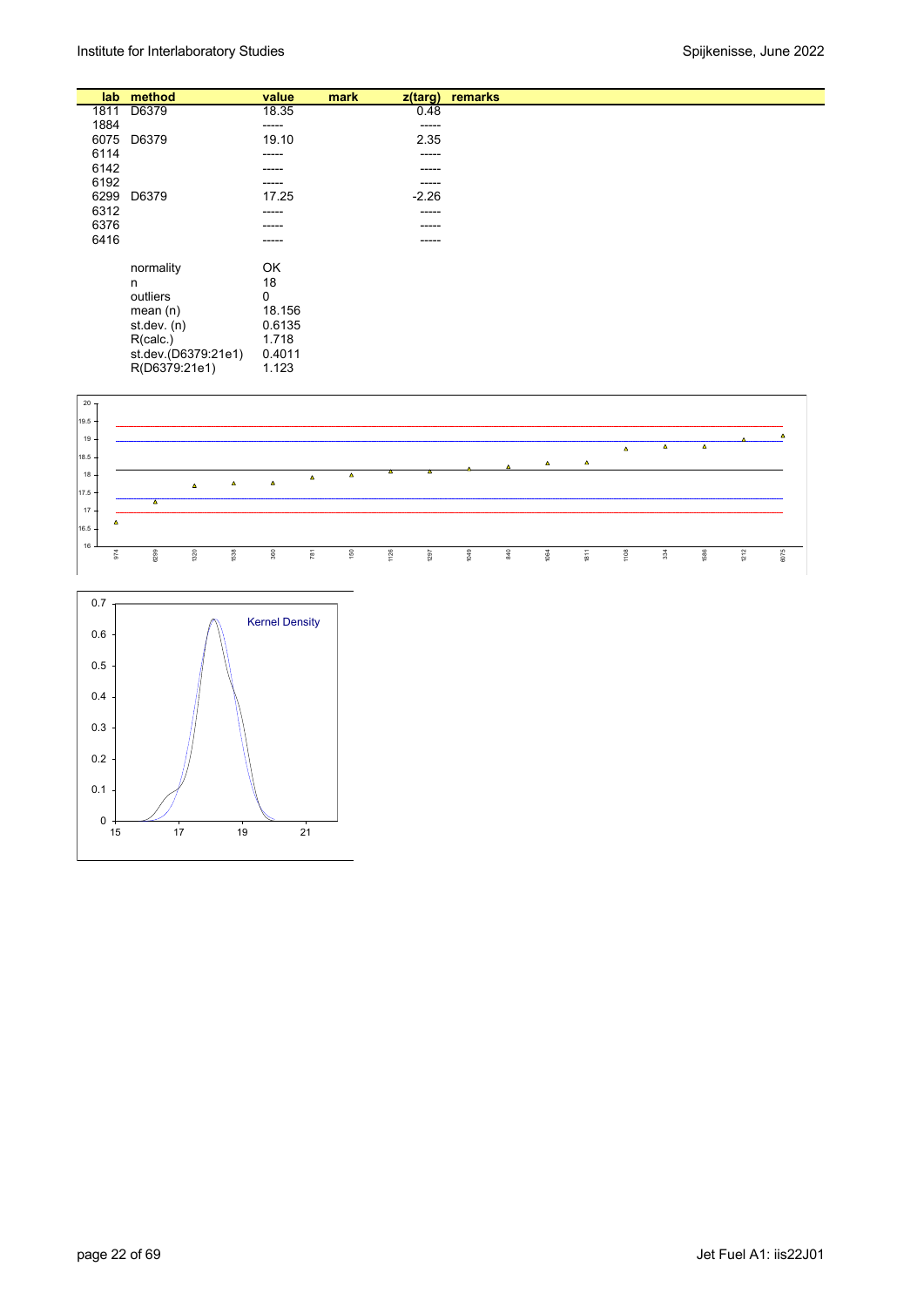# Determination of Di Aromatics (DAH) by HPLC on sample #22035; results in %M/M

| lab          | method                     | value          | mark        | z(targ)          | remarks                   |
|--------------|----------------------------|----------------|-------------|------------------|---------------------------|
| 120          |                            | -----          |             | -----            |                           |
| 140          |                            | -----          |             | -----            |                           |
| 150          | D6379                      | $1.2$          |             | $-0.03$          |                           |
| 159<br>169   |                            | -----          |             | -----<br>-----   |                           |
| 171          |                            | -----          |             | -----            |                           |
| 175          |                            |                |             |                  |                           |
| 177          |                            |                |             |                  |                           |
| 225          |                            |                |             |                  |                           |
| 228<br>237   |                            |                |             | ----             |                           |
| 238          |                            |                |             |                  |                           |
| 253          |                            |                |             |                  |                           |
| 317          |                            |                |             |                  |                           |
| 323<br>328   |                            | -----          |             | -----            |                           |
| 333          |                            | -----          |             | -----            |                           |
| 334          | D6379                      | 1.4            |             | 3.29             |                           |
| 335          |                            | -----          |             | -----            |                           |
| 360          | D6379                      | 1.19           |             | $-0.20$          |                           |
| 365<br>391   |                            | -----          |             | -----            |                           |
| 396          |                            |                |             |                  |                           |
| 398          |                            |                |             |                  |                           |
| 399          |                            |                |             |                  |                           |
| 447<br>594   |                            |                |             | ----             |                           |
| 631          |                            |                |             |                  |                           |
| 633          |                            |                |             |                  |                           |
| 634          |                            |                |             |                  |                           |
| 663          |                            | -----          |             | -----            |                           |
| 671<br>759   |                            | -----<br>----- |             | -----<br>-----   |                           |
| 781          | EN12916                    | 1.19           |             | $-0.20$          |                           |
| 782          |                            | -----          |             | -----            |                           |
| 785          |                            | -----          |             | -----            |                           |
| 825          | 840 IP391                  | -----<br>1.11  |             | -----<br>$-1.53$ |                           |
| 875          |                            | -----          |             | -----            |                           |
| 922          |                            | -----          |             | -----            |                           |
| 962          |                            | -----          |             | -----            |                           |
| 963<br>970   |                            | -----<br>----- |             | -----<br>-----   |                           |
| 974          | D6379                      | 1.24           | $\mathsf C$ |                  | 0.63 first reported 16.68 |
| 1039         |                            | -----          |             | -----            |                           |
| 1049         | D6379                      | 0.966          |             | $-3.91$          |                           |
| 1059<br>1062 |                            | -----          |             | -----            |                           |
|              | 1064 D6379                 | -----<br>1.17  |             | -----<br>$-0.53$ |                           |
| 1097         |                            | -----          |             | -----            |                           |
|              | 1108 D6379                 | 1.338          |             | 2.26             |                           |
| 1109         |                            | -----          |             | $-----1$         |                           |
|              | 1126 EN12916<br>1212 D6379 | 1.4<br>1.301   |             | 3.29<br>1.64     |                           |
| 1284         |                            | -----          |             | $-----$          |                           |
|              | 1297 EN12916               | 1.16           |             | $-0.70$          |                           |
| 1299         |                            | -----          |             | $-----1$         |                           |
| 1357         | 1320 D6379<br>D6379        | 1.32<br>n.a    |             | 1.96<br>-----    |                           |
| 1429         |                            | -----          |             | -----            |                           |
| 1483         |                            | -----          |             | -----            |                           |
| 1496         |                            | -----          |             | -----            |                           |
| 1498<br>1531 |                            | -----<br>----- |             | -----<br>-----   |                           |
| 1538         | D6379                      | 1.20           |             | $-0.03$          |                           |
| 1564         |                            | -----          |             | $-----1$         |                           |
| 1586         | D6379                      | 1.4            |             | 3.29             |                           |
| 1587         |                            | -----          |             | -----            |                           |
| 1610<br>1631 |                            | -----          |             | -----            |                           |
| 1720         |                            |                |             |                  |                           |
| 1730         |                            |                |             |                  |                           |
| 1740         |                            |                |             |                  |                           |
| 1776<br>1810 |                            |                |             |                  |                           |
|              |                            | -----          |             | -----            |                           |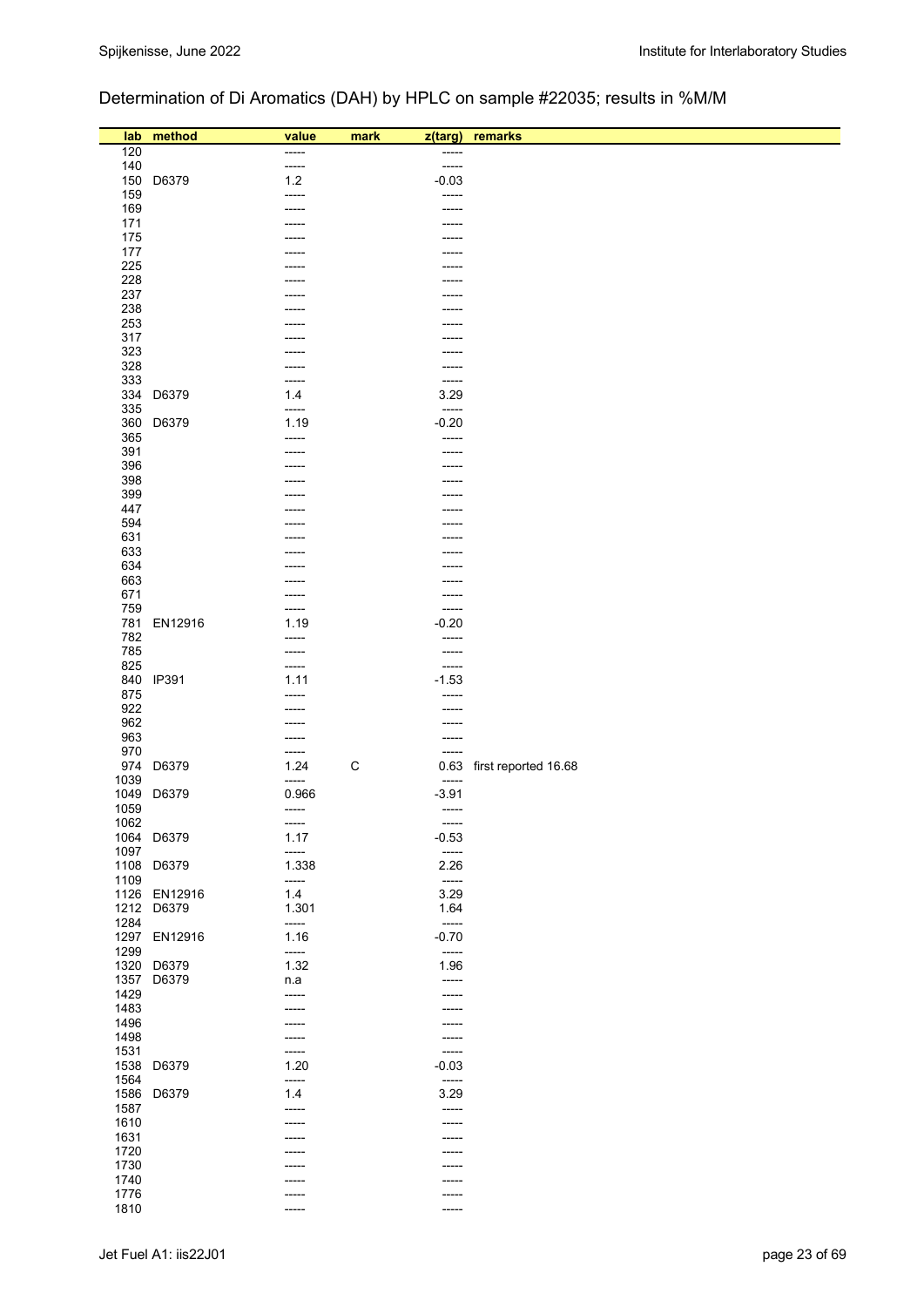| lab  | method              | value   | mark | $z$ (targ) | remarks |
|------|---------------------|---------|------|------------|---------|
| 1811 | D6379               | 1.22    |      | 0.30       |         |
| 1884 |                     | -----   |      | ------     |         |
| 6075 | D6379               | 0.81    |      | $-6.50$    |         |
| 6114 |                     | -----   |      | -----      |         |
| 6142 |                     | -----   |      | -----      |         |
| 6192 |                     | -----   |      | ------     |         |
| 6299 | D6379               | 1.02    |      | $-3.02$    |         |
| 6312 |                     | -----   |      | -----      |         |
| 6376 |                     | -----   |      | ------     |         |
| 6416 |                     | -----   |      | -----      |         |
|      | normality           | suspect |      |            |         |
|      | n                   | 18      |      |            |         |
|      | outliers            | 0       |      |            |         |
|      | mean $(n)$          | 1.202   |      |            |         |
|      | st. dev. (n)        | 0.1564  |      |            |         |
|      | R(calc.)            | 0.438   |      |            |         |
|      | st.dev.(D6379:21e1) | 0.0603  |      |            |         |
|      | R(D6379:21e1)       | 0.169   |      |            |         |



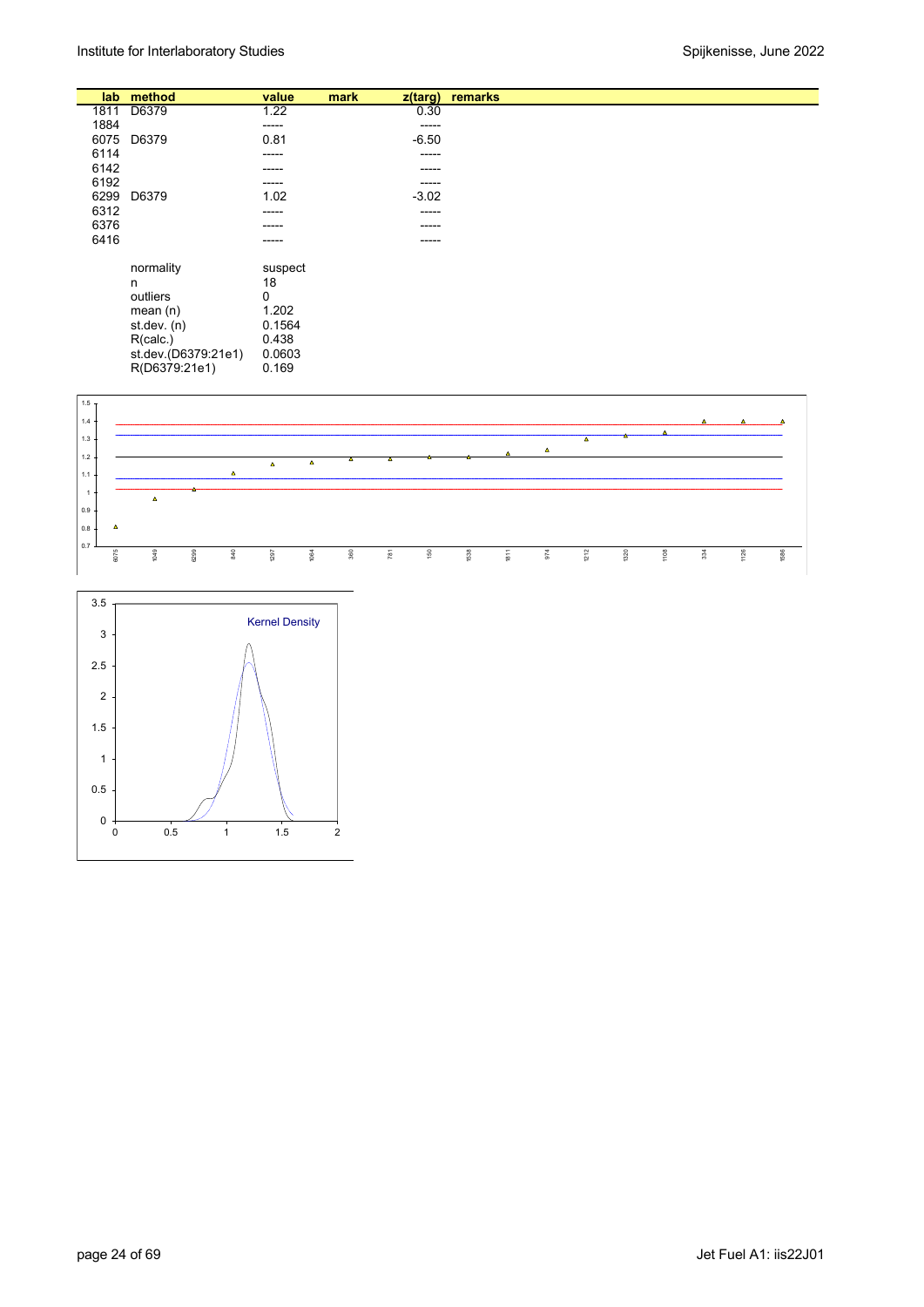# Determination of Total Aromatics by HPLC on sample #22035; results in %M/M

|              | lab method   | value          | mark        | z(targ)              | remarks          |
|--------------|--------------|----------------|-------------|----------------------|------------------|
| 120          |              | -----          |             | -----                |                  |
| 140          |              | -----          |             | -----                |                  |
| 150          | D6379        | 19.2           |             | $-0.41$              |                  |
| 159          |              | -----          |             | -----                |                  |
| 169          |              | -----          |             | -----                |                  |
| 171          |              |                |             | -----                |                  |
| 175<br>177   |              |                |             |                      |                  |
| 225          |              |                |             |                      |                  |
| 228          |              |                |             |                      |                  |
| 237          |              |                |             |                      |                  |
| 238          |              |                |             |                      |                  |
| 253          |              |                |             |                      |                  |
| 317          |              | -----          |             | -----                |                  |
| 323<br>328   |              | -----<br>----- |             | -----<br>-----       |                  |
| 333          |              | -----          |             | -----                |                  |
| 334          | D6379        | 20.2           |             | 1.89                 |                  |
| 335          |              | -----          |             | -----                |                  |
| 360          | D6379        | 18.97          |             | $-0.93$              |                  |
| 365          |              | -----          |             | -----                |                  |
| 391          |              |                |             | -----                |                  |
| 396<br>398   |              |                |             | -----                |                  |
| 399          |              |                |             |                      |                  |
| 447          |              |                |             |                      |                  |
| 594          |              |                |             |                      |                  |
| 631          |              |                |             |                      |                  |
| 633          |              |                |             |                      |                  |
| 634          |              |                |             | -----                |                  |
| 663<br>671   |              | -----          |             | -----                |                  |
| 759          |              | -----          |             | -----<br>-----       |                  |
| 781          | EN12916      | 19.15          |             | $-0.52$              |                  |
| 782          |              | -----          |             | -----                |                  |
| 785          |              | -----          |             | -----                |                  |
| 825          |              | -----          |             | -----                |                  |
|              | 840 IP391    | 19.34          |             | $-0.08$              |                  |
| 875<br>922   |              | -----<br>----- |             | -----<br>-----       |                  |
| 962          |              | -----          |             | -----                |                  |
| 963          |              | -----          |             | -----                |                  |
| 970          |              | -----          |             | -----                |                  |
|              | 974 D6379    | 17.92          |             | $-3.34$              |                  |
| 1039         |              | -----          |             | -----                |                  |
| 1049         | D6379        | 19.140         |             | $-0.54$              |                  |
| 1059<br>1062 |              | -----<br>----- |             | $- - - - -$<br>----- |                  |
|              | 1064 D6379   | 19.50          |             | 0.28                 |                  |
| 1097         |              | -----          |             | -----                |                  |
| 1108         | D6379        | 20.07          |             | 1.59                 |                  |
| 1109         |              | -----          |             | $-----1$             |                  |
|              | 1126 EN12916 | 19.8           |             | 0.97                 |                  |
|              | 1212 D6379   | 20.29          |             | 2.10                 |                  |
| 1284<br>1297 | EN12916      | -----<br>19.26 | $\mathsf C$ | $-----$<br>$-0.27$   | first reported 0 |
| 1299         |              | -----          |             | $-----$              |                  |
|              | 1320 D6379   | 19.02          |             | $-0.82$              |                  |
| 1357         | D6379        | n.a            |             | -----                |                  |
| 1429         |              | -----          |             | -----                |                  |
| 1483         |              | -----          |             | -----                |                  |
| 1496         |              |                |             | -----                |                  |
| 1498<br>1531 |              | -----<br>----- |             | -----<br>-----       |                  |
| 1538         | D6379        | 18.97          |             | $-0.93$              |                  |
| 1564         |              | -----          |             | $-----$              |                  |
| 1586         | D6379        | 20.2           |             | 1.89                 |                  |
| 1587         |              | -----          |             | -----                |                  |
| 1610         |              |                |             |                      |                  |
| 1631         |              | -----          |             | -----                |                  |
| 1720         |              |                |             |                      |                  |
| 1730<br>1740 |              |                |             | ----                 |                  |
| 1776         |              | -----          |             | -----                |                  |
| 1810         |              | -----          |             | -----                |                  |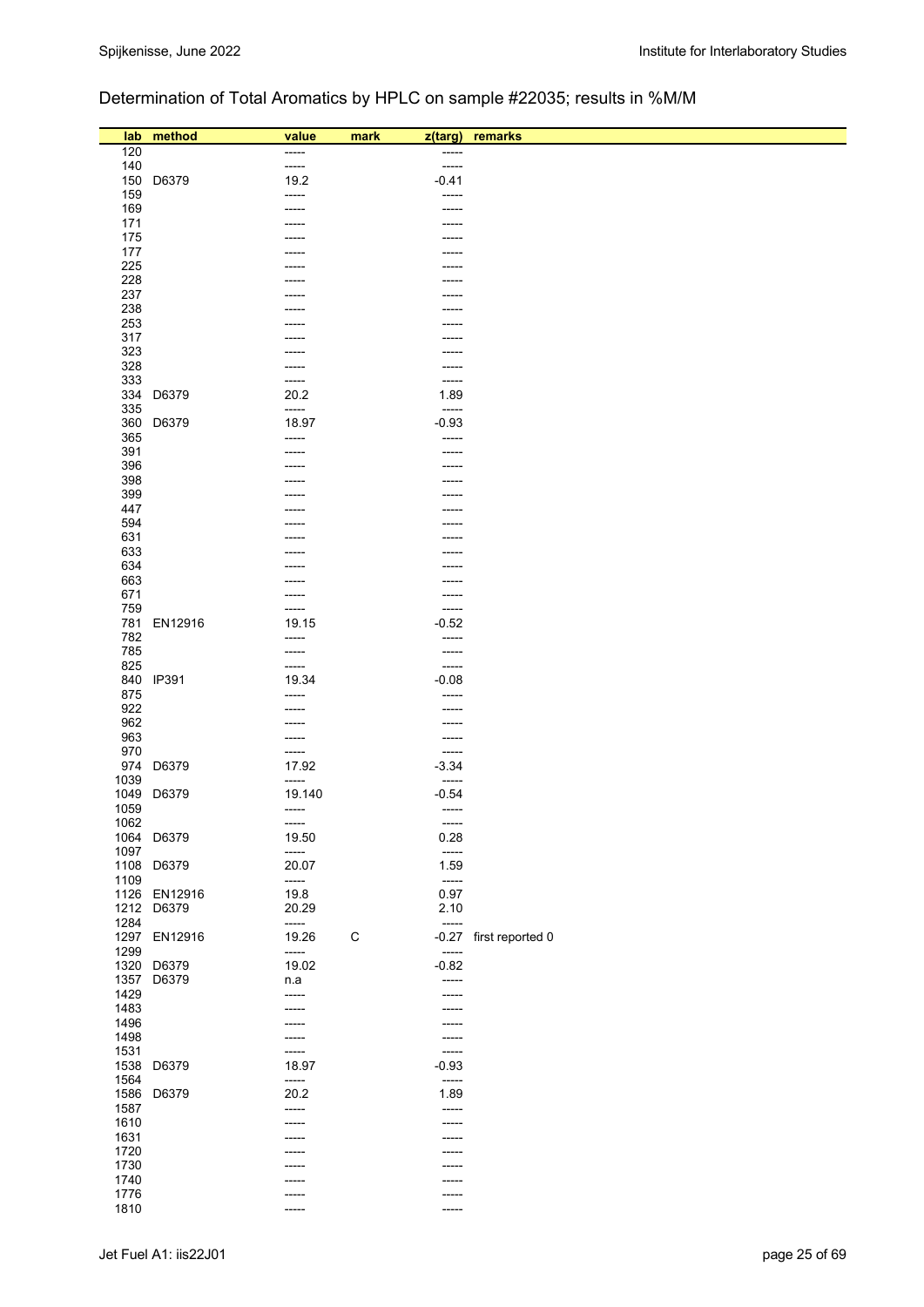|      | lab method          | value       | mark | $z$ (targ) | remarks |
|------|---------------------|-------------|------|------------|---------|
| 1811 | D6379               | 19.57       |      | 0.44       |         |
| 1884 |                     | -----       |      | -----      |         |
| 6075 | D6379               | 19.91       |      | 1.22       |         |
| 6114 |                     | -----       |      | -----      |         |
| 6142 |                     | -----       |      | -----      |         |
| 6192 |                     | -----       |      | -----      |         |
| 6299 | D6379               | 18.27       |      | $-2.54$    |         |
| 6312 |                     | -----       |      | -----      |         |
| 6376 |                     | -----       |      | -----      |         |
| 6416 |                     | -----       |      | -----      |         |
|      |                     |             |      |            |         |
|      | normality           | OK          |      |            |         |
|      | n                   | 18          |      |            |         |
|      | outliers            | $\mathbf 0$ |      |            |         |
|      | mean $(n)$          | 19.377      |      |            |         |
|      | st.dev. (n)         | 0.6483      |      |            |         |
|      | R(calc.)            | 1.815       |      |            |         |
|      | st.dev.(D6379:21e1) | 0.4355      |      |            |         |
|      | R(D6379:21e1)       | 1.219       |      |            |         |



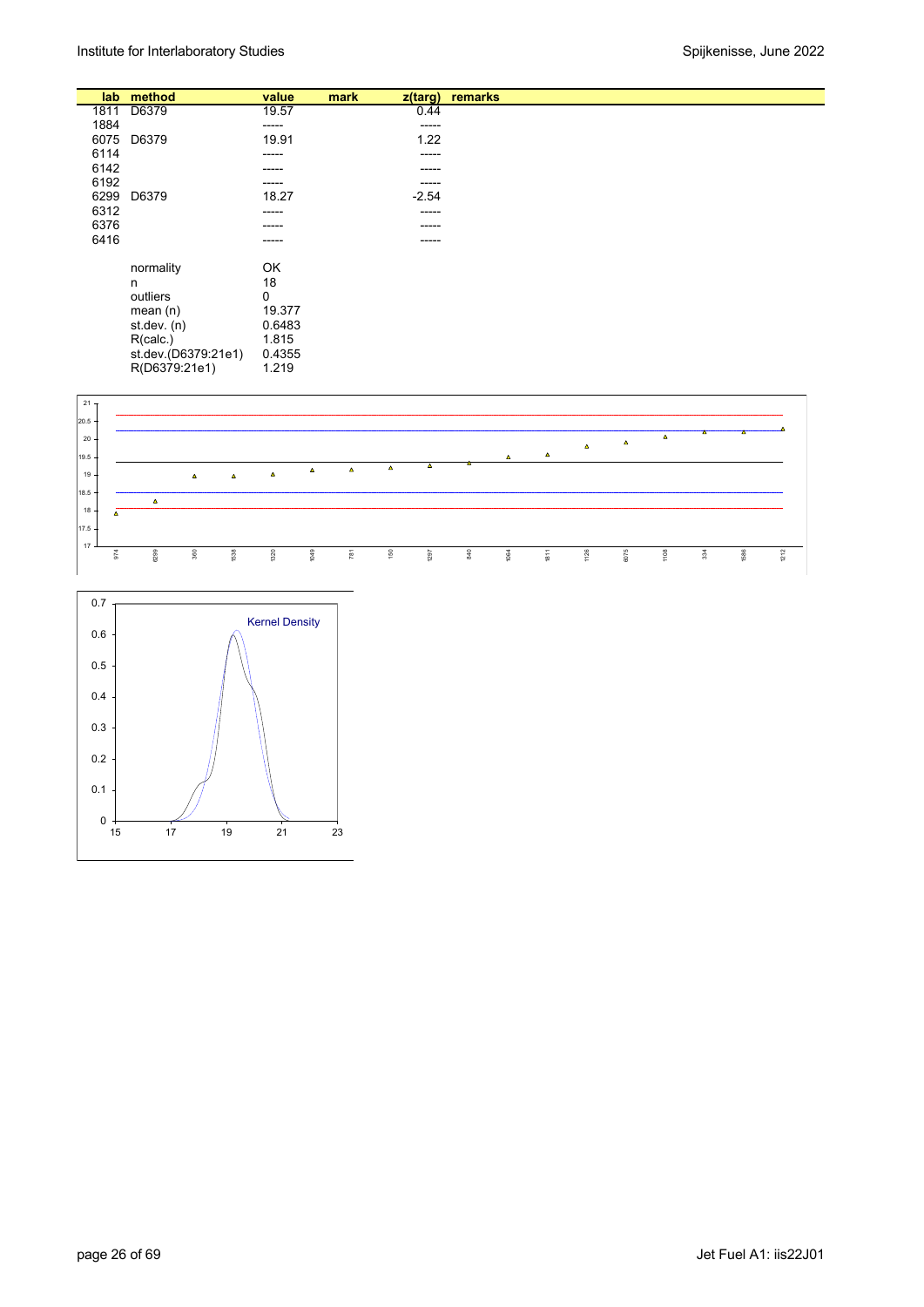# Determination of Total Aromatics by HPLC on sample #22035; results in %V/V

| lab          | method                   | value<br>-----  | mark    | z(targ)            | remarks                    |
|--------------|--------------------------|-----------------|---------|--------------------|----------------------------|
| 120<br>140   |                          | -----           |         | -----<br>-----     |                            |
| 150          | D6379                    | 17.3            |         | 0.24               |                            |
| 159          |                          | -----           |         | -----              |                            |
| 169          |                          | -----           |         | -----              |                            |
| 171          |                          | -----           |         | -----              |                            |
| 175          |                          |                 |         | -----              |                            |
| 177          |                          |                 |         |                    |                            |
| 225          |                          |                 |         |                    |                            |
| 228          |                          |                 |         |                    |                            |
| 237          |                          |                 |         |                    |                            |
| 238          |                          |                 |         |                    |                            |
| 253<br>317   |                          |                 |         |                    |                            |
| 323          |                          | -----           |         | -----              |                            |
| 328          |                          | -----           |         | -----              |                            |
| 333          | D6379                    | 17.6            |         | 1.04               |                            |
| 334          | D6379                    | 18.1            |         | 2.38               |                            |
| 335          |                          | -----           |         | -----              |                            |
| 360          | D6379                    | 17.10           |         | $-0.30$            |                            |
| 365          |                          | -----           |         | -----              |                            |
| 391          |                          | -----           |         | -----              |                            |
| 396          |                          | -----<br>16.5   |         | -----              |                            |
| 398<br>399   | D6379                    | -----           | C       | -----              | -1.90 first reported 15.74 |
| 447          | IP436                    | 17.9            |         | 1.84               |                            |
| 594          |                          | -----           |         | -----              |                            |
| 631          |                          | -----           |         | -----              |                            |
| 633          |                          |                 |         |                    |                            |
| 634          |                          |                 |         |                    |                            |
| 663          |                          |                 |         |                    |                            |
| 671          |                          |                 |         |                    |                            |
| 759          |                          |                 |         |                    |                            |
| 781<br>782   |                          | ----            |         |                    |                            |
| 785          |                          | -----           |         | -----              |                            |
| 825          |                          | -----           |         | -----              |                            |
| 840          | IP391                    | 17.41           |         | 0.53               |                            |
| 875          |                          | -----           |         | -----              |                            |
| 922          |                          | -----           |         | -----              |                            |
| 962          |                          | -----           |         | -----              |                            |
| 963          |                          | -----           |         | -----              |                            |
| 970          |                          | -----           |         | -----              |                            |
| 974          | D6379                    | 17.0            |         | $-0.56$            |                            |
| 1039<br>1049 | D6379<br>D6379           | 17.24<br>17.354 |         | 0.08<br>0.38       |                            |
| 1059         |                          | -----           |         | -----              |                            |
| 1062         |                          | 17.63           |         | 1.12               |                            |
|              | 1064 D6379               | 16.81           |         | $-1.07$            |                            |
| 1097         |                          | -----           |         | -----              |                            |
|              | 1108 D6379               | 17.9            |         | 1.84               |                            |
| 1109         |                          | -----           |         | -----              |                            |
| 1126         |                          | -----           |         | -----              |                            |
| 1284         | 1212 D6379<br>D6379      | 17.020          |         | $-0.51$            |                            |
|              | 1297 EN12916             | 17.14<br>15.23  | R(0.01) | $-0.19$<br>$-5.30$ |                            |
| 1299         | <b>IP436</b>             | 17.2            |         | $-0.03$            |                            |
|              | 1320 D6379               | 17.00           |         | $-0.56$            |                            |
| 1357         | D6379                    | n.a             |         | -----              |                            |
| 1429         |                          | -----           |         | -----              |                            |
| 1483         |                          |                 |         |                    |                            |
| 1496         |                          |                 |         |                    |                            |
| 1498         |                          |                 |         |                    |                            |
| 1531         |                          | -----           |         | -----              |                            |
|              | 1538 D6379<br>1564 D6379 | 16.90<br>16.950 |         | $-0.83$<br>$-0.70$ |                            |
|              | 1586 D6379               | 17.0            |         | $-0.56$            |                            |
| 1587         |                          | -----           |         | -----              |                            |
| 1610         |                          | -----           |         | -----              |                            |
| 1631         | D6379                    | 16.646          |         | $-1.51$            |                            |
| 1720         | D6379                    | 16.6            |         | $-1.63$            |                            |
| 1730         |                          | -----           |         | -----              |                            |
| 1740         |                          | -----           |         | -----              |                            |
| 1776         | D6379                    | 17.369          |         | 0.42               |                            |
|              | 1810 D6379               | 17.45           |         | 0.64               |                            |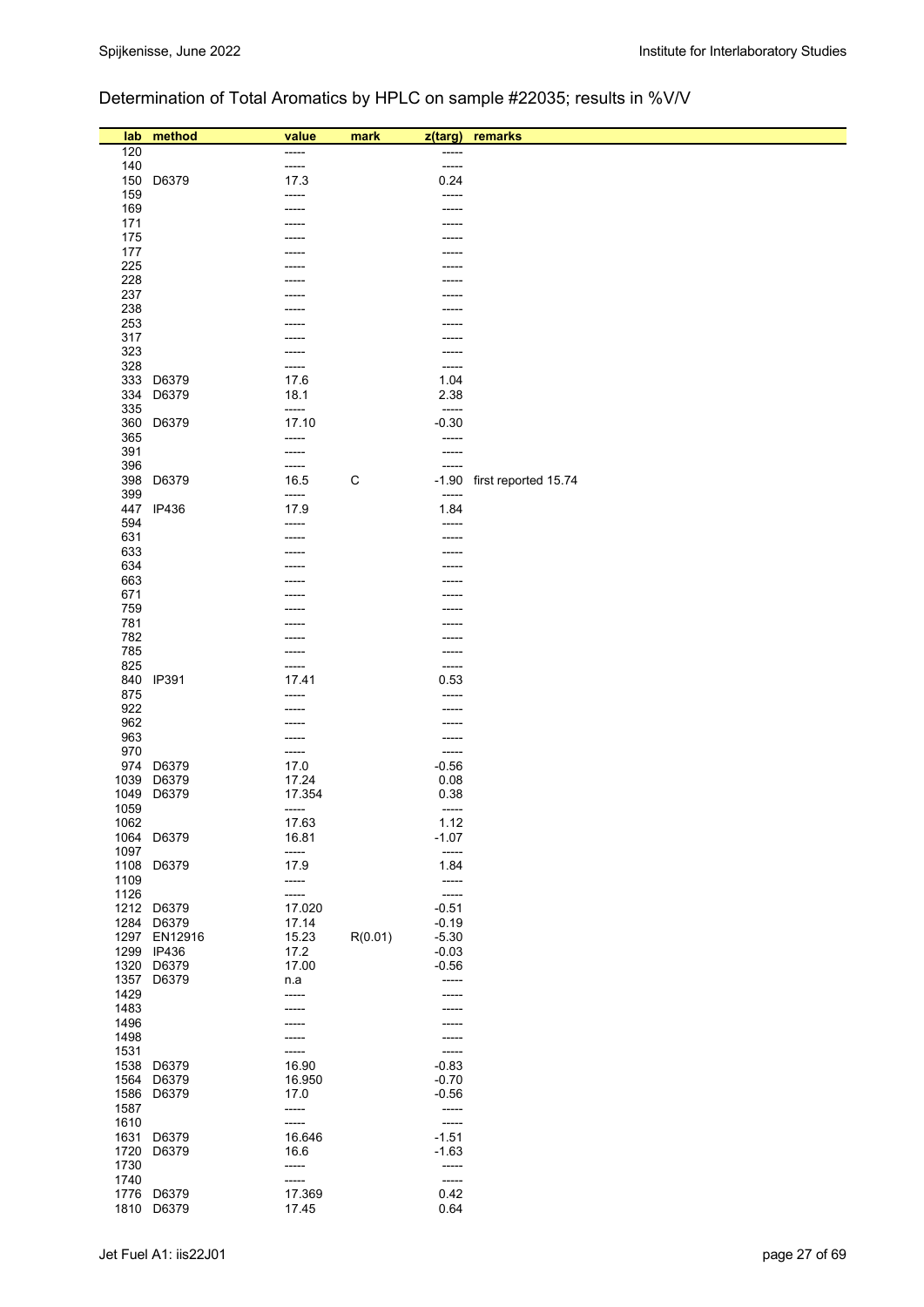|      | lab method          | value  | mark | z(targ) | remarks |
|------|---------------------|--------|------|---------|---------|
| 1811 |                     | -----  |      | -----   |         |
| 1884 |                     | -----  |      | -----   |         |
| 6075 | D6379               | 17.89  |      | 1.82    |         |
| 6114 |                     | -----  |      | -----   |         |
| 6142 |                     | -----  |      | -----   |         |
| 6192 |                     | -----  |      | -----   |         |
| 6299 | D6379               | 16.46  |      | $-2.01$ |         |
| 6312 |                     | -----  |      | -----   |         |
| 6376 |                     | -----  |      | -----   |         |
| 6416 |                     | -----  |      | -----   |         |
|      |                     |        |      |         |         |
|      | normality           | OK     |      |         |         |
|      | n                   | 26     |      |         |         |
|      | outliers            | 1      |      |         |         |
|      | mean $(n)$          | 17.210 |      |         |         |
|      | st.dev. (n)         | 0.4451 |      |         |         |
|      | R(calc.)            | 1.246  |      |         |         |
|      | st.dev.(D6379:21e1) | 0.3738 |      |         |         |
|      | R(D6379:21e1)       | 1.047  |      |         |         |



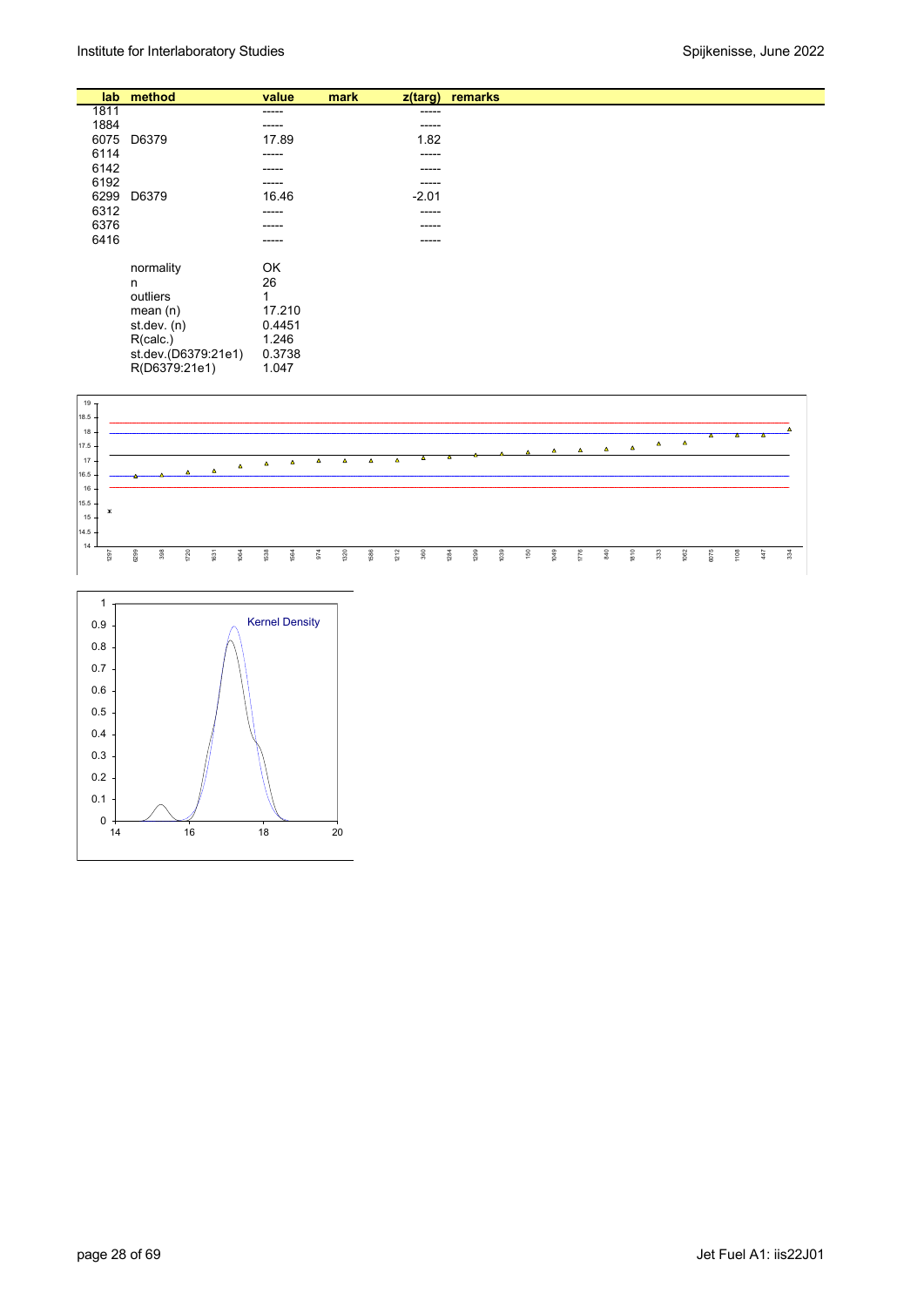# Determination of Color Saybolt (automated) on sample #22035; cell size in mm;

| lab          | method     | cell size       | value          | mark        | z(targ)            | remarks           |
|--------------|------------|-----------------|----------------|-------------|--------------------|-------------------|
| 120          |            | -----           | -----          |             | -----              |                   |
| 140          |            | -----           | $--- -$        |             | -----              |                   |
| 150          | D6045      | 100 mm          | 21             |             | $-1.47$            |                   |
| 159          |            | -----           | -----          |             | -----              |                   |
| 169          | D6045      | 50 mm           | 19.4           |             | $-5.08$            |                   |
| 171          | D6045      | -----           | 23             |             | 3.05               |                   |
| 175<br>177   |            |                 | -----          |             | -----              |                   |
| 225          |            |                 |                |             |                    |                   |
| 228          |            |                 |                |             |                    |                   |
| 237          |            |                 |                |             |                    |                   |
| 238          |            |                 |                |             |                    |                   |
| 253          |            |                 |                |             |                    |                   |
| 317          |            |                 |                |             | -----              |                   |
| 323          | D6045      | $10 \text{ mm}$ | 21             |             | $-1.47$<br>$-----$ |                   |
| 328<br>333   | D6045      | -----<br>33 mm  | -----<br>21    |             | $-1.47$            |                   |
| 334          |            | -----           | -----          |             | -----              |                   |
| 335          | D6045      | 50 mm           | 20             |             | $-3.73$            |                   |
| 360          |            | -----           | -----          |             | -----              |                   |
| 365          | D6045      | 50 mm           | 22             |             | 0.79               |                   |
| 391          |            | -----           | -----          |             | -----              |                   |
| 396          | D6045      | 50 mm           | 21             |             | $-1.47$            |                   |
| 398          |            | -----           | -----          |             | -----              |                   |
| 399<br>447   | D6045      |                 | -----<br>23    |             | -----<br>3.05      |                   |
| 594          |            | -----           | -----          |             | $-----$            |                   |
| 631          | D6045      | 100 mm          | 22             |             | 0.79               |                   |
| 633          |            | -----           | -----          |             | -----              |                   |
| 634          |            | -----           | -----          |             | -----              |                   |
| 663          | D6045      | 50 mm           | 21             |             | $-1.47$            |                   |
| 671          |            | -----           | -----          |             | -----              |                   |
| 759          |            | -----           | -----          |             | -----              |                   |
| 781<br>782   | D6045      | 100 mm<br>----- | 21<br>-----    |             | $-1.47$<br>-----   |                   |
| 785          | D6045      | -----           | 21             |             | $-1.47$            |                   |
| 825          | D6045      | 33 mm           | 22             |             | 0.79               |                   |
| 840          |            | 100 mm          | -----          |             | -----              |                   |
|              | 875 D6045  | -----           | 22             |             | 0.79               |                   |
|              | 922 D6045  | 100 mm          | 21             |             | $-1.47$            |                   |
|              | 962 D6045  | 50 mm           | 22             |             | 0.79               |                   |
| 963          | D6045      | -----           | 22             |             | 0.79               |                   |
| 970<br>974   | D6045      | -----<br>100 mm | -----<br>21    |             | -----<br>$-1.47$   |                   |
| 1039         |            | 100 mm          | -----          |             | -----              |                   |
| 1049         | D6045      | 50 mm           | 20             |             | $-3.73$            |                   |
| 1059         | D6045      | 50 mm           | 21             |             | $-1.47$            |                   |
|              | 1062 D6045 | 100 mm          | 22             |             | 0.79               |                   |
| 1064         | D6045      | 50 mm           | 22             |             | 0.79               |                   |
| 1097         |            | -----           | -----          |             | -----              |                   |
| 1108         |            | -----           | -----          |             | -----              |                   |
| 1109         | D6045      | 100 mm<br>----- | 23<br>-----    |             | 3.05<br>-----      |                   |
| 1126<br>1212 |            | -----           | -----          |             | -----              |                   |
| 1284         | D6045      |                 | 22             |             | 0.79               |                   |
| 1297         |            |                 | -----          |             | -----              |                   |
| 1299         | D6045      | 100 mm          | 22             |             | 0.79               |                   |
| 1320         |            | -----           | -----          |             | -----              |                   |
| 1357         | D6045      | 50 mm           | 24             |             | 5.30               |                   |
| 1429         | D6045      | 50 mm           | 12             | R(0.01)     | $-21.79$           |                   |
| 1483<br>1496 |            | -----           | -----          |             | -----              |                   |
| 1498         |            |                 | -----<br>----- |             | -----<br>-----     |                   |
| 1531         | D6045      |                 | 22             |             | 0.79               |                   |
| 1538         |            | -----           | -----          |             | -----              |                   |
| 1564         | D6045      | 50 mm           | 20             |             | $-3.73$            |                   |
| 1586         | D6045      | 50 mm           | 22             |             | 0.79               |                   |
| 1587         | D6045      | 50 mm           | 22.0           |             | 0.79               |                   |
|              | 1610 D6045 | -----           | 23             | $\mathsf C$ | 3.05               | first reported 18 |
| 1631         | D6045      | -----           | 22             |             | 0.79               |                   |
|              | 1720 D6045 | 50 mm           | 23             |             | 3.05               |                   |
| 1730<br>1740 | D6045      | -----           | 21<br>-----    |             | $-1.47$            |                   |
|              | 1776 D6045 |                 | 24.0           |             | -----<br>5.30      |                   |
| 1810         | D6045      | -----           | 21             |             | $-1.47$            |                   |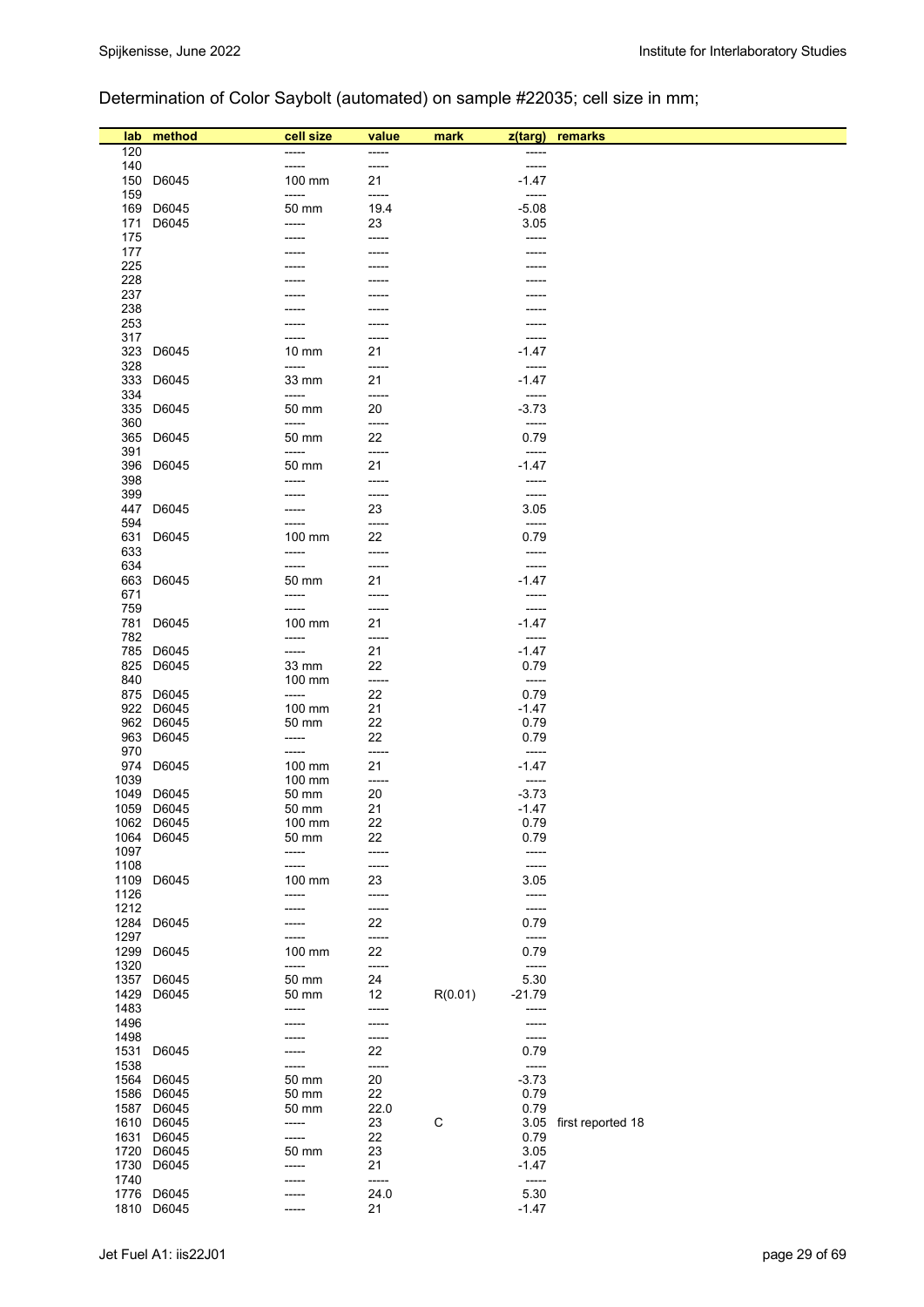| lab  | method            | cell size | value           | mark | z(targ) | remarks         |                  |
|------|-------------------|-----------|-----------------|------|---------|-----------------|------------------|
| 1811 | D6045             | 50 mm     | $\overline{21}$ |      | $-1.47$ |                 |                  |
| 1884 | D6045             | 100 mm    | 21              |      | $-1.47$ |                 |                  |
| 6075 |                   | -----     | -----           |      | -----   |                 |                  |
| 6114 |                   | -----     | -----           |      | -----   |                 |                  |
| 6142 |                   | -----     | -----           |      | -----   |                 |                  |
| 6192 |                   | -----     | -----           |      | -----   |                 |                  |
| 6299 |                   |           | ----            |      | -----   |                 |                  |
| 6312 |                   | -----     | -----           |      | -----   |                 |                  |
| 6376 |                   | -----     | -----           |      | -----   |                 |                  |
| 6416 |                   | -----     | -----           |      | -----   |                 |                  |
|      |                   |           |                 |      |         |                 |                  |
|      |                   |           |                 |      |         | Only 50 mm cell | Only 100 mm cell |
|      | normality         |           | OK              |      |         | OK              | suspect          |
|      | n                 |           | 39              |      |         | 15              | 10               |
|      | outliers          |           |                 |      |         | 1               | 0                |
|      | mean $(n)$        |           | 21.65           |      |         | 21.36           | 21.50            |
|      | st.dev. (n)       |           | 1.039           |      |         | 1.243           | 0.707            |
|      | R(calc.)          |           | 2.91            |      |         | 3.48            | 1.98             |
|      | st.dev.(D6045:20) |           | 0.443           |      |         | 0.443           | 0.443            |
|      | R(D6045:20)       |           | 1.24            |      |         | 1.24            | 1.24             |



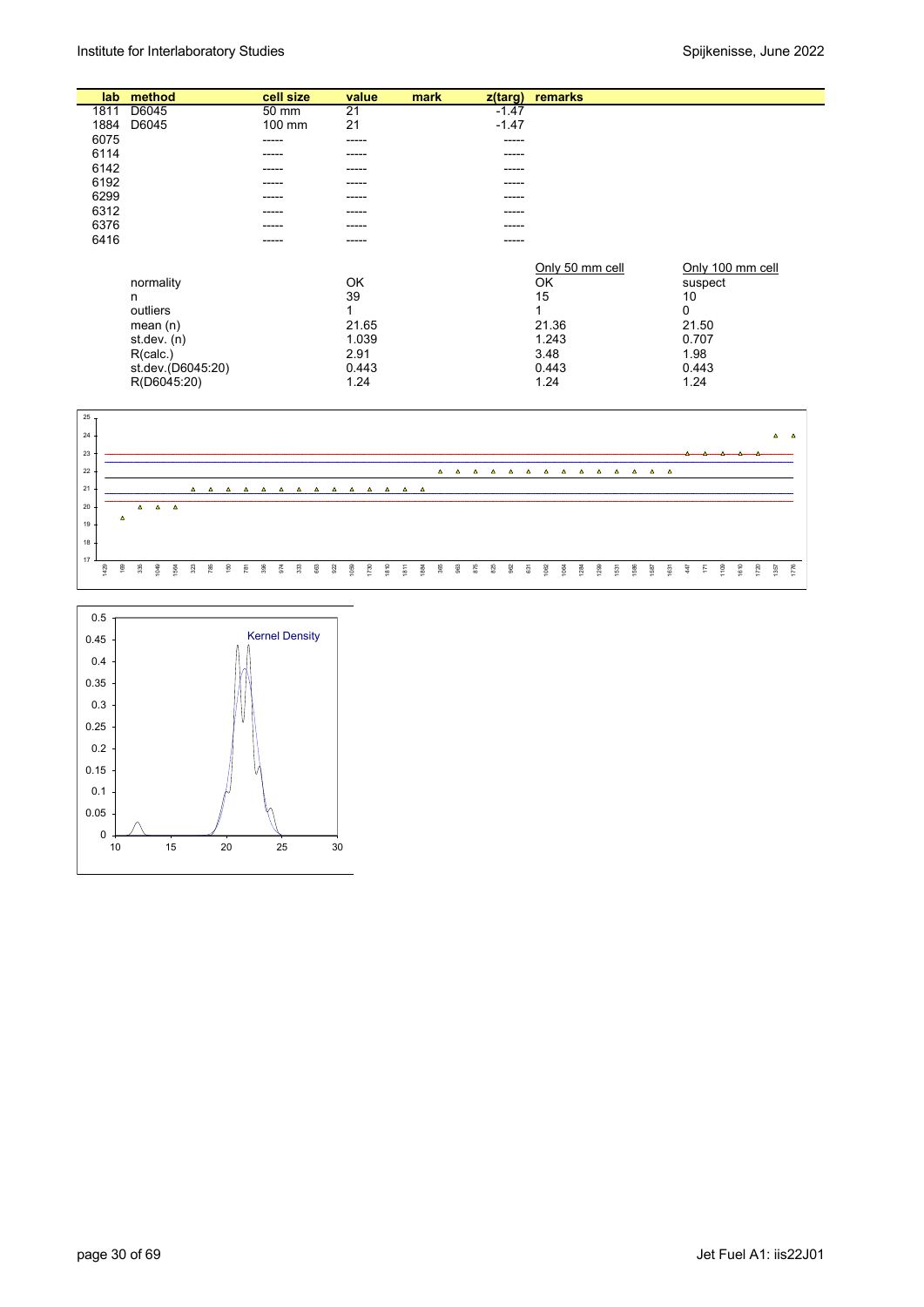# Determination of Color Saybolt (manual) on sample #22035;

| lab          | method                        | value          | mark<br>z(targ)    | remarks                |
|--------------|-------------------------------|----------------|--------------------|------------------------|
| 120          |                               | -----          | -----              |                        |
|              | 140 D156                      | 21             | $\mathsf C$        | 0.00 first reported 30 |
| 150          |                               | -----          | -----              |                        |
| 159          |                               | -----          | -----              |                        |
| 169          | 171 D156                      | -----<br>23    | $-----$<br>2.80    |                        |
| 175          |                               | -----          | -----              |                        |
|              | 177 D156                      | 19             | $-2.80$            |                        |
| 225          |                               | -----          | -----              |                        |
|              | 228 D156                      | 21             | 0.00               |                        |
|              | 237 D156                      | 22             | 1.40               |                        |
| 238          | 253 D156                      | -----<br>22    | $-----$<br>1.40    |                        |
|              | 317 D156                      | 19             | $-2.80$            |                        |
| 323          |                               | -----          | -----              |                        |
|              | 328 D156                      | 20             | $-1.40$            |                        |
| 333          |                               | -----          | -----              |                        |
| 335          | 334 D156                      | 21<br>-----    | 0.00<br>-----      |                        |
|              | 360 D156                      | 21             | 0.00               |                        |
| 365          |                               | $-----$        | $-----$            |                        |
|              | 391 D156                      | 21             | 0.00               |                        |
| 396          |                               | -----          | $-----1$           |                        |
|              | 398 D156<br>399 D156          | 20<br>19       | $-1.40$<br>$-2.80$ |                        |
|              | 447 D156                      | 22             | 1.40               |                        |
| 594          |                               | -----          | -----              |                        |
| 631          |                               | -----          | -----              |                        |
|              | 633 D156                      | 21             | 0.00               |                        |
| 663          | 634 D156                      | 22<br>-----    | 1.40<br>-----      |                        |
|              | 671 D156                      | 21             | 0.00               |                        |
| 759          |                               | -----          | -----              |                        |
| 781          |                               |                |                    |                        |
| 782<br>785   |                               |                |                    |                        |
| 825          |                               | -----<br>----- | -----<br>-----     |                        |
|              | 840 D156                      | 22             | 1.40               |                        |
| 875          |                               | -----          | -----              |                        |
|              | 922 D156                      | 21             | 0.00               |                        |
| 963          | 962 D156                      | 22<br>-----    | 1.40<br>$-----1$   |                        |
|              | 970 D156                      | 21             | 0.00               |                        |
|              | 974 D156                      | 21             | 0.00               |                        |
|              | 1039 D156                     | 21             | 0.00               |                        |
| 1049         | 1059 D156                     | -----<br>21    | -----<br>0.00      |                        |
| 1062         |                               | -----          |                    |                        |
| 1064         |                               | $- - - - -$    | $-----1$           |                        |
|              | 1097 NF M07-003               | 19             | $-2.80$            |                        |
| 1108         | D <sub>156</sub>              | 22             | 1.40               |                        |
| 1109<br>1126 | D <sub>156</sub>              | 22<br>$-----$  | 1.40<br>$-----$    |                        |
|              | 1212 D156                     | 20             | $-1.40$            |                        |
| 1284         |                               | -----          | -----              |                        |
| 1297         |                               | -----          | -----              |                        |
| 1299         |                               | -----<br>21    | -----<br>0.00      |                        |
| 1357         | 1320 D156<br>D <sub>156</sub> | n.a            | -----              |                        |
| 1429         |                               | -----          | -----              |                        |
| 1483         |                               |                |                    |                        |
| 1496         |                               | -----          | -----              |                        |
| 1498         |                               |                |                    |                        |
| 1531<br>1538 |                               |                |                    |                        |
| 1564         |                               |                |                    |                        |
| 1586         |                               |                |                    |                        |
| 1587         |                               | -----          | -----              |                        |
| 1610         |                               | -----<br>22    | -----<br>1.40      |                        |
| 1720         | 1631 D156                     | -----          | -----              |                        |
| 1730         |                               | -----          | -----              |                        |
| 1740         |                               |                |                    |                        |
| 1776         |                               |                |                    |                        |
| 1810         |                               | -----          | -----              |                        |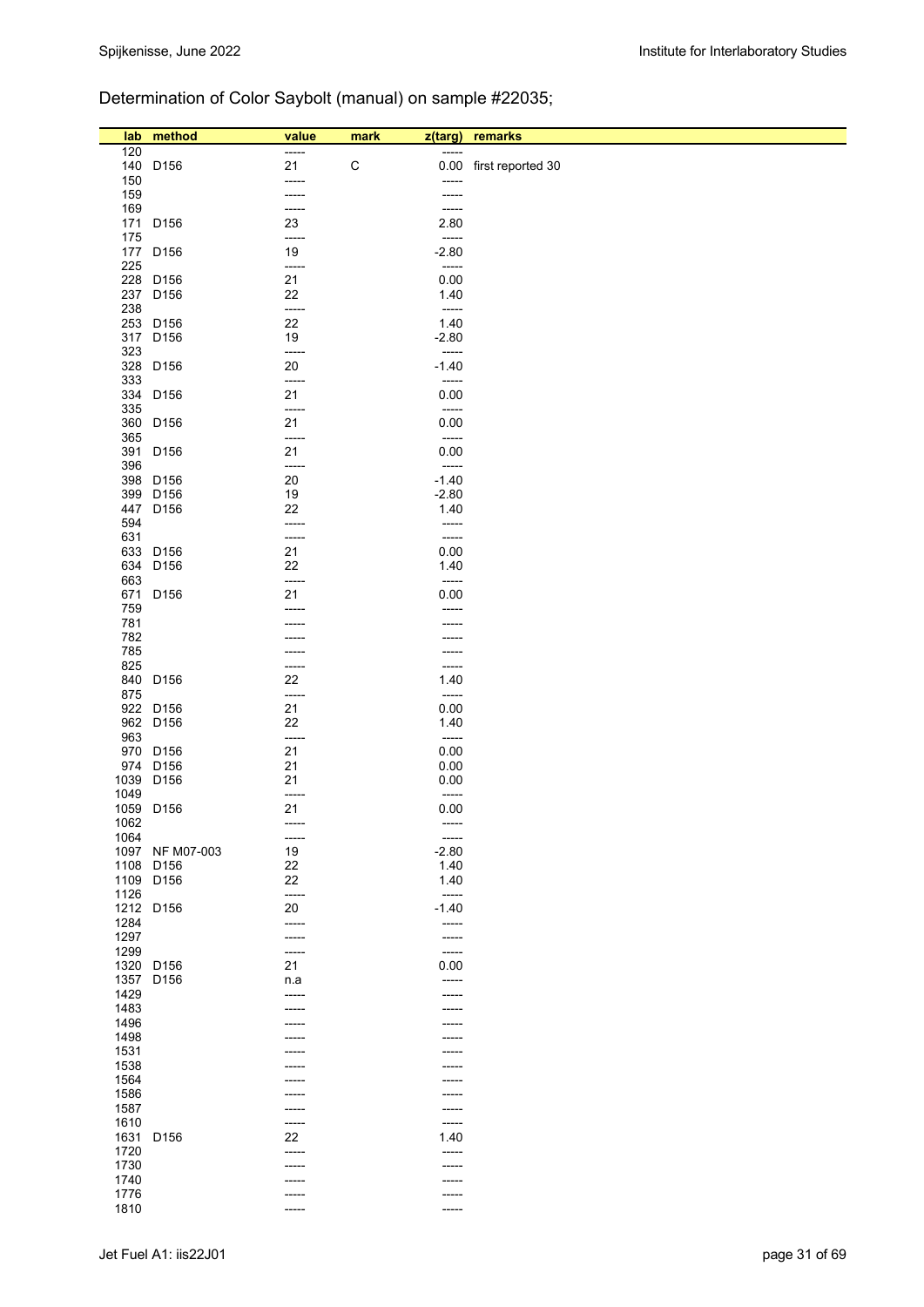|      | lab method       | value | mark |         | z(targ) remarks                    |
|------|------------------|-------|------|---------|------------------------------------|
| 1811 |                  | ----- |      | -----   |                                    |
| 1884 |                  | ----- |      | -----   |                                    |
| 6075 | D <sub>156</sub> | 20    |      | $-1.40$ |                                    |
| 6114 | D <sub>156</sub> | 22    |      | 1.40    |                                    |
| 6142 |                  | ----- |      | -----   |                                    |
| 6192 |                  | ----- |      | -----   |                                    |
| 6299 |                  | ----- |      | -----   |                                    |
| 6312 |                  | ----- |      | -----   |                                    |
| 6376 |                  | ----- | W    | -----   | test result withdrawn, reported 27 |
| 6416 |                  | ----- |      | -----   |                                    |
|      |                  |       |      |         |                                    |
|      | normality        | OK    |      |         |                                    |
|      | n                | 32    |      |         |                                    |
|      | outliers         | 0     |      |         |                                    |
|      | mean $(n)$       | 21.00 |      |         |                                    |
|      | st.dev. (n)      | 1.047 |      |         |                                    |
|      | R(calc.)         | 2.93  |      |         |                                    |
|      | st.dev.(D156:15) | 0.714 |      |         |                                    |
|      | R(D156:15)       | 2     |      |         |                                    |



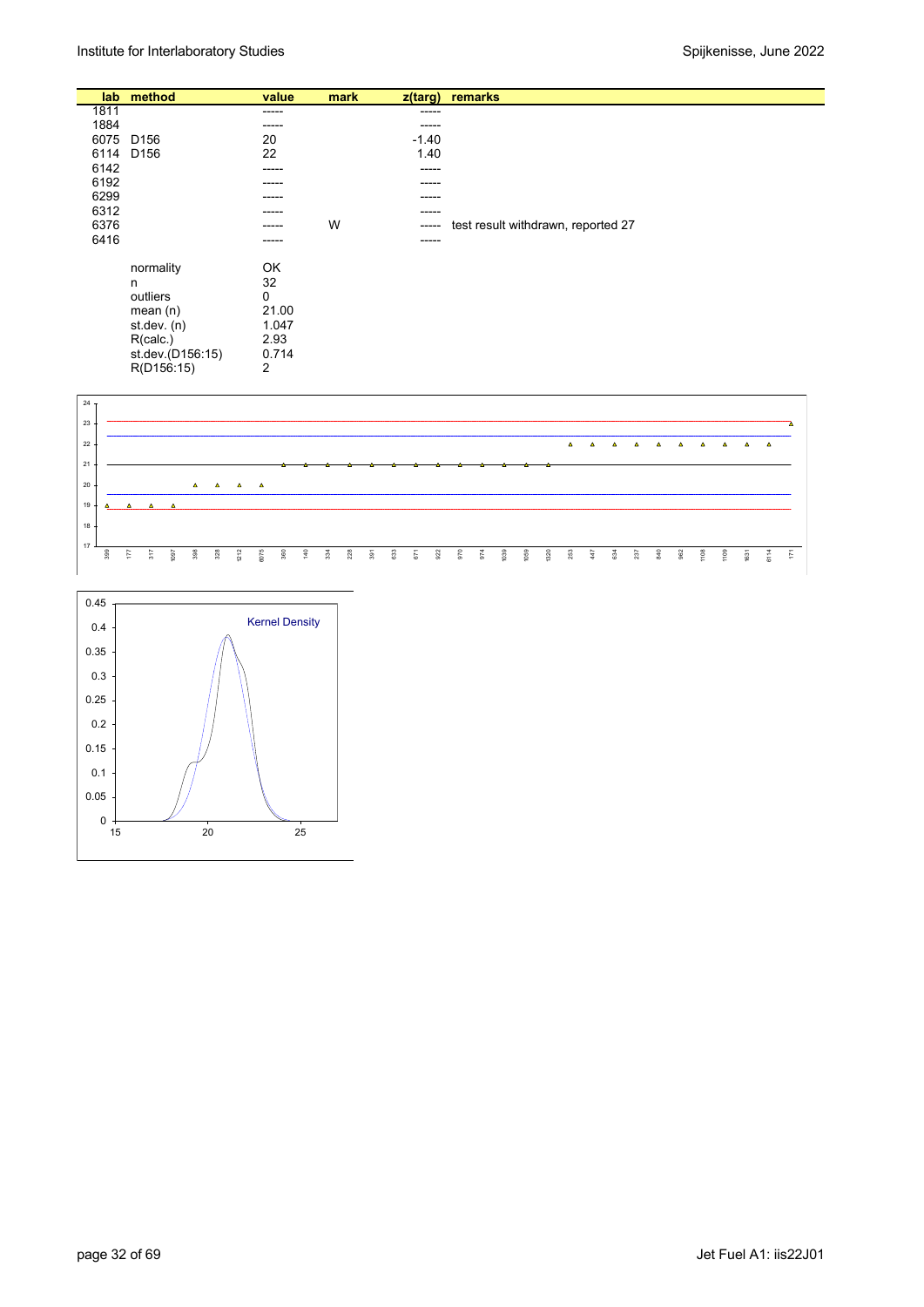# Determination of Copper Corrosion 2 hrs at 100 °C on sample #22035;

| lab          | method               | value          | mark | z(targ) | remarks |
|--------------|----------------------|----------------|------|---------|---------|
| 120          |                      | ----           |      |         |         |
| 140          |                      |                |      |         |         |
| 150          |                      | -----          |      |         |         |
| 159          |                      | -----          |      |         |         |
|              | 169 D130             | 1a             |      |         |         |
| 171          | D <sub>130</sub>     | 1a             |      |         |         |
|              | 175 D130             | 1a             |      |         |         |
|              | 177 D130             | 1b             |      |         |         |
|              | 225 D130             | 1a             |      |         |         |
|              | 228 D130             | 1A             |      |         |         |
|              | 237 D130             | 1A             |      |         |         |
|              | 238 D130             | 1A             |      |         |         |
|              | 253 D130             | 1A<br>1A       |      |         |         |
|              | 317 D130<br>323 D130 | 1A             |      |         |         |
|              | 328 D130             | $\mathbf{1}$   |      |         |         |
|              | 333 D130             | 1 <sub>b</sub> |      |         |         |
|              | 334 D130             | 1 <sub>b</sub> |      |         |         |
|              | 335 D130             | 1a             |      |         |         |
|              | 360 D130             | 1A             |      |         |         |
|              | 365 D130             | 1a             |      |         |         |
|              | 391 D130             | 1A             |      |         |         |
|              | 396 D130             | 1A             |      |         |         |
|              | 398 D130             | 1a             |      |         |         |
|              | 399 D130             | 1A             |      |         |         |
|              | 447 IP154            | 1A             |      |         |         |
|              | 594 GOST6321         | 1A             |      |         |         |
|              | 631 D130             | 1a             |      |         |         |
|              | 633 D130             | 1a             |      |         |         |
|              | 634 D130             | 1a             |      |         |         |
|              | 663 D130             | 1a             |      |         |         |
|              | 671 D130             | 1A             |      |         |         |
| 759<br>781   | D130                 | -----<br>1a    |      |         |         |
| 782          |                      | -----          |      |         |         |
|              | 785 D130             | 1A             |      |         |         |
|              | 825 D130             | 1a             |      |         |         |
|              | 840 D130             | 1a             |      |         |         |
|              | 875 D130             | 1a             |      |         |         |
|              | 922 D130             | 1A             |      |         |         |
|              | 962 D130             | 1A             |      |         |         |
|              | 963 D130             | 1a             |      |         |         |
|              | 970 D130             | 1a             |      |         |         |
|              | 974 D130             | 1a             |      |         |         |
|              | 1039 ISO2160         | 1A             |      |         |         |
| 1049 D130    |                      | 1A             |      |         |         |
|              | 1059 D130            | 1a             |      | -----   |         |
| 1062         |                      | 1B             |      |         |         |
|              | 1064 D130            | 1a             |      |         |         |
| 1097         | ISO2160              | 1a             |      |         |         |
| 1108         |                      | -----          |      |         |         |
| 1109         | D <sub>130</sub>     | 1a             |      |         |         |
| 1126         |                      | -----          |      |         |         |
| 1212 D130    |                      | 1A             |      |         |         |
| 1284<br>1297 |                      | -----<br>----- |      | -----   |         |
|              | 1299 D130            | 1A             |      |         |         |
| 1320         | D <sub>130</sub>     | 1a             |      |         |         |
|              | 1357 D130            | 1a             |      |         |         |
| 1429         |                      | -----          |      |         |         |
| 1483         |                      | -----          |      |         |         |
| 1496         |                      | -----          |      |         |         |
| 1498         |                      | -----          |      | -----   |         |
| 1531         | D <sub>130</sub>     | 1a             |      |         |         |
| 1538         |                      | -----          |      |         |         |
| 1564 D130    |                      | 1a             |      | ----    |         |
| 1586 D130    |                      | 1A             |      |         |         |
| 1587 D130    |                      | 1a             |      |         |         |
|              | 1610 D130            | 1a             |      |         |         |
|              | 1631 D130            | 1A             |      | -----   |         |
| 1720         | D <sub>130</sub>     | 1b             |      |         |         |
| 1730         |                      | -----          |      |         |         |
| 1740         | D <sub>130</sub>     | 1A             |      |         |         |
| 1776         |                      | -----          |      | ----    |         |
| 1810         |                      | -----          |      | -----   |         |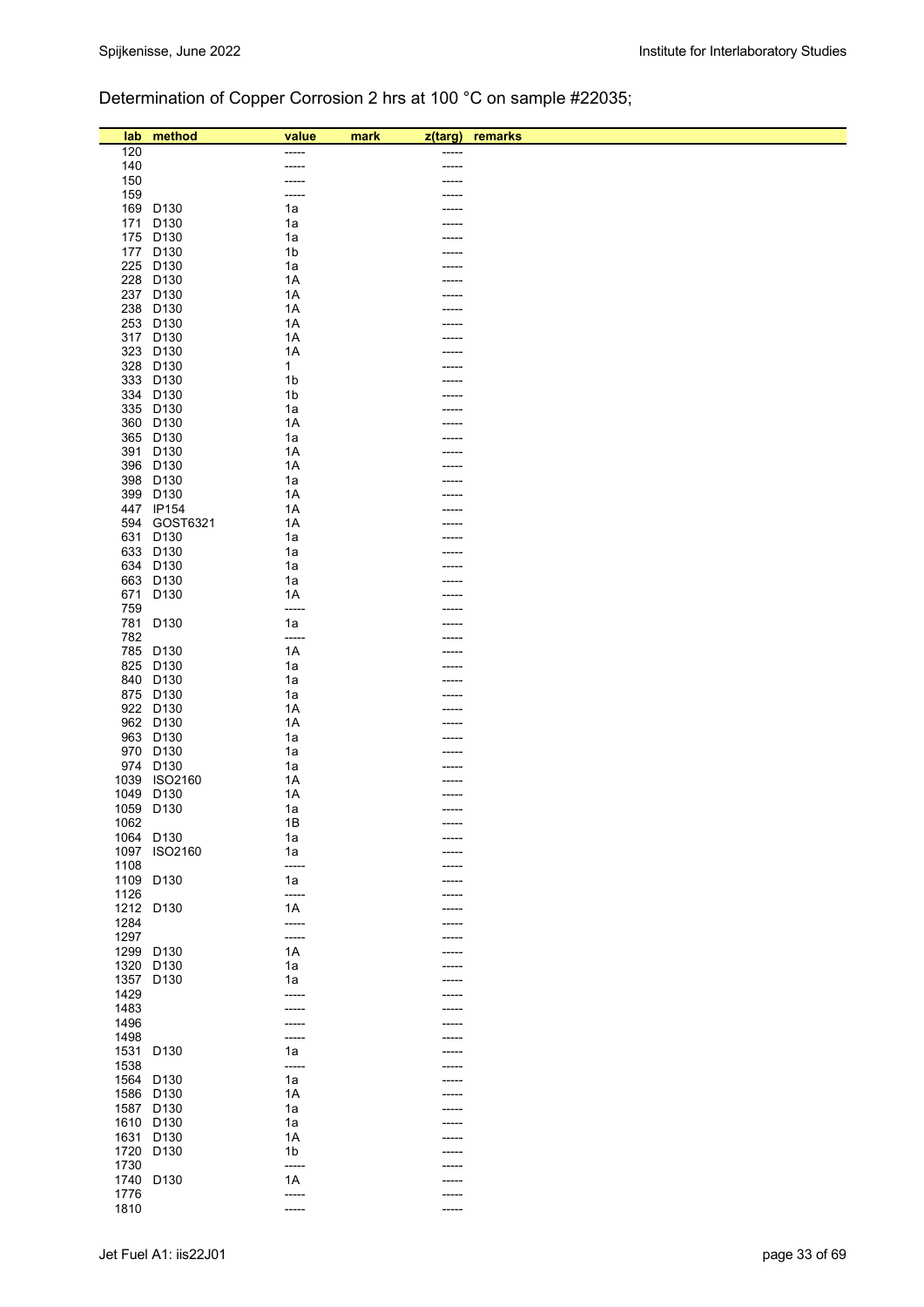|      | lab method   | value    | mark |             | z(targ) remarks |
|------|--------------|----------|------|-------------|-----------------|
| 1811 |              | -----    |      | -----       |                 |
|      | 1884 D130    | ◢        |      | ------      |                 |
|      | 6075 D130    | 1a       |      | $- - - - -$ |                 |
|      | 6114 D130    | 1a       |      | ------      |                 |
| 6142 |              | ------   |      | ------      |                 |
|      | 6192 D130    | 1A       |      | ------      |                 |
|      | 6299 ISO2160 | 1a       |      | ------      |                 |
| 6312 |              | ------   |      | ------      |                 |
|      | 6376 D130    | 1a       |      | ------      |                 |
|      | 6416 D130    | 1a       |      | ------      |                 |
|      |              |          |      |             |                 |
|      | n            | 64       |      |             |                 |
|      | mean $(n)$   | 1(1a/1b) |      |             |                 |
|      |              |          |      |             |                 |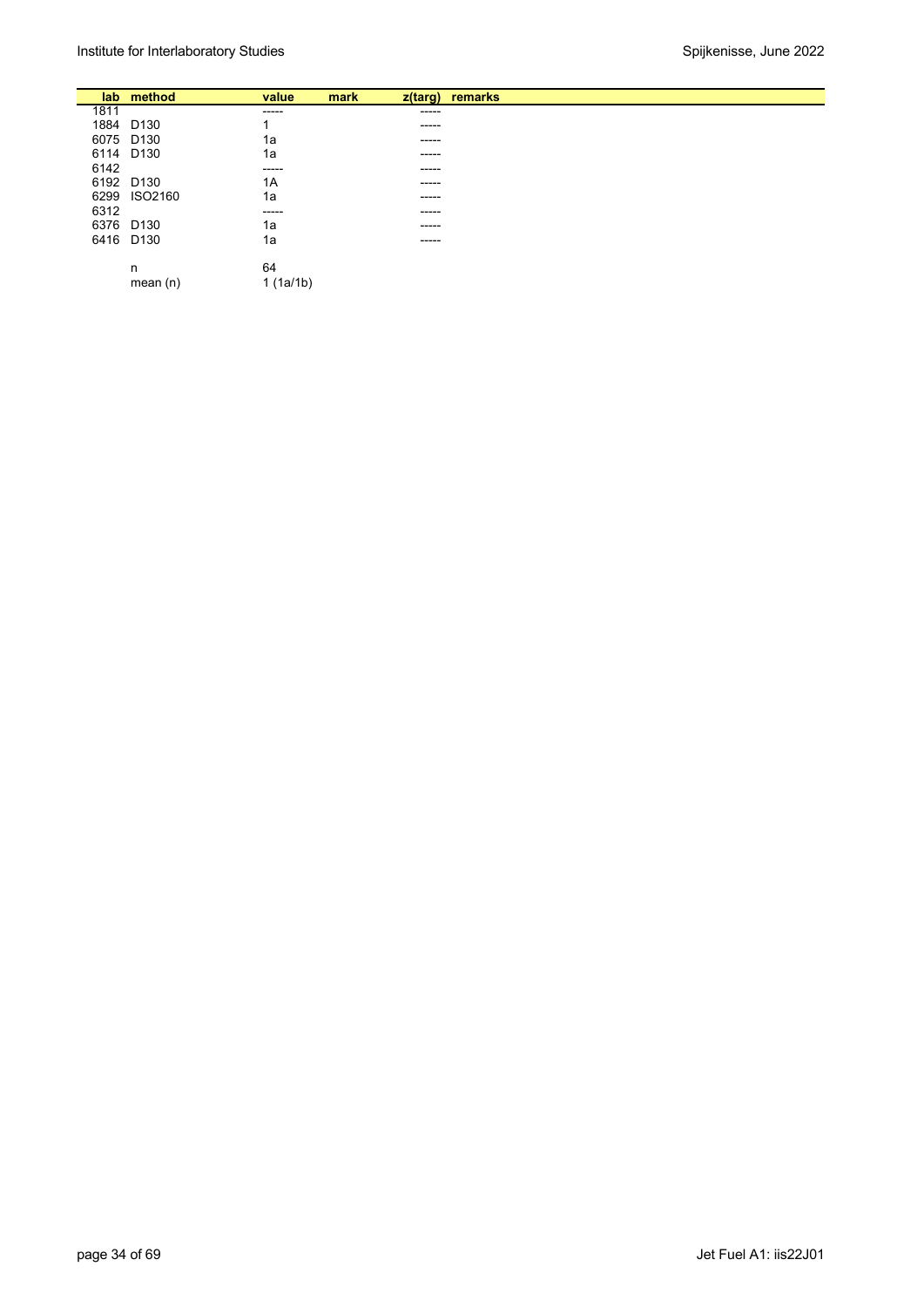# Determination of Density at 15 °C on sample #22035; results in kg/m3

| lab  | method                   | value            | mark        | z(targ)            | remarks                            |
|------|--------------------------|------------------|-------------|--------------------|------------------------------------|
| 120  |                          | -----            |             | -----              |                                    |
|      | 140 D4052                | 797.6            |             | 0.01               |                                    |
|      | 150 D4052                | 797.6            | $\mathsf C$ |                    | 0.01 first reported 0.7976 $kg/m3$ |
| 159  |                          | -----            |             | -----              |                                    |
|      | 169 D4052                | 797.7            |             | 0.57               |                                    |
|      | 171 D4052                | 797.7            |             | 0.57               |                                    |
|      | 175 D4052                | 797.6            |             | 0.01               |                                    |
|      | 177 D4052                | 797.7            |             | 0.57               |                                    |
|      | 225 D4052                | 797.6            |             | 0.01               |                                    |
|      | 228 D4052                | 797.7            |             | 0.57               |                                    |
|      | 237 D4052                | 797.6            |             | 0.01               |                                    |
|      | 238 D4052                | 797.5            | C           | $-0.55$            | first reported 797.1               |
|      | 253 D4052                | 797.5            |             | $-0.55$            |                                    |
|      | 317 D4052                | 797.6            |             | 0.01               |                                    |
|      | 323 D4052                | 797.7            |             | 0.57               |                                    |
|      | 328 D4052                | 797.5            |             | $-0.55$            |                                    |
|      | 333 D4052                | 797.6            |             | 0.01               |                                    |
|      | 334 D4052                | 797.6            |             | 0.01               |                                    |
|      | 335 D4052<br>360 D4052   | 797.6<br>797.6   |             | 0.01<br>0.01       |                                    |
|      | 365 IP365                | 797.6            |             | 0.01               |                                    |
| 391  | D4052                    | 797.5            |             | $-0.55$            |                                    |
|      | 396 D4052                | 797.7            |             | 0.57               |                                    |
|      | 398 ISO12185             | 797.6            |             | 0.01               |                                    |
|      | 399 D4052                | 797.6            |             | 0.01               |                                    |
|      | 447 D4052                | 797.5            |             | $-0.55$            |                                    |
|      | 594 GOST3900             | 796.0            | R(0.01)     | $-8.95$            |                                    |
|      | 631 D4052                | 797.80           |             | 1.13               |                                    |
|      | 633 D1298                | 797.5            | C           | $-0.55$            | first reported 798.22              |
|      | 634 D4052                | 797.6            |             | 0.01               |                                    |
|      | 663 D4052                | 797.58           |             | $-0.10$            |                                    |
|      | 671 D4052                | 797.7            |             | 0.57               |                                    |
|      | 759 D4052                | 797.6            |             | 0.01               |                                    |
|      | 781 D4052                | 797.6            |             | 0.01               |                                    |
|      | 782 D4052                | 797.6            |             | 0.01               |                                    |
|      | 785 D4052                | 797.5            |             | $-0.55$            |                                    |
|      | 825 D4052<br>840 D4052   | 797.6<br>797.66  |             | 0.01<br>0.35       |                                    |
|      | 875 D4052                | 797.6            |             | 0.01               |                                    |
|      | 922 D4052                | 797.6            |             | 0.01               |                                    |
|      | 962 D4052                | 797.6            |             | 0.01               |                                    |
|      | 963 D4052                | 797.62           |             | 0.13               |                                    |
|      | 970 D4052                | 797.5            |             | $-0.55$            |                                    |
|      | 974 D1298                | 797.5            |             | $-0.55$            |                                    |
|      | 1039 ISO12185            | 797.6            |             | 0.01               |                                    |
| 1049 | D4052                    | 797.56           |             | $-0.21$            |                                    |
|      | 1059 D4052               | 797.6            |             | 0.01               |                                    |
|      | 1062 D4052               | 797.5            |             | $-0.55$            |                                    |
| 1064 | D4052                    | 797.5            |             | $-0.55$            |                                    |
| 1108 | 1097 ISO12185<br>D4052   | 797.56<br>797.57 |             | $-0.21$<br>$-0.15$ |                                    |
|      |                          |                  |             |                    |                                    |
|      | 1109 D4052<br>1126 D4052 | 797.58<br>797.58 |             | $-0.10$<br>$-0.10$ |                                    |
|      | 1212 D4052               | 797.5            |             | $-0.55$            |                                    |
|      | 1284 D4052               | 797.62           |             | 0.13               |                                    |
| 1297 | D4052                    | 797.62           |             | 0.13               |                                    |
| 1299 | D4052                    | 797.6            |             | 0.01               |                                    |
| 1320 | D4052                    | 797.58           |             | $-0.10$            |                                    |
| 1357 | D4052                    | 797.5            |             | $-0.55$            |                                    |
| 1429 | ISO12185                 | 797.6            |             | 0.01               |                                    |
| 1483 |                          | -----            |             | -----              |                                    |
| 1496 |                          | -----            |             | -----              |                                    |
|      | 1498 D4052               | 797.6            |             | 0.01               |                                    |
| 1531 | ISO12185                 | 797.59           |             | $-0.04$            |                                    |
| 1538 | D4052                    | 797.80           |             | 1.13               |                                    |
| 1564 | D4052                    | 797.6            |             | 0.01               |                                    |
| 1586 | D4052                    | 797.7            |             | 0.57               |                                    |
| 1587 | D4052<br>1610 IP365      | 797.61<br>797.6  |             | 0.07<br>0.01       |                                    |
|      | 1631 D4052               | 797.6            |             | 0.01               |                                    |
| 1720 | D4052                    | 797.7            |             | 0.57               |                                    |
| 1730 | D4052                    | 797.58           |             | $-0.10$            |                                    |
| 1740 | <b>ISO3675</b>           | 797.7            |             | 0.57               |                                    |
| 1776 | ISO12185                 | 797.56           |             | $-0.21$            |                                    |
|      | 1810 D4052               | 797.6            |             | 0.01               |                                    |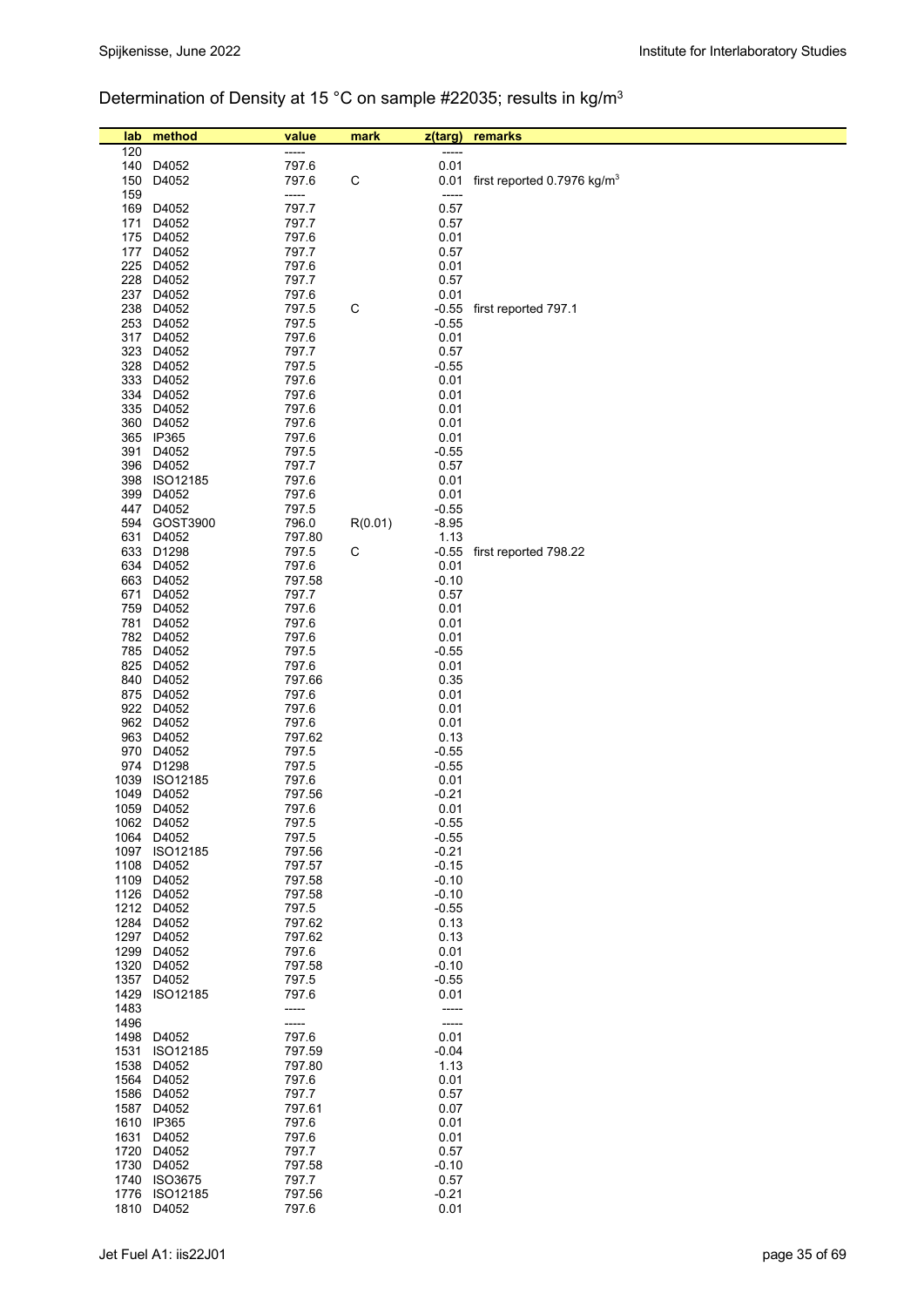|      | lab method        | value   | mark    | z(targ) | remarks |
|------|-------------------|---------|---------|---------|---------|
| 1811 | D4052             | 797.60  |         | 0.01    |         |
| 1884 | D4052             | 797.52  |         | $-0.43$ |         |
| 6075 | D4052             | 797.84  | R(0.05) | 1.36    |         |
| 6114 | D4052             | 797.6   |         | 0.01    |         |
| 6142 |                   | -----   |         | -----   |         |
| 6192 | D1298             | 797.5   |         | $-0.55$ |         |
| 6299 | ISO12185          | 797.60  |         | 0.01    |         |
| 6312 |                   | -----   |         | -----   |         |
| 6376 | D4052             | 798.35  | R(0.01) | 4.21    |         |
| 6416 | D1298             | 797.3   | R(0.01) | $-1.67$ |         |
|      | normality         | OK      |         |         |         |
|      | n                 | 75      |         |         |         |
|      | outliers          | 4       |         |         |         |
|      | mean $(n)$        | 797.597 |         |         |         |
|      | st.dev. $(n)$     | 0.0676  |         |         |         |
|      | R(calc.)          | 0.189   |         |         |         |
|      | st.dev.(D4052:22) | 0.1786  |         |         |         |
|      | R(D4052:22)       | 0.5     |         |         |         |



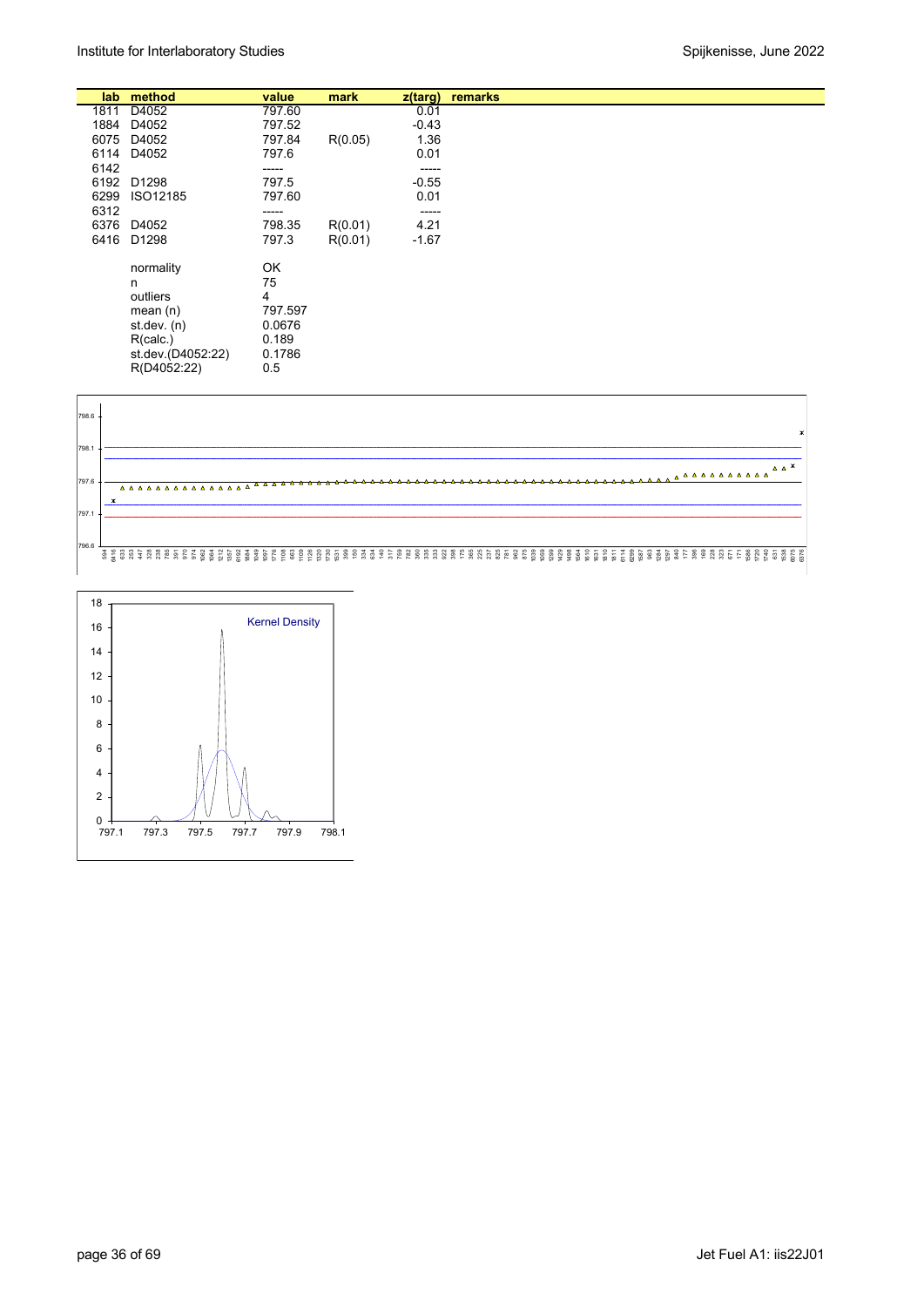# Determination of Distillation at 760 mmHg on sample #22035; results in °C

| lab          | method                             | IBP            | mark | 10% rec mark     | 50% rec mark        | 90% rec mark   | <b>FBP</b>     | mark | Res.         | Loss         |
|--------------|------------------------------------|----------------|------|------------------|---------------------|----------------|----------------|------|--------------|--------------|
| 120          |                                    | -----          |      |                  |                     |                | -----          |      | -----        | -----        |
| 140          | D86-automated                      | 149.0          |      | 169.2            | 195.1               | 238.1          | 267.4          |      | -----        | -----        |
| 150          | D86-automated                      | 147.4          |      | 168.0            | 195.0               | 238.7          | 265.5          |      | 1.2          | 0.3          |
| 159<br>169   | D86-automated                      | -----<br>151.5 |      | -----<br>169.6   | -----<br>196.4      | -----<br>239.3 | -----<br>268.5 |      | -----<br>1.2 | -----<br>0.5 |
| 171          | D86-automated                      | 149.0          |      | 169.3 C          | 195.5<br>С          | 236.7<br>C     | 264.8          |      | 0.6          | 0.2          |
| 175          | D86-automated                      | 148.2          |      | 168.4            | 196.2               | 240.7          | 268.8          |      | 1.1          | 0.9          |
| 177          | D86                                | 147.8          |      | 169.1            | 196.6               | 238.3          | 267.3          |      | 1.0          | 0.5          |
| 225          | D86-manual                         | 150.0          |      | 169.0            | 196.0               | 239.5          | 269.0          |      | 1.4          | 0.6          |
| 228          | D86-manual                         | 147.0          |      | 169.0            | 196.0               | 238.0          | 267.0          |      | 0.70         | 0.3          |
| 237          | D86-manual                         | 150.0          |      | 171.0            | 197.0<br>С          | 242.0          | 270.0          |      | 1.0          | 0.5          |
| 238          | D86-manual                         | 148.0          |      | 167.0 C          | 195.0               | 238.0          | 266.0          |      | 1.5          | 0.5          |
| 253          | D86-manual                         | 150.0          |      | 170.0            | 195.5               | 239.0          | 268.0          |      | 1.4          | 1.0          |
| 317          | D86-automated                      | 149.2          |      | 169.2            | 196.3               | 240.0          | 268.8          |      | 1.3          | 0.5          |
| 323          | D86-automated                      | 142.9          |      | 169.0            | 196.5               | 240.7          | 267.1          |      | 1.2          | 0.8          |
| 328<br>333   | D86-automated<br>D86-automated     | 146.6<br>146.7 |      | 168.4<br>167.7   | 195.5<br>195.6      | 237.5<br>237.9 | 265.2<br>266.2 |      | 1.2<br>1.2   | 0.0<br>0.3   |
| 334          | D86-automated                      | 148.4          |      | 168.6            | 195.8               | 237.9          | 264.8          |      | 1.0          | 0.5          |
| 335          | D86-automated                      | 150.1          |      | 169.7            | 196.0               | 239.4          | 264.0          |      | 1.3          | 0.4          |
| 360          | D86-automated                      | 148.3          | C    | 168.2            | 195.7               | 238.8          | 265.3          |      | 1.2          | 0.6          |
| 365          | D86-automated                      | 142.1          | R(5) | 166.9            | 195.0               | 239.6          | 265.4          |      | 1.5          | 0.8          |
| 391          |                                    | -----          |      | -----            | -----               | -----          | -----          |      | -----        | -----        |
| 396          |                                    | -----          |      | -----            |                     |                |                |      | -----        | -----        |
| 398          |                                    |                |      |                  | -----               |                |                |      | -----        | -----        |
| 399          |                                    | -----          |      | -----            | -----               | -----          | -----          |      | -----        | $-----$      |
| 447          | D86-automated                      | 149.8          |      | 170.0            | 196.7               | 240.2          | 268.6          |      | 1.2          | 0.7          |
| 594          | GOST2177                           | 152.4          |      | 168.0            | 196.4               | 239.8          | 268.4          |      | 1.1          | 0.3          |
| 631<br>633   | D86-manual                         | 150.0<br>153.0 |      | 168.0<br>169.2   | 195.5<br>196.6      | 240.0<br>240.8 | 268.0<br>267.4 |      | 1.1<br>1.0   | 0.9<br>0.8   |
| 634          | D86-automated<br>D86-automated     | 150.2          |      | 169.1            | 196.2               | 239.5          | 265.4          |      | 1.2          | 0.6          |
| 663          | D86-automated                      | 148.95         |      | 168.55           | 195.20              | 238.10         | 266.45         |      | -----        | -----        |
| 671          | D86-automated                      | 150.5          |      | 164.2<br>C, R(1) | 195.0               | 240.4          | 265.3          | C    | 1.0          | 0            |
| 759          | D86-manual                         | 147.5          |      | 167.5            | 195.5               | 239.0          | 268.0          |      | 1.5          | 0.5          |
| 781          | D86-automated                      | 147.5          |      | 168.7            | 196.1               | 238.6          | 267.5          |      | 1.0          | 0.7          |
| 782          | D86-automated                      | 148.55         |      | 167.4            | 196.0               | 239.7          | 268.75         |      | 1.15         | 0.35         |
| 785          | D86                                | 148.3          |      | 167.3            | 194.6               | 237.1          | 264.7          |      | 1.2          | 0.3          |
| 825          | D86-automated                      | 154.1          |      | 168.1            | 195.9               | 238.9          | 267.2          |      | 0.5          | 0.5          |
| 840          | D86-automated                      | 146.43         |      | 168.70           | 196.02              | 241.04         | 268.73         |      | 1.2          | 0.8          |
| 875<br>922   | D86-automated                      | 146.0<br>151.4 |      | 169.3<br>170.7   | 195.9<br>196.9      | 238.7<br>240.6 | 268.3<br>266.3 |      | 1.2<br>1.2   | 0.4<br>1.3   |
| 962          | D86-automated<br>D86-automated     | 149.6          |      | 168.7            | 195.8               | 238.4          | 264.6          |      | 1.2          | 0.7          |
| 963          | D86-automated                      | 148.5          |      | 169.2            | 196.3               | 238.4          | 266.2          |      | 1.2          | 0.3          |
| 970          | D86-automated                      | 150.9          |      | 170.1            | 196.6               | 239.6          | 265.8          |      | 1.0          | 1.0          |
| 974          | D86-automated                      | 149.2          |      | 170.6            | 196.9               | 239.2          | 265.2          |      | 1.0          | 1.0          |
| 1039         | ISO3405-automated                  | 151.1          |      | 169.1            | 195.6               | 238.7          | 268.7          |      | 1.2          | 0.4          |
| 1049         | D86-automated                      | 150.3          |      | 168.8            | 196.1               | 240.0          | 267.9          |      | 1.2          | 0.7          |
| 1059         | D86-automated                      | 150.6          |      | 169.0            | 195.5               | 238.4          | 267.4          |      | 1.2          | 0.4          |
|              | 1062 D86-automated                 | 145.3          |      | 168.0            | 195.4               | 237.3          | 265.9          |      | 1.2          | 0.1          |
| 1064<br>1097 | D86-automated                      | 149.7          |      | 168.5<br>169.0   | 196.1<br>196.6      | 240.3<br>240.4 | 269.1<br>267.4 |      | 1.2<br>$1.2$ | 0.7<br>0.9   |
| 1108         | ISO3405-automated<br>D86-automated | 150.6<br>135.7 | R(1) | 169.7            | 195.9               | 237.7          | 267.7          |      | 1.2          | 0.1          |
| 1109         | D86-automated                      | 148.0          |      | 169.1            | 196.6               | 239.4          | 266.6          |      | 1.2          | 0.5          |
| 1126         |                                    | 149.1          |      | 168.8            | 195.7               | 237.8          | 271.0          |      | 1.2          | 0.1          |
| 1212         | D86-automated                      | 149.5          |      | 169.3            | 196.4               | 240.3          | 267.7          |      | 1.3          | 1.0          |
| 1284         | D86-automated                      | 148.5          |      | 168.2            | 194.5               | 237.5          | 264.5          |      | 1.2          | 0.5          |
| 1297         |                                    | 146.2          |      | 169.2            | 196.0               | 237.6          | 266.3          |      | $1.2$        | 0.1          |
| 1299         | D86-automated                      | 150.0          |      | 169.9            | 196.8               | 240.9          | 270.4          |      | 1.2          | 0.6          |
| 1320         | D86-automated                      | 149.6          |      | 169.2            | 195.7               | 237.3          | 265.7          |      | 1.2          | 0            |
| 1357<br>1429 | D86-automated<br>D86-automated     | 147.2<br>147.5 |      | 167.1<br>167.3   | 194.6<br>195.2      | 238.4<br>239.3 | 264.6<br>264.9 |      | 1.2<br>1.2   | 0.5<br>1.5   |
| 1483         |                                    | -----          |      |                  | -----               | -----          | -----          |      | -----        | -----        |
| 1496         |                                    | -----          |      | -----            | -----               | -----          | -----          |      | -----        | -----        |
| 1498         | D86-automated                      | 150.5          |      | 168.8            | 196.7               | 241.7          | 269.4          |      | $1.2$        | $1.2$        |
| 1531         | D86-automated                      | 150.0          |      | 168.8            | 196.3               | 239.7          | 267.5          |      | 1.3          | 0.5          |
| 1538         |                                    | 151.1          |      | 169.1            | 197.3               | 240.8          | 271.3          |      | 0.9          | n            |
| 1564         | D86-automated                      | 146.2          |      | 168.7            | 195.8               | 239.0          | 268.2          |      | 1.2          | 0.7          |
| 1586         | D86-automated                      | 151.5          |      | 169.8            | 196.0               | 239.8          | 267.0          |      | 1.4          | 0.3          |
| 1587         | D86-automated                      | 149.6          |      | 169.1            | 195.8               | 238.3          | 266.8          |      | 1.2          | 0.1          |
| 1610         | IP123-automated                    | 149.6          | C    | 169.5            | 196.2               | 239.1          | 268.9          |      | 1.1          | 0.3          |
| 1631<br>1720 | D86-automated                      | 149.8<br>149.7 |      | 168.4<br>171.0   | 195.3<br>С<br>196.7 | 237.8<br>237.5 | 267.9<br>270.7 | С    | 1.2<br>$1.2$ | 1.0<br>0.6   |
| 1730         |                                    | 150.1          |      | 170.2            | 193.8               | 239.4          | 269.0          |      | -----        | -----        |
| 1740         | ISO3405-automated                  | 151.4          |      | 169.0            | 195.7               | 238.8          | 265.9          |      | $1.2$        | 0.4          |
| 1776         | ISO3405-automated                  | 146.1          |      | 168.2            | 195.3               | 239.6          | 265.2          |      | $1.2$        | 1.4          |
| 1810         | D86-automated                      | 147.3          |      | 168              | 194.9               | 237.6          | 263.4          |      | 1.2          | 0.3          |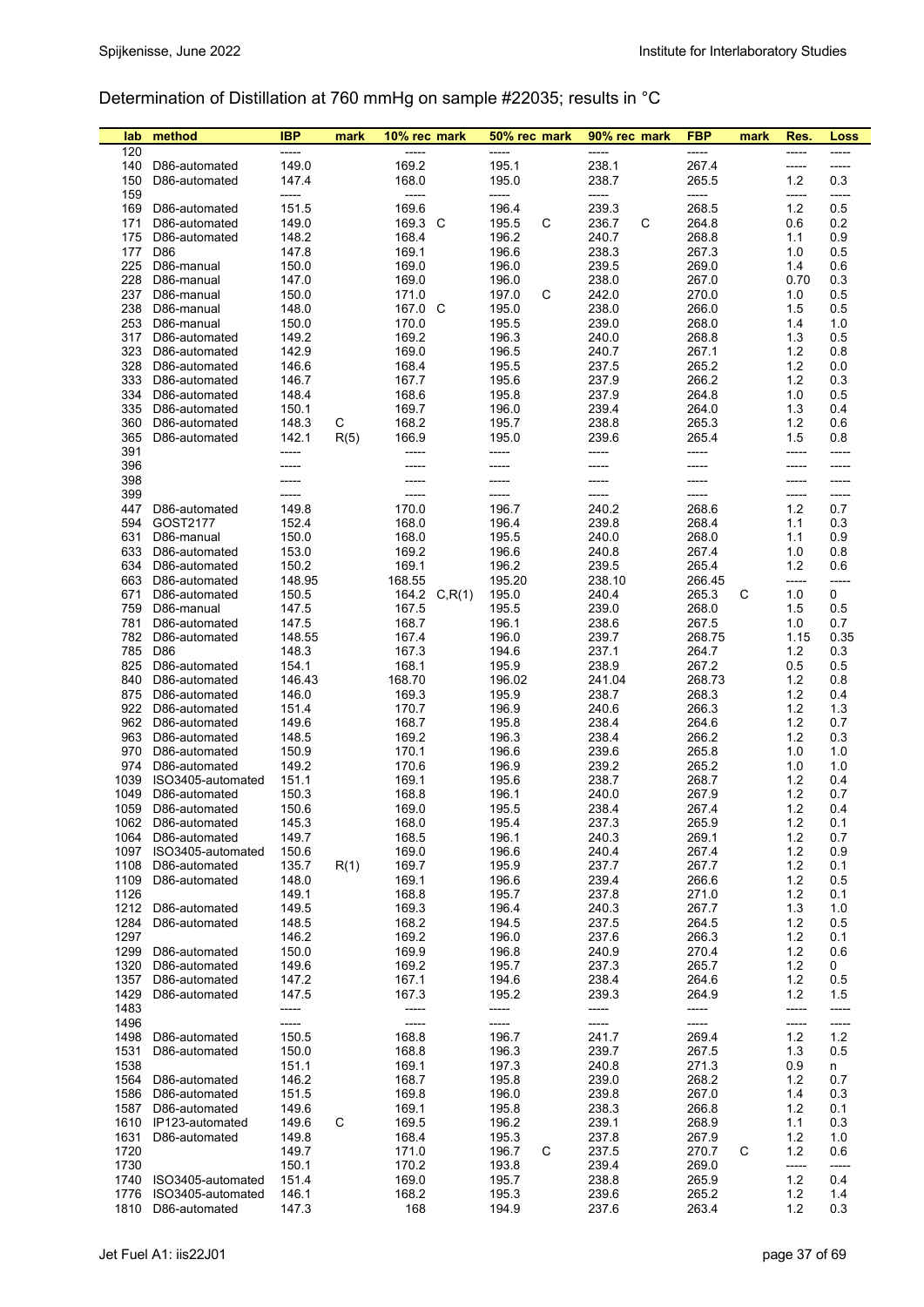| lab     | method             | <b>IBP</b> | 10% rec mark<br>mark | 50% rec mark | 90% rec mark | <b>FBP</b> | mark | Res.  | <b>Loss</b> |
|---------|--------------------|------------|----------------------|--------------|--------------|------------|------|-------|-------------|
|         |                    |            |                      |              |              |            |      |       |             |
| 1811    | D86-automated      | 147.1      | 167.4                | 194.3        | 237.2        | 265.4      |      | 1.1   | 0           |
| 1884    | ISO3405-automated  | 150.5      | 166.4                | 194.1        | 237.0        | 267.2      |      | 1.1   | 0.7         |
| 6075    | D86-automated      | 149.9      | 169.3                | 195.7        | 237.6        | 263.9      |      | 1.3   | 0.0         |
| 6114    | D86-automated      | 148.4      | 168.8                | 195.6        | 237.9        | 265.8      |      | 1.2   | 0.1         |
| 6142    |                    | -----      | -----                | -----        | -----        | -----      |      | ----- | -----       |
| 6192    | D86-automated      | 149.7      | 166.9                | 193.7        | 235.4        | 266.1      |      | 1.2   | 0.8         |
| 6299    | ISO3405-automated  | 147.0      | 168.4                | 196.2        | 239.7        | 264.5      |      | 1.2   | 1.0         |
| 6312    |                    | -----      | -----                | -----        | -----        | -----      |      | ----- | -----       |
| 6376    | D86-manual         | 152.0      | 171.0                | 196.0        | 242.0        | 271.0      |      | 1.0   | 1.0         |
| 6416    | D86-automated      | 147.8      | 167.9                | 195.1        | 239          | 266        |      | 1.2   | 0.7         |
|         | normality          | OK         | OK                   | OK           | OK           | OK         |      |       |             |
|         |                    | 73         | 74                   | 75           | 75           | 75         |      |       |             |
|         | n                  |            |                      |              |              |            |      |       |             |
|         | outliers           | 2          |                      | 0            | 0            | 0          |      |       |             |
|         | mean $(n)$         | 149.06     | 168.80               | 195.79       | 238.99       | 267.02     |      |       |             |
|         | st dev. $(n)$      | 1.915      | 0.996                | 0.743        | 1.310        | 1.844      |      |       |             |
|         | R(calc.)           | 5.36       | 2.79                 | 2.08         | 3.67         | 5.16       |      |       |             |
|         | st.dev.(D86-A:20b) | 2.928      | 1.326                | 1.071        | 1.280        | 2.536      |      |       |             |
|         | R(D86-A:20b)       | 8.20       | 3.71                 | 3.0          | 3.58         | 7.1        |      |       |             |
| Compare |                    |            |                      |              |              |            |      |       |             |
|         | R(D86-M:20b)       | 4.64       | 3.04                 | 2.97         | 3.69         | 4.28       |      |       |             |

Lab 171 first reported 169.0, 195.4 and 242.4 repectively

Lab 237 first reported 199.0

Lab 238 first reported 165.0

Lab 360 first reported 143.8

Lab 671 first reported 157.1 and 258.0 repectively

Lab 1610 first reported 129.6

Lab 1720 first reported 199.4 and 254.6 repectively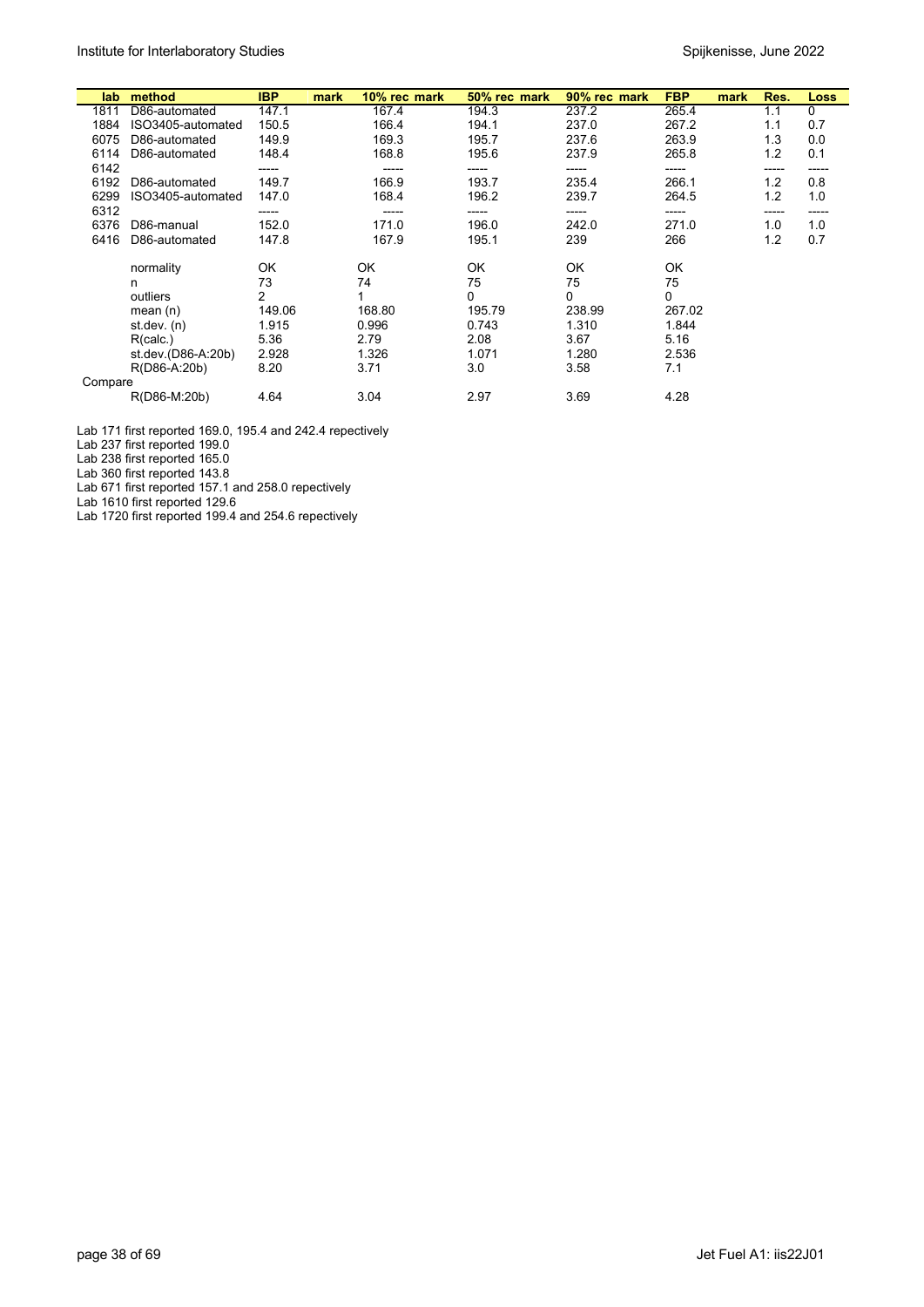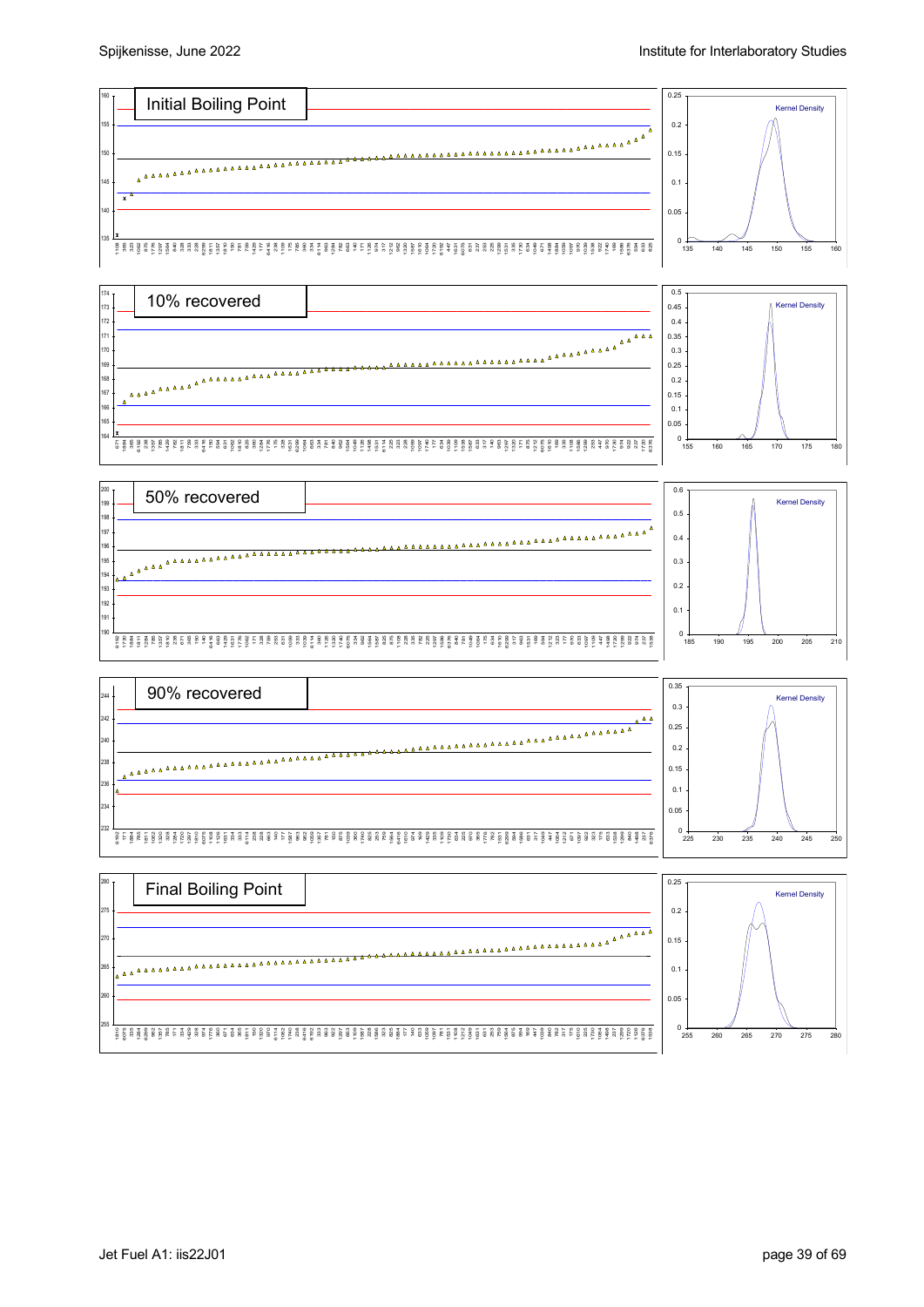# Determination of Existent Gum (unwashed) on sample #22035; results in mg/100 mL

| lab  | method                  | value        | mark        | z(targ)            | remarks            |
|------|-------------------------|--------------|-------------|--------------------|--------------------|
| 120  |                         | -----        |             | -----              |                    |
| 140  | D381                    | <1           | $\mathsf C$ | -----              | first reported 3   |
| 150  | D381                    | <1           |             | -----              |                    |
| 159  |                         | -----        |             |                    |                    |
| 169  | D381                    | $<$ 1        |             |                    |                    |
| 171  | D381                    | <1           |             |                    |                    |
| 175  |                         | -----        |             | $- - - - -$        |                    |
| 177  | D381                    | 1.0          |             | 0.27               |                    |
| 225  | D381                    | 0.8          |             | 0.09               |                    |
| 228  | D381                    | 1.0          |             | 0.27               |                    |
| 237  | D381                    | 1.0          |             | 0.27               |                    |
| 238  |                         | -----        |             | -----              |                    |
| 253  | <b>IP540</b>            | < 1.0        |             | -----              |                    |
| 317  | D381                    | $<$ 1        |             | -----              |                    |
| 323  | D381                    | 1.5          |             | 0.71               |                    |
| 328  | D381                    | 0.5          | C           | $-0.18$            | first reported 3.5 |
| 333  | D381                    | 3.5          | R(0.01)     | 2.50               |                    |
| 334  | D381                    | 1.0          |             | 0.27               |                    |
| 335  |                         | -----        |             | -----              |                    |
| 360  | D381                    | 1.6          |             | 0.80               |                    |
|      | 365 IP540               | 0            |             | $-0.62$            |                    |
| 391  | <b>IP540</b>            | 0.6          |             | $-0.09$            |                    |
| 396  |                         | -----        |             | -----              |                    |
| 398  |                         | -----        |             | -----              |                    |
| 399  | <b>IP540</b>            | 0.6          |             | $-0.09$            |                    |
| 447  | D381                    | 1            |             | 0.27               |                    |
| 594  | GOST1567                | 1            |             | 0.27               |                    |
| 631  | IP540                   | <1           |             | -----              |                    |
|      | 633 IP540               | 0.3          |             | $-0.36$            |                    |
| 634  | D381                    | 1.2          |             | 0.45               |                    |
| 663  | D381                    | <1           |             | $-----1$           |                    |
| 671  | <b>IP540</b>            | 0.2          |             | $-0.45$            |                    |
| 759  |                         | -----        |             | -----              |                    |
| 781  |                         | -----        |             | -----              |                    |
| 782  | D381                    | 0.5          |             | $-0.18$            |                    |
| 785  |                         | -----        |             | -----              |                    |
| 825  | D381                    | <1           |             |                    |                    |
| 840  |                         | -----        |             |                    |                    |
| 875  | D381                    | < 0.5        |             |                    |                    |
|      | 922 D381                | 1.0          |             |                    |                    |
|      | 962 D381                | $<$ 1        |             |                    |                    |
|      | 963 D381                | $<$ 1        |             | -----              |                    |
|      | 970 D381                | 0.8          |             | 0.09               |                    |
|      | 974 IP540               | 0.80         |             | 0.09               |                    |
| 1039 | <b>ISO6246</b>          | <1           |             | -----              |                    |
| 1049 | D381                    | 0            |             | $-0.62$            |                    |
|      | 1059 D381               | <1           |             | -----              |                    |
|      | 1062 D381               | $<$ 1        |             | $-----$            |                    |
|      | 1064 D381<br>1097 IP540 | 0.2<br>0.1   |             | $-0.45$<br>$-0.54$ |                    |
| 1108 |                         |              |             | -----              |                    |
|      | 1109 IP540              | -----<br>0.7 |             | 0.00               |                    |
| 1126 |                         | -----        |             | $-----$            |                    |
|      | 1212 IP540              | 0.7          |             | 0.00               |                    |
|      | 1284 IP540              | 0.8          |             | 0.09               |                    |
| 1297 |                         | -----        |             | -----              |                    |
|      | 1299 IP540              | $<$ 1        |             | $-----$            |                    |
|      | 1320 D381               | 0.7          |             | 0.00               |                    |
|      | 1357 IP540              | 1.0          |             | 0.27               |                    |
| 1429 |                         | -----        |             | -----              |                    |
| 1483 |                         | -----        |             | -----              |                    |
| 1496 |                         |              |             |                    |                    |
| 1498 |                         |              |             |                    |                    |
| 1531 |                         | -----        |             |                    |                    |
|      | 1538 IP540              | $<$ 1        |             |                    |                    |
| 1564 |                         | -----        |             | -----              |                    |
|      | 1586 D381               | 0.50         |             | $-0.18$            |                    |
|      | 1587 IP540              | 0.2          |             | $-0.45$            |                    |
|      | 1610 IP540              | 1            |             | 0.27               |                    |
|      | 1631 IP540              | 1.0          |             | 0.27               |                    |
| 1720 | D381                    | 0.8          |             | 0.09               |                    |
| 1730 |                         | -----        |             | -----              |                    |
| 1740 |                         | -----        |             | -----              |                    |
|      | 1776 IP540              | 0.2          |             | $-0.45$            |                    |
|      | 1810 D381               | 1.1          |             | 0.36               |                    |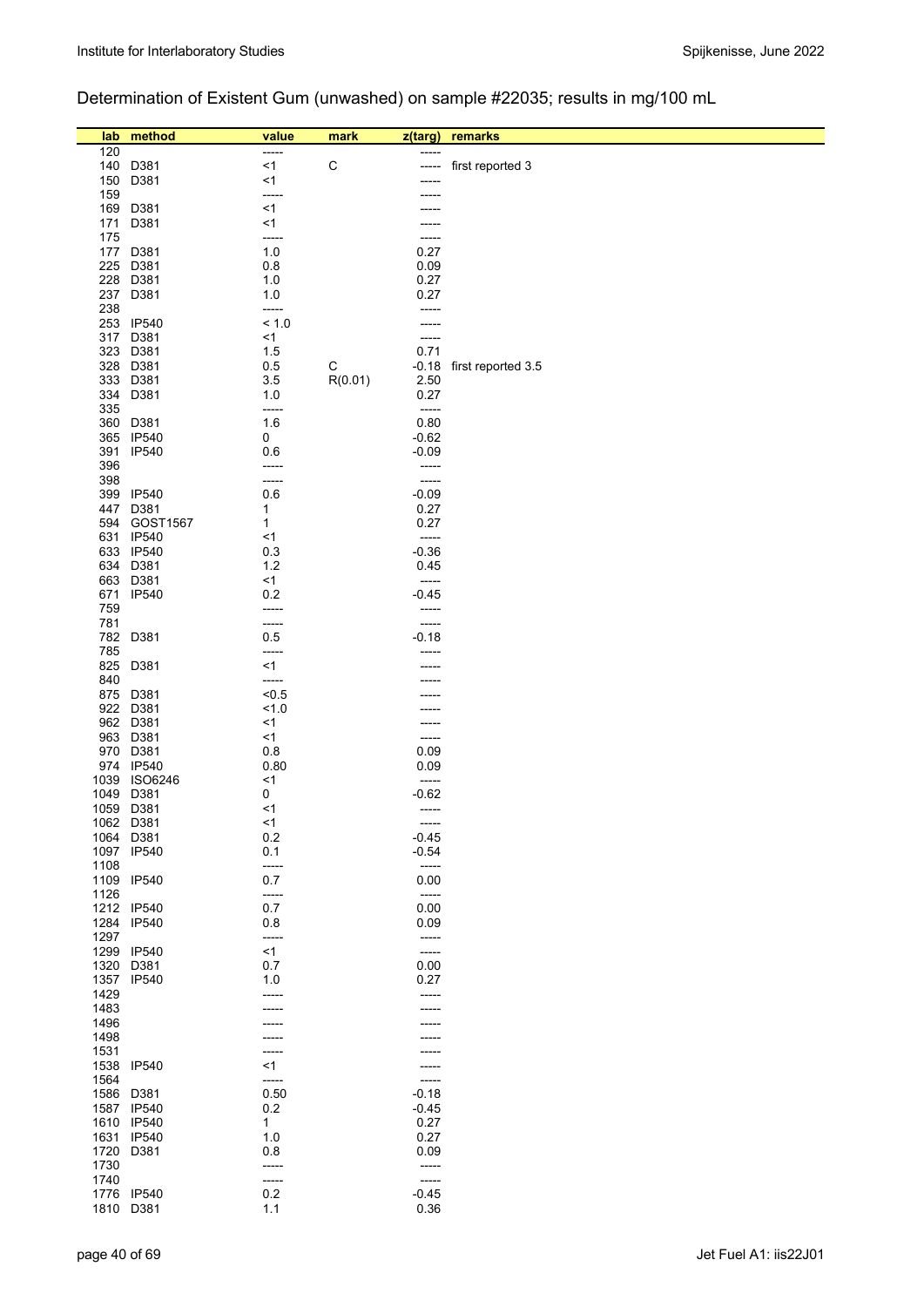|      | lab method       | value  | mark | $z$ (targ)  | remarks |
|------|------------------|--------|------|-------------|---------|
| 1811 | D381             | 0.9    |      | 0.18        |         |
| 1884 | D381             | 0.7    |      | 0.00        |         |
| 6075 | <b>IP540</b>     | 0      |      | $-0.62$     |         |
| 6114 | <b>IP540</b>     | 1.2    |      | 0.45        |         |
| 6142 |                  | -----  |      | $- - - - -$ |         |
| 6192 |                  | -----  |      | $- - - - -$ |         |
| 6299 | <b>IP540</b>     | 0.1    |      | $-0.54$     |         |
| 6312 |                  | -----  |      | $- - - - -$ |         |
| 6376 |                  | -----  |      | -----       |         |
| 6416 | <b>IP540</b>     | $<$ 1  |      | -----       |         |
|      | normality        | OK     |      |             |         |
|      | n                | 39     |      |             |         |
|      | outliers         | 1      |      |             |         |
|      | mean $(n)$       | 0.700  |      |             |         |
|      | st.dev. $(n)$    | 0.4136 |      |             |         |
|      | R(calc.)         | 1.158  |      |             |         |
|      | st.dev.(D381:22) | 1.1202 |      |             |         |
|      | R(D381:22)       | 3.137  |      |             |         |



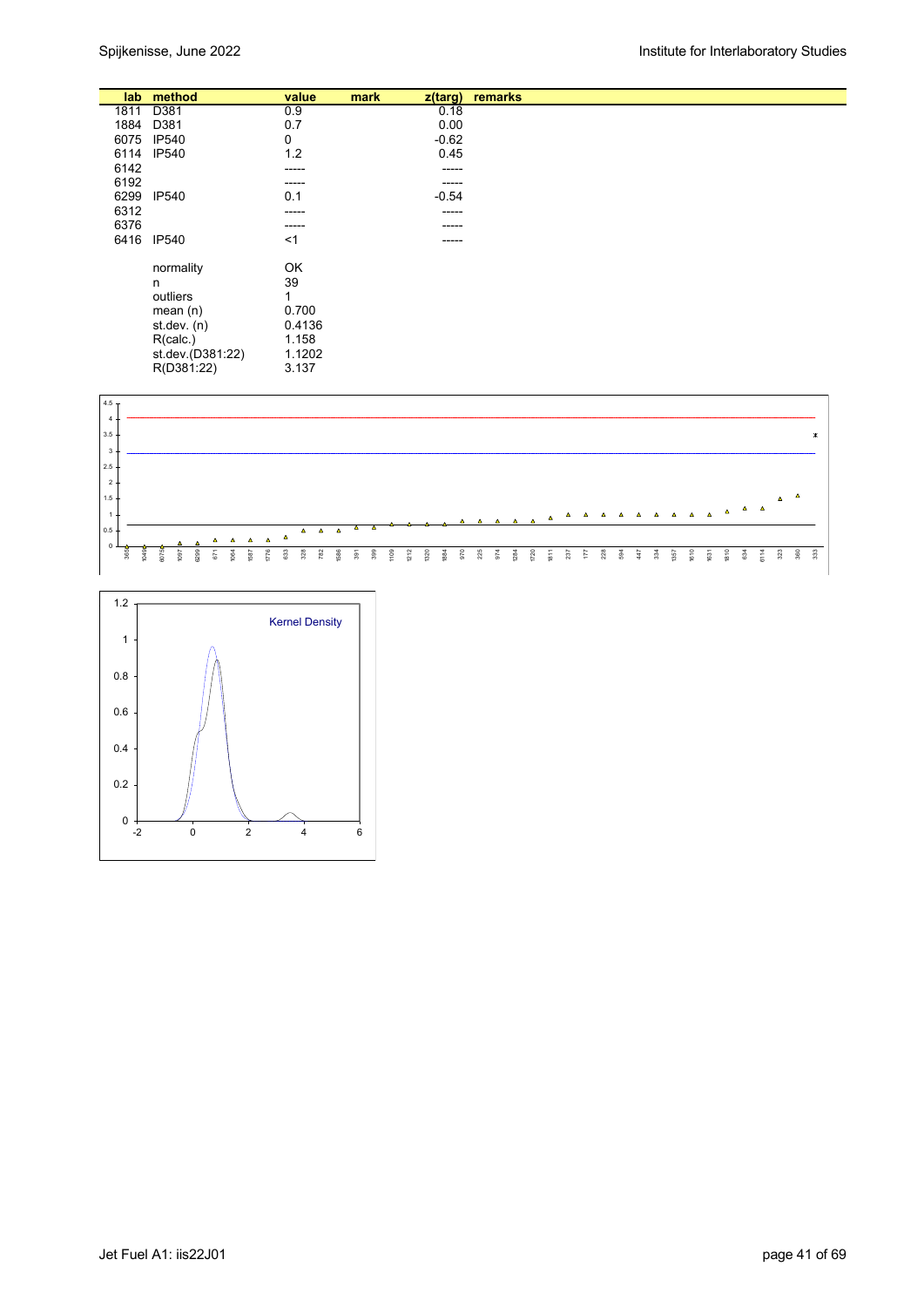# Determination of Flash Point on sample #22035; results in °C

| lab      | method                      | value        | mark    | z(targ)         | remarks             |
|----------|-----------------------------|--------------|---------|-----------------|---------------------|
| 120      |                             | -----        |         | -----           |                     |
| 140      | D <sub>56</sub>             | 40           |         | $-0.48$         |                     |
| 150      | D <sub>56</sub>             | 41.0         |         | 0.39            |                     |
| 159      |                             | -----        |         | -----           |                     |
| 169      | D <sub>56</sub>             | 39.5         |         | $-0.92$         |                     |
| 171      | D <sub>56</sub>             | 39.5         |         | $-0.92$         |                     |
| 175      | D93                         | 42           |         | 1.27            |                     |
| 177      | D <sub>56</sub>             | 39.5         | C       | $-0.92$         | first reported 35.5 |
|          | 225 IP170                   | 40.5         |         | $-0.05$         |                     |
|          | 228 IP170                   | 40.0         |         | $-0.48$         |                     |
|          | 237 IP170                   | 39.5         |         | $-0.92$         |                     |
|          | 238 IP170                   | 42.0         |         | 1.27            |                     |
|          | 253 IP170                   | 40.0         |         | $-0.48$         |                     |
|          | 317 IP170                   | 39.5         |         | $-0.92$         |                     |
| 323      | <b>IP170</b>                | 41.0         |         | 0.39            |                     |
| 328      |                             | -----        |         | -----           |                     |
| 333      | <b>IP170</b>                | 39.5         |         | $-0.92$         |                     |
|          | 334 IP170                   | 41.5         |         | 0.83            |                     |
|          | 335 IP170                   | 41.0         |         | 0.39            |                     |
| 360      | D <sub>56</sub>             | 40.0         |         | $-0.48$         |                     |
|          | 365 IP170                   | 39.825       |         | $-0.64$         |                     |
| 391      |                             | -----        |         | -----           |                     |
|          | 396 IP170                   | 41.5         |         | 0.83            |                     |
| 398      | D3828                       | 42.0         |         | 1.27            |                     |
| 399      | <b>IP170</b>                | 41           |         | 0.39            |                     |
| 447      | <b>IP170</b>                | 39.5         |         | $-0.92$         |                     |
| 594      |                             | -----        |         | -----           |                     |
| 631      | D93                         | 40.5         |         | $-0.05$         |                     |
| 633      | D <sub>56</sub>             | 40.9         |         | 0.30            |                     |
| 634      | <b>IP170</b>                | 39.0         |         | $-1.36$         |                     |
| 663      | D56                         | 39.5         |         | $-0.92$         |                     |
|          | 671 IP170                   | 39           |         | $-1.36$         |                     |
|          | 759 IP170                   | 40.5         |         | $-0.05$         |                     |
|          | 781 IP170                   | 40.5         |         | $-0.05$         |                     |
|          | 782 ISO2719                 | 42.5         |         | 1.70            |                     |
|          | 785 IP170                   | 39.5         |         | $-0.92$         |                     |
|          | 825 IP170                   | 41.0         |         | 0.39            |                     |
|          | 840 D3828                   | 42.0         |         | 1.27            |                     |
|          | 875 D93-A                   | 42.5         |         | 1.70            |                     |
|          | 922 IP170                   | 40.5         |         | $-0.05$         |                     |
|          | 962 IP170                   | 39.5         |         | $-0.92$         |                     |
|          | 963 IP170                   | 39.5         |         | $-0.92$         |                     |
|          | 970 IP170                   | 40.0         |         | $-0.48$         |                     |
|          | 974 IP170                   | 40.5         |         | $-0.05$         |                     |
|          | 1039 IP170                  | 40.5         |         | $-0.05$         |                     |
|          | 1049 ISO13736<br>1059 IP170 | 40.0<br>41.0 |         | $-0.48$<br>0.39 |                     |
|          | 1062 IP170                  | 39.5         |         | $-0.92$         |                     |
|          | 1064 IP170                  | 40.5         |         | $-0.05$         |                     |
| 1097     | ISO13736                    | 40.5         |         | $-0.05$         |                     |
| 1108     | D <sub>56</sub>             | 39.3         |         | $-1.10$         |                     |
|          | 1109 IP170                  | 38.5         |         | $-1.80$         |                     |
| 1126 D93 |                             | 43           |         | 2.14            |                     |
|          | 1212 IP170                  | 40.5         |         | $-0.05$         |                     |
|          | 1284 IP170                  | 40.0         |         | $-0.48$         |                     |
| 1297     | D <sub>56</sub>             | 42.0         |         | 1.27            |                     |
| 1299     | <b>IP170</b>                | 41.5         |         | 0.83            |                     |
| 1320     | D <sub>56</sub>             | 41.5         |         | 0.83            |                     |
| 1357     | <b>IP170</b>                | 42.0         |         | 1.27            |                     |
| 1429     | D <sub>56</sub>             | 38.0         |         | $-2.23$         |                     |
| 1483     |                             | -----        |         | -----           |                     |
| 1496     |                             | -----        |         | -----           |                     |
| 1498     | D <sub>56</sub>             | 42.5         |         | 1.70            |                     |
| 1531     | D93                         | 46           | R(0.01) | 4.77            |                     |
| 1538     | D <sub>56</sub>             | 40.0         |         | $-0.48$         |                     |
|          | 1564 IP170                  | 43.5         |         | 2.58            |                     |
|          | 1586 IP170                  | 40.5         |         | $-0.05$         |                     |
|          | 1587 IP170                  | 40.5         |         | $-0.05$         |                     |
|          | 1610 IP170                  | 42.0         |         | 1.27            |                     |
|          | 1631 IP170                  | 40.0         |         | $-0.48$         |                     |
| 1720     | D3828                       | 38.5         |         | $-1.80$         |                     |
| 1730     | D <sub>56</sub>             | 40.5         |         | $-0.05$         |                     |
| 1740     | <b>IP170</b>                | 40.5         |         | $-0.05$         |                     |
|          | 1776 IP170                  | 40.0         |         | $-0.48$         |                     |
| 1810     | D <sub>56</sub>             | 40.0         |         | $-0.48$         |                     |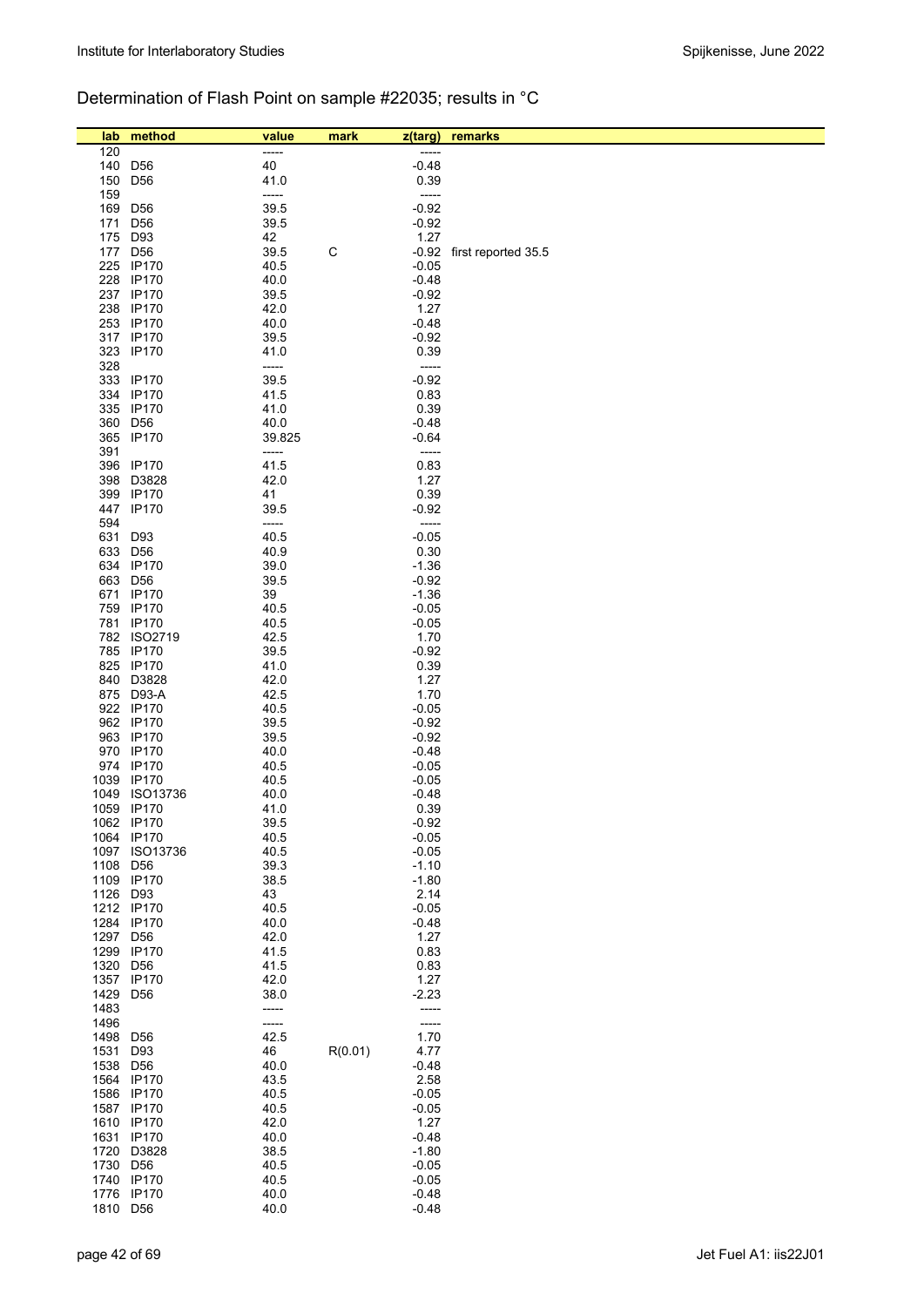|          | lab method        | value  | mark | z(targ)  | remarks |
|----------|-------------------|--------|------|----------|---------|
| 1811     | <b>IP170</b>      | 40.3   |      | $-0.22$  |         |
| 1884     | D93               | 42.5   |      | 1.70     |         |
| 6075     | <b>IP170</b>      | 39.5   |      | $-0.92$  |         |
| 6114     | <b>IP170</b>      | 41.0   |      | 0.39     |         |
| 6142     |                   | -----  |      | $-----1$ |         |
| 6192     | ISO2719           | 43     |      | 2.14     |         |
| 6299     | ISO13736          | 38.9   |      | $-1.45$  |         |
| 6312     | <b>IP170</b>      | 38.7   |      | $-1.62$  |         |
| 6376     | ISO13736          | 42.0   |      | 1.27     |         |
| 6416 D56 |                   | 42     |      | 1.27     |         |
|          |                   |        |      |          |         |
|          | normality         | OK     |      |          |         |
|          | n                 | 76     |      |          |         |
|          | outliers          |        |      |          |         |
|          | mean $(n)$        | 40.552 |      |          |         |
|          | st. dev. (n)      | 1.1871 |      |          |         |
|          | R(calc.)          | 3.324  |      |          |         |
|          | st.dev.(IP170:21) | 1.1429 |      |          |         |
|          | R(IP170:21)       | 3.2    |      |          |         |



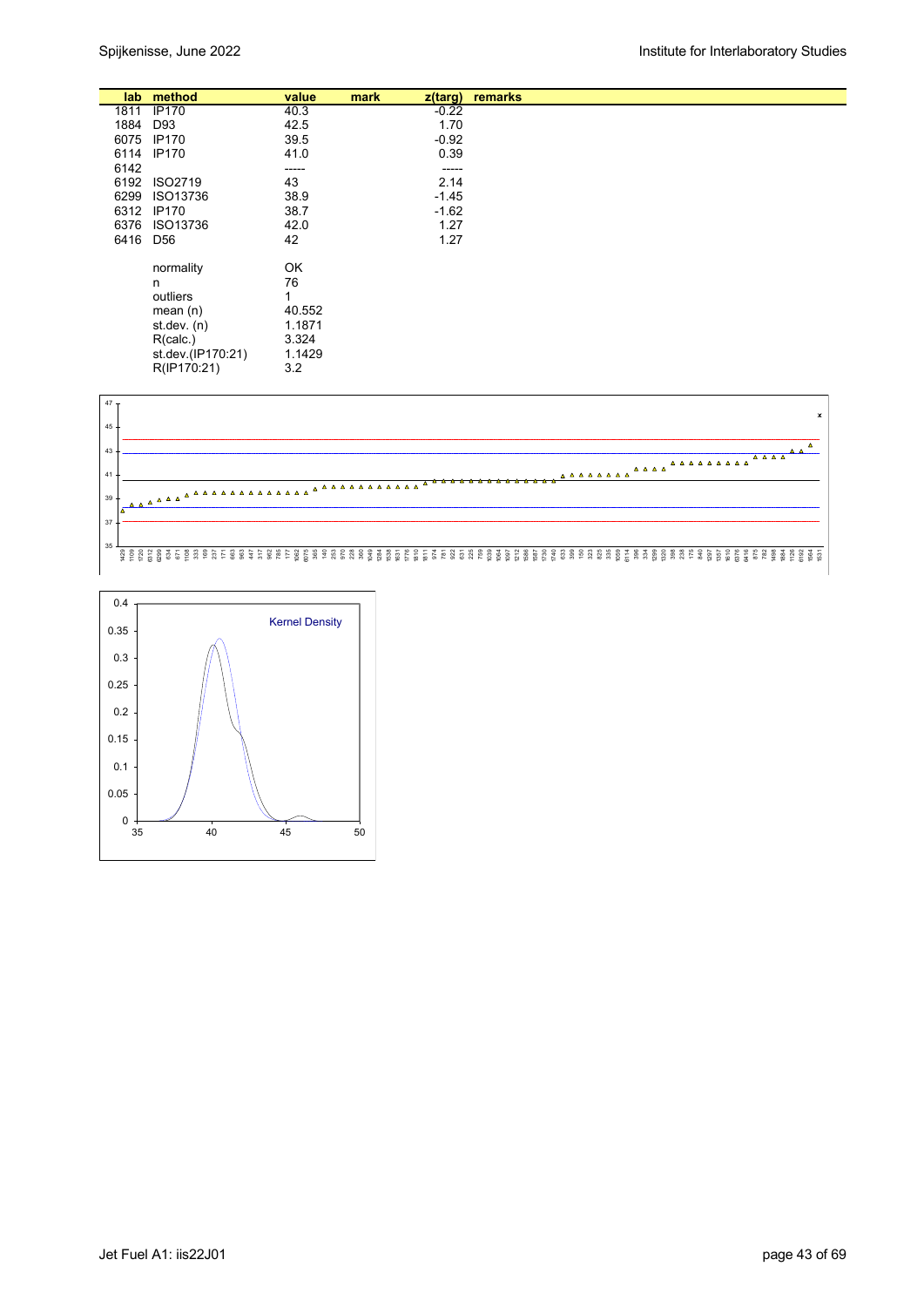# Determination of Freezing Point on sample #22035; results in °C

| lab          | method                   | value              | mark        | z(targ)            | remarks                   |
|--------------|--------------------------|--------------------|-------------|--------------------|---------------------------|
| 120          |                          | -----              |             |                    |                           |
| 140          |                          |                    |             |                    |                           |
| 150          |                          |                    |             |                    |                           |
| 159<br>169   | D2386                    | $-46.0$            | C, R(0.01)  | 8.17               | first reported -49.0      |
| 171          | D2386                    | -54.5              |             | $-1.35$            |                           |
| 175          |                          | -----              |             | -----              |                           |
| 177          | D2386                    | $-55.0$            |             | $-1.91$            |                           |
| 225          |                          | -----              |             | -----              |                           |
| 228          | D2386                    | $-53.0$            |             | 0.33               |                           |
| 237          | D2386                    | $-53.0$            |             | 0.33               |                           |
| 238<br>253   | D7153                    | -----<br>$-53.0$   |             | -----<br>0.33      |                           |
| 317          | D2386                    | $-53.0$            |             | 0.33               |                           |
| 323          | D2386                    | -54.0              |             | $-0.79$            |                           |
| 328          |                          | -----              |             | -----              |                           |
| 333          | <b>IP529</b>             | $-52.9$            |             | 0.44               |                           |
| 334          | D2386<br>335 IP529       | $-52.9$<br>$-53.4$ |             | 0.44<br>$-0.12$    |                           |
| 360          | D7153                    | $-53.4$            |             | $-0.12$            |                           |
|              | 365 IP16                 | $-52.59$           |             | 0.78               |                           |
| 391          | D2386                    | $-53.0$            |             | 0.33               |                           |
|              | 396 D2386                | $-52.5$            | C           | 0.89               | first reported -51.5      |
|              | 398 D2386                | $-52.0$            |             | 1.45               |                           |
| 399<br>447   | D7153<br>D2386           | $-53.8$<br>$-53.0$ |             | $-0.57$<br>0.33    |                           |
| 594          |                          | -----              |             | -----              |                           |
| 631          | D5972                    | $-53.4$            |             | $-0.12$            |                           |
| 633          |                          | -----              |             | -----              |                           |
| 634          | D2386                    | $-53.5$            |             | $-0.23$            |                           |
| 663          | D2386                    | -55.16             |             | $-2.09$            |                           |
| 671<br>759   | D2386<br>D2386           | $-52.0$<br>$-53.5$ |             | 1.45<br>$-0.23$    |                           |
| 781          | D2386                    | $-53.4$            |             | $-0.12$            |                           |
| 782          |                          | -----              |             | -----              |                           |
| 785          | D2386                    | $-52$              |             | 1.45               |                           |
| 825          |                          | -----              |             | -----              |                           |
| 840          | D2386                    | $-53.5$            |             | $-0.23$            |                           |
| 875          | 922 D2386                | -----<br>$-53.0$   |             | -----<br>0.33      |                           |
|              | 962 D2386                | $-53.0$            |             | 0.33               |                           |
|              | 963 D2386                | $-53.0$            |             | 0.33               |                           |
|              | 970 D2386                | $-53.0$            |             | 0.33               |                           |
| 974          | D2386                    | $-53.5$            |             | $-0.23$            |                           |
| 1039<br>1049 | <b>IP529</b><br>D7153    | $-53.3$<br>$-53.5$ |             | $-0.01$<br>$-0.23$ |                           |
| 1059         | D2386                    | $-53.0$            |             | 0.33               |                           |
|              | 1062 D2386               | $-53.4$            |             | $-0.12$            |                           |
|              | 1064 D7153               | $-53.2$            |             | 0.10               |                           |
|              | 1097 IP529               | $-53.4$            |             | $-0.12$            |                           |
|              | 1108 D5972               | $-53.7$            | $\mathsf C$ |                    | -0.46 first reported 53.7 |
| 1109<br>1126 | D5972                    | $-53.5$<br>-----   |             | $-0.23$<br>-----   |                           |
|              | 1212 D2386               | $-53.0$            |             | 0.33               |                           |
|              | 1284 D7153               | $-53.1$            |             | 0.21               |                           |
|              | 1297 D5972               | $-54.1$            |             | $-0.91$            |                           |
|              | 1299 D2386               | $-52.0$<br>$-53.4$ |             | 1.45<br>$-0.12$    |                           |
|              | 1320 D5972<br>1357 D5972 | $-53.0$            |             | 0.33               |                           |
| 1429         |                          | -----              |             | -----              |                           |
| 1483         |                          |                    |             |                    |                           |
| 1496         |                          |                    |             |                    |                           |
| 1498         |                          |                    |             |                    |                           |
| 1531         | 1538 D2386               | -----<br>$-53.3$   |             | -----<br>$-0.01$   |                           |
|              | 1564 D5972               | $-54$              |             | $-0.79$            |                           |
|              | 1586 D7153               | $-53.0$            |             | 0.33               |                           |
|              | 1587 IP529               | $-53.5$            |             | $-0.23$            |                           |
|              | 1610 IP435               | -54.2              |             | $-1.02$            |                           |
| 1631         | D2386                    | -53<br>$-53.7$     |             | 0.33               |                           |
|              | 1720 D7153<br>1730 D2386 | $-53.0$            |             | $-0.46$<br>0.33    |                           |
|              | 1740 D2386               | $-54.0$            |             | $-0.79$            |                           |
|              | 1776 IP529               | $-53.0$            |             | 0.33               |                           |
|              | 1810 D2386               | $-53.1$            |             | 0.21               |                           |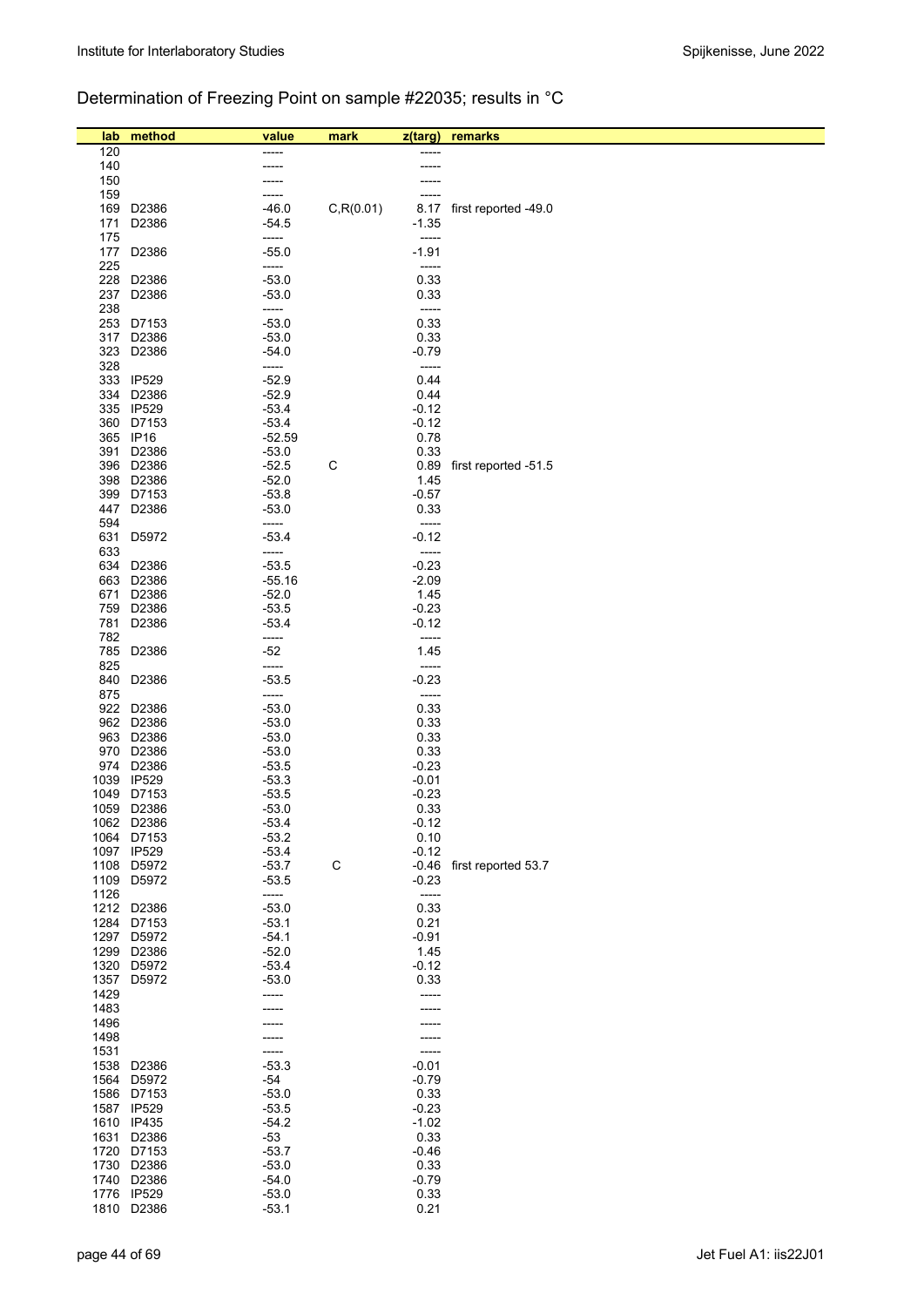|      | lab method        | value    | mark    | $z$ (targ) | remarks |
|------|-------------------|----------|---------|------------|---------|
| 1811 | D2386             | $-53.6$  |         | $-0.35$    |         |
| 1884 | GOST5066          | $-53.5$  |         | $-0.23$    |         |
| 6075 | <b>IP529</b>      | $-52.8$  |         | 0.55       |         |
|      | 6114 D2386        | $-52.5$  |         | 0.89       |         |
| 6142 |                   | -----    |         | $-----1$   |         |
| 6192 | D2386             | $-57$    | R(0.01) | $-4.15$    |         |
| 6299 | IP529             | $-53.56$ |         | $-0.30$    |         |
| 6312 |                   | -----    |         | -----      |         |
|      | 6376 D7153        | $-53.7$  |         | $-0.46$    |         |
|      | 6416 D2386        | -54      |         | $-0.79$    |         |
|      |                   |          |         |            |         |
|      | normality         | suspect  |         |            |         |
|      | n                 | 62       |         |            |         |
|      | outliers          | 2        |         |            |         |
|      | mean $(n)$        | $-53.29$ |         |            |         |
|      | st.dev. $(n)$     | 0.617    |         |            |         |
|      | R(calc.)          | 1.73     |         |            |         |
|      | st.dev.(D2386:19) | 0.893    |         |            |         |
|      |                   |          |         |            |         |
|      | R(D2386:19)       | 2.5      |         |            |         |



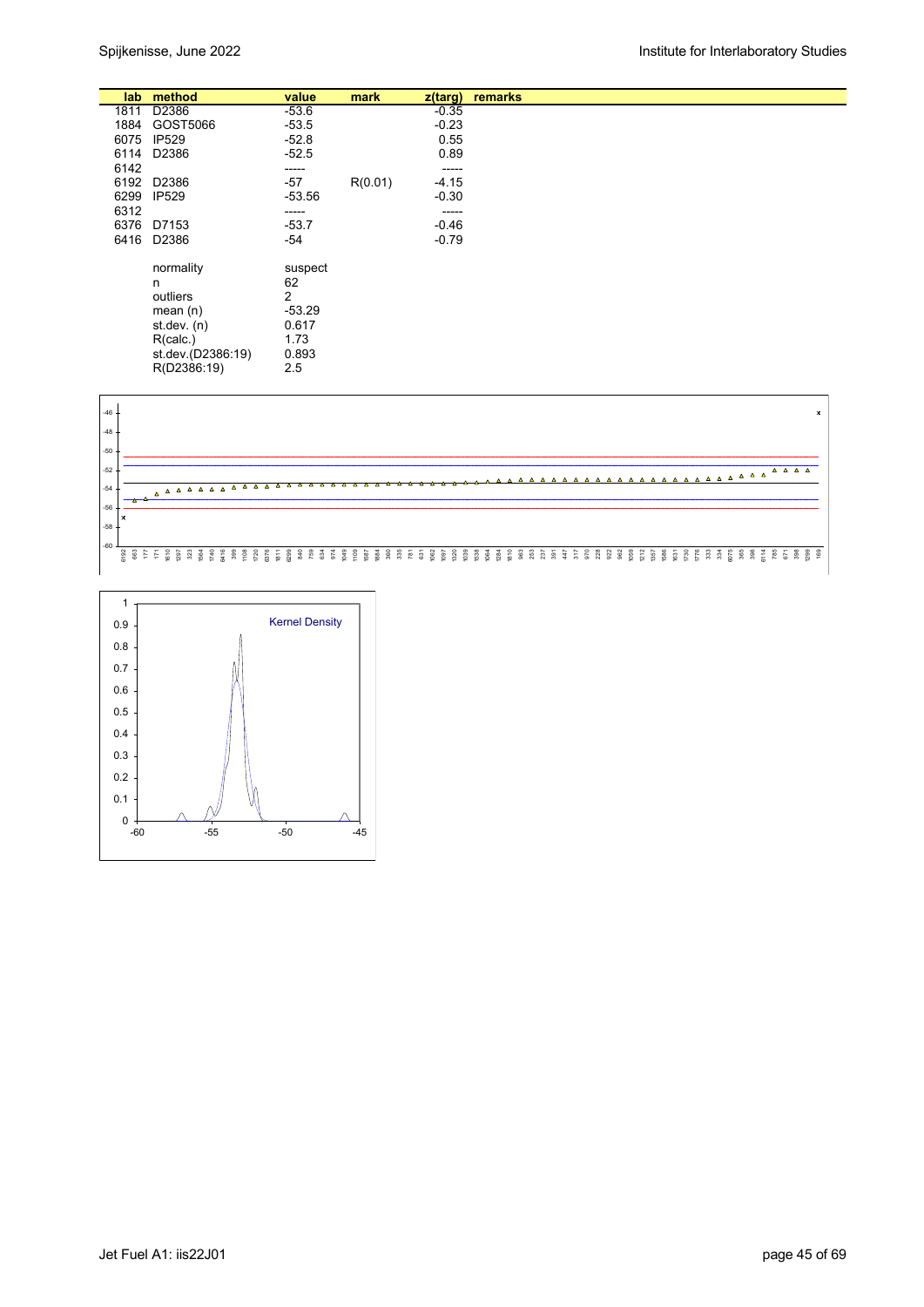# Determination of Kinematic Viscosity at -20 °C on sample #22035; results in mm<sup>2</sup>/s

| lab          | method             | value             | mark       | z(targ)                          | remarks                    |
|--------------|--------------------|-------------------|------------|----------------------------------|----------------------------|
| 120          |                    | -----             |            | -----                            |                            |
| 140          |                    | -----             |            | -----                            |                            |
| 150          | D445               | 3.906             |            | 3.36                             |                            |
| 159<br>169   | D445               | -----<br>3.862    |            | $-----$<br>1.66                  |                            |
| 171          |                    | -----             |            | -----                            |                            |
|              | 175 D445           | 3.807             |            | $-0.46$                          |                            |
|              | 177 D445           | 3.829             |            | 0.39                             |                            |
| 225          | D445               | 3.820             |            | 0.04<br>$\overline{\phantom{a}}$ |                            |
| 228<br>237   | D445               | -----<br>3.825    |            | 0.23                             |                            |
| 238          |                    | -----             |            | -----                            |                            |
| 253          | D445               | 3.79              |            | $-1.12$                          |                            |
| 317          |                    | -----<br>3.796    |            | -----<br>$-0.89$                 |                            |
| 323<br>328   | D445               | -----             |            | -----                            |                            |
| 333          | D445               | 3.825             |            | 0.23                             |                            |
| 334          |                    | -----             |            | $-----$                          |                            |
| 360          | 335 D445<br>D445   | 3.822<br>3.800    |            | 0.12<br>$-0.73$                  |                            |
| 365          |                    | -----             |            | -----                            |                            |
| 391          |                    |                   |            |                                  |                            |
| 396          |                    |                   |            | ----                             |                            |
| 398<br>399   |                    |                   |            | -----<br>-----                   |                            |
| 447          | D445               | -----<br>3.807    |            | $-0.46$                          |                            |
| 594          |                    | -----             |            | -----                            |                            |
| 631          | D445               | 3.8238            | С          | 0.19                             | first reported 3.6319      |
| 633<br>634   |                    | -----<br>-----    |            | -----<br>-----                   |                            |
| 663          | D445               | 3.8198            |            | 0.03                             |                            |
| 671          |                    | -----             |            | -----                            |                            |
| 759          |                    | -----             |            | -----                            |                            |
| 781          | D445               | 3.768             | С          |                                  | -1.97 first reported 3.668 |
| 782<br>785   | D445               | -----<br>3.821    |            | -----<br>0.08                    |                            |
| 825          |                    | -----             |            | -----                            |                            |
| 840          |                    | -----             |            | -----                            |                            |
| 875          | 922 D445           | -----<br>3.890    |            | -----<br>2.74                    |                            |
| 962          |                    | -----             |            | $-----$                          |                            |
| 963          | D445               | 3.872             | C          | 2.05                             | first reported 2.946       |
| 970          |                    | -----             |            | $-----$                          |                            |
| 1039         | 974 D445<br>D7945  | 3.810<br>3.810    |            | $-0.35$<br>$-0.35$               |                            |
| 1049         | D445               | 3.813             |            | $-0.23$                          |                            |
|              | 1059 D445          | 3.804             |            | $-0.58$                          |                            |
|              | 1062 D445<br>D445  | 3.798             |            | $-0.81$                          |                            |
| 1064<br>1097 | <b>ISO3104</b>     | 3.809<br>3.8172   |            | $-0.39$<br>$-0.07$               |                            |
| 1108         | D445               | 3.9               |            | 3.13                             |                            |
| 1109         | D445               | 3.8086            |            | $-0.40$                          |                            |
| 1126<br>1212 | D7042              | -----<br>3.796    |            | -----<br>$-0.89$                 |                            |
| 1284         |                    | -----             |            | -----                            |                            |
| 1297         |                    | -----             |            | -----                            |                            |
| 1299         | D445               | 3.730             |            | $-3.43$                          |                            |
| 1320<br>1357 | D445<br>D445       | 3.776<br>n.a      |            | $-1.66$<br>-----                 |                            |
| 1429         |                    | -----             |            | -----                            |                            |
| 1483         |                    |                   |            |                                  |                            |
| 1496         |                    |                   |            |                                  |                            |
| 1498<br>1531 |                    | -----             |            | -----                            |                            |
| 1538         | D445               | 3.805             |            | $-0.54$                          |                            |
| 1564         | D445               | 3.988             | C, R(0.05) | 6.52                             | first reported 3.9764      |
| 1586         | D445               | 3.847             |            | 1.08                             |                            |
| 1587         | D445<br>1610 D7042 | 3.78831<br>3.7323 |            | $-1.18$<br>$-3.35$               |                            |
|              | 1631 D7945         | 3.813             |            | $-0.23$                          |                            |
|              | 1720 D445          | 3.896             |            | 2.97                             |                            |
| 1730         |                    | -----             |            | -----                            |                            |
| 1740         | 1776 D445          | -----<br>3.7309   |            | -----<br>$-3.40$                 |                            |
|              | 1810 D445          | 3.8150            |            | $-0.15$                          |                            |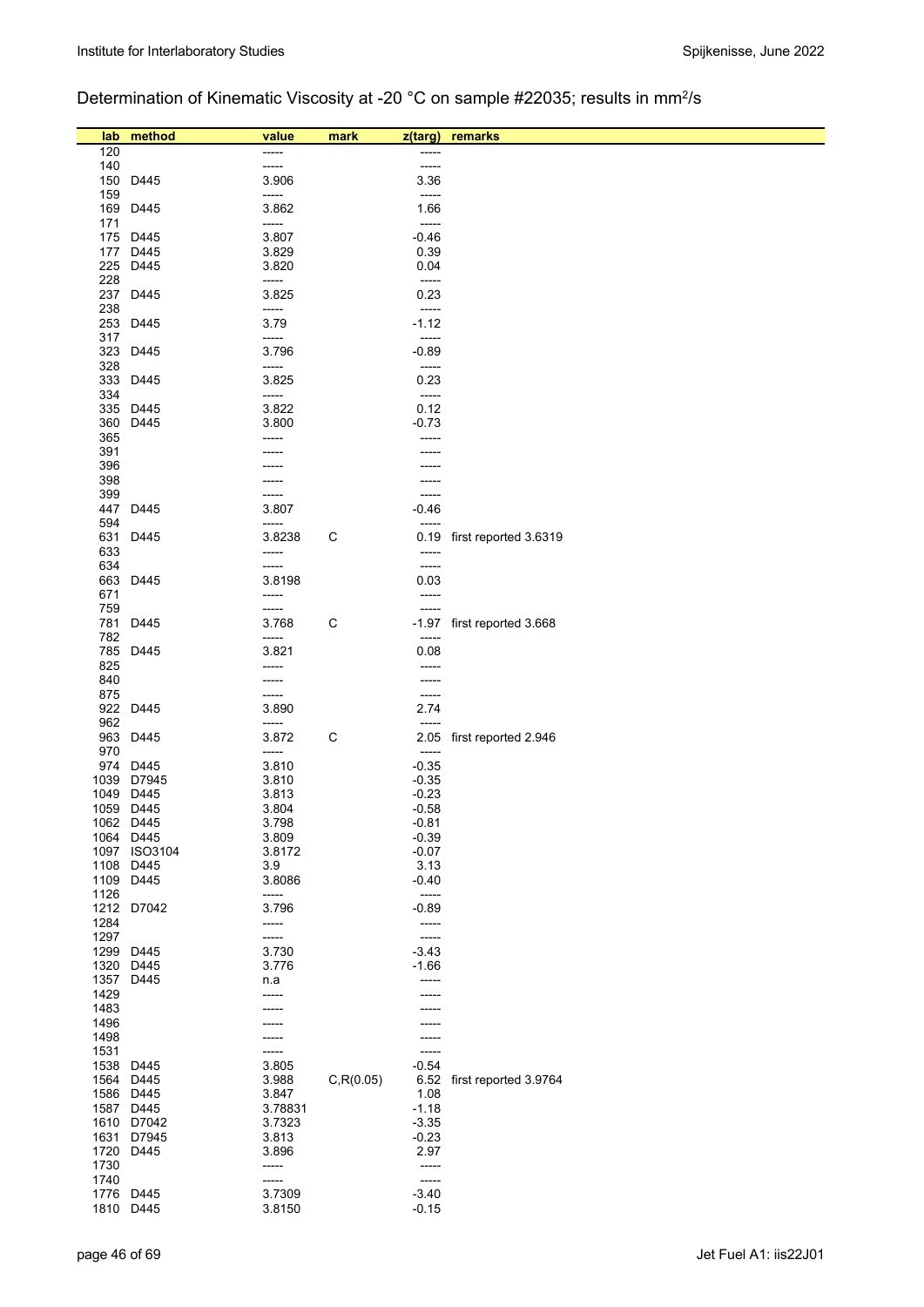|         | lab method         | value    | mark | $z$ (targ) | remarks |
|---------|--------------------|----------|------|------------|---------|
| 1811    | D445               | 3.7986   |      | $-0.79$    |         |
| 1884    |                    | -----    |      | -----      |         |
| 6075    | D445               | 3.8239   |      | 0.19       |         |
|         |                    |          |      |            |         |
| 6114    | D445               | 3.8850   |      | 2.55       |         |
| 6142    |                    | -----    |      | -----      |         |
| 6192    |                    | -----    |      | -----      |         |
| 6299    |                    | -----    |      | -----      |         |
|         |                    |          |      |            |         |
| 6312    |                    | -----    |      | -----      |         |
| 6376    | D445               | 3.9070   |      | 3.40       |         |
| 6416    |                    | -----    |      | -----      |         |
|         |                    |          |      |            |         |
|         | normality          | OK       |      |            |         |
|         |                    |          |      |            |         |
|         | n                  | 42       |      |            |         |
|         | outliers           | 1        |      |            |         |
|         | mean $(n)$         | 3.81899  |      |            |         |
|         | st.dev. $(n)$      | 0.042985 |      |            |         |
|         |                    |          |      |            |         |
|         | R(calc.)           | 0.12036  |      |            |         |
|         | st.dev.(IP71-1:96) | 0.025915 |      |            |         |
|         | R(IP71-1:96)       | 0.07256  |      |            |         |
| Compare |                    |          |      |            |         |
|         |                    | 0.07256  |      |            |         |
|         | R(D445:19)         |          |      |            |         |
|         | R(D445:21)         | 0.01892  |      |            |         |



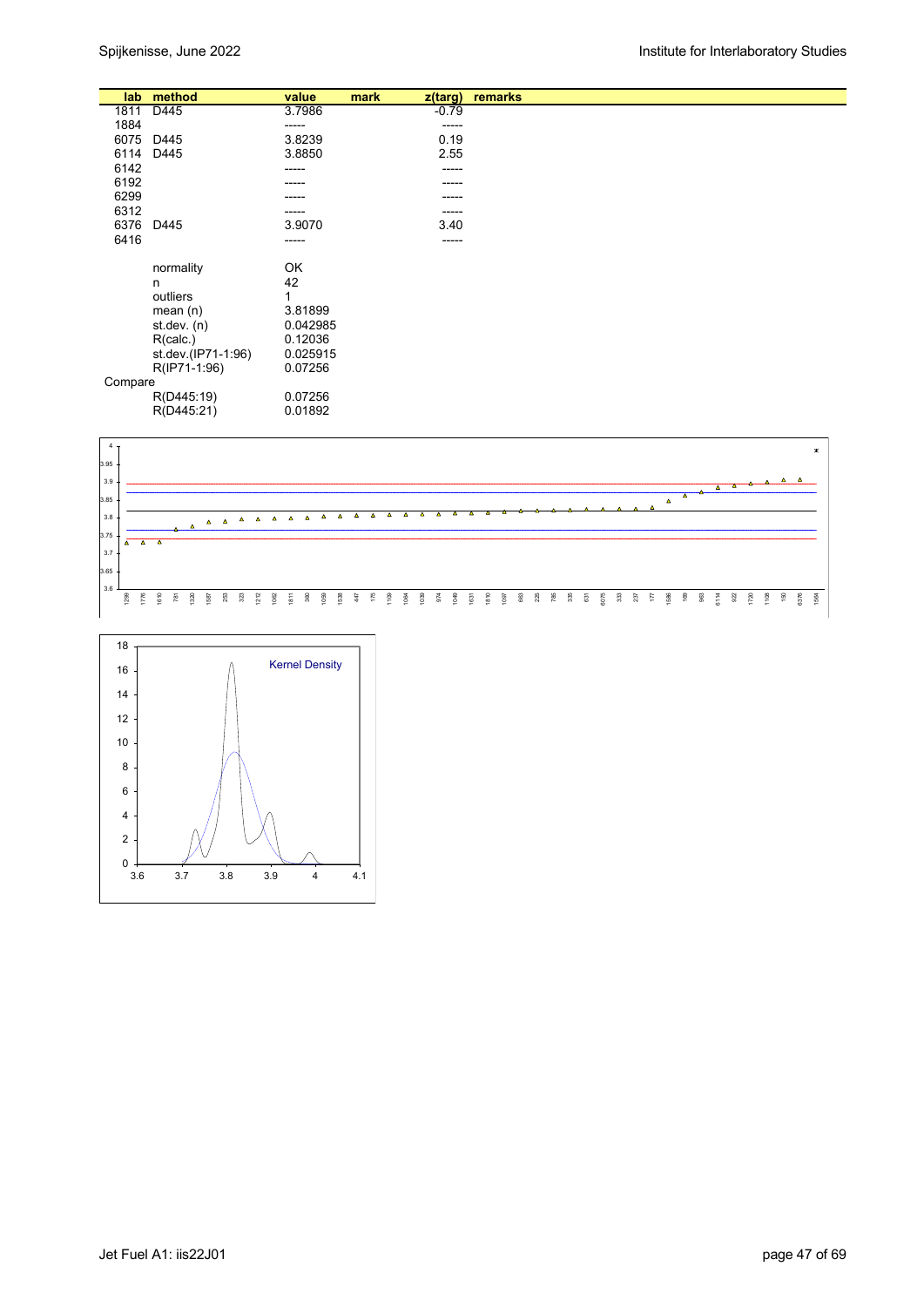# Determination of Mercaptan Sulfur as S on sample #22035; results in %M/M

| lab          | method                 | value              | mark | z(targ)            | remarks |
|--------------|------------------------|--------------------|------|--------------------|---------|
| 120          |                        | -----              |      |                    |         |
| 140          |                        | -----              |      | -----              |         |
| 150          |                        |                    |      |                    |         |
| 159<br>169   | D3227                  | 0.0006             |      | 1.92               |         |
| 171          | D3227                  | 0.0003             |      | $-0.66$            |         |
|              | 175 D3227              | 0.0004             |      | 0.20               |         |
| 177          | D3227                  | 0.0004             |      | 0.20               |         |
| 225          |                        | -----              |      | -----              |         |
| 228<br>237   | D3227                  | -----<br>0.0004    |      | -----<br>0.20      |         |
| 238          |                        | -----              |      | -----              |         |
| 253          | D3227                  | 0.0005             |      | 1.06               |         |
| 317          |                        | -----              |      | -----              |         |
| 323          | D3227                  | 0.0003             |      | $-0.66$            |         |
| 328<br>333   | D3227                  | -----<br>0.0004    |      | -----<br>0.20      |         |
| 334          | D3227                  | < 0.0003           |      | -----              |         |
|              | 335 D3227              | 0.0005             |      | 1.06               |         |
| 360          | D3227                  | 0.00030            |      | $-0.66$            |         |
| 365          |                        | -----              |      | $-----$            |         |
| 391<br>396   | D3227                  | 0.0004<br>-----    |      | 0.20<br>-----      |         |
| 398          | D3227                  | 0.00038            |      | 0.03               |         |
| 399          |                        | -----              |      |                    |         |
| 447          | D3227                  | < 0.0003           |      |                    |         |
| 594          |                        | -----              |      | -----              |         |
| 631<br>633   | D3227                  | 0.00043<br>-----   |      | 0.46               |         |
| 634          |                        | -----              |      | -----              |         |
| 663          | D3227                  | 0.00026            |      | $-1.00$            |         |
| 671          |                        | -----              |      | -----              |         |
|              | 759 UOP163             | 0.0003             |      | $-0.66$            |         |
| 781<br>782   | D3227                  | 0.0003<br>-----    |      | $-0.66$<br>-----   |         |
| 785          | <b>UOP163</b>          | 0.0003             |      | $-0.66$            |         |
| 825          |                        | -----              |      | -----              |         |
| 840          | D3227                  | 0.00055            |      | 1.49               |         |
| 875          |                        | -----              |      | -----              |         |
|              | 922 D3227<br>962 D3227 | 0.00047<br>0.00032 |      | 0.81<br>$-0.48$    |         |
|              | 963 D3227              | 0.00026            |      | $-1.00$            |         |
| 970          |                        | -----              |      | -----              |         |
| 974          | D3227                  | 0.0004             |      | 0.20               |         |
| 1039         | IP342                  | 0.000447           |      | 0.61               |         |
| 1049         | D3227<br>1059 D3227    | 0.000346<br>0.0006 |      | $-0.26$<br>1.92    |         |
|              | 1062 D3227             | 0.0003             |      | $-0.66$            |         |
|              | 1064 D3227             | 0.00031            |      | $-0.57$            |         |
|              | 1097 ISO3012           | 0.00033            |      | $-0.40$            |         |
| 1108         | D3227                  | 0.00039            |      | 0.12               |         |
| 1109<br>1126 | D3227                  | 0.00032<br>-----   |      | $-0.48$<br>-----   |         |
|              | 1212 D3227             | 0.0003             |      | $-0.66$            |         |
| 1284         | D3227                  | 0.000317           |      | $-0.51$            |         |
| 1297         | D3227                  | 0.0003535          |      | $-0.20$            |         |
| 1299<br>1320 | D3227<br>D3227         | 0.0003<br>0.00032  |      | $-0.66$<br>$-0.48$ |         |
| 1357         | D3227                  | 0.00025            |      | $-1.08$            |         |
| 1429         |                        | -----              |      |                    |         |
| 1483         |                        |                    |      |                    |         |
| 1496         |                        |                    |      |                    |         |
| 1498<br>1531 |                        |                    |      |                    |         |
| 1538         |                        | -----              |      | -----              |         |
| 1564         | D3227                  | 0.0004             |      | 0.20               |         |
| 1586         | D3227                  | 0.0003             |      | $-0.66$            |         |
| 1587         |                        | -----              |      | -----              |         |
| 1610<br>1631 | D3227                  | -----<br>0.000335  |      | -----<br>$-0.35$   |         |
| 1720         |                        | -----              |      |                    |         |
| 1730         |                        | -----              |      |                    |         |
| 1740         |                        | -----              |      | -----              |         |
| 1776         |                        | -----              |      | -----              |         |
| 1810         | D3227                  | 0.00044            |      | 0.55               |         |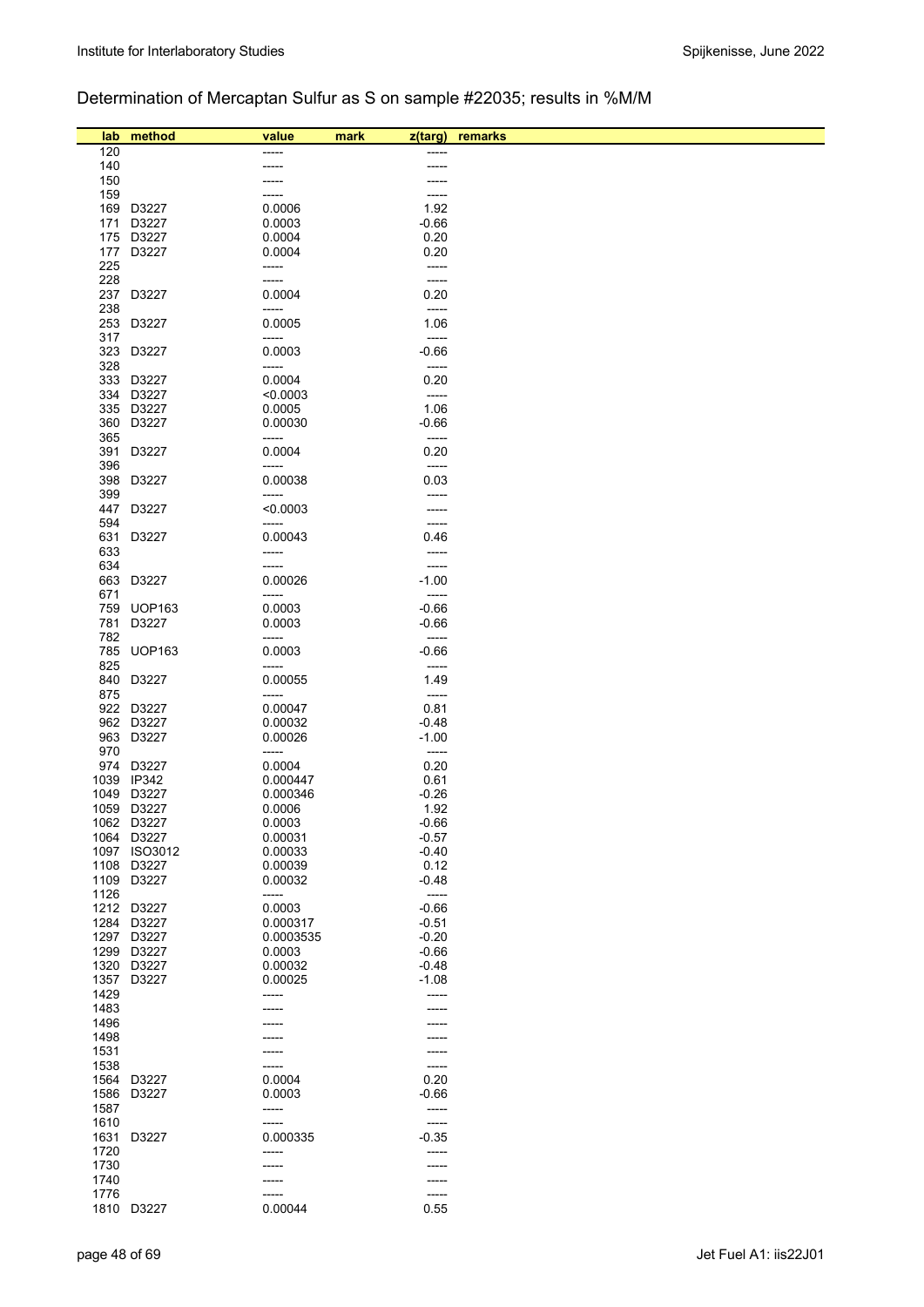| lab  | method            | value     | mark | z(targ) | remarks                |
|------|-------------------|-----------|------|---------|------------------------|
| 1811 | D3227             | 0.00056   |      | 1.58    |                        |
| 1884 |                   | -----     |      | -----   |                        |
| 6075 | D3227             | 0.00041   | C    | 0.29    | first reported 0.00082 |
| 6114 | D3227             | 0.00038   |      | 0.03    |                        |
| 6142 |                   | -----     |      | ------  |                        |
| 6192 |                   | -----     |      | -----   |                        |
| 6299 |                   | -----     |      | -----   |                        |
| 6312 |                   | -----     |      | -----   |                        |
| 6376 |                   | -----     |      | -----   |                        |
| 6416 |                   |           |      |         |                        |
|      |                   | -----     |      | -----   |                        |
|      |                   |           |      |         |                        |
|      | normality         | OK        |      |         |                        |
|      | n                 | 43        |      |         |                        |
|      | outliers          | 0         |      |         |                        |
|      | mean $(n)$        | 0.000376  |      |         |                        |
|      | st.dev. $(n)$     | 0.0000906 |      |         |                        |
|      | R(calc.)          | 0.000254  |      |         |                        |
|      | st.dev.(D3227:16) | 0.0001164 |      |         |                        |
|      |                   |           |      |         |                        |
|      | R(D3227:16)       | 0.000326  |      |         |                        |



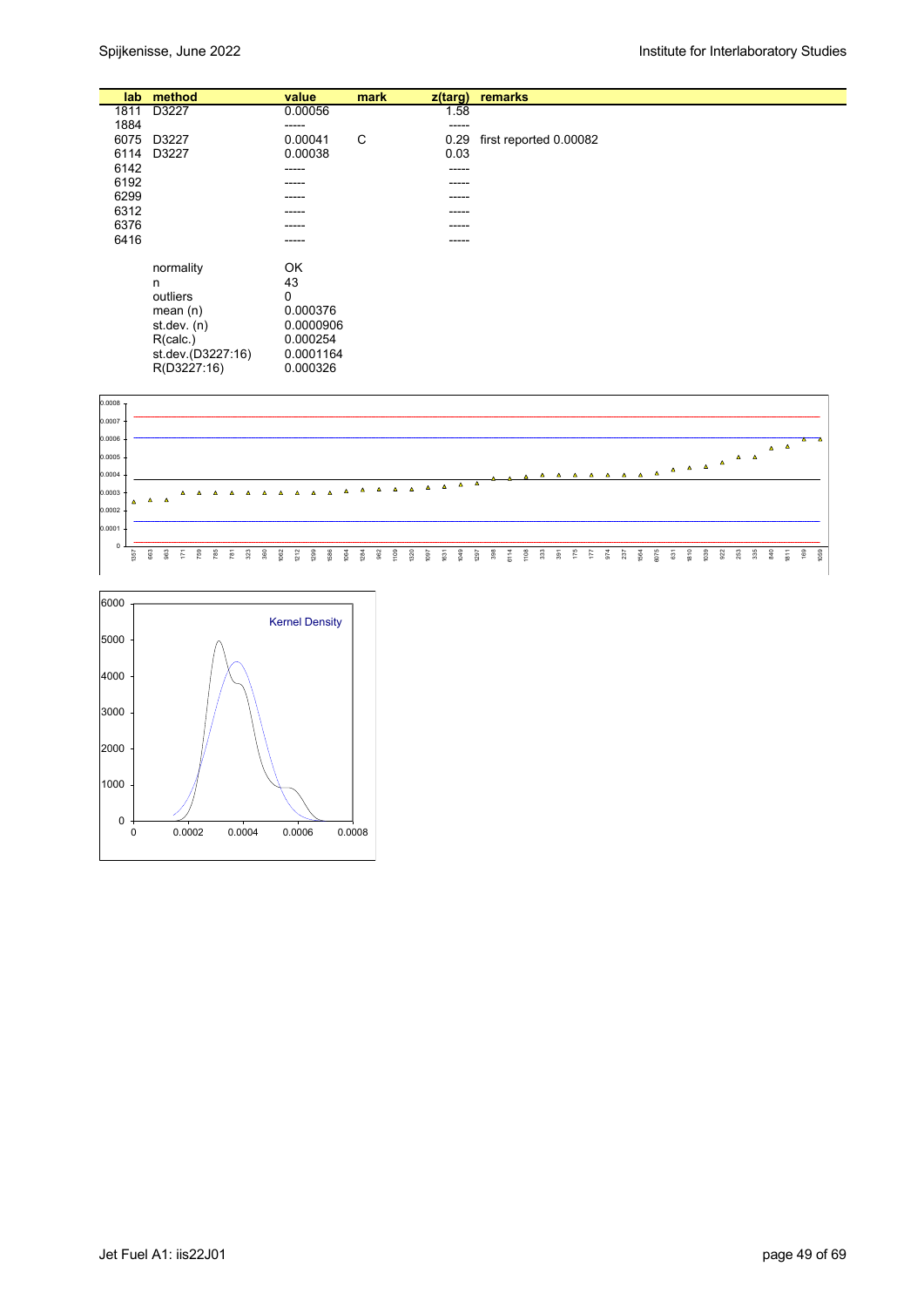# Determination of MSEP on sample #22035;

| lab  | method         | value | mark        | z(targ) | remarks                |
|------|----------------|-------|-------------|---------|------------------------|
| 120  |                | ----- |             | -----   |                        |
| 140  |                | ----- |             | -----   |                        |
| 150  | D3948          | 95    | $\mathsf C$ | -0.74   | first reported 91      |
| 159  |                | ----- |             | -----   |                        |
| 169  | D3948          | 96    |             | $-0.29$ |                        |
| 171  | D3948          | 95    |             | $-0.74$ |                        |
| 175  |                | ----- |             | -----   |                        |
| 177  | D3948          | 98    |             | 0.62    |                        |
| 225  | D3948          | 95    |             | $-0.74$ |                        |
| 228  | D3948          | 95.0  |             | $-0.74$ |                        |
| 237  | D3948          | 98    |             | 0.62    |                        |
| 238  |                | ----- |             | -----   |                        |
| 253  | D3948          | 96    |             | $-0.29$ |                        |
| 317  | D7224          | 99    |             | 1.07    |                        |
|      | 323 D7224      | 96    |             | $-0.29$ |                        |
|      | 328 D7224      | 95    |             | $-0.74$ |                        |
|      | 333 D7224      | 92    | R(0.05)     | $-2.10$ |                        |
| 334  | D7224          | 98    |             | 0.62    |                        |
|      | 335 D7224      | 97    |             | 0.16    |                        |
|      | 360 D3948      | 92    | R(0.05)     | $-2.10$ |                        |
|      | 365 D7224      | 90    | R(0.05)     | $-3.00$ |                        |
| 391  |                | ----- |             | -----   |                        |
| 396  | D3948          | 96    |             | $-0.29$ |                        |
| 398  | D3948          | 97    |             |         |                        |
|      |                |       |             | 0.16    |                        |
| 399  | D3948<br>D3948 | 94    |             | $-1.19$ |                        |
| 447  |                | 99    |             | 1.07    |                        |
| 594  |                | ----- |             | -----   |                        |
| 631  | D7224          | 98    |             | 0.62    |                        |
| 633  | D3948          | 97    |             | 0.16    |                        |
| 634  | D7224          | 96    |             | $-0.29$ |                        |
| 663  |                | ----- |             | -----   |                        |
| 671  | D3948          | 97    |             | 0.16    |                        |
| 759  |                | ----- |             | -----   |                        |
| 781  |                |       |             |         |                        |
| 782  |                | ----- |             | -----   |                        |
| 785  |                | ----- |             | -----   |                        |
| 825  | D3948          | 97    |             | 0.16    |                        |
| 840  |                | ----- |             | -----   |                        |
| 875  |                | ----- |             | -----   |                        |
|      | 922 D3948      | 97    |             | 0.16    |                        |
|      | 962 D3948      | 98    |             | 0.62    |                        |
|      | 963 D3948      | 98    |             | 0.62    |                        |
|      | 970 D3948      | 96    |             | $-0.29$ |                        |
|      | 974 D3948      | 96    |             | $-0.29$ |                        |
| 1039 | D3948          | 90    | R(0.05)     | $-3.00$ |                        |
|      | 1049 D7224     | 98    |             | 0.62    |                        |
|      | 1059 D3948     | 94    |             | $-1.19$ |                        |
|      | 1062 D3948     | 95    |             | $-0.74$ |                        |
|      | 1064 D7224     | 92    | R(0.05)     | $-2.10$ |                        |
|      | 1097 D7224     | 98    |             | 0.62    |                        |
|      | 1108 D3948     | 99    |             | 1.07    |                        |
| 1109 | D3948          | 96    |             | $-0.29$ |                        |
| 1126 |                | ----- |             | -----   |                        |
|      | 1212 D7224     | 96    |             | $-0.29$ |                        |
| 1284 |                | ----- |             | -----   |                        |
| 1297 |                | ----- |             | -----   |                        |
| 1299 | D3948          | 97    |             | 0.16    |                        |
| 1320 |                | ----- |             | -----   |                        |
| 1357 | D3948          | 96    |             | $-0.29$ |                        |
| 1429 |                | ----- |             | -----   |                        |
| 1483 |                |       |             | -----   |                        |
| 1496 |                |       |             |         |                        |
| 1498 |                |       |             | -----   |                        |
| 1531 |                |       |             | -----   |                        |
|      | 1538 D3948     | 96    |             | $-0.29$ |                        |
|      | 1564 D3948     | 98    | $\mathsf C$ |         | 0.62 first reported 91 |
|      |                |       |             |         |                        |
|      | 1586 D3948     | 98    |             | 0.62    |                        |
|      | 1587 D7224     | 98    | $\mathsf C$ |         | 0.62 first reported 91 |
|      | 1610 D3948     | 96    |             | $-0.29$ |                        |
|      | 1631 D3948     | 98    |             | 0.62    |                        |
| 1720 | D3948          | 97    |             | 0.16    |                        |
| 1730 |                | ----- |             | -----   |                        |
| 1740 |                | ----- |             | -----   |                        |
|      | 1776 D3948     | 96    |             | $-0.29$ |                        |
|      | 1810 D3948     | 95    |             | $-0.74$ |                        |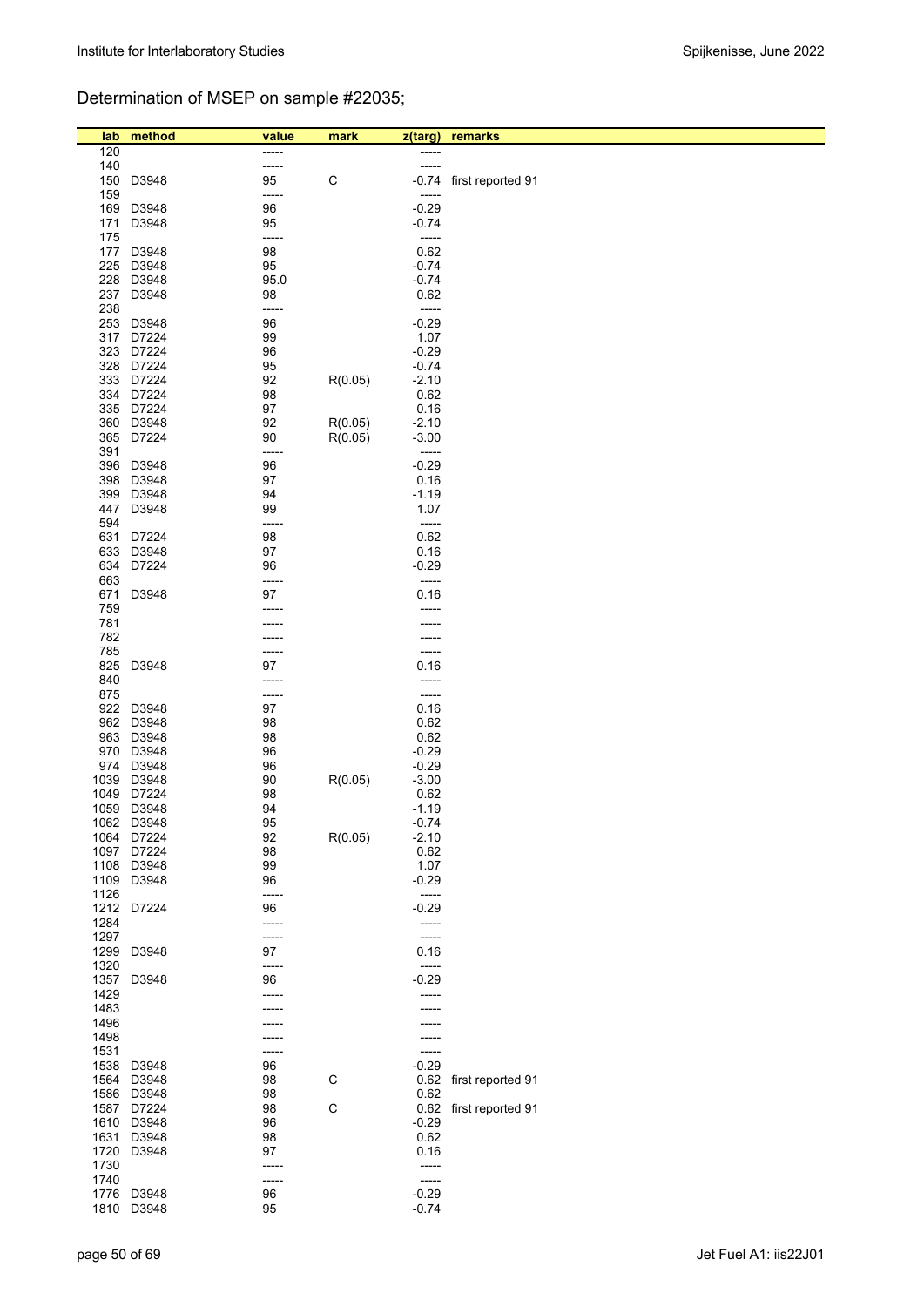|      | lab method        | value | mark | $z$ (targ) | remarks |
|------|-------------------|-------|------|------------|---------|
| 1811 | D3948             | 95    |      | $-0.74$    |         |
| 1884 |                   | ----- |      | -----      |         |
| 6075 | D3948             | 97.0  |      | 0.16       |         |
| 6114 | D7224             | 98    |      | 0.62       |         |
| 6142 |                   | ----- |      | $-----1$   |         |
| 6192 |                   | ----- |      | ------     |         |
| 6299 |                   | ----- |      | -----      |         |
| 6312 |                   | ----- |      | -----      |         |
| 6376 | D3948             | 96    |      | $-0.29$    |         |
| 6416 | D3948             | 96    |      | $-0.29$    |         |
|      |                   |       |      |            |         |
|      | normality         | OK    |      |            |         |
|      | n                 | 50    |      |            |         |
|      | outliers          | 5     |      |            |         |
|      | mean(n)           | 96.64 |      |            |         |
|      | st. dev. (n)      | 1.306 |      |            |         |
|      | R(calc.)          | 3.66  |      |            |         |
|      | st.dev.(D3948:20) | 2.210 |      |            |         |
|      | R(D3948:20)       | 6.19  |      |            |         |



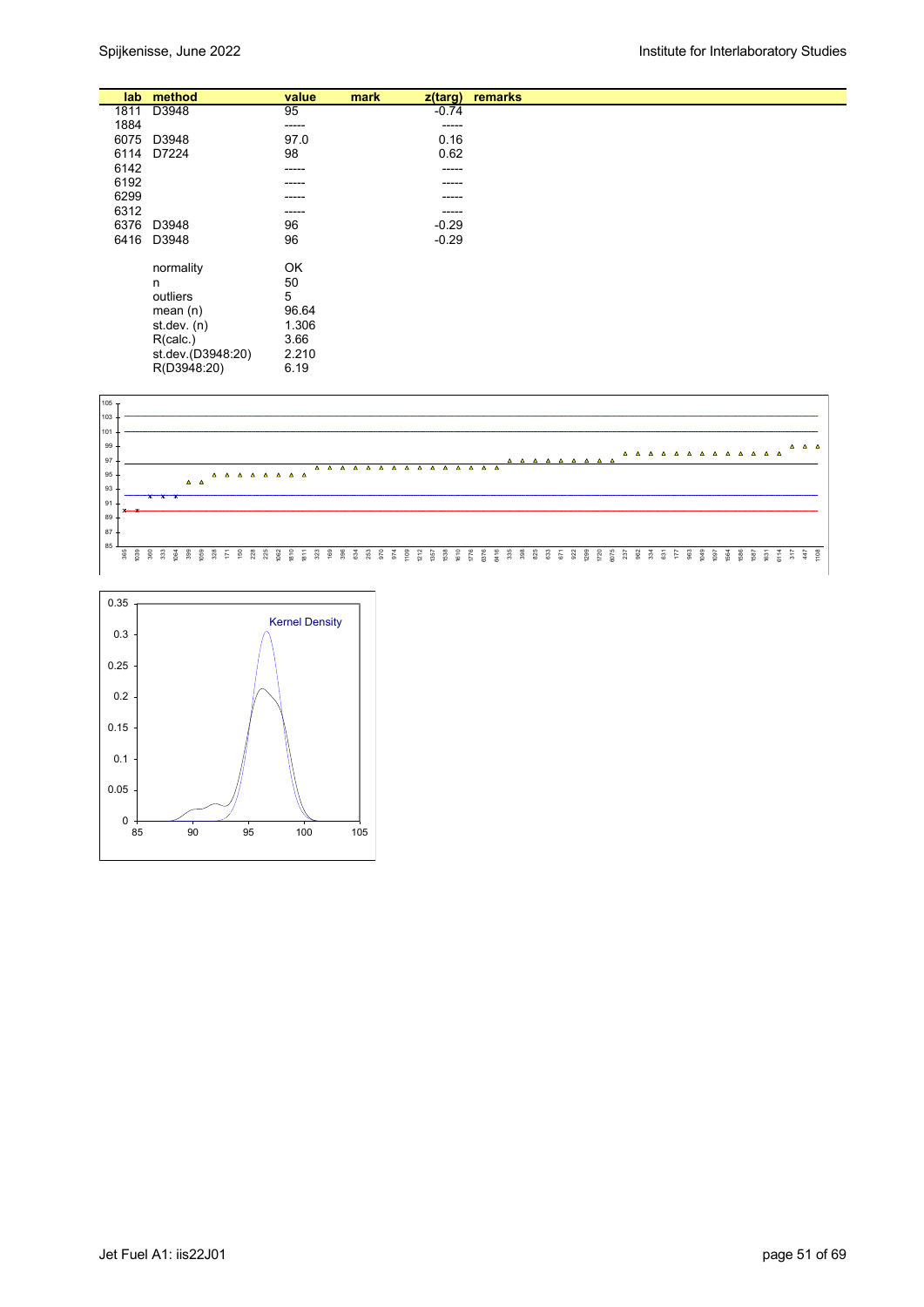# Determination of Naphthalenes on sample #22035; results in %V/V

| lab          | method                  | value         | mark    | z(targ)          | remarks             |
|--------------|-------------------------|---------------|---------|------------------|---------------------|
| 120          |                         | -----         |         |                  |                     |
| 140          |                         |               |         |                  |                     |
| 150          |                         | -----         |         |                  |                     |
| 159          |                         | -----         |         |                  |                     |
| 169          | D1840-B                 | 0.81          | C       | 0.32             | first reported 0.94 |
| 171          | D1840-A                 | 0.7976        | С       | $-0.10$          | first reported 1.32 |
| 175          | D1840-B                 | 0.81          |         | 0.32             |                     |
| 177          | D1840-B                 | 0.82          |         | 0.66             |                     |
| 225          |                         | -----         |         | -----            |                     |
| 228          |                         | -----         |         | -----            |                     |
| 237          | D1840-B                 | 0.82          |         | 0.66             |                     |
| 238<br>253   | D1840-A                 | -----<br>0.80 |         | -----<br>$-0.02$ |                     |
| 317          |                         | -----         |         | -----            |                     |
| 323          | D1840-A                 | 0.77          |         | $-1.04$          |                     |
| 328          |                         | -----         |         | -----            |                     |
| 333          | D1840-B                 | 0.79          |         | $-0.36$          |                     |
| 334          |                         | -----         |         | -----            |                     |
| 335          | D1840-B                 | 0.81          |         | 0.32             |                     |
| 360          |                         | -----         |         | -----            |                     |
| 365          |                         |               |         | -----            |                     |
| 391          |                         | -----         |         | -----            |                     |
| 396<br>398   |                         |               |         |                  |                     |
| 399          |                         | -----         |         | -----<br>-----   |                     |
| 447          | D1840-B                 | 0.79          |         | $-0.36$          |                     |
| 594          |                         | -----         |         | -----            |                     |
| 631          |                         |               |         |                  |                     |
| 633          |                         |               |         |                  |                     |
| 634          |                         |               |         |                  |                     |
| 663          |                         |               |         |                  |                     |
| 671          |                         |               |         |                  |                     |
| 759          |                         |               |         |                  |                     |
| 781          |                         |               |         |                  |                     |
| 782          |                         | -----         |         | -----            |                     |
| 785<br>825   | D1840-B                 | -----<br>0.80 |         | -----<br>$-0.02$ |                     |
| 840          | D1840-A                 | 0.816         |         | 0.52             |                     |
| 875          |                         | -----         |         | -----            |                     |
| 922          |                         | -----         |         | -----            |                     |
| 962          | D1840-A                 | 0.68          | R(0.01) | $-4.10$          |                     |
| 963          | D1840-A                 | 0.79          |         | $-0.36$          |                     |
| 970          |                         | -----         |         | -----            |                     |
| 974          | D1840-A                 | 0.79          |         | $-0.36$          |                     |
| 1039         | D1840-B                 | 0.78          |         | $-0.70$          |                     |
| 1049         | D1840-A                 | 0.793         |         | $-0.26$          |                     |
| 1059         | D1840-B<br>1062 D1840-A | 0.79<br>0.84  |         | $-0.36$<br>1.34  |                     |
| 1064         | D1840-A                 | 0.806         |         | 0.18             |                     |
| 1097         |                         | -----         |         | -----            |                     |
| 1108         | D1840-B                 | 0.785         |         | $-0.53$          |                     |
| 1109         | D1840-B                 | 0.790         |         | $-0.36$          |                     |
| 1126         |                         | -----         |         | -----            |                     |
| 1212         | D1840-B                 | 0.805         |         | 0.15             |                     |
| 1284         |                         | -----         |         | -----            |                     |
| 1297         |                         | -----         |         | -----            |                     |
| 1299         | D1840-A                 | 0.79          |         | $-0.36$          |                     |
| 1320<br>1357 | D1840-A                 | -----         |         | -----<br>-----   |                     |
| 1429         |                         | n.a<br>-----  |         |                  |                     |
| 1483         |                         |               |         |                  |                     |
| 1496         |                         |               |         |                  |                     |
| 1498         |                         | -----         |         | -----            |                     |
| 1531         |                         | -----         |         | -----            |                     |
| 1538         | D1840-B                 | 0.79          |         | $-0.36$          |                     |
| 1564         | D1840-A                 | 0.80          |         | $-0.02$          |                     |
| 1586         | D1840-A                 | 0.82          |         | 0.66             |                     |
| 1587         |                         | -----         |         | -----            |                     |
| 1610         | D1840-A<br>D1840-B      | 0.79          |         | $-0.36$          |                     |
| 1631<br>1720 | D1840-B                 | 0.82<br>0.82  |         | 0.66<br>0.66     |                     |
| 1730         |                         | -----         |         | -----            |                     |
| 1740         |                         | -----         |         | -----            |                     |
|              | 1776 D1840-A            | 0.870         | R(0.01) | 2.36             |                     |
|              | 1810 D1840-A            | 0.794         |         | $-0.22$          |                     |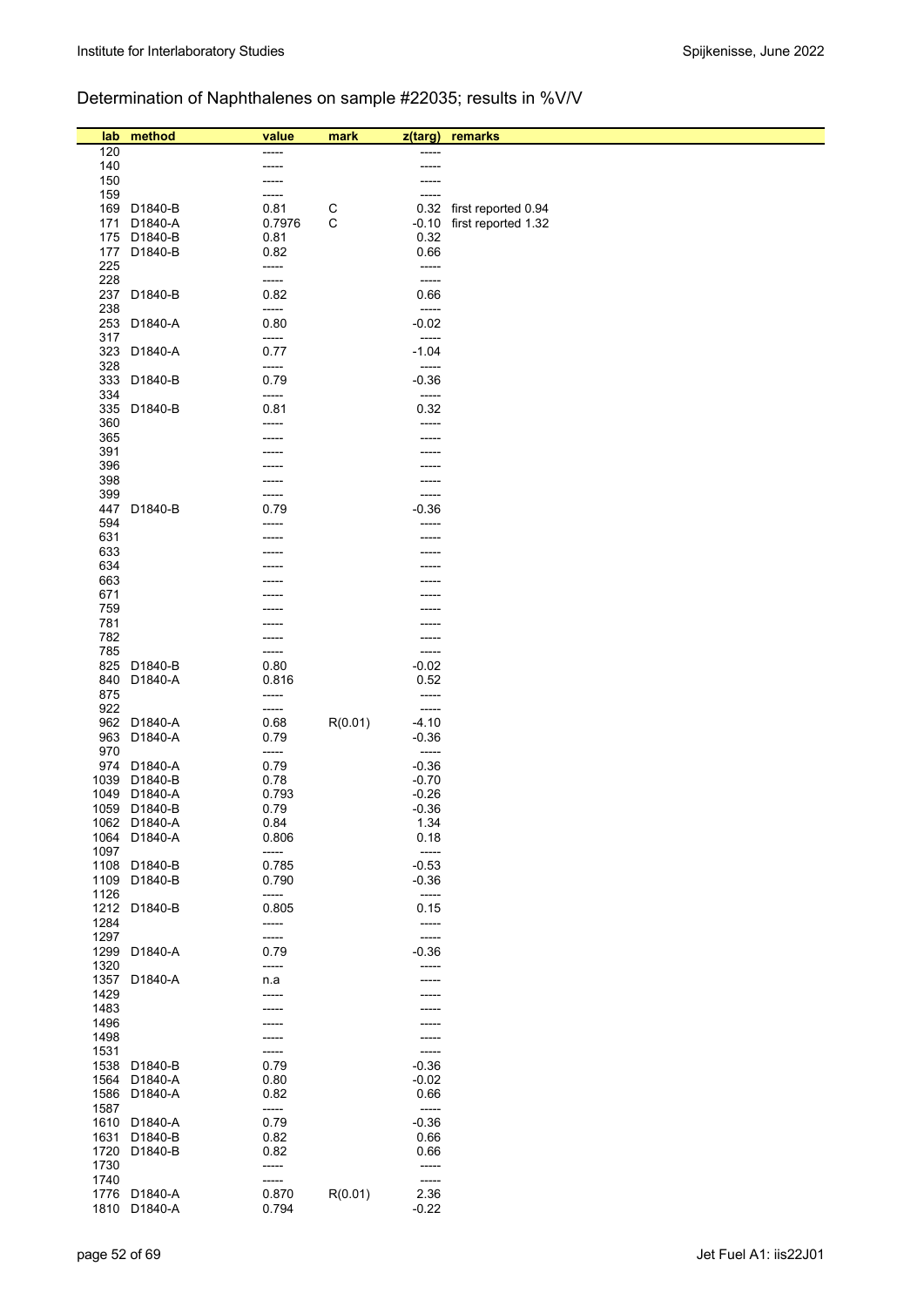| lab     | method              | value   | mark | $z$ (targ)  | remarks |
|---------|---------------------|---------|------|-------------|---------|
| 1811    | D1840-A             | 0.7860  |      | $-0.50$     |         |
| 1884    |                     | -----   |      | $- - - - -$ |         |
| 6075    | D1840-B             | 0.805   |      | 0.15        |         |
|         |                     |         |      |             |         |
| 6114    | D1840-A             | 0.802   |      | 0.05        |         |
| 6142    |                     | -----   |      | -----       |         |
| 6192    |                     | -----   |      | -----       |         |
| 6299    |                     | -----   |      | -----       |         |
| 6312    |                     | -----   |      | -----       |         |
| 6376    |                     | -----   |      | -----       |         |
| 6416    |                     | -----   |      | -----       |         |
|         |                     |         |      |             |         |
|         | normality           | OK      |      |             |         |
|         | n                   | 33      |      |             |         |
|         | outliers            | 2       |      |             |         |
|         | mean $(n)$          | 0.8006  |      |             |         |
|         | st.dev. $(n)$       | 0.01473 |      |             |         |
|         |                     | 0.0413  |      |             |         |
|         | R(calc.)            |         |      |             |         |
|         | st.dev.(D1840-B:07) | 0.02938 |      |             |         |
|         | R(D1840-B:07)       | 0.0823  |      |             |         |
| Compare |                     |         |      |             |         |
|         | R(D1840-A:07)       | 0.0538  |      |             |         |



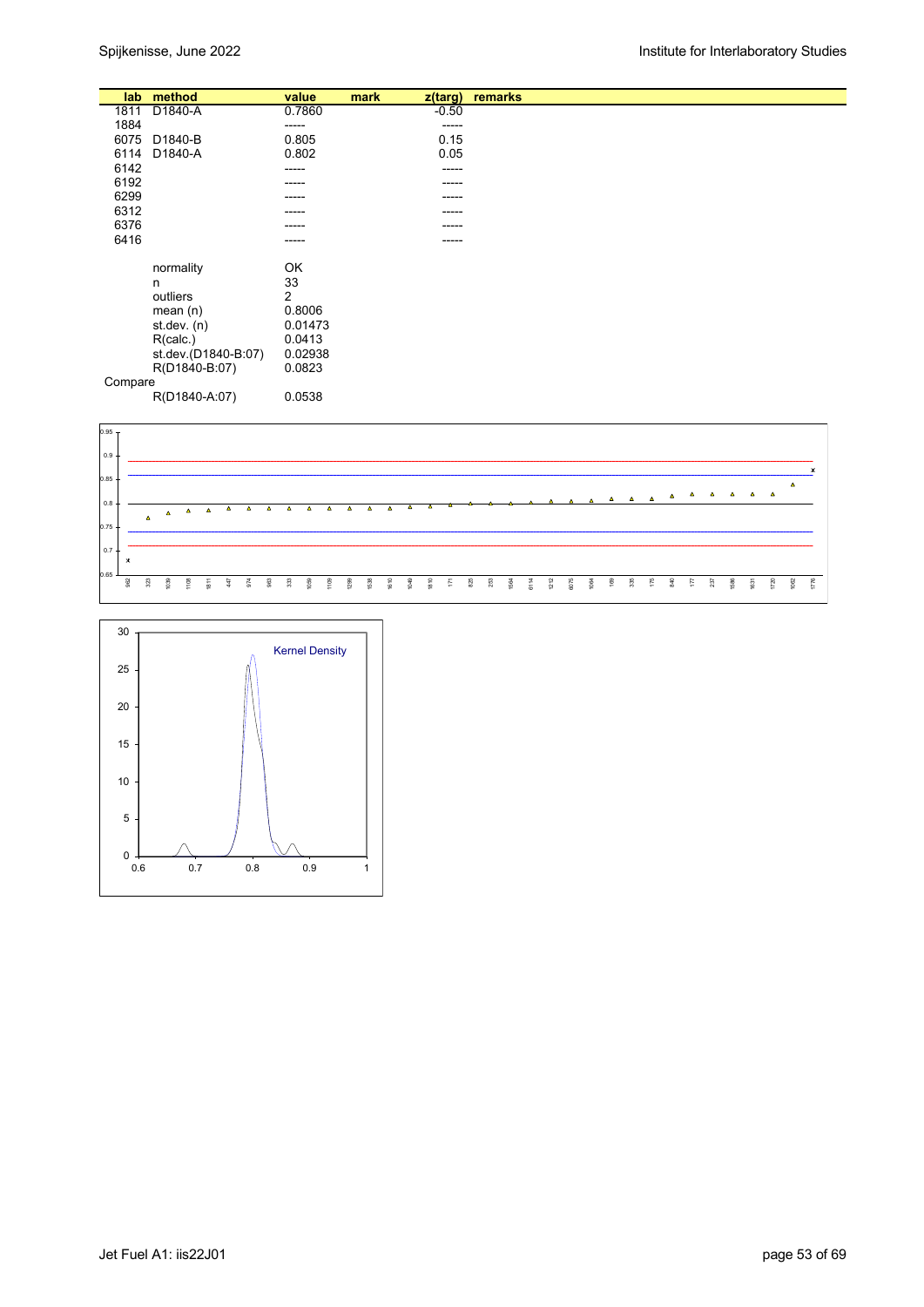# Determination of Smoke Point on sample #22035; results in mm

| lab          | method                           | value         | mark | z(targ)            | remarks |
|--------------|----------------------------------|---------------|------|--------------------|---------|
| 120          |                                  | -----         |      |                    |         |
| 140          | D1322-automated                  | 24.3          |      | 0.09               |         |
| 150          | D1322-automated                  | 24.4          |      | 0.17               |         |
| 159          |                                  | -----         |      | -----              |         |
| 169          | D1322-automated                  | 25.1          |      | 0.69               |         |
| 171          | D1322-automated                  | 24.1          |      | -0.06              |         |
| 175          |                                  | -----         |      | -----              |         |
| 177          | D1322-automated                  | 23.7          |      | $-0.35$            |         |
| 225          |                                  | -----         |      | -----              |         |
| 228          |                                  | -----         |      | -----              |         |
| 237          | D1322-automated                  | 23.9          |      | $-0.21$            |         |
| 238<br>253   | D1322-manual                     | -----<br>24   |      | -----<br>-0.13     |         |
| 317          |                                  | -----         |      | -----              |         |
| 323          | D1322-automated                  | 24.2          |      | 0.02               |         |
| 328          |                                  | -----         |      | -----              |         |
| 333          | D1322-automated                  | 23.9          |      | $-0.21$            |         |
| 334          | D1322-automated                  | 24.0          |      | $-0.13$            |         |
| 335          | D1322-automated                  | 24.2          |      | 0.02               |         |
| 360          | D1322-manual                     | 24.2          |      | 0.02               |         |
| 365          | IP57-manual                      | 24.46         |      | 0.21               |         |
| 391          | D1322-manual                     | 23.5          |      | $-0.50$            |         |
| 396          |                                  |               |      | -----              |         |
| 398          |                                  | -----         |      | -----              |         |
| 399<br>447   | D1322-manual<br>D1322-manual     | 24<br>24      |      | -0.13<br>-0.13     |         |
| 594          |                                  | -----         |      | -----              |         |
| 631          | D1322-automated                  | 24.1          |      | -0.06              |         |
| 633          |                                  |               |      | -----              |         |
| 634          |                                  |               |      | -----              |         |
| 663          |                                  | -----         |      | -----              |         |
| 671          | D1322-automated                  | 24.3          |      | 0.09               |         |
| 759          |                                  | -----         |      | -----              |         |
| 781          | D1322-manual                     | 24.2          |      | 0.02               |         |
| 782          |                                  | -----         |      | -----              |         |
| 785          |                                  | -----         |      | -----              |         |
| 825          | D1322-manual                     | 24.0          |      | $-0.13$            |         |
| 840          | D1322-manual                     | 24.0          |      | $-0.13$            |         |
| 875          | D1322-manual                     | 23.8          |      | $-0.28$            |         |
| 922          | D1322-manual<br>962 D1322-manual | 23<br>24.0    |      | $-0.88$<br>$-0.13$ |         |
|              | 963 D1322-manual                 | 24.2          |      | 0.02               |         |
| 970          | D1322-manual                     | 24            |      | $-0.13$            |         |
| 974          | D1322-automated                  | 24.3          |      | 0.09               |         |
| 1039         | D1322-automated                  | 24.3          |      | 0.09               |         |
| 1049         | D1322-automated                  | 24.9          |      | 0.54               |         |
| 1059         | D1322-automated                  | 24.1          |      | $-0.06$            |         |
|              | 1062 D1322-manual                | 25.5          |      | 0.99               |         |
| 1064         | D1322-automated                  | 25.0          |      | 0.61               |         |
| 1097         | D1322-automated                  | 24.7          |      | 0.39               |         |
| 1108         | D1322-automated                  | 24.5          |      | 0.24               |         |
| 1109<br>1126 | D1322-automated                  | 24.4<br>----- |      | 0.17<br>-----      |         |
|              | 1212 D1322-manual                | 23.5          |      | $-0.50$            |         |
| 1284         | D1322-automated                  | 24.4          |      | 0.17               |         |
| 1297         | D1322-manual                     | 24            |      | $-0.13$            |         |
| 1299         | D1322-automated                  | 24.6          |      | 0.32               |         |
| 1320         | D1322-automated                  | 23.8          |      | $-0.28$            |         |
| 1357         | D1322-manual                     | 24            |      | $-0.13$            |         |
| 1429         |                                  |               |      | -----              |         |
| 1483         |                                  |               |      | -----              |         |
| 1496         |                                  |               |      | -----              |         |
| 1498         | D1322-manual                     | 24.2          |      | 0.02               |         |
| 1531         |                                  | -----         |      | -----              |         |
|              | 1538 D1322-manual                | 24.1          |      | $-0.06$            |         |
| 1564<br>1586 | D1322-automated<br>D1322-manual  | 24.3<br>23.5  |      | 0.09<br>$-0.50$    |         |
| 1587         | D1322-automated                  | 24.6          |      | 0.32               |         |
| 1610         | IP598-manual                     | 23.0          |      | $-0.88$            |         |
| 1631         | D1322-automated                  | 24.2          |      | 0.02               |         |
| 1720         | D1322-automated                  | 23.6          |      | -0.43              |         |
| 1730         | D1322-automated                  | 24.2          |      | 0.02               |         |
| 1740         |                                  | -----         |      | -----              |         |
|              | 1776 D1322-automated             | 24.3          |      | 0.09               |         |
| 1810         | D1322-automated                  | 24.7          |      | 0.39               |         |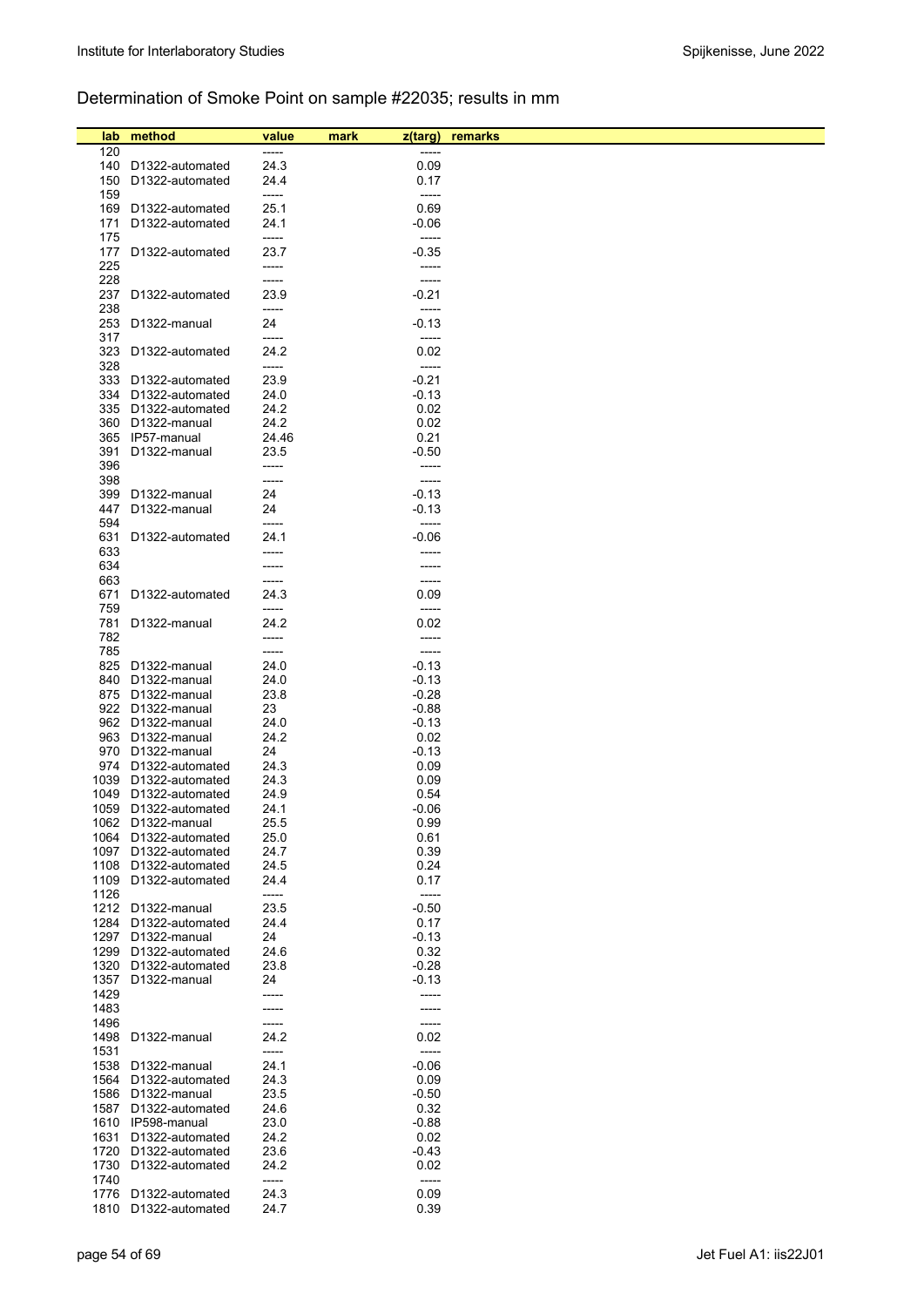| lab     | method              | value | mark    | z(targ) | remarks |
|---------|---------------------|-------|---------|---------|---------|
| 1811    | D1322-automated     | 23.5  |         | $-0.50$ |         |
| 1884    |                     | ----- |         | -----   |         |
| 6075    | D1322-automated     | 24.9  |         | 0.54    |         |
|         | D1322-manual        |       |         |         |         |
| 6114    |                     | 25.0  |         | 0.61    |         |
| 6142    |                     | ----- |         | -----   |         |
| 6192    |                     | ----- |         | -----   |         |
| 6299    |                     | ----  |         | -----   |         |
| 6312    |                     | ----  |         | -----   |         |
| 6376    |                     | ----- |         | -----   |         |
|         |                     |       |         |         |         |
| 6416    | D1322-manual        | 21.1  | R(0.01) | $-2.29$ |         |
|         |                     |       |         |         |         |
|         | normality           | OK    |         |         |         |
|         | n                   | 55    |         |         |         |
|         | outliers            | 1     |         |         |         |
|         | mean $(n)$          | 24.18 |         |         |         |
|         |                     |       |         |         |         |
|         | st.dev. (n)         | 0.477 |         |         |         |
|         | R(calc.)            | 1.33  |         |         |         |
|         | st.dev.(D1322-M:19) | 1.343 |         |         |         |
|         | R(D1322-M:19)       | 3.76  |         |         |         |
| Compare |                     |       |         |         |         |
|         |                     |       |         |         |         |
|         | R(D1322-A:19)       | 0.89  |         |         |         |



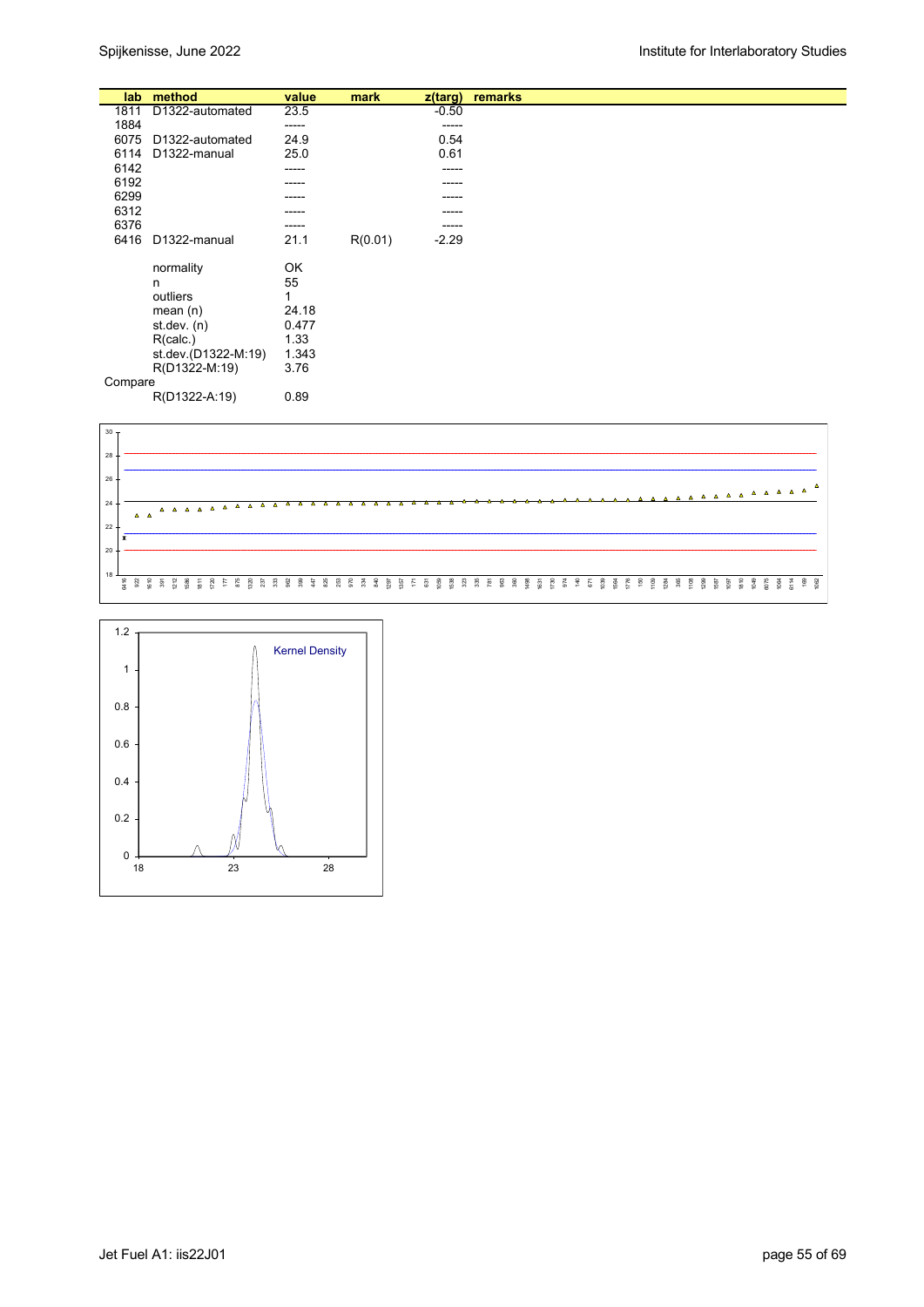# Determination of Specific Energy (Net) on Sulfur free basis on sample #22035; results in MJ/kg

| lab        | method             | value            | mark | z(targ)         | remarks                    |
|------------|--------------------|------------------|------|-----------------|----------------------------|
| 120        |                    | -----            |      | -----           |                            |
| 140        |                    | -----            |      | -----           |                            |
| 150        | D3338              | 43.314           |      | 0.27            |                            |
| 159        |                    | -----            |      | -----           |                            |
| 169        | D3338              | 43.321           |      | 0.70            |                            |
| 171        |                    | -----            |      | -----           |                            |
| 175        |                    | -----            |      | -----           |                            |
| 177        | D3338              | 43.315           |      | 0.34            |                            |
| 225        |                    | -----            |      | -----           |                            |
| 228        |                    | -----            |      | -----           |                            |
| 237        | D3338              | 43.318           |      | 0.52            |                            |
| 238<br>253 | D3338              | -----<br>43.3204 |      | -----<br>0.66   |                            |
| 317        |                    | -----            |      | -----           |                            |
| 323        | D3338              | 43.326           |      | 1.00            |                            |
| 328        |                    | -----            |      | -----           |                            |
| 333        |                    | -----            |      | -----           |                            |
|            | 334 D3338          | 43.306           | C    | $-0.21$         | first reported 43.153      |
| 335        | D3338              | 43.324           | С    | 0.88            | first reported 43.358      |
| 360        | D3338              | 43.323           |      | 0.82            |                            |
| 365        |                    |                  |      | -----           |                            |
| 391        |                    |                  |      |                 |                            |
| 396        |                    |                  |      |                 |                            |
| 398        |                    |                  |      |                 |                            |
| 399        |                    |                  |      | -----           |                            |
| 447        | D3338              | 43.314           |      | 0.27            |                            |
| 594        |                    | -----            |      | -----           |                            |
| 631        | D3338              | 43.3287          |      | 1.17            |                            |
| 633<br>634 |                    |                  |      |                 |                            |
| 663        |                    |                  |      |                 |                            |
| 671        |                    |                  |      |                 |                            |
| 759        |                    |                  |      |                 |                            |
| 781        | D3338              | 43.289           |      | $-1.25$         |                            |
| 782        |                    |                  |      |                 |                            |
| 785        |                    |                  |      |                 |                            |
| 825        |                    | -----            |      | -----           |                            |
| 840        | D3338              | 43.3235          |      | 0.85            |                            |
| 875        | D3338              | 43.308           |      | $-0.09$         |                            |
|            | 922 D3338          | 43.3412          |      | 1.93            |                            |
|            | 962 D3338          | 43.325           |      | 0.94            |                            |
| 963        | D3338              | 43.31            |      | 0.03            |                            |
|            | 970 D3338          | 43.31            |      | 0.03            |                            |
| 1039       | 974 D3338<br>D3338 | 43.328<br>43.308 |      | 1.13<br>$-0.09$ |                            |
|            | 1049 D3338         | 43.303           |      | $-0.40$         |                            |
|            | 1059 D3338         | 43.307           |      | $-0.15$         |                            |
|            | 1062 D3338         | 43.278           |      | -1.92           |                            |
|            | 1064 D3338         | 43.310           |      | 0.03            |                            |
|            | 1097 D3338         | 43.320           |      | 0.64            |                            |
|            | 1108 D3338         | 43.276           |      | $-2.04$         |                            |
|            | 1109 D3338         | 43.29            |      | $-1.19$         |                            |
| 1126       |                    | -----            |      | -----           |                            |
|            | 1212 D3338         | 43.327           | C    |                 | 1.07 first reported 43.383 |
| 1284       | D3338              | 43.314           |      | 0.27            |                            |
| 1297       |                    | -----            |      | -----           |                            |
|            | 1299 D3338         | 43.31            |      | 0.03            |                            |
|            | 1320 D3338         | 43.288<br>43.328 |      | $-1.31$         |                            |
| 1429       | 1357 D3338         |                  |      | 1.13            |                            |
| 1483       |                    | -----            |      | -----           |                            |
| 1496       |                    |                  |      |                 |                            |
| 1498       |                    |                  |      |                 |                            |
| 1531       |                    |                  |      |                 |                            |
| 1538       |                    |                  |      |                 |                            |
| 1564       |                    |                  |      |                 |                            |
|            | 1586 D3338         | 43.310           |      | 0.03            |                            |
| 1587       |                    | -----            |      | -----           |                            |
|            | 1610 D3338         | 43.305           |      | $-0.27$         |                            |
| 1631       |                    | -----            |      | -----           |                            |
|            | 1720 D3338         | 43.32            |      | 0.64            |                            |
| 1730       |                    | -----            |      | -----           |                            |
| 1740       |                    | -----            |      | -----           |                            |
|            | 1776 D3338         | 43.28            |      | $-1.80$         |                            |
|            | 1810 D3338         | 43.294           |      | $-0.94$         |                            |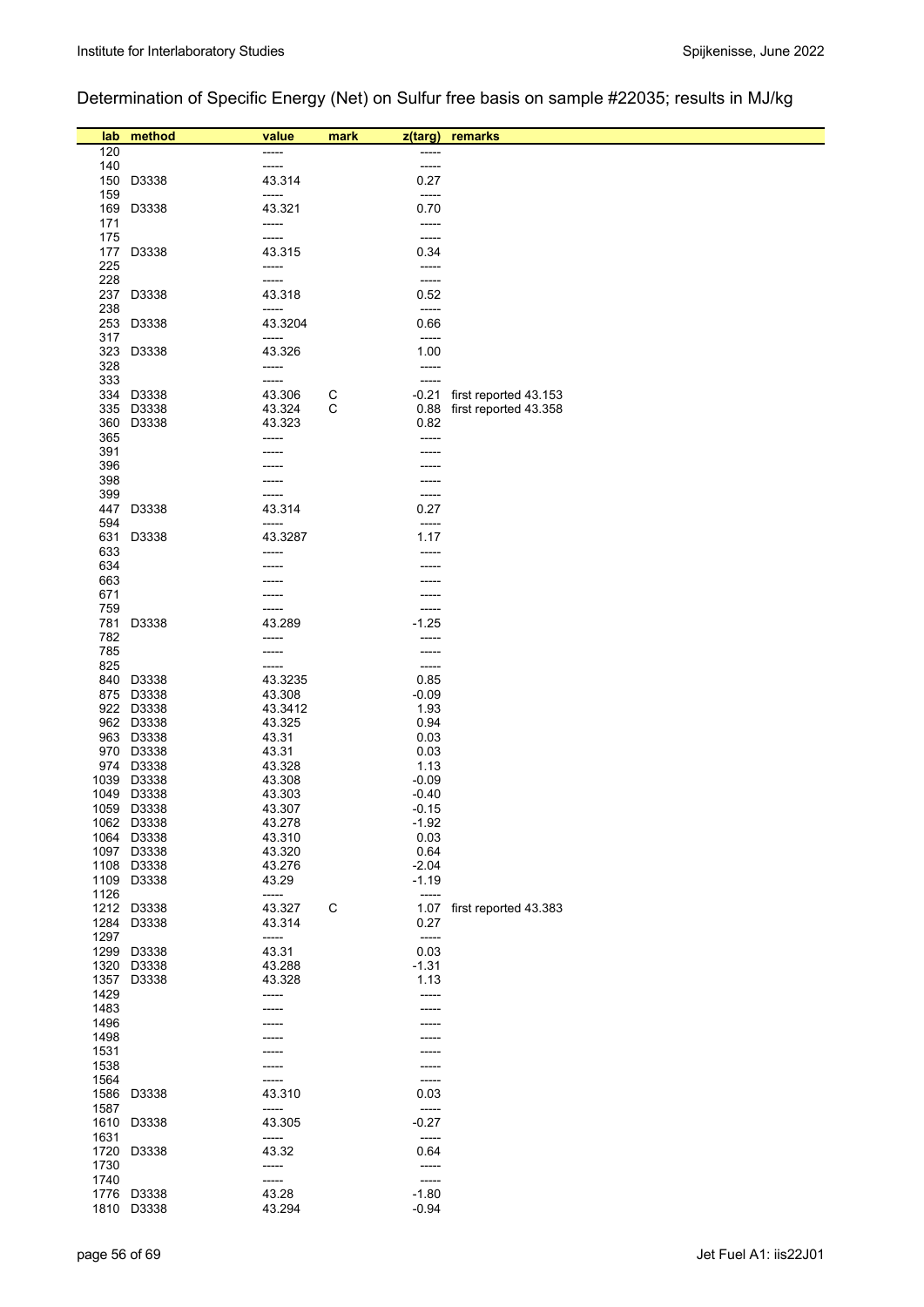| lab  | method             | value   | mark | z(targ) | remarks |
|------|--------------------|---------|------|---------|---------|
| 1811 | D3338              | 43.308  |      | $-0.09$ |         |
| 1884 |                    | -----   |      | -----   |         |
| 6075 | D3338              | 43.2780 |      | $-1.92$ |         |
|      | D3338              | 43.281  |      | $-1.73$ |         |
| 6114 |                    |         |      |         |         |
| 6142 |                    | -----   |      | -----   |         |
| 6192 |                    | -----   |      | -----   |         |
| 6299 |                    | -----   |      | ------  |         |
| 6312 |                    | -----   |      | -----   |         |
| 6376 |                    | -----   |      | -----   |         |
| 6416 |                    | -----   |      | -----   |         |
|      |                    |         |      |         |         |
|      | normality          | OK      |      |         |         |
|      | n                  | 40      |      |         |         |
|      | outliers           | 0       |      |         |         |
|      | mean $(n)$         | 43.3095 |      |         |         |
|      | st.dev. $(n)$      | 0.01639 |      |         |         |
|      | R(calc.)           | 0.0459  |      |         |         |
|      | st.dev.(D3338:20a) | 0.01643 |      |         |         |
|      | R(D3338:20a)       | 0.0460  |      |         |         |



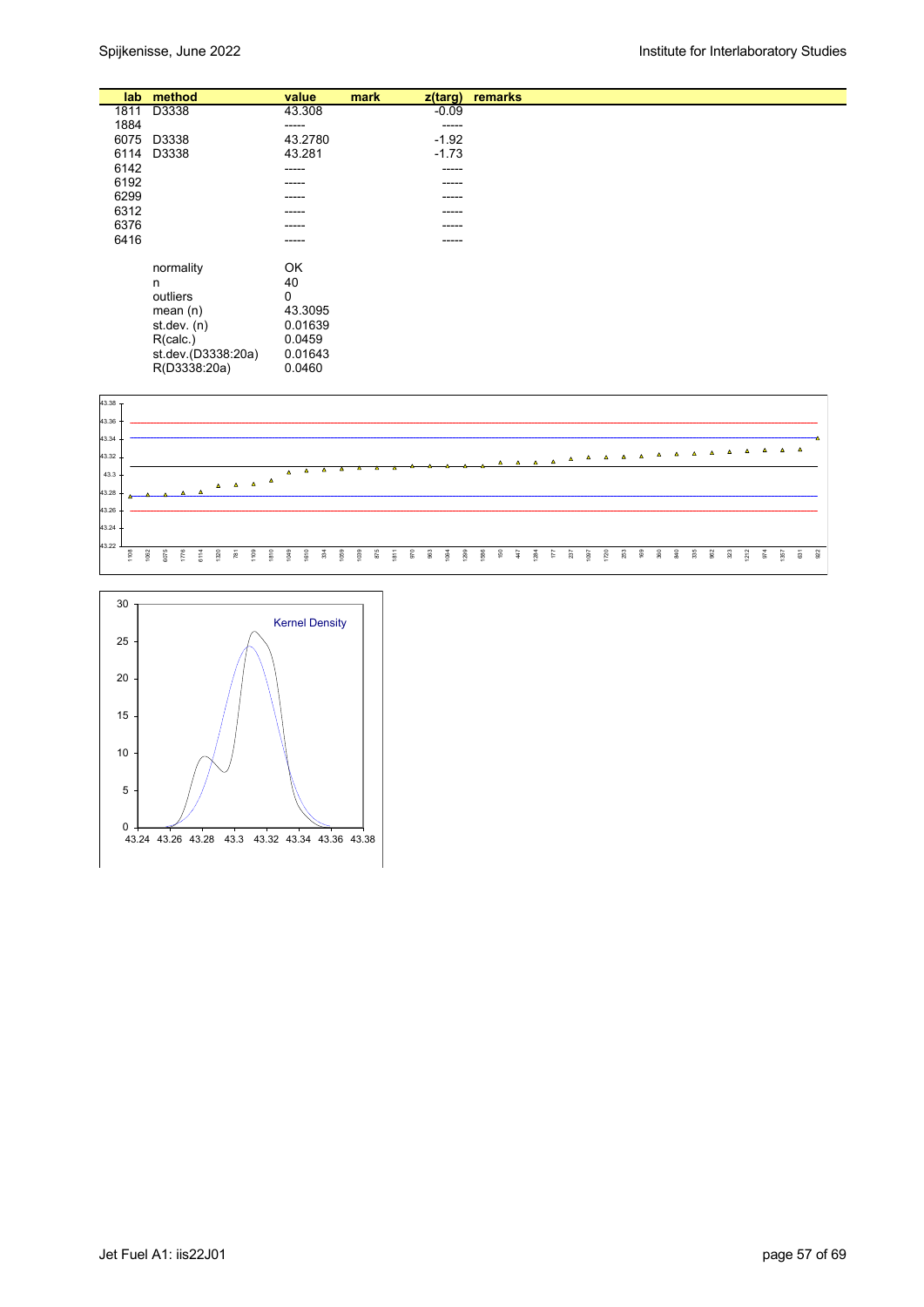# Determination of Total Sulfur on sample #22035; results in mg/kg

| lab          | method                   | value          | mark    | z(targ)            | remarks                         |
|--------------|--------------------------|----------------|---------|--------------------|---------------------------------|
| 120          |                          | -----          |         |                    |                                 |
| 140          |                          | -----          |         | -----              |                                 |
| 150          | D5453                    | 404            |         | $-0.54$<br>-----   |                                 |
| 159<br>169   | D4294                    | -----<br>398   |         | $-0.86$            |                                 |
| 171          | D5453                    | 406            |         | -0.43              |                                 |
| 175          |                          | -----          |         | -----              |                                 |
| 177          | D4294                    | 398.9          | C       | $-0.81$            | first reported 0.0399 mg/kg     |
| 225          | D4294                    | 420            |         | 0.32               |                                 |
| 228          | D4294                    | 341            |         | $-3.90$            |                                 |
| 237<br>238   | D4294                    | 420<br>-----   |         | 0.32<br>-----      |                                 |
| 253          | D4294                    | 410            |         | $-0.22$            |                                 |
| 317          |                          | -----          |         | -----              |                                 |
| 323          | D5453                    | 404            |         | $-0.54$            |                                 |
| 328          |                          | -----          |         | -----              |                                 |
| 333          | D5453                    | 393            |         | $-1.12$            |                                 |
| 334<br>335   | D4294                    | -----<br>385   |         | -----<br>$-1.55$   |                                 |
| 360          | D5453                    | 407.2          |         | $-0.37$            |                                 |
| 365          |                          | -----          |         | -----              |                                 |
| 391          |                          | -----          |         | -----              |                                 |
| 396          |                          | -----          |         | -----              |                                 |
| 398          | D5453                    | 450            |         | 1.92               |                                 |
| 399<br>447   | D4294<br>IP336           | 460<br>392     | C       | 2.45               | -1.18 first reported 0.04 mg/kg |
| 594          |                          | -----          |         | -----              |                                 |
| 631          | D4294                    | 415            |         | 0.05               |                                 |
| 633          |                          | -----          |         | -----              |                                 |
| 634          | D4294                    | 383            |         | $-1.66$            |                                 |
| 663<br>671   | D5453                    | 385.0<br>431.0 |         | $-1.55$            |                                 |
| 759          | D7039<br>D4294           | 421            | C       | 0.37               | 0.90 first reported 354.2       |
| 781          | D4294                    | 409            |         | $-0.27$            |                                 |
| 782          | D2622                    | 402.05         |         | $-0.64$            |                                 |
| 785          | D4294                    | 411            |         | $-0.16$            |                                 |
| 825          |                          | -----          |         | -----              |                                 |
| 840          | D5453<br>875 D4294       | 419.3<br>398   |         | 0.28<br>$-0.86$    |                                 |
|              | 922 D4294                | 413            |         | $-0.06$            |                                 |
|              | 962 D4294                | 411            |         | $-0.16$            |                                 |
|              | 963 D4294                | 420            |         | 0.32               |                                 |
|              | 970 D4294                | 410            |         | $-0.22$            |                                 |
| 974          | D4294                    | 410            |         | $-0.22$            |                                 |
| 1039<br>1049 | D2622<br>D5453           | 408<br>399.5   |         | $-0.32$<br>$-0.78$ |                                 |
|              | 1059 ISO14596            | 370            | С       |                    | -2.35 first reported 350        |
|              | 1062 D5453               | 419            |         | 0.26               |                                 |
|              | 1064 D5453               | 425.1          |         | 0.59               |                                 |
|              | 1097 ISO8754             | 413            |         | $-0.06$            |                                 |
|              | 1108 D4294<br>1109 D2622 | 458<br>401.4   |         | 2.34               |                                 |
|              | 1126 D5453               | 405.6          |         | $-0.68$<br>$-0.45$ |                                 |
|              | 1212 D5453               | 368.1          |         | $-2.45$            |                                 |
|              | 1284 D2622               | 407            |         | $-0.38$            |                                 |
|              | 1297 D4294               | 418.8          |         | 0.25               |                                 |
| 1299         | D2622                    | 430.1          |         | 0.86               |                                 |
| 1320<br>1357 | D5453                    | -----<br>410   |         | -----<br>$-0.22$   |                                 |
| 1429         | D5453                    | 300            | R(0.01) | $-6.09$            |                                 |
| 1483         |                          | -----          |         | -----              |                                 |
| 1496         |                          | -----          |         | -----              |                                 |
|              | 1498 D5453               | 381.2          |         | $-1.75$            |                                 |
| 1531         | ISO20846<br>1538 D4294   | 434.5<br>402   |         | 1.09<br>$-0.64$    |                                 |
|              | 1564 ISO20846            | 408            |         | $-0.32$            |                                 |
|              | 1586 D5453               | 410            |         | $-0.22$            |                                 |
| 1587         | D4294                    | 477            |         | 3.36               |                                 |
|              | 1610 IP336               | 449            |         | 1.86               |                                 |
| 1631         | <b>ISO8754</b>           | 420            |         | 0.32               |                                 |
| 1720         | D5453<br>1730 D4294      | 456.41<br>450  |         | 2.26<br>1.92       |                                 |
|              | 1740 ISO8754             | 410            |         | $-0.22$            |                                 |
|              | 1776 ISO20846            | 459.8          |         | 2.44               |                                 |
|              | 1810 D4294               | 423.0          |         | 0.48               |                                 |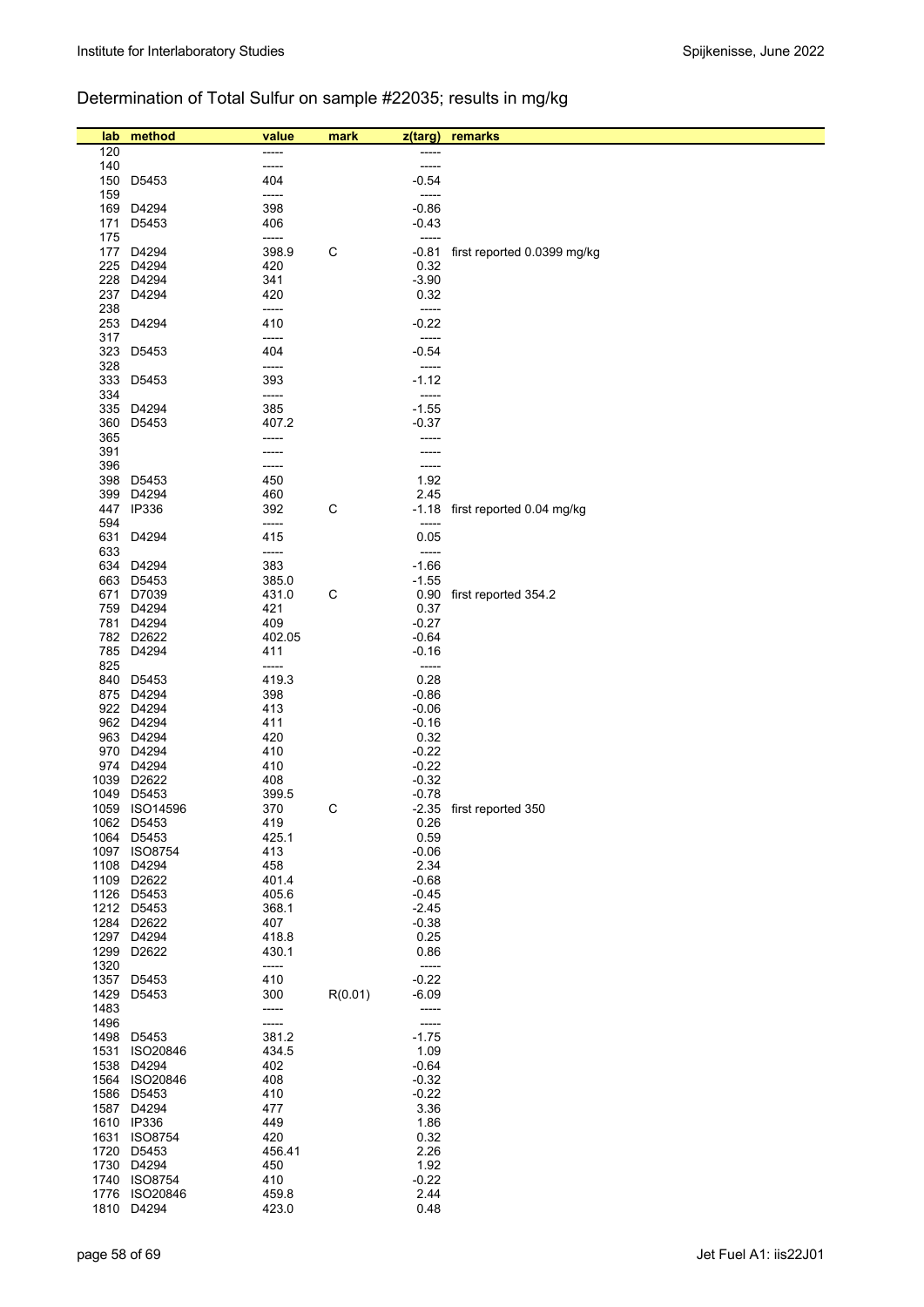| lab     | method             | value          | mark    | z(targ) | remarks |
|---------|--------------------|----------------|---------|---------|---------|
| 1811    | D5453              | 417.2          |         | 0.17    |         |
| 1884    | D5453              | 410.7          |         | $-0.18$ |         |
| 6075    | D4294              | 431            |         | 0.90    |         |
| 6114    | D4294              | 420            |         | 0.32    |         |
| 6142    |                    | -----          |         | -----   |         |
| 6192    |                    | -----          |         | -----   |         |
| 6299    | D5453              | 420            |         | 0.32    |         |
| 6312    |                    | -----          |         | -----   |         |
| 6376    | D4294              | 446            |         | 1.70    |         |
| 6416    | D5453              | 304            | R(0.01) | $-5.87$ |         |
|         |                    |                |         |         |         |
|         | normality          | suspect        |         |         |         |
|         | n                  | 63             |         |         |         |
|         | outliers           | $\overline{2}$ |         |         |         |
|         | mean $(n)$         | 414.08         |         |         |         |
|         | st. dev. (n)       | 23.636         |         |         |         |
|         | R(calc.)           | 66.18          |         |         |         |
|         | st.dev.(D5453:19a) | 18.737         |         |         |         |
|         | R(D5453:19a)       | 52.46          |         |         |         |
| Compare |                    |                |         |         |         |
|         | R(D4294:21)        | 93.30          |         |         |         |
|         | R(D2622:21)        | 53.50          |         |         |         |



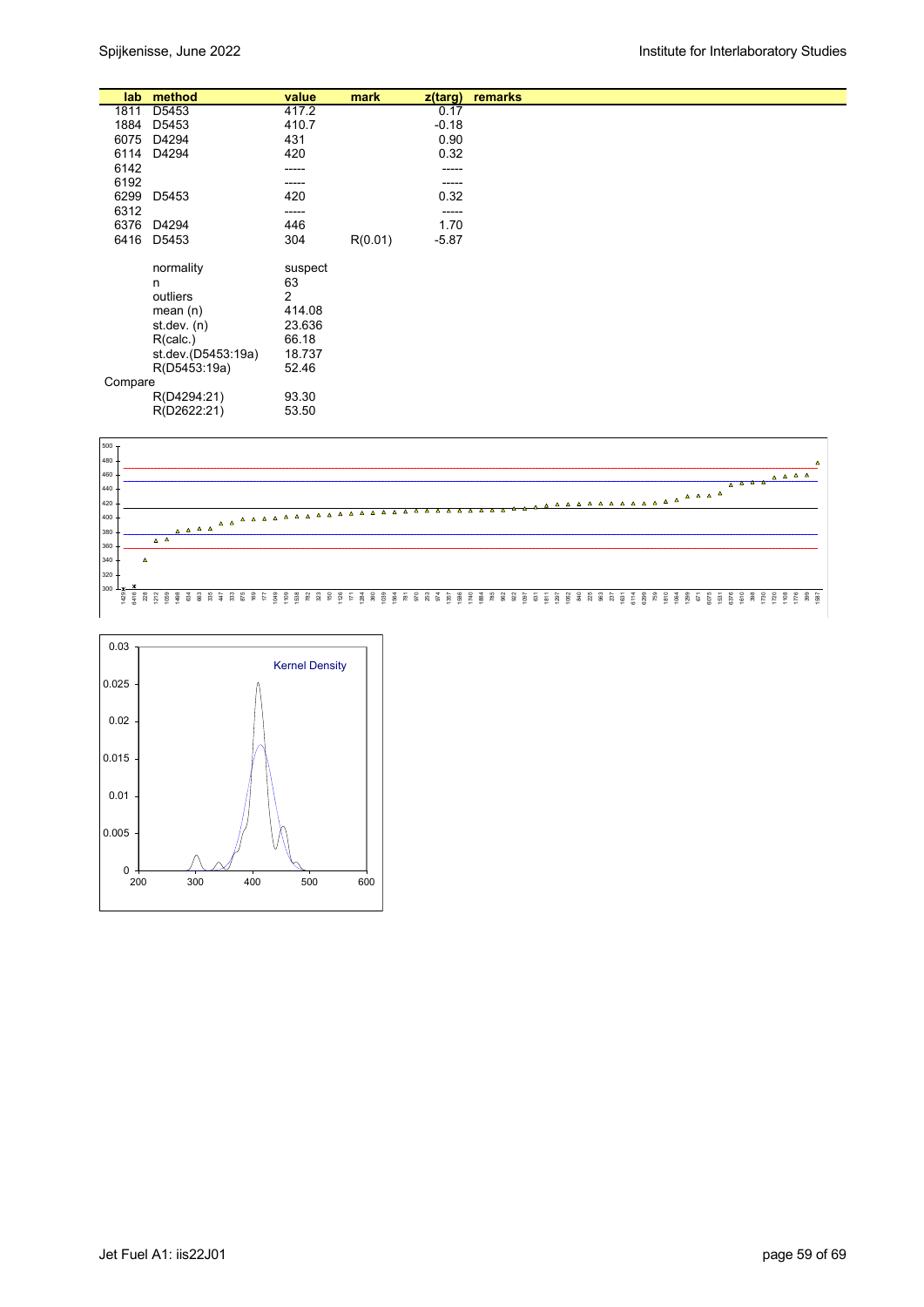#### Determination of Particle Size Distribution on sample #22036 acc. to IP565, results in counts/mL

| lab           | method            | $\geq 4$ µm (c)  | m  | $\geq 6$ µm(c) | m  | $\geq$ 14 µm (c) | m  | $\geq$ 21 µm (c) | m  | $\geq$ 25 µm (c) | m  | $\geq$ 30 µm (c) | m  |
|---------------|-------------------|------------------|----|----------------|----|------------------|----|------------------|----|------------------|----|------------------|----|
| 140           |                   |                  |    | -----          |    | -----            |    | -----            |    | -----            |    | -----            |    |
| 150           | IP565             | 11920            |    | 4803           |    | 435              |    | 82               |    | 35               |    | 13               |    |
| 171           |                   | -----            |    | -----          |    | -----            |    | -----            |    | -----            |    | -----            |    |
| 225           |                   |                  |    |                |    |                  |    |                  |    |                  |    |                  |    |
| 237           |                   | -----            |    |                |    | -----            |    |                  |    | -----            |    | -----            |    |
| 253           | IP565             | 9073.4           | C  | 4583.7         | C  | 324.5            |    | 49.4             |    | 25.3             |    | 11.2             |    |
| 323           |                   | -----            |    | -----          |    | -----            |    | -----            |    | -----            |    | -----            |    |
| 333           | IP565             | 11496            |    | 4581           |    | 322              |    | 48               |    | 15               |    | 3                |    |
| 334           | IP565             | 12022            |    | 4705           |    | 322              |    | 48               |    | 15               |    | 3                |    |
| 335<br>360    | IP565<br>IP565    | 11404.8<br>12897 |    | 4550.7<br>5407 |    | 312.6<br>368     |    | 43.3<br>93       |    | 11.6<br>43       |    | 3.9<br>18        |    |
| 447           | IP565             | 10348.8          |    | 4215.7         |    | 309.3            |    | 71.6             |    | 30.3             |    | 7.3              |    |
| 781           | IP565             | 10312.8          |    | 4214.2         |    | 258.8            |    | 26.2             |    | 9.0              |    | 2.2              |    |
| 825           |                   | -----            |    | -----          |    | -----            |    | -----            |    | -----            |    | -----            |    |
| 840           | <b>IP565</b>      | 8563.1           |    | 3915.5         |    | 224.0            |    | 31.9             |    | 10.8             |    | 2.2              |    |
| 922           | IP565             | 12612.7          |    | 4767.6         |    | 201.8            |    | 22.3             |    | 5.7              |    | 1.4              |    |
| 963           | IP565             | 13524.1          |    | 5716.5         |    | 440.3            |    | 74.0             |    | 29.0             |    | 8.9              |    |
| 974           | <b>IP565</b>      | 9520             | C  | 4424           | C  | 422              |    | 53               |    | 24               |    | 11               |    |
| 1039          | IP565             | 11132.0          |    | 4294.1         |    | 294.7            |    | 57.2             |    | 25.6             |    | 8.8              |    |
| 1064          | IP565             | 11638.0          |    | 4891.5         |    | 356.5            |    | 29.5             |    | 6.6              |    | 1.2              |    |
| 1097          | IP564             | 9796.9           | ex | 4148.3         | ex | 210.0            | ex | 42.9             | ex | 18.6             | ex | 5.5              | ex |
| 1108          |                   | -----            |    | -----          |    | -----            |    | -----            |    | -----            |    | -----            |    |
| 1109          | IP565             | 12010.7          |    | 4488.5         |    | 321.9            |    | 70.4             |    | 29.5             |    | 13               |    |
| 1299          | <b>IP577</b>      | 12115.5          | ex | 5397.3         | ex | 485.5            | ex | 120.0            | ex | 50.8             | ex | 17.4             | ex |
| 1320          |                   | -----            |    | -----          |    | -----            |    | -----            |    | -----            |    | -----            |    |
| 1357          | IP565             | 11468            |    | 4009           |    | 252              |    | 65               |    | 32               |    | 19               |    |
| 1496          |                   | -----            |    | -----          |    | -----            |    | -----            |    | -----            |    | -----            |    |
| 1538          | IP565             | 13276.6          |    | 4948.1         |    | -----            |    | -----            |    | -----            |    | -----            |    |
| 1564          | IP565             | 16998.8          |    | R(5) 6276.1    |    | 445.2            |    | 78.7             |    | 28.4             |    | 7.5              |    |
| 1587          | IP565             | 6473.1           |    | R(5) 2092.0    |    | R(5) 87.8        |    | 7.3              |    | 3.6              |    | 2.6              |    |
| 1610          | IP565             | 9175.6           |    | 3501.5         |    | 144.8            |    | 28.5             |    | 10.0             |    | 3.7              |    |
| 1810          | IP565             | 13265.5          |    | 5574.7         |    | 507.3            |    | 119.8            |    | -----            | W  | -----            | W  |
| 6075          | IP565             | 11311.6          |    | 4452.8         |    | 406.6            |    | 98.9             |    | 39.4             |    | 16.2             |    |
| normality     |                   | OK               |    | OK             |    | OK               |    | OK               |    | OK               |    | OK               |    |
| n             |                   | 20               |    | 21             |    | 21               |    | 21               |    | 20               |    | 20               |    |
| outliers      |                   | $2 + 2ex$        |    | $1 + 2ex$      |    | $0 + 2ex$        |    | $0 + 2ex$        |    | $0 + 2ex$        |    | $0 + 2ex$        |    |
| mean $(n)$    |                   | 11348.63         |    | 4681.91        |    | 321.77           |    | 57.05            |    | 21.44            |    | 7.85             |    |
| st.dev. $(n)$ |                   | 1461.492         |    | 643.642        |    | 104.148          |    | 28.357           |    | 11.999           |    | 5.762            |    |
| R(calc.)      |                   | 4092.18          |    | 1802.20        |    | 291.62           |    | 79.40            |    | 33.60            |    | 16.13            |    |
|               | st.dev.(IP565:13) | 474.782          |    | 368.841        |    | 59.007           |    | 16.115           |    | 7.615            |    | 3.814            |    |
| R(IP565:13)   |                   | 1329.39          |    | 1032.76        |    | 165.22           |    | 45.12            |    | 21.32            |    | 10.68            |    |

Lab 253 first reported 5463.5 and 1540.0 respectively

Lab 974 first reported 5202 and 1022 respectively

Lab 1097 test results excluded as test method IP564 was used for the determination, see also §4.1

Lab 1299 test results excluded as test method IP577 was used for the determination, see also §4.1

Lab 1810 test results withdrawn, reported 61.9 and 27.8 respectively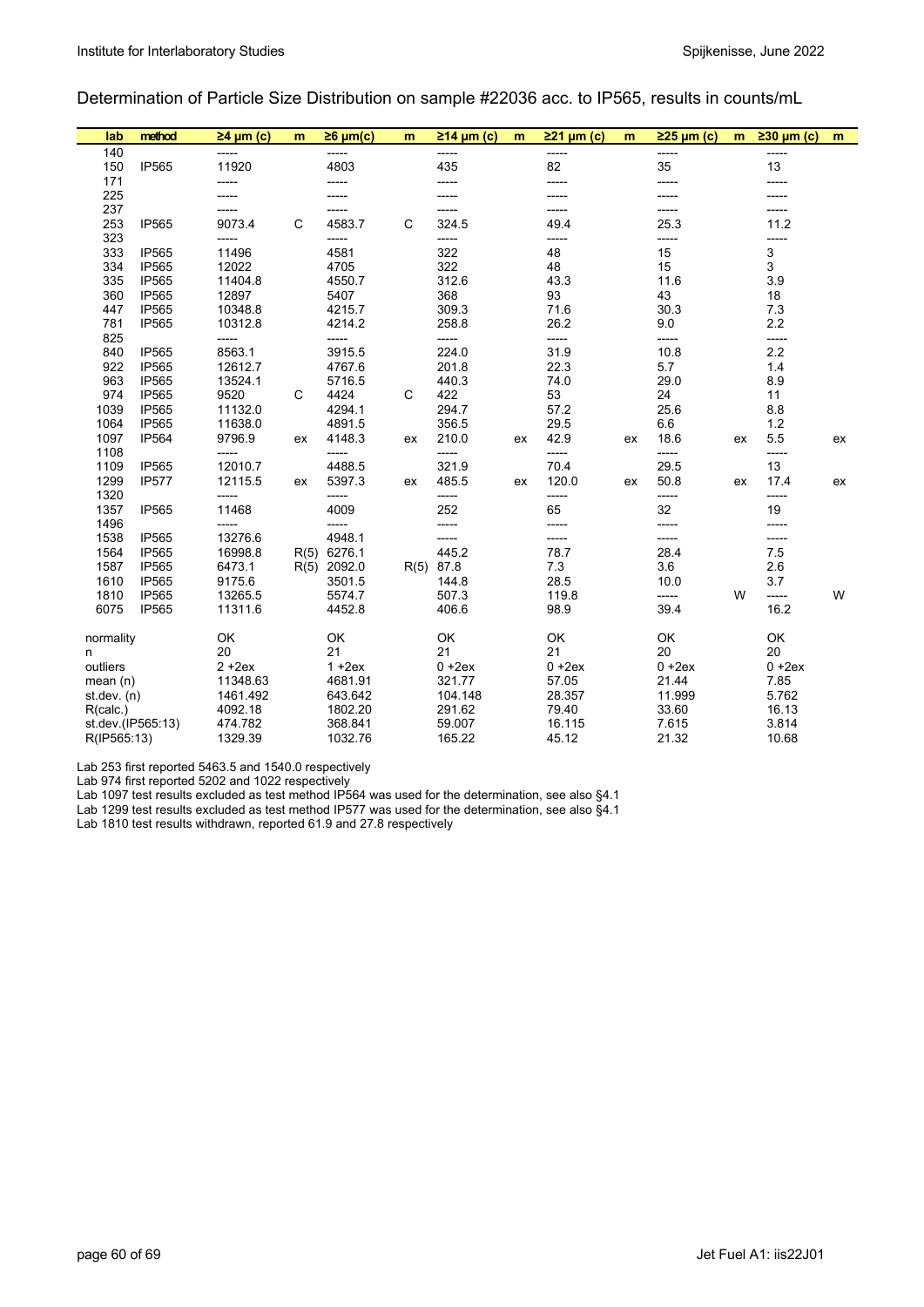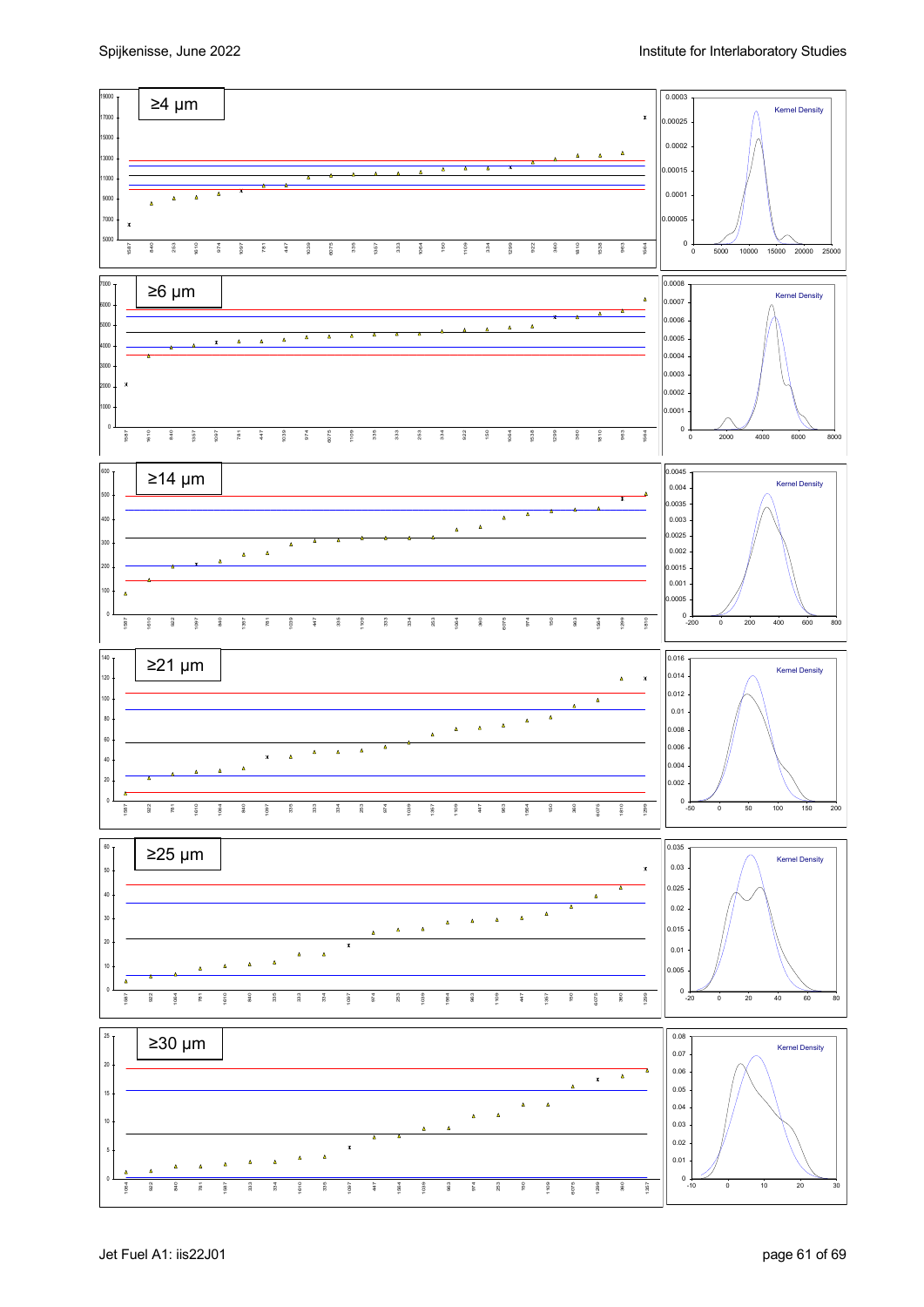L

Determination of Particle Size Distribution by IP565 on sample #22036, results in ISO scale numbers

| lab  | method                | $\geq$ 4µm(c) | mark | z(targ) | $\geq 6 \mu m(c)$ | mark | z(targ) | $\geq$ 14 µm (c) | mark | $z$ (targ) |
|------|-----------------------|---------------|------|---------|-------------------|------|---------|------------------|------|------------|
| 140  |                       | -----         |      | -----   | -----             |      | -----   | -----            |      |            |
| 150  |                       |               |      |         |                   |      |         |                  |      |            |
| 171  |                       |               |      |         |                   |      |         |                  |      |            |
| 225  |                       |               |      |         | -----             |      |         |                  |      |            |
| 237  |                       |               |      | -----   | -----             |      | -----   | -----            |      |            |
| 253  | ISO4406 acc. to IP565 | 20            |      | $-2.22$ | 19                |      | $-0.48$ | 16               |      | 1.02       |
| 323  |                       | -----         |      | -----   | -----             |      | -----   | -----            |      | -----      |
| 333  | ISO4406 acc. to IP565 | 21            |      | 0.51    | 19                |      | $-0.48$ | 16               |      | 1.02       |
| 334  | ISO4406 acc. to IP565 | 21            |      | 0.51    | 19                |      | $-0.48$ | 16               |      | 1.02       |
| 335  | ISO4406 acc. to IP565 | 21            |      | 0.51    | 19                |      | $-0.48$ | 15               |      | $-1.02$    |
| 360  | ISO4406 acc. to IP565 | 21            |      | 0.51    | 20                |      | 2.25    | 16               |      | 1.02       |
| 447  | ISO4406 acc. to IP565 | 21            |      | 0.51    | 19                |      | $-0.48$ | 15               |      | $-1.02$    |
| 781  | ISO4406 acc. to IP565 | 21            |      | 0.51    | 19                |      | $-0.48$ | 15               |      | $-1.02$    |
| 825  |                       | ----          |      | -----   | -----             |      | -----   | -----            |      |            |
| 840  | ISO4406 acc. to IP565 | 20            |      | $-2.22$ | 19                |      | $-0.48$ | 15               |      | $-1.02$    |
| 922  | ISO4406 acc. to IP565 | 21            |      | 0.51    | 19                |      | $-0.48$ | 15               |      | $-1.02$    |
| 963  | ISO4406 acc. to IP565 | 21            |      | 0.51    | 20                |      | 2.25    | 16               |      | 1.02       |
| 974  | ISO4406 acc. to IP565 | 20            |      | $-2.22$ | 19                | C    | $-0.48$ | 16               |      | 1.02       |
| 1039 | ISO4406 acc. to IP565 | 21            |      | 0.51    | 19                |      | $-0.48$ | 15               |      | $-1.02$    |
| 1064 | ISO4406 acc. to IP565 | 21            |      | 0.51    | 19                |      | $-0.48$ | 16               |      | 1.02       |
| 1097 | ISO4406 acc. to IP564 | 20            | ex   | $-2.22$ | 19                | ex   | $-0.48$ | 15               | ex   | $-1.02$    |
| 1108 |                       | -----         |      | -----   | -----             |      | -----   | -----            |      | -----      |
| 1109 | ISO4406 acc. to IP565 | 21            |      | 0.51    | 19                |      | $-0.48$ | 16               |      | 1.02       |
| 1299 | ISO4406 acc. to IP577 | 21            | ex   | 0.51    | 20                | ex   | 2.25    | 16               | ex   | 1.02       |
| 1320 |                       | -----         |      | -----   | -----             |      | -----   | -----            |      | -----      |
| 1357 | ISO4406 acc. to IP565 | 21            |      | 0.51    | 19                |      | $-0.48$ | 15               |      | $-1.02$    |
| 1496 |                       | -----         |      | -----   | -----             |      | -----   | -----            |      |            |
| 1538 |                       | -----         |      | -----   | -----             |      | -----   | -----            |      | -----      |
| 1564 | ISO4406 acc. to IP565 | 21            | ex   | 0.51    | 20                |      | 2.25    | 16               |      | 1.02       |
| 1587 | ISO4406 acc. to IP565 | 20            | ex   | $-2.22$ | 18                | ex   | $-3.21$ | 14               |      | $-3.06$    |
| 1610 |                       | -----         |      | -----   | -----             |      | -----   | -----            |      |            |
| 1810 |                       | -----         |      | -----   | -----             |      | -----   | -----            |      | -----      |
| 6075 | ISO4406 acc. to IP565 | 21            |      | 0.51    | 19                |      | $-0.48$ | 16               |      | 1.02       |
|      | normality             | suspect       |      |         | not OK            |      |         | OK               |      |            |
|      | n                     | 16            |      |         | 17                |      |         | 18               |      |            |
|      | outliers              | $0 + 4ex$     |      |         | $0 + 3ex$         |      |         | $0 + 2ex$        |      |            |
|      | mean $(n)$            | 20.81         |      |         | 19.18             |      |         | 15.50            |      |            |
|      | st.dev. $(n)$         | 0.403         |      |         | 0.393             |      |         | 0.618            |      |            |
|      | R(calc.)              | 1.13          |      |         | 1.10              |      |         | 1.73             |      |            |
|      | st.dev.(IP565:13)     | 0.366         |      |         | 0.366             |      |         | 0.490            |      |            |
|      | R(IP565:13)           | 1.03          |      |         | 1.03              |      |         | 1.37             |      |            |
|      |                       |               |      |         |                   |      |         |                  |      |            |

Lab 974 first reported 17

Lab 1097 test results excluded as test method IP564 was used for the determination, see also §4.1

Lab 1299 test results excluded as test method IP577 was used for the determination, see also §4.1

Lab 1564 test result at ≥4 µm excluded as statistical outlier in relating parameter at counts/mL

Lab 1587 test results at ≥4 and ≥6 µm excluded as statistical outliers in relating parameters at counts/mL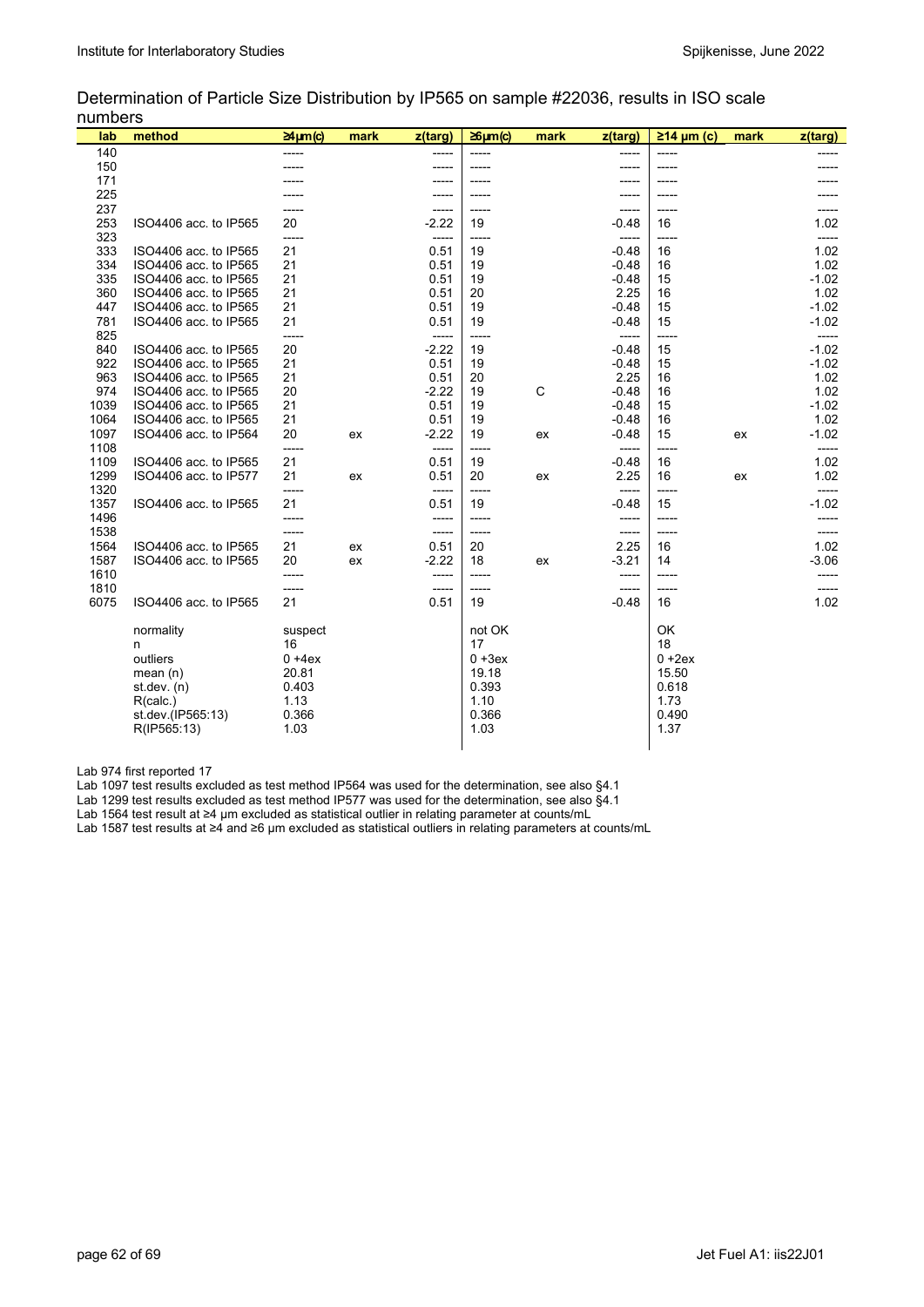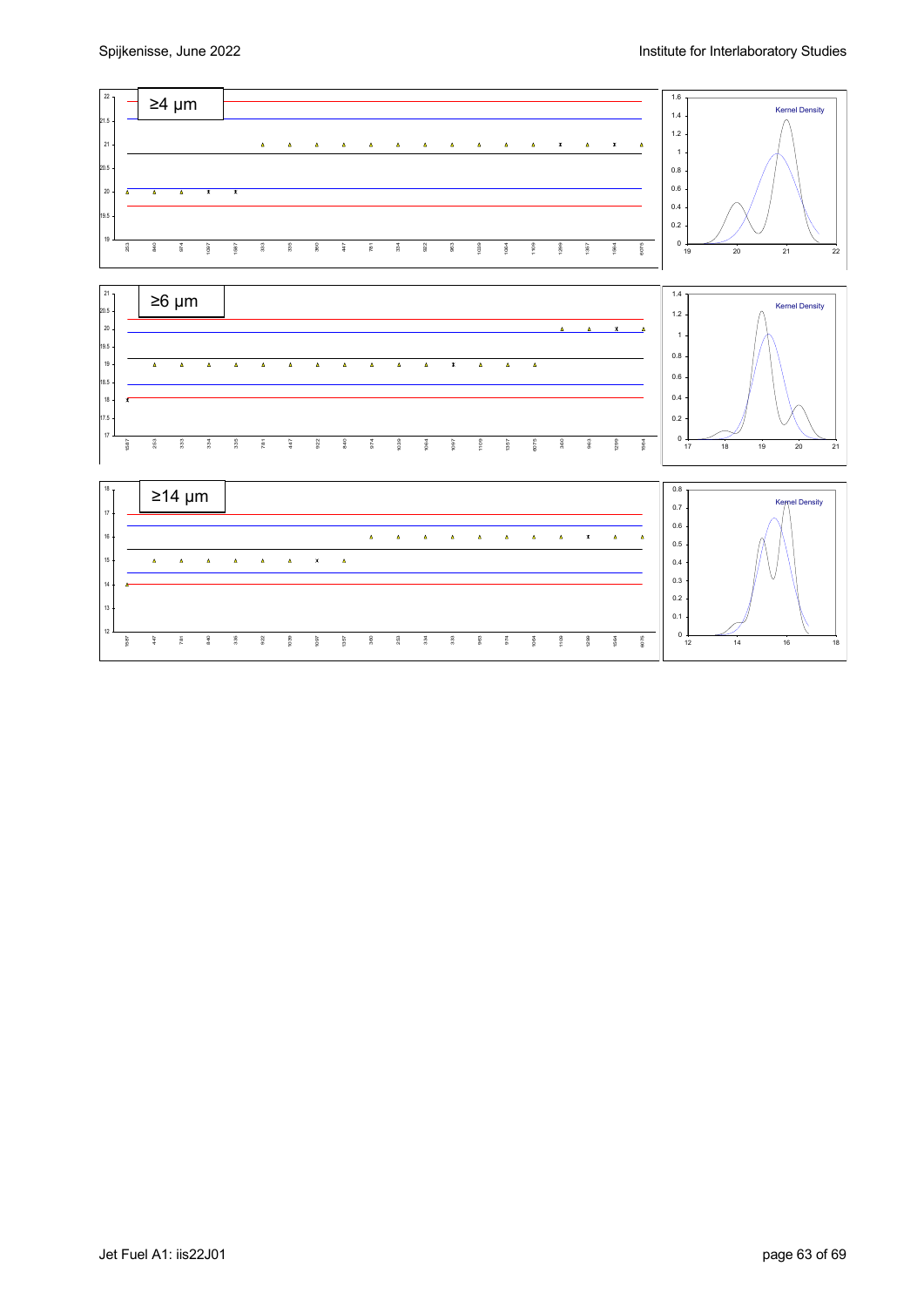| lab          | <b>IBP</b>         | <b>10% rec</b>     | 50% rec            | 90% rec            | <b>FBP</b>         |
|--------------|--------------------|--------------------|--------------------|--------------------|--------------------|
| 120          | -----              | -----              | -----              | -----              | -----<br>0.15      |
| 140<br>150   | $-0.02$<br>$-0.57$ | 0.30<br>$-0.60$    | $-0.64$<br>$-0.73$ | $-0.70$<br>$-0.23$ | $-0.60$            |
| 159          |                    |                    | -----              | -----              |                    |
| 169          | 0.83               | 0.60               | 0.57               | 0.24               | 0.58               |
| 171          | $-0.02$            | 0.38               | $-0.27$            | $-1.79$            | $-0.88$            |
| 175          | $-0.29$            | $-0.30$            | 0.39               | 1.33               | 0.70               |
| 177          | $-0.43$            | 0.22               | 0.76               | $-0.54$            | 0.11               |
| 225<br>228   | 0.32               | 0.15               | 0.20               | 0.40               | 0.78               |
| 237          | $-0.70$<br>0.32    | 0.15<br>1.66       | 0.20<br>1.13       | $-0.77$<br>2.35    | $-0.01$<br>1.17    |
| 238          | $-0.36$            | $-1.36$            | $-0.73$            | $-0.77$            | $-0.40$            |
| 253          | 0.32               | 0.90               | $-0.27$            | 0.01               | 0.38               |
| 317          | 0.05               | 0.30               | 0.48               | 0.79               | 0.70               |
| 323          | $-2.10$            | 0.15               | 0.67               | 1.33               | 0.03               |
| 328          | $-0.84$            | $-0.30$            | $-0.27$            | $-1.16$            | $-0.72$            |
| 333<br>334   | $-0.81$<br>$-0.23$ | $-0.83$<br>$-0.15$ | $-0.17$<br>0.01    | $-0.85$<br>$-0.85$ | $-0.33$<br>$-0.88$ |
| 335          | 0.35               | 0.68               | 0.20               | 0.32               | $-1.19$            |
| 360          | $-0.26$            | -0.45              | $-0.08$            | $-0.15$            | $-0.68$            |
| 365          | $-2.38$            | -1.43              | $-0.73$            | 0.48               | $-0.64$            |
| 391          |                    |                    |                    |                    |                    |
| 396          |                    |                    |                    |                    |                    |
| 398<br>399   |                    |                    |                    |                    |                    |
| 447          | 0.25               | 0.90               | 0.85               | 0.94               | 0.62               |
| 594          | 1.14               | $-0.60$            | 0.57               | 0.63               | 0.54               |
| 631          | 0.32               | $-0.60$            | $-0.27$            | 0.79               | 0.38               |
| 633          | 1.35               | 0.30               | 0.76               | 1.41               | 0.15               |
| 634          | 0.39               | 0.22               | 0.39               | 0.40               | $-0.64$            |
| 663          | $-0.04$            | $-0.19$            | $-0.55$            | $-0.70$            | $-0.23$            |
| 671<br>759   | 0.49<br>$-0.53$    | $-3.47$<br>$-0.98$ | $-0.73$<br>$-0.27$ | 1.10<br>0.01       | $-0.68$<br>0.38    |
| 781          | $-0.53$            | $-0.08$            | 0.29               | $-0.31$            | 0.19               |
| 782          | $-0.17$            | $-1.06$            | 0.20               | 0.55               | 0.68               |
| 785          | $-0.26$            | $-1.13$            | $-1.11$            | $-1.48$            | $-0.92$            |
| 825          | 1.72               | $-0.53$            | 0.11               | $-0.07$            | 0.07               |
| 840          | $-0.90$            | $-0.08$            | 0.22               | 1.60               | 0.67               |
| 875<br>922   | $-1.05$<br>0.80    | 0.38<br>1.43       | 0.11<br>1.04       | $-0.23$<br>1.26    | 0.50<br>$-0.29$    |
| 962          | 0.18               | $-0.08$            | 0.01               | $-0.46$            | $-0.96$            |
| 963          | $-0.19$            | 0.30               | 0.48               | $-0.46$            | $-0.33$            |
| 970          | 0.63               | 0.98               | 0.76               | 0.48               | $-0.48$            |
| 974          | 0.05               | 1.36               | 1.04               | 0.16               | $-0.72$            |
| 1039         | 0.70               | 0.22               | $-0.17$            | $-0.23$            | 0.66               |
| 1049         | 0.42               | 0.00               | 0.29               | 0.79               | 0.35               |
| 1059<br>1062 | 0.53<br>$-1.28$    | 0.15<br>$-0.60$    | $-0.27$<br>$-0.36$ | $-0.46$<br>$-1.32$ | 0.15<br>-0.44      |
| 1064         | 0.22               | $-0.23$            | 0.29               | 1.02               | 0.82               |
| 1097         | 0.53               | 0.15               | 0.76               | 1.10               | 0.15               |
| 1108         | -4.56              | 0.68               | 0.11               | $-1.01$            | 0.27               |
| 1109         | $-0.36$            | 0.22               | 0.76               | 0.32               | $-0.17$            |
| 1126<br>1212 | 0.01<br>0.15       | 0.00<br>0.38       | $-0.08$<br>0.57    | $-0.93$<br>1.02    | 1.57<br>0.27       |
| 1284         | $-0.19$            | $-0.45$            | $-1.20$            | $-1.16$            | $-1.00$            |
| 1297         | $-0.98$            | 0.30               | 0.20               | $-1.09$            | $-0.29$            |
| 1299         | 0.32               | 0.83               | 0.95               | 1.49               | 1.33               |
| 1320         | 0.18               | 0.30               | $-0.08$            | $-1.32$            | $-0.52$            |
| 1357         | $-0.64$            | $-1.28$            | -1.11              | $-0.46$            | $-0.96$            |
| 1429         | $-0.53$            | $-1.13$            | $-0.55$            | 0.24               | -0.84              |
| 1483<br>1496 | -----              | -----              | -----              | -----              | -----              |
| 1498         | 0.49               | 0.00               | 0.85               | 2.12               | 0.94               |
| 1531         | 0.32               | 0.00               | 0.48               | 0.55               | 0.19               |
| 1538         | 0.70               | 0.22               | 1.41               | 1.41               | 1.69               |
| 1564         | -0.98              | $-0.08$            | 0.01               | 0.01               | 0.46               |
| 1586         | 0.83               | 0.75               | 0.20               | 0.63               | $-0.01$            |
| 1587         | 0.18               | 0.22<br>0.53       | 0.01<br>0.39       | $-0.54$            | $-0.09$            |
| 1610<br>1631 | 0.18<br>0.25       | $-0.30$            | $-0.45$            | 0.08<br>$-0.93$    | 0.74<br>0.35       |
| 1720         | 0.22               | 1.66               | 0.85               | $-1.16$            | 1.45               |
| 1730         | 0.35               | 1.05               | -1.85              | 0.32               | 0.78               |
| 1740         | 0.80               | 0.15               | $-0.08$            | $-0.15$            | -0.44              |
| 1776         | $-1.01$            | -0.45              | $-0.45$            | 0.48               | $-0.72$            |
| 1810         | $-0.60$            | $-0.60$            | $-0.83$            | $-1.09$            | $-1.43$            |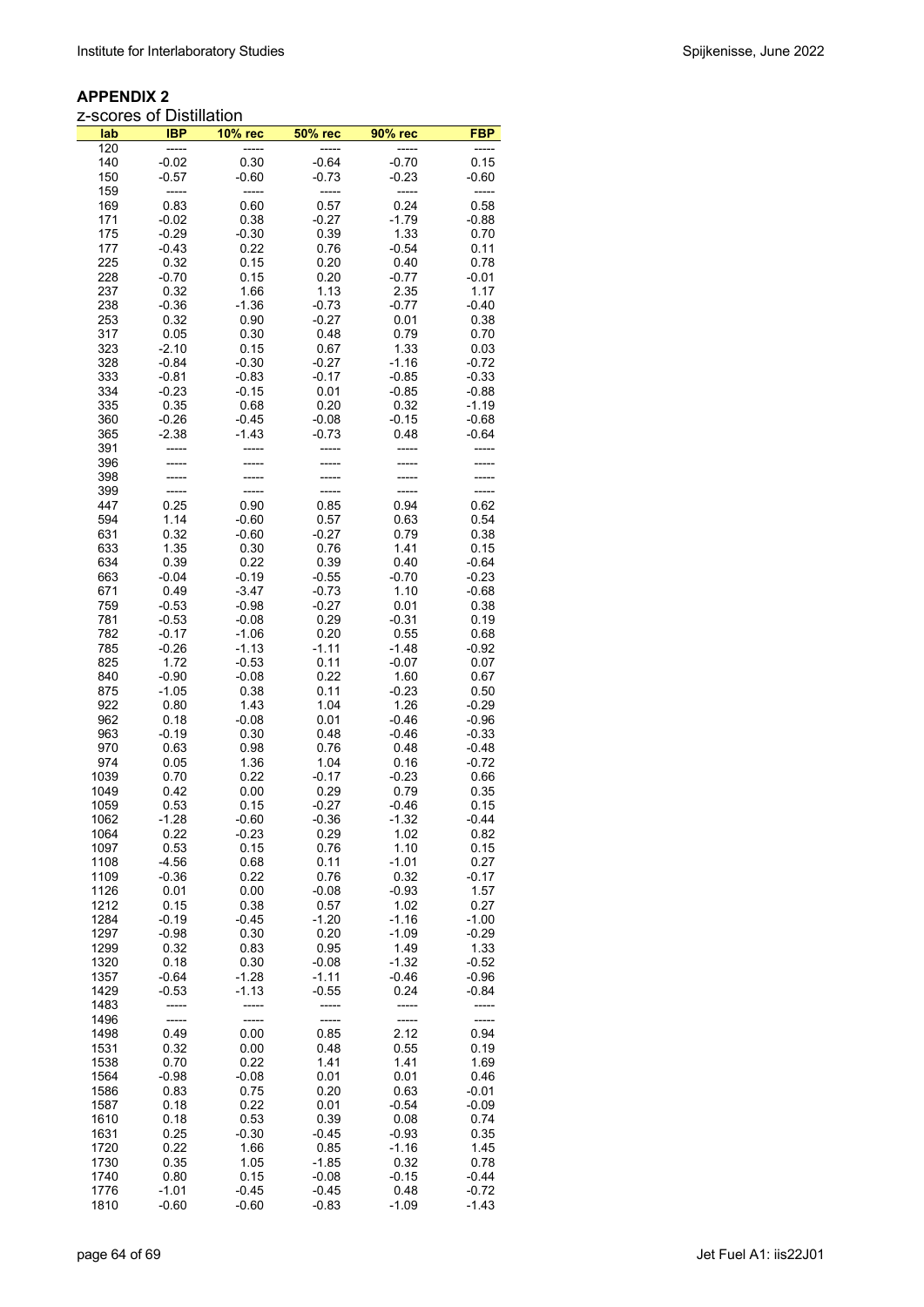| lab  | <b>IBP</b> | $10\%$ rec | 50% rec | 90% rec | <b>FBP</b> |
|------|------------|------------|---------|---------|------------|
| 1811 | $-0.67$    | $-1.06$    | $-1.39$ | $-1.40$ | $-0.64$    |
| 1884 | 0.49       | $-1.81$    | $-1.57$ | $-1.56$ | 0.07       |
| 6075 | 0.29       | 0.38       | $-0.08$ | $-1.09$ | $-1.23$    |
| 6114 | $-0.23$    | 0.00       | $-0.17$ | $-0.85$ | $-0.48$    |
| 6142 |            |            |         |         |            |
| 6192 | 0.22       | $-1.43$    | $-1.95$ | $-2.80$ | $-0.36$    |
| 6299 | $-0.70$    | $-0.30$    | 0.39    | 0.55    | $-1.00$    |
| 6312 | -----      | -----      |         |         |            |
| 6376 | 1.00       | 1.66       | 0.20    | 2.35    | 1.57       |
| 6416 | $-0.43$    | $-0.68$    | $-0.64$ | 0.01    | $-0.40$    |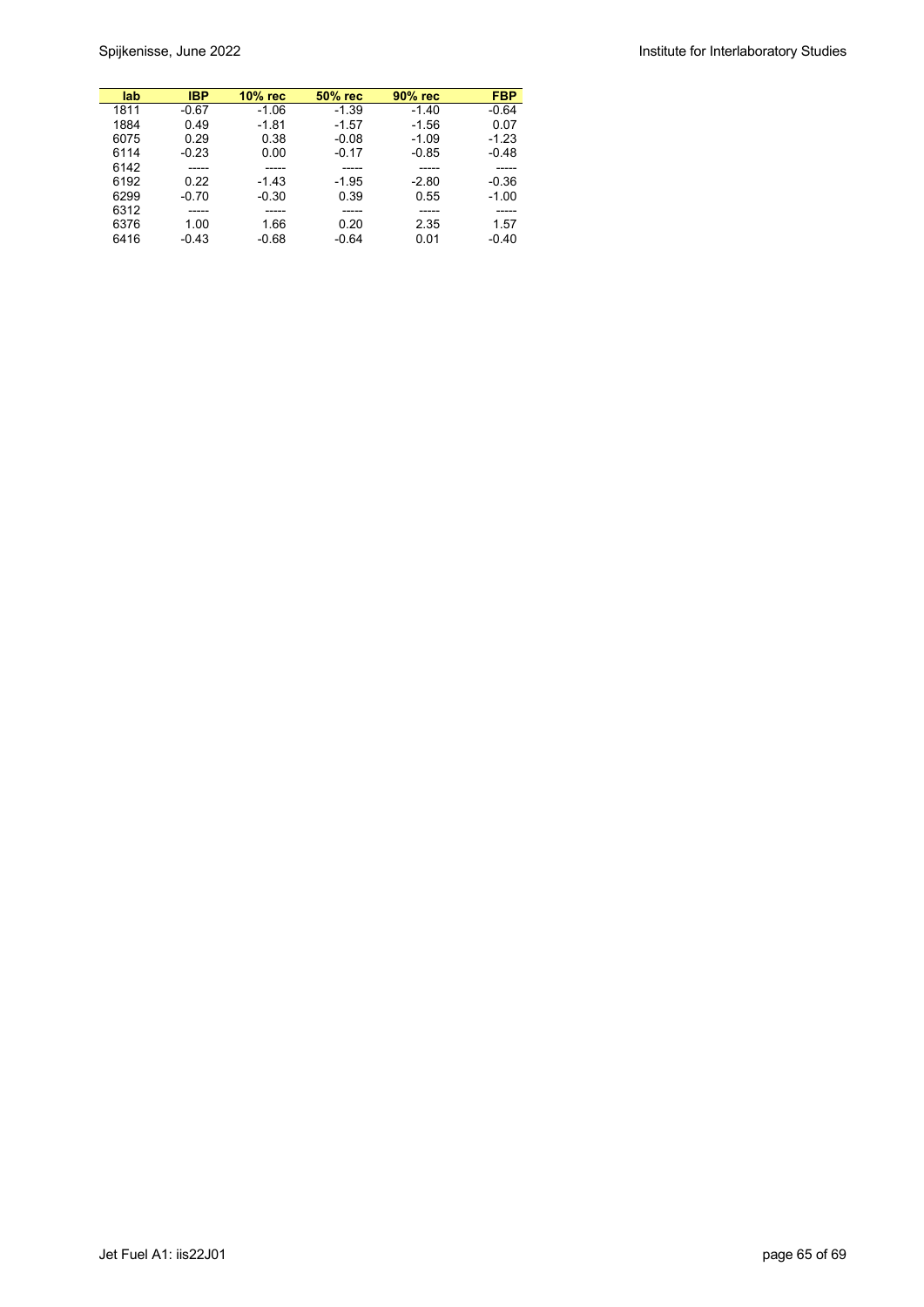### z-scores of Particle Size Distribution

|  |  |  | on sample #22036 acc. to IP565, in counts/mL |
|--|--|--|----------------------------------------------|
|  |  |  |                                              |

| lab  | $\geq 4 \mu m$ | $\geq 6 \mu m$ | $214 \mu m$ | <u>≥21 µm</u> | $225 \mu m$ | $230 \mu m$ |
|------|----------------|----------------|-------------|---------------|-------------|-------------|
| 140  | -----          | -----          |             |               |             |             |
| 150  | 1.20           | 0.33           | 1.92        | 1.55          | 1.78        | 1.35        |
| 171  |                |                |             |               |             |             |
| 225  |                |                |             |               |             |             |
| 237  |                |                |             |               |             |             |
| 253  | $-4.79$        | $-0.27$        | 0.05        | $-0.47$       | 0.51        | 0.88        |
| 323  | -----          |                |             |               |             |             |
| 333  | 0.31           | $-0.27$        | 0.00        | $-0.56$       | $-0.85$     | $-1.27$     |
| 334  | 1.42           | 0.06           | 0.00        | $-0.56$       | $-0.85$     | $-1.27$     |
| 335  | 0.12           | $-0.36$        | $-0.16$     | $-0.85$       | $-1.29$     | $-1.04$     |
| 360  | 3.26           | 1.97           | 0.78        | 2.23          | 2.83        | 2.66        |
| 447  | $-2.11$        | $-1.26$        | $-0.21$     | 0.90          | 1.16        | $-0.15$     |
| 781  | $-2.18$        | $-1.27$        | $-1.07$     | $-1.91$       | $-1.63$     | $-1.48$     |
| 825  |                | -----          |             |               |             |             |
| 840  | $-5.87$        | $-2.08$        | $-1.66$     | $-1.56$       | $-1.40$     | $-1.48$     |
| 922  | 2.66           | 0.23           | $-2.03$     | $-2.16$       | $-2.07$     | $-1.69$     |
| 963  | 4.58           | 2.80           | 2.01        | 1.05          | 0.99        | 0.27        |
| 974  | $-3.85$        | $-0.70$        | 1.70        | $-0.25$       | 0.34        | 0.82        |
| 1039 | $-0.46$        | $-1.05$        | $-0.46$     | 0.01          | 0.55        | 0.25        |
| 1064 | 0.61           | 0.57           | 0.59        | $-1.71$       | $-1.95$     | $-1.74$     |
| 1097 | $-3.27$        | $-1.45$        | $-1.89$     | $-0.88$       | $-0.37$     | $-0.62$     |
| 1108 | -----          | -----          | -----       | -----         | -----       | -----       |
| 1109 | 1.39           | $-0.52$        | 0.00        | 0.83          | 1.06        | 1.35        |
| 1299 | 1.62           | 1.94           | 2.77        | 3.91          | 3.86        | 2.50        |
| 1320 |                |                |             | -----         |             |             |
| 1357 | 0.25           | $-1.82$        | $-1.18$     | 0.49          | 1.39        | 2.92        |
| 1496 | -----          |                |             |               |             |             |
| 1538 | 4.06           | 0.72           |             |               |             |             |
| 1564 | 11.90          | 4.32           | 2.09        | 1.34          | 0.91        | $-0.09$     |
| 1587 | $-10.27$       | $-7.02$        | $-3.97$     | $-3.09$       | $-2.34$     | $-1.38$     |
| 1610 | $-4.58$        | $-3.20$        | $-3.00$     | $-1.77$       | $-1.50$     | $-1.09$     |
| 1810 | 4.04           | 2.42           | 3.14        | 3.89          | -----       | -----       |
| 6075 | $-0.08$        | $-0.62$        | 1.44        | 2.60          | 2.36        | 2.19        |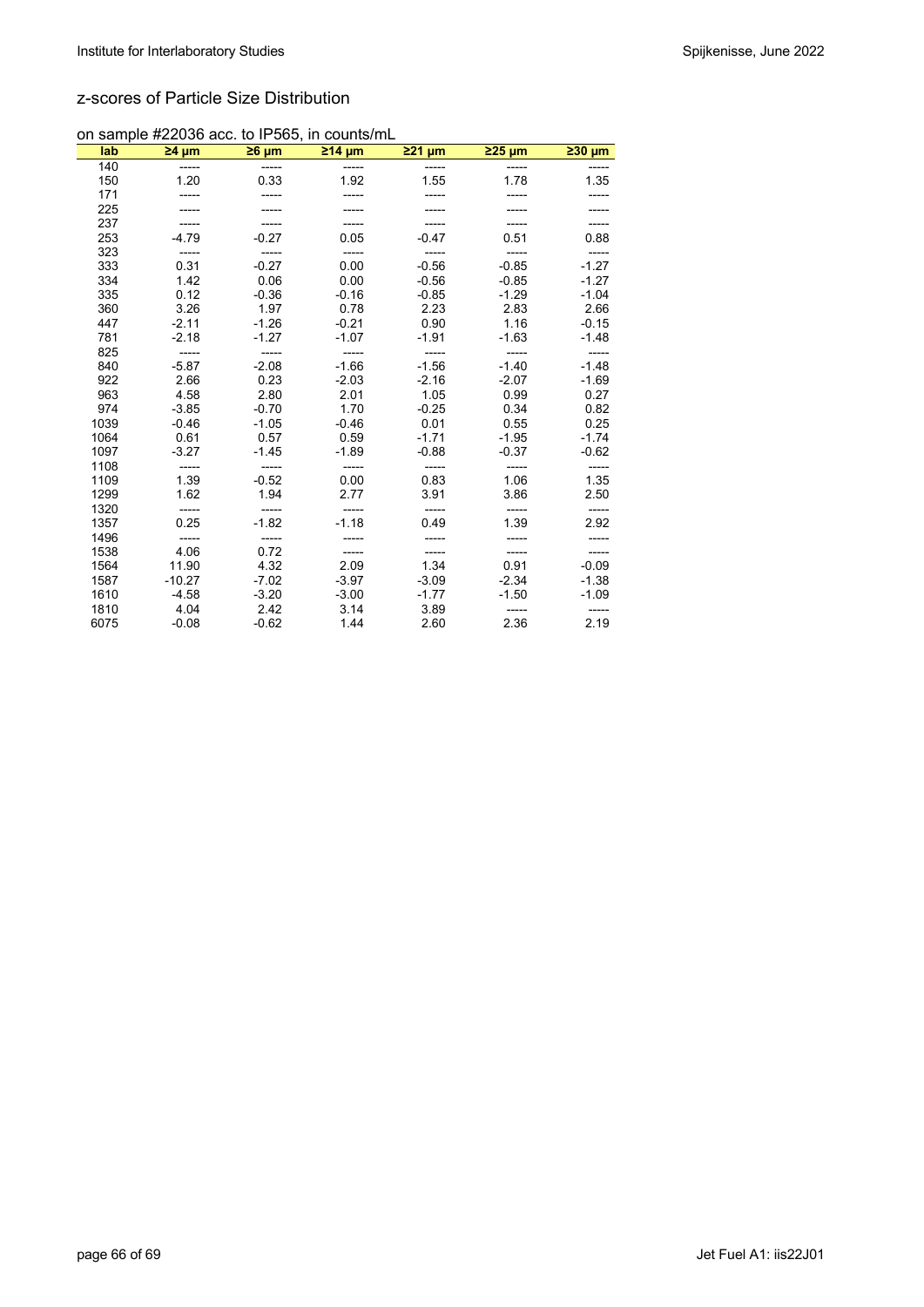# **Equipment used in Particle Size Distribution**

| lab  | <b>Equipment</b> | <b>Test Method based on</b><br>equipment | <b>Test Method reported</b> | <b>Calibration method</b><br>reported |
|------|------------------|------------------------------------------|-----------------------------|---------------------------------------|
| 140  |                  |                                          |                             |                                       |
| 150  | Stanhope-Seta    | IP565                                    | IP565                       | ISO11171                              |
| 171  |                  |                                          |                             |                                       |
| 225  |                  |                                          |                             |                                       |
| 237  |                  |                                          |                             |                                       |
| 253  | Stanhope-Seta    | <b>IP565</b>                             | <b>IP565</b>                |                                       |
| 323  |                  |                                          |                             |                                       |
| 333  | Stanhope-Seta    | <b>IP565</b>                             | <b>IP565</b>                | ISO11171                              |
| 334  | Stanhope-Seta    | <b>IP565</b>                             | <b>IP565</b>                | ISO11171                              |
| 335  | Stanhope-Seta    | IP565                                    | <b>IP565</b>                | ISO11171                              |
| 360  | Stanhope-Seta    | IP565                                    | <b>IP565</b>                | ISO11171                              |
| 447  | Stanhope-Seta    | <b>IP565</b>                             | <b>IP565</b>                | ISO11171                              |
| 781  | Stanhope-Seta    | IP565                                    | <b>IP565</b>                | ISO11171                              |
| 825  |                  |                                          |                             |                                       |
| 840  | Stanhope-Seta    | IP565                                    | <b>IP565</b>                | ISO11171                              |
| 922  | Stanhope-Seta    | <b>IP565</b>                             | <b>IP565</b>                | ISO11171                              |
| 963  | Stanhope-Seta    | IP565                                    | <b>IP565</b>                | ISO11171                              |
| 974  | Stanhope-Seta    | IP565                                    | <b>IP565</b>                | ISO11171                              |
| 1039 | Stanhope-Seta    | IP565                                    | <b>IP565</b>                | ISO11171                              |
| 1064 | Stanhope-Seta    | <b>IP565</b>                             | <b>IP565</b>                | ISO11171                              |
| 1097 | Parker Hannifin  | <b>IP564</b>                             | <b>IP564</b>                | ISO11171                              |
| 1108 |                  |                                          |                             |                                       |
| 1109 | Stanhope-Seta    | IP565                                    | <b>IP565</b>                | ISO11171                              |
| 1299 | Pamas            | <b>IP577</b>                             | <b>IP577</b>                | ISO11171                              |
| 1320 |                  |                                          |                             |                                       |
| 1357 | Stanhope-Seta    | IP565                                    | <b>IP565</b>                |                                       |
| 1496 |                  |                                          |                             |                                       |
| 1538 | Stanhope-Seta    | <b>IP565</b>                             | <b>IP565</b>                | ISO11171                              |
| 1564 | Stanhope-Seta    | <b>IP565</b>                             | <b>IP565</b>                | ISO11171                              |
| 1587 | Stanhope-Seta    | <b>IP565</b>                             | <b>IP565</b>                | ISO11171                              |
| 1610 | Stanhope-Seta    | IP565                                    | <b>IP565</b>                | ISO11171                              |
| 1810 | Stanhope-Seta    | IP565                                    | <b>IP565</b>                | ISO11171                              |
| 6075 | Stanhope-Seta    | IP565                                    | IP565                       | ISO11171                              |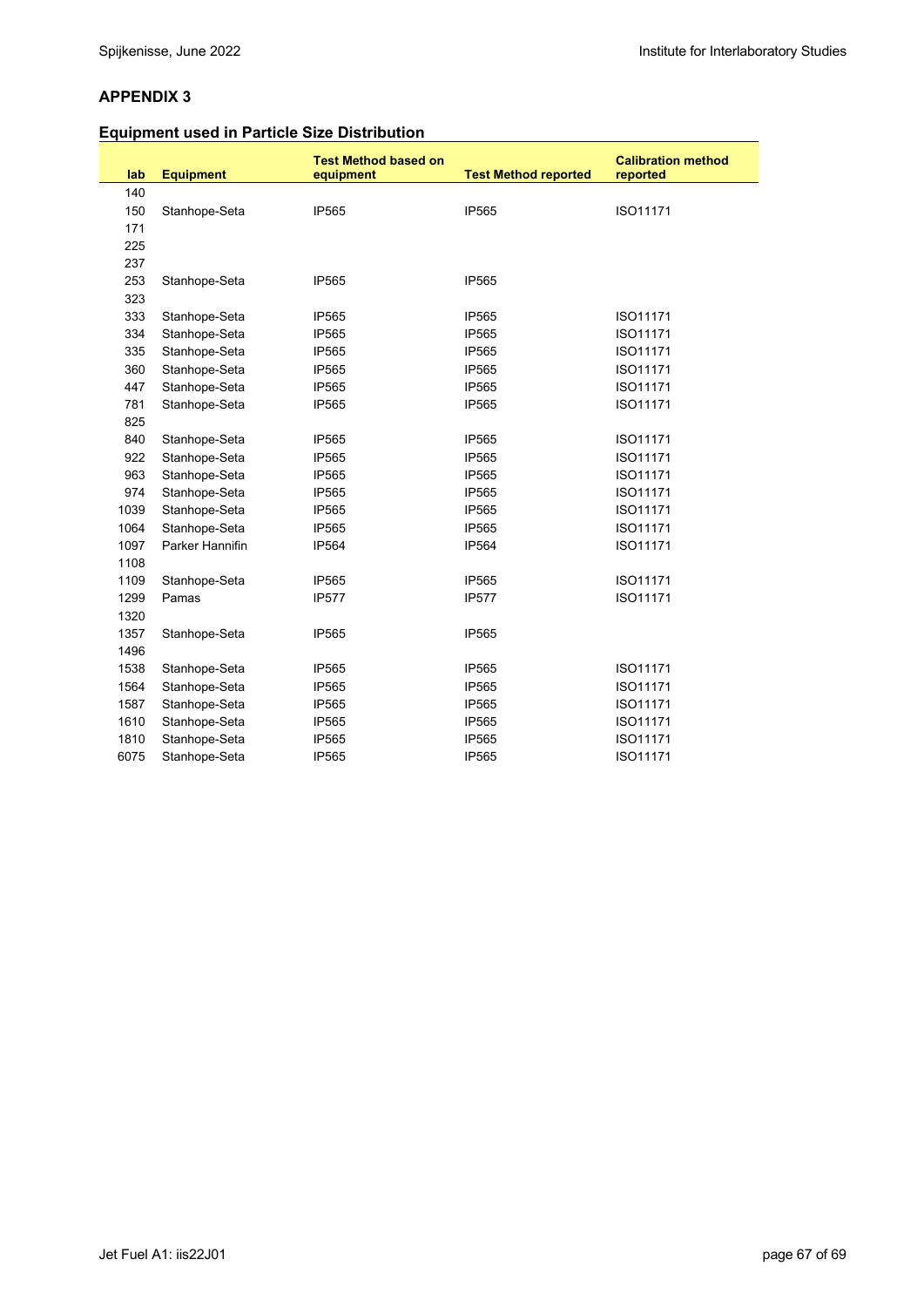#### **Number of participants per country**

1 lab in ALGERIA 1 lab in AUSTRALIA 3 labs in BELGIUM 1 lab in BULGARIA 2 labs in CHILE 1 lab in CHINA, People's Republic 1 lab in COTE D'IVOIRE 2 labs in CZECH REPUBLIC 1 lab in DENMARK 1 lab in DJIBOUTI 6 labs in FRANCE 1 lab in FRENCH GUIANA 1 lab in GEORGIA 1 lab in GERMANY 6 labs in GREECE 1 lab in GUAM 2 labs in IRELAND 4 labs in ITALY 1 lab in KOREA, Republic of 1 lab in MALTA 1 lab in MARTINIQUE 1 lab in MAURITIUS 4 labs in NETHERLANDS 2 labs in NIGERIA 2 labs in OMAN 1 lab in PAKISTAN 3 labs in PHILIPPINES 1 lab in POLAND 1 lab in QATAR 5 labs in RUSSIAN FEDERATION 2 labs in SAUDI ARABIA 1 lab in SLOVAKIA 1 lab in SLOVENIA 2 labs in SPAIN 1 lab in SUDAN 2 labs in SWEDEN 1 lab in THAILAND 1 lab in TOGO 1 lab in TURKEY 1 lab in UNITED ARAB EMIRATES 4 labs in UNITED KINGDOM 8 labs in UNITED STATES OF AMERICA 1 lab in VIETNAM